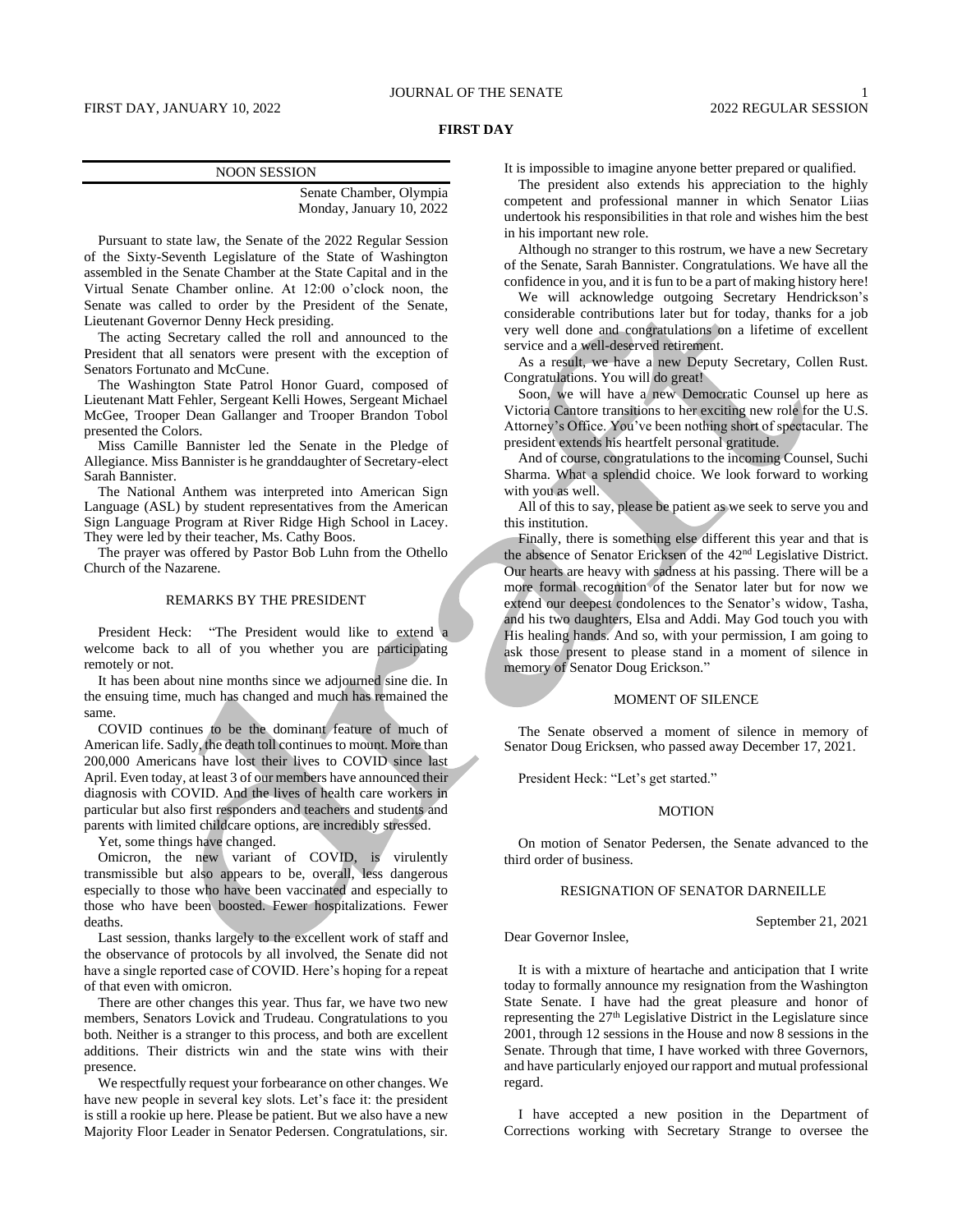development of a new Women's Prison Division as an Assistant Secretary. This decision was only made after the recognition that it represents a unique opportunity to build upon years of learning about and working on juvenile and adult corrections reform gained in the Legislature. Policy development is based on research, science, and logic; it recognizes problems and promotes solutions to those problems. I recognize that this rare career pivot is fueled by a desire to make best practices work in the field with professionals dedicated to public service and the persons we serve.

I am still very sad, however, to leave the Legislature and my colleagues here, but very confident that a new appointee from the 27th District will bring new skills to the tasks ahead. I am sure this new Senator will continue to advocate for our constituents and for those whose voices often go unheard.

The appointment process will start today with notification to my colleagues in the Senate, Pierce County Democratic Party leadership, Precinct Committee Officers in the 27<sup>th</sup> District, constituents, and advocates. This resignation will take effect sometime in early November as the recommendations are received by the Pierce County Council for their action. I will inform you of the specific date as this process unfolds.

Thank you for every measure of support you have shown to me in the Legislature. Take care.

Sincerely, /s/ Jeannie Darneille State Senator 27th Legislative District

### MESSAGE FROM THE SECRETARY OF STATE

November 16, 2021

To the Honorable Denny Heck President of the Senate Legislative Building Olympia, WA 98501

I, Kim Wyman, Secretary of the State of Washington and custodian of the State Seal, do hereby certify that the attached is a true and correct copy of the County Resolution now on file with the Secretary of State relating to the resignation of Jeannie Darneille from the office of State Senator for the  $27<sup>th</sup>$  Legislative District of the State of Washington, and the appointment of Yasmin Trudeau to fill the vacancy created thereby.

I further certify that Yasmin Trudeau has been duly appointed by a motion of the Pierce County Council making an appointment to fill the vacancy in the position of State Senator for the 27<sup>th</sup> Legislative District.

> In Testimony Whereof, I have hereunto set my hand and affixed the seal of the State of Washington this 16<sup>th</sup> Day of November 2021, at Olympia, the State Capital. /s/ Kim Wyman Secretary of State

## MESSAGE FROM OTHER STATE OFFICERS

## RESOLUTION NO. R2021-184

A Resolution of the Pierce County Council Appointing Yasmin

Trudeau to Represent Legislative District No. 27 in the Washington State Senate, Filling a Vacancy left by the Resignation of Jeannie Darneille.

Whereas, a vacancy has been created in the 27th Legislative District, Washington State Senate, as a result of the resignation of Jeannie Darneille; and

Whereas, the Washington State Constitution, Article II, Section 15, provides that vacancies in either house of the legislature shall be filled by appointment by the county legislative authority of the county in which the vacancy occurs; and

Whereas, Article 11, Section 15 of the Constitution further provides that the person appointed to fill the vacancy must be from the same legislative district and the same political party as the legislator whose office has been vacated, and shall be one of three persons who shall be nominated by the county central committee of that party; and

Whereas, the Pierce County Democratic Central Committee has submitted the names of three nominees for the vacancy in the Washington State Senate for consideration by the Pierce County Council; and

Whereas, the County Council has met in a meeting open to the public and has interviewed the three nominees; Now Therefore,

BE IT RESOLVED by the Council of Pierce County:

Section 1. Yasmin Trudeau is one of three nominees recommended by the Pierce County Democratic Central Committee, and is qualified to fill the vacancy in the Washington State Senate, Legislative District No. 27.

Section 2. Yasmin Trudeau is hereby appointed to the Washington State Senate, Legislative District No. 27, to fill the vacancy created by the resignation of Senator Jeannie Darneille.

Section 3. The Clerk to the Council is hereby directed to provide a copy of this Resolution to the individual appointed, the Governor of the State of Washington, the Secretary of the Senate, and the Chair of the Pierce County Democratic Central Committee.

ADOPTED this 2nd day of November, 2021.

| ATTEST:              | PIERCE COUNTY COUNCIL     |
|----------------------|---------------------------|
|                      | Pierce County, Washington |
| /s/                  | $\sqrt{s}$                |
| Denise D. Johnson    | Derek Young               |
| Clerk to the Council | Council Chair             |
|                      |                           |

### RESIGNATION OF SENATOR HOBBS

November 20, 2021

Dear Governor Inslee,

On November 10 you selected me as Washington's 16<sup>th</sup> Secretary of State. It will be my honor to accept your appointment and be sworn into office on Monday. My resignation from the Washington State Senate will be effective at 10 o'clock a.m. that day, November 22nd, 2021.

Serving in the Washington State Senate has been my honor. I was first elected in 2006. Since then, the legislature has answered important policy questions, engaged in meaningful debate and done tremendous work on behalf of our constituents. I thank the voters for their support in multiple reelection campaigns, so that I might serve them for these last 15 years.

I wish to express gratitude to my colleagues in the Senate, both elected members and hired staff alike, for the teamwork, partnership, and for all their efforts that contributed to the good work we've done over so many years together.

As Washington's next Secretary of State, I look forward to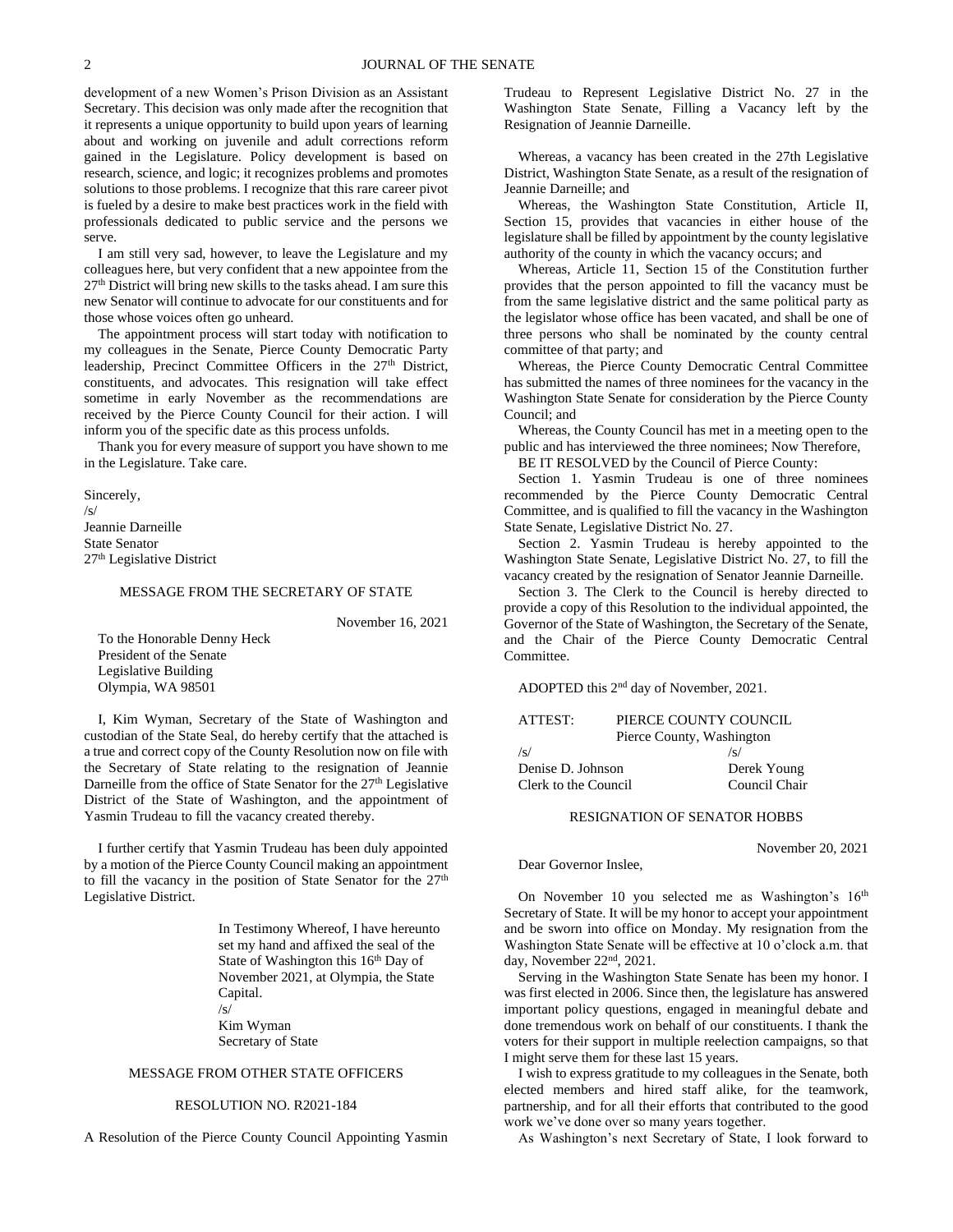continuing my public service in this new role in a way that inspires their confidence in their government.

Sincerely,  $\sqrt{S}$ Steve Hobbs Washington State Senator 44th Legislative District

### MESSAGE FROM THE SECRETARY OF STATE

December 1, 2021

The Honorable Denny Heck President of the Senate P.O. Box 40482 Olympia, WA 98504-0482

Dear President Heck:

The returns of the November 2, 2021 General Election have been certified. My office certifies the results for statewide measures, federal offices, statewide offices and any legislative or judicial office that crosses county lines. Judicial offices located entirely within one county were certified by the county canvassing board of that county on November 23, 2021.

Enclosed, please find copies of the measures and races certified by my office. There were no new senators elected.

Please feel free to contact my office if you have any questions.

Sincerely,

/s/ Steve R. Hobbs Secretary of State

### Canvass of the Returns of the General Election Held on November 2, 2021

I, Steve R. Hobbs, Secretary of State of the State of Washington, do hereby certify that according to the provisions of RCW 29A.60.250, I have canvassed the returns of the 1,896,481 votes cast in the November 2, 2021, General Election by the registered voters of the state for all statewide measures and those judicial offices whose jurisdiction encompasses more than one county, as received from the County Auditors. The votes cast for these measures and these candidates are as follows:

### **Advisory Vote No. 36**

### **Engrossed Second Substitute House Bill 1477**

The legislature imposed, without a vote of the people, a 988 behavioral health crisis response and suicide prevention tax on telephone lines, costing \$432,000,000 in its first ten years, for government spending.

| Repealed   | 978,189 |
|------------|---------|
| Maintained | 836,414 |

### **Advisory Vote No. 37**

### **Engrossed Substitute Senate Bill 5096**

The legislature imposed, without a vote of the people, a 7% tax on capital gains in excess of \$250,000, with exceptions, costing \$5,736,000,000 in its first ten years, for government spending.

| Repealed   | 1,111,402 |
|------------|-----------|
| Maintained | 708,652   |

## FIRST DAY, JANUARY 10, 2022 2022 2022 REGULAR SESSION

### **Second Substitute Senate Bill 5315**

**Advisory Vote No. 38**

(seal)

The legislature imposed, without a vote of the people, a tax on captive insurers in the amount of 2% of premiums from owners/affiliates, costing \$53,000,000 in its first ten years, for government spending.

| Repealed   | 1,017,969 |
|------------|-----------|
| Maintained | 762,429   |

**Court of Appeals, Division 2, District 3 - Judge Position 1 Ballot Name Votes** Bernard F. Veljacic 98,351

**Ferry, Pend Oreille, Stevens Superior Court-Judge Position 3 Ballot Name Votes** Lech J. Radzimski 14,413

> In Testimony Whereof, I have hereunto set my hand and affixed the Seal of the State of Washington this 1<sup>st</sup> day of December 2021, at Olympia, the State Capital. /s/

Steve R. Hobbs Secretary of State

### MESSAGE FROM OTHER STATE OFFICERS

SNOHOMISH COUNTY COUNCIL Snohomish County, Washington

### AMENDED MOTION NO. 21-460

### MAKING AN APPOINTMENT TO A VACANCY FOR STATE SENATOR IN WASHINGTON'S 44TH STATE LEGISLATIVE DISTRICT

WHEREAS, on November 10, 2021, state senator Steve Hobbs resigned his position as senator and accepted his appointment by Governor Jay Inslee as Washington Secretary of State causing a vacancy for that office for a term expiring on January 6, 2023; and

WHEREAS, the position of state senator is a partisan office and Steven Hobbs affiliated with the Democrats Party; and

WHEREAS, on December 7, 2021, the Democrats Party submitted a list of nominees from which the County Council shall appoint one person to fill the vacancy and the names submitted were: John Lovick, Laura Hathaway and Greg Pratt; and

WHEREAS, Council sent questions to and a request for a one page resume from the nominees on December 8, 2021, received written responses and resumes on December 13, 2021, and interviewed the nominees on December 15, 2021; and

WHEREAS, an appointment by the County Council is required within 60 days (by January 9, 2022) of the effective date of resignation, else the Governor will appoint a nominee within 30 days of that date; and

WHEREAS, to be qualified, each of the nominees shall meet the requirements of Article 11, Section 15 Washington's State Constitution and Section 4.80 of the County Charter; and

WHEREAS, the person appointed to fill this position will serve in this position until the certification of the results of the November 2022 general election, at which point the person elected shall serve the remaining portion of the unexpired term and continue to serve in the term commencing January 1, 2023.

NOW, THEREFORE, ON MOTION, pursuant to Article II,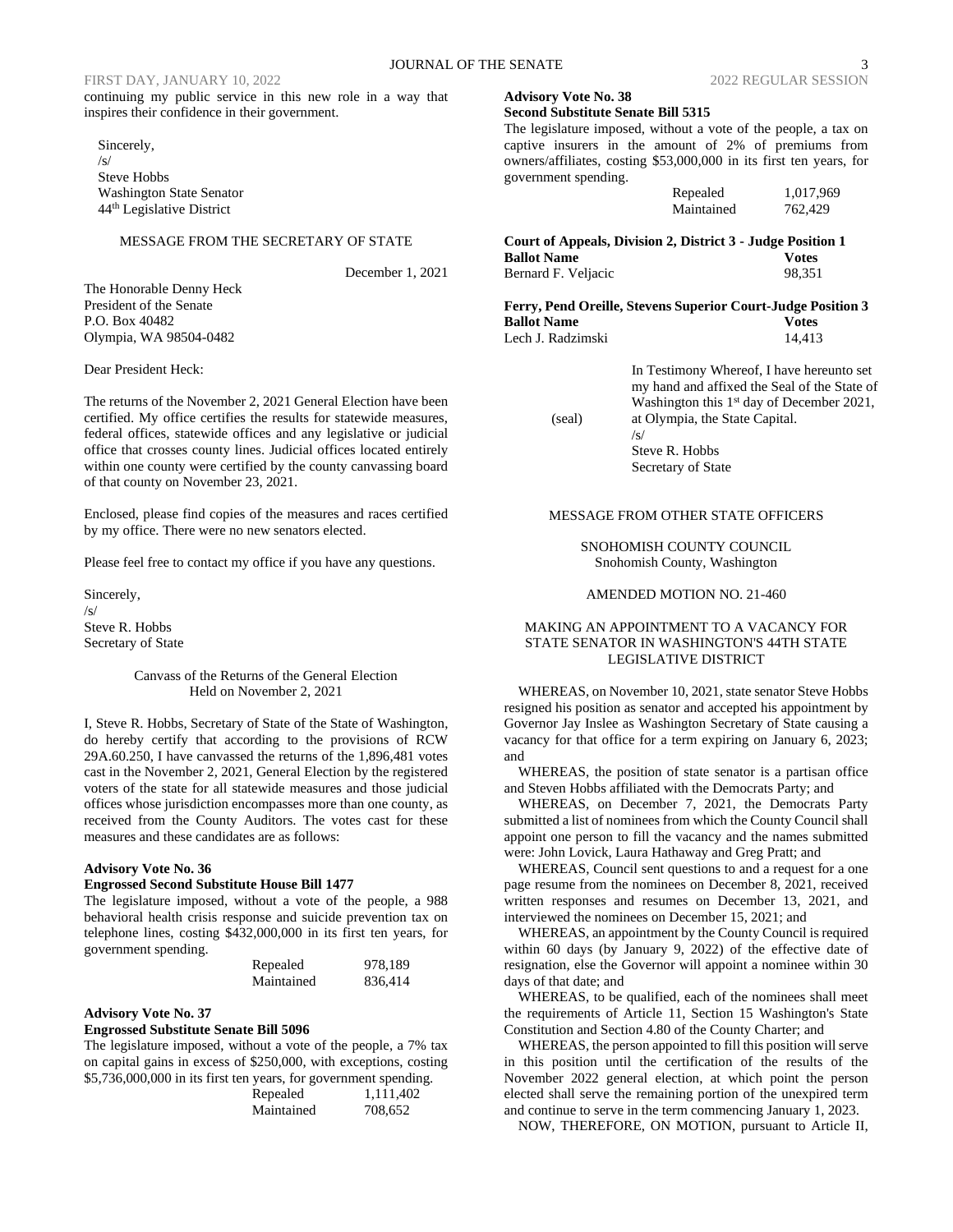Section 15 of the State of Washington's Constitution and Section 4.80 of the Snohomish County Charter, the Snohomish County Council does hereby appoint John Lovick to the office of State Senator to represent the 44th State Legislative District serve until the certification of the results of the November 8, 2022 general election.

PASSED this 15th day of December, 2021.

SNOHOMISH COUNTY COUNCIL Snohomish County, Washington /s/ Council Vice-Chair

ATTEST:  $\sqrt{s}$ Asst. Clerk of the Council

The secretary called the roll of the newly appointed senators.

John Lovick, 44<sup>th</sup> Legislative District Yasmin Trudeau, 27<sup>th</sup> Legislative District

The President welcomed the new senators.

### ELECTION OF VICE PRESIDENT PRO TEMPORE

Without objection, the President declared the office of Vice President Pro Tempore to be vacant.

The President declared the nominations for the office of Vice President Pro Tempore to be open.

### REMARKS BY SENATOR KEISER

Senator Keiser: "Thank you Mr. President. I highly recommend your support for this nomination of Senator John Lovick. Many of us have known the Senator Lovick, new to the Senate, but we've known him since he's been in the House, back in 1998 when he started in the House, and he served there for 9 years, and then he went off and became a Snohomish County Executive, Snohomish County Sheriff, he worked for the Washington State Patrol, and he's had quite a storied career. And then, of all things, he returns to the House in 2016 and he has been serving as Speaker Pro Tempore in the House for several years now. So, he may be new to the Senate, but he is not new to procedural and parliamentary rules. And will, I believe, be a worthy addition to our incredible team here in the Washington State Senate. Maybe the most important thing is, I think, John really understands the need for institutional integrity. And will abide by the norms, traditions, the standards, and the rules of our institution, and we'll all be better for it. I hope you'll support this nomination for John Lovick, for Vice President of the Senate President Pro Tempore.

### REMARKS BY SENATOR SHELDON

Senator Sheldon: "Thank you Mr. President. I also rise to encourage you to vote for the nomination of Senator John Lovick. As Senator Keiser noted, he's had a storied career. Starting with the city of Mill Creek as a council person, Snohomish County Sheriff, State Representative, Snohomish County Executive, and now State Senator. And while it would appear that Senator Lovick could not keep a job very long, I would say that he's an outstanding gentleman, and just one of the classiest people we've had in a long time over the many years that he has served. So, I certainly encourage you to vote. If you have the time, check YouTube, there is a little piece that the Senator, when he was a Representative did. It's gonna have to be brought up a little bit because he starts out by showing the school children and the House members "this is a gavel" so he's moving up fast.

### MOTION

On motion of Senator Pedersen, the nominations for the office of Vice President Pro Tempore of the Senate were closed.

### MOTION

On motion of Senator Wagoner, Senators Fortunato and McCune were excused.

The President declared the question before the Senate to be the election of Senator John Lovick to the office of Vice President Pro Tempore.

### ROLL CALL

The Secretary called the roll for the office of Vice President Pro Tempore and Senator John Lovick was elected by the following vote: Yeas, 44; Nays, 0; Absent, 2; Excused, 2.

Voting Lovick: Senators Billig, Braun, Brown, Carlyle, Cleveland, Conway, Das, Dhingra, Dozier, Frockt, Gildon, Hasegawa, Hawkins, Holy, Hunt, Keiser, King, Kuderer, Liias, Lovelett, Lovick, Mullet, Muzzall, Nguyen, Nobles, Padden, Pedersen, Randall, Rivers, Robinson, Rolfes, Saldaña, Salomon, Sefzik, Sheldon, Short, Stanford, Trudeau, Van De Wege, Wagoner, Warnick, Wellman, Wilson, C., Wilson, J. and Wilson, L.

Absent: Senators Honeyford and Schoesler Excused: Senators Fortunato and McCune

Senator John Lovick, 44<sup>th</sup> Legislative District, Snohomish County, having received the required majority, was declared Vice President Pro Tempore of the Washington State Senate.

Chief Justice Steven Gonzalez thereupon administered the oath of office to the Senator.

### ELECTION OF SECRETARY OF THE SENATE

Without objection, the President declared the office of Secretary of the Senate to be vacant.

The President declared the nominations for the office of Secretary of the Senate to be open.

### REMARKS BY SENATOR BILLIG

Senator Billig: "Thank you Mr. President. Well, it gives me great pleasure to speak in strong support of Sarah Bannister's historic nomination as Secretary of the Senate. You know, in many ways Sarah has been preparing her whole life for this job. She was born and raised in Olympia. She's dedicated most of her life, and her whole adult life to public service, and specifically to the service of the legislature and the people of Washington state. She began her career in the legislature over 20 years ago, starting as a legislative assistant, and her roles for the first 10 years were in service to members' offices and to constituents as she was a case work coordinator and a caucus liaison to members' offices. And then in 2017 she became, oh and then she worked in the Secretary's office and then become the Deputy Secretary of the Senate in 2017. And you know, she brings with her this direct experience of our work and our history in the Senate and in the legislature that is really gonna serve us all well and serve herself well as she moves into this new roll. She's really sort of keeper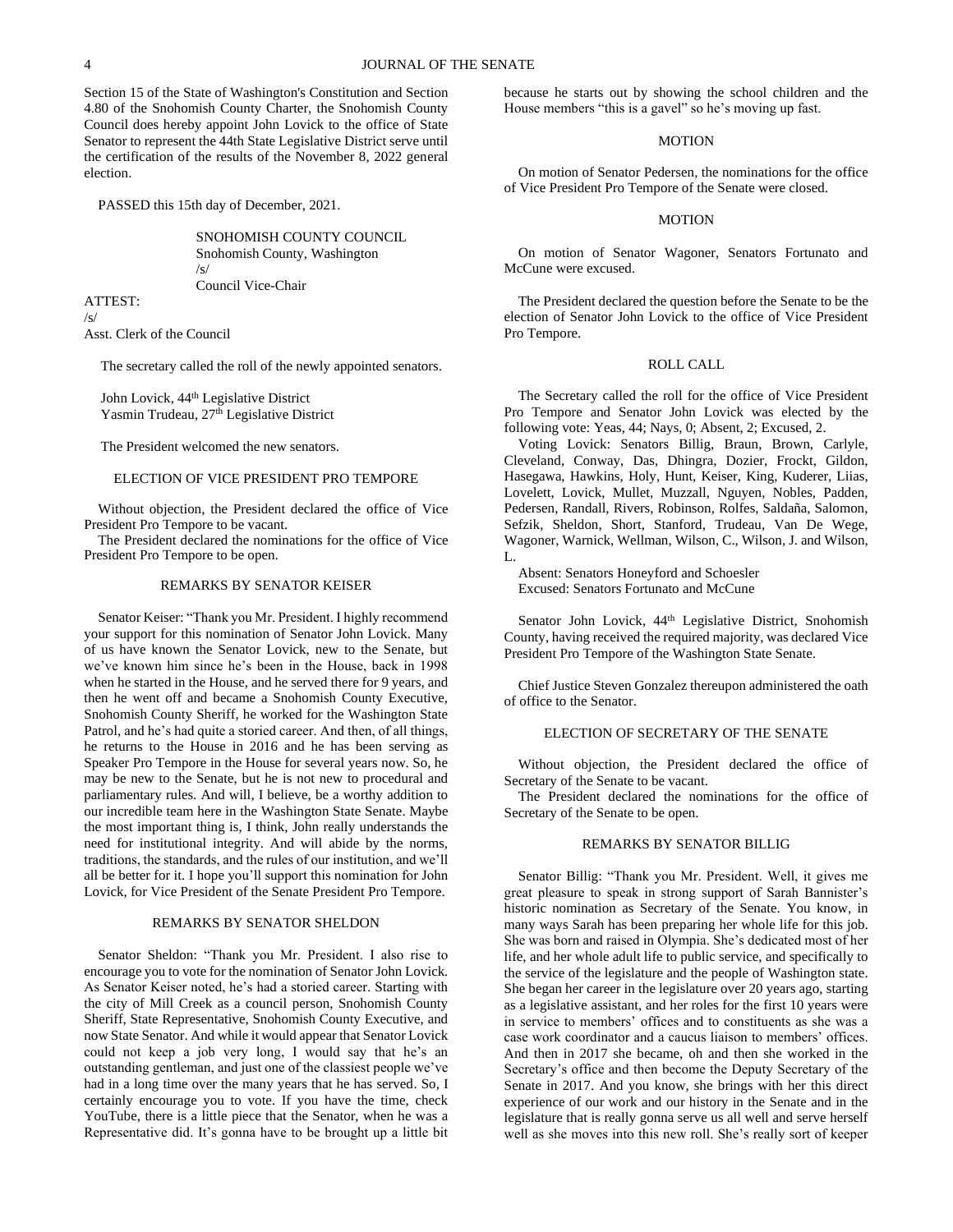of the institution is one of the things I appreciate her, she just believes in the Senate so much, and it's exactly what you want from a secretary of the senate. I feel like she is a protector of the institution, but also with eyes open to ways we can change for the better, and that's also exactly what we want. I've personally really enjoyed working with Sarah since I entered the Senate. She's professional and collaborative. She's smart. She's calm even in pressure situations. And those qualities will serve her and us well as Secretary. And Mr. President, Sarah will also be making history today as has been noted. Becoming the first woman to be the Secretary of the Senate in the history of Washington state. I urge your support for Sarah Banister as Secretary of the Senate. Thank you, Mr. President."

### REMARKS BY SENATOR BRAUN

Senator Braun: "Thank you Mr. President. I too am very pleased to speak in support of Sarah Bannister's nomination for the Secretary of the Senate. She is exceptionally well qualified for this position. While not quite the amount of time like her predecessor, she has spent a great deal of time, 22 years by my understanding, working with in the Senate in various capacities, and that has given her time to build not only a deep appreciation for the history and the workings of this Senate, but also to build the relationships both with staff and members that make that I think will make her a very successful Secretary of the Senate. So I look forward to working with her, and I strongly encourage everyone to support her nomination as the Secretary of the Senate. Thank you, Mr. President."

### MOTION

On motion of Senator Pedersen, the nominations for the office of Secretary of the Senate were closed.

The President declared the question before the Senate to be the election of Mrs. Sarah Bannister to the office of Secretary of the Senate.

### ROLL CALL

The Secretary called the roll for the office of Secretary of the Senate and Mrs. Sarah Bannister was elected by the following vote: Yeas, 46; Nays, 0; Absent, 0; Excused, 2.

Voting Bannister: Senators Billig, Braun, Brown, Carlyle, Cleveland, Conway, Das, Dhingra, Dozier, Frockt, Gildon, Hasegawa, Hawkins, Holy, Honeyford, Hunt, Keiser, King, Kuderer, Liias, Lovelett, Lovick, Mullet, Muzzall, Nguyen, Nobles, Padden, Pedersen, Randall, Rivers, Robinson, Rolfes, Saldaña, Salomon, Schoesler, Sefzik, Sheldon, Short, Stanford, Trudeau, Van De Wege, Wagoner, Warnick, Wellman, Wilson, C., Wilson, J. and Wilson, L.

Excused: Senators Fortunato and McCune

Mrs. Sarah Bannister, Olympia, Thurston County, having received the required majority, was declared Secretary of the Washington State Senate.

Chief Justice Steven Gonzalez thereupon administered the oath of office to Mrs. Sarah Bannister, Secretary of the Senate.

The President thanked Chief Justice Gonzalez for his participation in the day's ceremonies.

### MOTIONS

On motion of Senator Pedersen, the Senate advanced to the eighth order of business.

Senator Pedersen moved adoption of the following resolution:

### SENATE RESOLUTION 8631

### By Senator Pedersen

WHEREAS, The Senate adopted permanent rules for the 2021- 2023 biennium under Senate Resolution 8600; and

WHEREAS, The notice requirements set forth in Senate Rule 35 have been satisfied;

NOW, THEREFORE, BE IT RESOLVED, That Senate Rule 41 is amended as follows:

"**Rule 41.** The president shall appoint all conference, special, joint and standing committees and standing subcommittees on the part of the senate. The appointment of the conference, special, joint and standing committees and standing subcommittees shall be confirmed by the senate.

In the event the senate shall refuse to confirm any conference, special, joint or standing committee or standing subcommittee, such committee or standing subcommittee shall be elected by the senate.

The following standing committees shall constitute the standing committees of the senate:

| <b>Standing Committee</b>                                | <b>Total Membership</b> |
|----------------------------------------------------------|-------------------------|
|                                                          |                         |
|                                                          |                         |
|                                                          |                         |
|                                                          |                         |
|                                                          |                         |
| 6. Higher Education & Workforce Development  5           |                         |
|                                                          |                         |
|                                                          |                         |
|                                                          |                         |
|                                                          |                         |
|                                                          |                         |
|                                                          |                         |
|                                                          |                         |
|                                                          |                         |
| The following constitutes a standing subcommittee of the |                         |
| senate:                                                  |                         |
| 1. Behavioral Health Subcommittee to Health & Long-Term  |                         |
|                                                          |                         |

Senator Pedersen spoke in favor of adoption of the resolution. The President declared the question before the Senate to be the adoption of Senate Resolution No. 8631.

The motion by Senator Pedersen carried and the resolution was adopted by voice vote.

### MOTION

Senator Pedersen moved adoption of the following resolution:

### SENATE RESOLUTION 8630

### By Senator Pedersen

WHEREAS, The Facilities and Operations Committee has determined that the ongoing pandemic and declared statewide emergency under RCW 43.06.010 presents a continued risk to the health and safety of members and staff and requires continued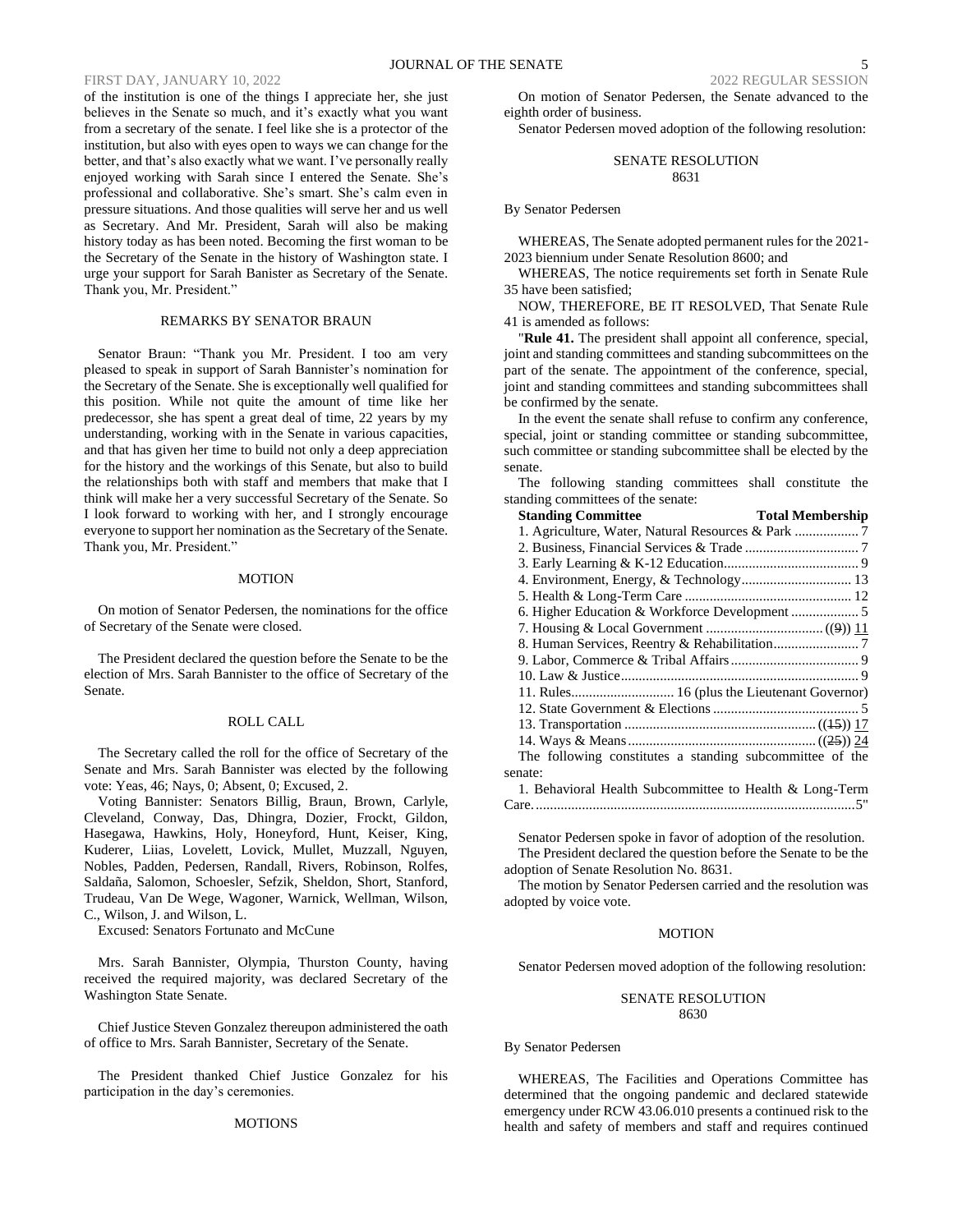operational changes to adhere to public health guidance during the 2022 legislative session; and

WHEREAS, Permanent Senate Rule 70 establishes a process by which the Senate will adopt a resolution establishing the rules and procedures to govern floor and committee action for such a legislative session;

NOW, THEREFORE, BE IT RESOLVED, By the Senate of the state of Washington, That Senate Resolution 8601 be amended as follows and that the following be adopted as the Emergency Parliamentary Rules of the Sixty-Seventh Legislature:

### "**EMERGENCY PARLIAMENTARY RULES OF THE SENATE SIXTY-SEVENTH LEGISLATURE** ((**2021**)) **2022**

### **SECTION I: GENERAL**

| Rule A        | Public Health Measures.                      |
|---------------|----------------------------------------------|
| <b>Rule B</b> | Filing of Bills.                             |
| Rule C        | Electronic Signatures.                       |
| <b>Rule D</b> | Interpretation of Permanent<br>Senate Rules. |

### **SECTION II: PARLIAMENTARY PROCEDURES**

| $((\mathbf{Rule}\mathbf{E})$ | Physical Distancing Required.                |
|------------------------------|----------------------------------------------|
| Rule F                       | Remote Voting.                               |
| $_{\rm Rule~C}$              | Attendance and Ouorum.                       |
| Rule H                       | <del>Floor Motions.</del>                    |
| <b>Rule I</b>                | Call of the Senate.                          |
| Rule J                       | Referral of Bills to Committee.              |
| Rule K                       | Consideration of Bills<br>and<br>Amendments. |

### **SECTION III: COMMITTEES**

**Rule L** Committee Procedures.

### **SECTION I GENERAL Public Health Measures**

**A.** (1) Senate members and employees must wear a mask in all Senate buildings. This requirement does not apply if the member or employee is in an office or room by themselves. While physically present on the Senate floor, members and employees must wear masks provided by the Senate.

(2) Members and employees will be provided with a selfscreening health tool to assist them in determining whether it is safe for them to be on campus. If a member or employee answers any of the self-screening questions in the affirmative, the member or employee should remain off campus and contact the human resource officer.

(3) For the duration of the 2021 legislative session, Senate buildings will be open to authorized members and staff only. Members of the capitol press corps will be permitted access to observe floor action with preapproval from the Secretary of the Senate. No member or employee may escort a member of the public into Senate buildings.

(4) All committee and floor proceedings will be broadcast to the public via streaming or televised platforms to ensure public access. (See Article II, Section 11 of the state Constitution.)))

| <b>Rule E</b> | Remote Voting.         |
|---------------|------------------------|
| <b>Rule F</b> | Attendance and Ouorum. |
| Rule G        | Rules of Debate.       |

| Rule H                         | Call of the Senate.             |  |
|--------------------------------|---------------------------------|--|
| Rule I                         | Referral of Bills to Committee. |  |
| Rule J                         | Floor Amendments.               |  |
| <b>SECTION III: COMMITTEES</b> |                                 |  |

### **Rule K** Committee Procedures.

### **SECTION I GENERAL**

### **Public Health Measures**

**A.** (1) Senate members and employees must comply with the 2022 Senate Session Guidelines adopted by the Facilities and Operations Committee, including any subsequent amendments and as implemented by Senate Administration. These guidelines govern mask-wearing, social distancing, and COVID-19 quarantine procedures in accordance with the most recent public health guidelines.

(2)(a) Except as provided in (b) of this subsection, regular floor action will occur in a hybrid remote format with only the number of members present as determined by the Facilities and Operations Committee and subject to the 2022 Senate Session Guidelines.

(b) If the Facilities and Operations Committee determines that public health conditions no longer require floor action to be conducted in a hybrid remote format, regular floor action will occur with all members present on the floor, subject to the 2022 Senate Session Guidelines. Only those members who are required to quarantine or isolate by the Senate Human Resource Officer due to COVID-19 exposure or infection will be permitted to vote remotely.

(c) Committee hearings and executive action will be held remotely.

(3) Public access to the Senate galleries during floor action shall be determined by the Facilities and Operations Committee. All committee and floor proceedings will be broadcast to the public via streaming or televised platforms to ensure public access. (See Article II, Section 11 of the state Constitution.)

### **Filing of Bills**

**B.** (1) Any member desiring to introduce a bill shall email the bill to the office of the code reviser by noon of the day before the convening of the session at which the bill is to be introduced. Only bills that have been emailed by a member or the member's legislative assistant may be considered for introduction.

(2) Sponsor sheets will be electronically available for introducing the bill. The member emailing the bill and corresponding sponsor sheet shall be considered the sponsor of the bill. The sponsoring member may designate one cosponsor of the bill by providing the cosponsor's name in the email and by including the cosponsor's name in the cc line of the email.

(3) Additional members may add themselves as cosponsors to the bill by emailing the Senate workroom by 5:00 p.m. of the day of its introduction.

(4) Agency and governor request legislation shall follow this process and the sponsoring member or member's legislative assistant must email such legislation to the office of the code reviser.

(5) The introduction of title-only bills is prohibited. For the purposes of this subsection, a title-only bill is a bill containing a title or short summary of the intended subject matter, without laying forth the full changes intended to any act or sections of law.

### **Electronic Signatures**

**C.** Electronic or scanned signatures are authorized in place of any physical signatures that are otherwise required in order for a member to conduct legislative business.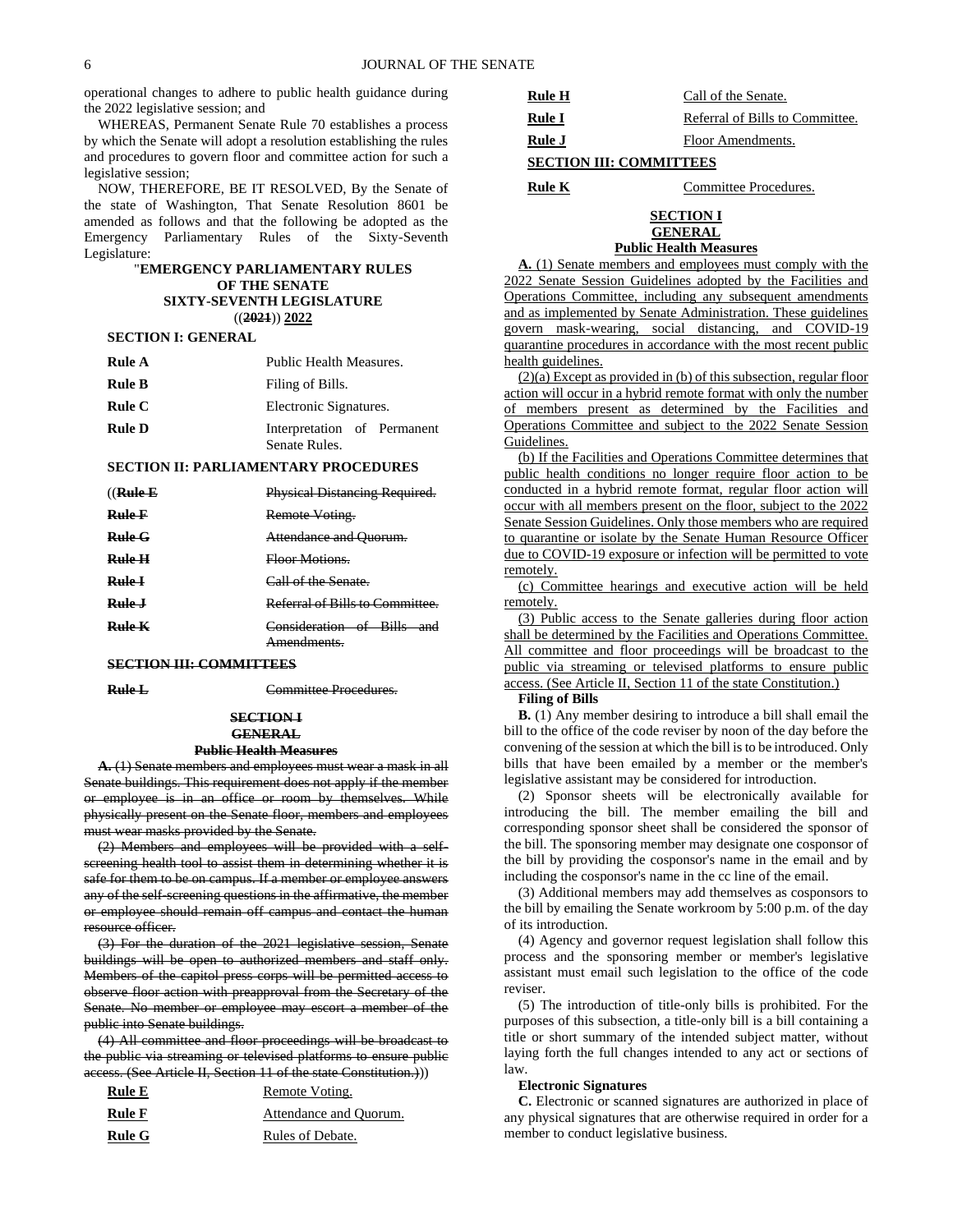**Interpretation of Permanent Senate Rules D.** To the extent that a matter is not addressed in this Resolution, the Permanent Rules of the Senate adopted January  $((11, 2021))$  10, 2022, will govern. The President will interpret all rules and procedures to facilitate legislative business in a fair and efficient manner in light of the ongoing emergency and remote session.

### **SECTION II**

### **PARLIAMENTARY PROCEDURES** ((**Physical Distancing Required**

**E.** Senators voting on the Senate floor must maintain at least

six feet of distance from one another.))

**Remote Voting**

 $((F<sub>•</sub>))$   $E<sub>•</sub>$  (1) ((Unless otherwise designated by the Facilities  $&$ Operations Committee, members will be required to vote remotely. Senate administration will make information technology provisions for members who wish to participate in floor action remotely from their offices or another isolated location on campus. Members who wish to vote remotely from their homes will be outfitted with necessary hardware and provided remote information technology support.

(2) During any roll call vote, members)) Members will record their vote using the remote voting system. The clerk will close electronic voting and announce each member's vote individually. The President will call on those members who are present but have not yet voted. The President will then provide members a final opportunity to be recognized and change their votes. The clerk will then announce the vote.

(2) Should the Facilities and Operations Committee determine that public health conditions no longer require floor action to be conducted in a hybrid remote format in accordance with Emergency Rule A, members will vote orally. During any roll call vote where more than five members are participating remotely, members participating remotely will record their vote using the remote voting system. In such cases, the clerk will close electronic voting and announce the vote of remote members individually. The President will call on those members who are present but have not yet voted. The President will then provide members a final opportunity to be recognized and change their votes. The clerk will then announce the vote.

(3) If, during a roll call vote,  $((a$  member's)) the vote of each member participating remotely is unable to be taken, the member will be automatically excused. The member may request in writing that their vote be reflected in the Senate journal, though it will not count towards the final roll call.

(4) In accordance with Senate Rule 22, once begun, a roll call vote will not be interrupted because a member participating remotely has connectivity issues. However, if a majority of members elected is no longer present due to connectivity issues, a majority of those still present may defer consideration of a bill, adjourn, or recess the Senate until a quorum can be reestablished.

### **Attendance and Quorum**

((**G.**)) **F.** A member of the Senate voting remotely is considered in attendance within the bar of the Senate if the member is participating in the session through a remote access program established by the Secretary of the Senate as provided in Senate Rule 70.

### ((**Floor Motions**

**H.** Members are permitted to move a bill, resolution, or amendment; rise to a parliamentary inquiry; request a roll call vote; and rise to a point of order. The floor leaders of the majority and minority caucuses will make all other motions. A floor leader may yield to a member for a question of privilege.))

### **Rules of Debate**

**G.** In accordance with Senate Rule 29, when present on the

floor of the Senate, any senator about to speak in debate or submit any matter to the Senate shall rise and respectfully request recognition by the President by both voice and electronic means.

### **Call of the Senate**

((**I.**)) **H.** A call of the Senate may be moved by the majority or minority floor leader and sustained by three Senators. If carried by a majority of those present, the Secretary shall call the roll, after which the names of the absentees shall again be called. The business of the Senate will be suspended until the absent senators are considered within the bar of the Senate for such action as the Senate may deem proper. A call of the Senate may not interrupt a roll call vote, and no penalties shall be sustained for members experiencing connectivity issues.

### **Referral of Bills to Committee**

 $((J<sub>+</sub>))$  **I.** (1) Draft bill referrals will be electronically published by 8:00 p.m. the evening before any session to consider them. All objections or requests for rereferral must be communicated in writing by a member to the majority floor leader by 8:00 a.m. the day of convening.

(2) The Senate may relieve the Rules Committee of a bill with the consent of a majority of the Senate, provided that two hours' notice has been given to the President and all members of the Senate by the majority leader. The majority leader will consult with the President prior to giving such notice.

### ((**Consideration of Bills and Amendments**

**K.** (1) The majority floor leader will provide draft orders of consideration for the Second Reading Calendar to the minority floor leader by 5:00 p.m. two days before scheduled floor action. Bills may be added to orders of consideration with the consent of the majority and minority floor leaders.

(2) Once a bill is listed on a draft order of consideration submitted to the minority floor leader, any amendments must be submitted electronically to the Secretary of the Senate for consideration by 8:00 p.m. the day before scheduled floor action to be in order.

(3) On and after the third day preceding adjournment Sine Die of any session, or two days prior to any cut-off date for consideration of bills, as determined pursuant to Article II, Section 12 of the state Constitution or concurrent resolution, or during any special session of the legislature, this rule may be suspended by a majority vote.))

### **Floor Amendments**

**J.** Any floor amendments must be submitted electronically by a member to the Secretary of the Senate for consideration.

### **SECTION III COMMITTEES**

### **Committee Procedures**

 $((\mathbf{L})\mathbf{K}(\mathbf{L}))\mathbf{K}(\mathbf{L})$  All committees will meet remotely, except that, after consultation with the President, the majority leader may choose to hold a Rules Committee meeting in person. A member shall be considered in attendance at a committee hearing if the member is participating through a remote access program established by the Secretary of the Senate as provided in Senate Rule 70.

(2) All committees will rely upon and use the Electronic Bill Book. Committee staff should add all materials relating to hearings, work sessions, or executive sessions to the Electronic Bill Book as early as possible or when the material has been made public. Paper copies will not be provided to members.

(3) All committees will use the Committee Sign-In system used in the past by the public, which has been modified to allow universal remote testimony sign-in for all committee hearings. All committee members will be able to view the list of individuals who have signed in to testify on each bill. All testimony will be taken remotely or in writing. Members of the public wishing to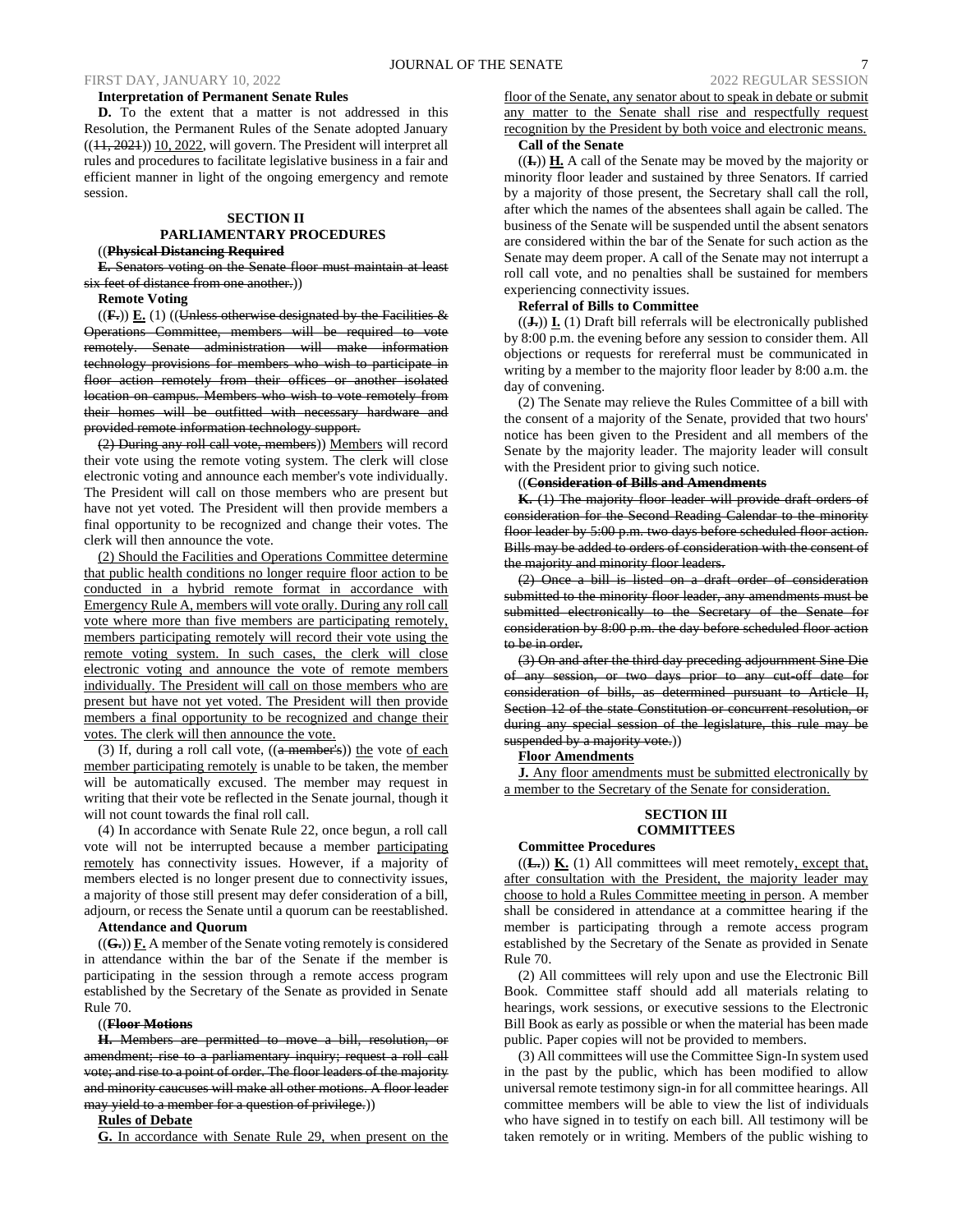testify may sign up remotely up to one hour before the committee is scheduled to meet.

(4) Chairs must publish the list of bills that may be considered for executive session by 4:00 p.m. two days preceding executive session. A chair with the consent of the ranking member has discretion to waive this deadline in extraordinary circumstances.

(5) Members must have amendment requests to nonpartisan committee staff by noon the day before scheduled executive action. Members should be considerate of staff and turn in amendment requests earlier if they are long or complex, keeping in mind the final deadline for consideration of amendments.

(6) All amendments, including substitutes, must be sponsored by a committee member. All amendments and effect statements must be either drafted or reviewed, or both, by nonpartisan committee staff. To be eligible for consideration at an executive session((<del>, amendments must be released from confidentiality and</del> posted to the Electronic Bill Book for committee members by 4:00 p.m. the day before the executive session or the amendments will be considered out of order)) in a committee meeting scheduled to begin prior to 12:00 p.m., amendments must be released from confidentiality and posted to the Electronic Bill Book for committee members and the public by 4:00 p.m. the day before the executive session or the amendments will be considered out of order. To be eligible for consideration at an executive session in a committee meeting scheduled to begin on or after 12:00 p.m., amendments must be released from confidentiality and posted to the Electronic Bill Book for committee members and the public by 7:00 p.m. the day before the executive session or the amendments will be considered out of order. A chair with the consent of the ranking member has discretion to waive this deadline in extraordinary circumstances.

(7) Committee voting will be done through recorded roll call votes with the results transmitted to the Secretary of the Senate via electronic means. Members must be present and visible to be eligible to vote during the executive session. Voting will not be allowed "subject to signatures."

(8) Electronic reports of standing committees must be received one hour prior to convening of the session in order to be read at said session. This requirement may be suspended by a majority of the Senate."

### MOTION

Senator Short moved that the following floor amendment no. 924 by Senator Short be adopted:

On page 7, at the beginning of line 1, strike all material through "vote.))" on line 17 and insert the following:

"**Consideration of Bills and Amendments**

((**K.**)) **J.** (1) The majority floor leader will provide draft orders of consideration for the Second Reading Calendar to the minority floor leader by 5:00 p.m. two days before scheduled floor action. Bills may be added to orders of consideration with the consent of the majority and minority floor leaders.

(2) Once a bill is listed on a draft order of consideration submitted to the minority floor leader, any amendments must be submitted electronically to the Secretary of the Senate for consideration by 8:00 p.m. the day before scheduled floor action to be in order.

(3) On and after the third day preceding adjournment Sine Die of any session, or two days prior to any cut-off date for consideration of bills, as determined pursuant to Article II, Section 12 of the state Constitution or concurrent resolution, or during any special session of the legislature, this rule may be suspended by a majority vote."

Reletter the remaining subsections consecutively and correct

any internal references accordingly.

Senator Short spoke in favor of adoption of the amendment. Senator Pedersen spoke against adoption of the amendment.

The President declared the question before the Senate to be the adoption of floor amendment no. 924 by Senator Short on page 7, line 1 to Senate Resolution No. 8630.

The motion by Senator Short did not carry and floor amendment no. 924 was not adopted by voice vote.

Senator Pedersen spoke in favor of adoption of the resolution. The President declared the question before the Senate to be the adoption of Senate Resolution No. 8630.

The motion by Senator Pedersen carried and the resolution was adopted by voice vote.

### STANDING COMMITTEE ASSIGNMENTS

Pursuant to the document entitled "2022 Senate Standing Committees & Subcommittee Membership" the President appointed the senators to the standing committees and subcommittees of the senate as follows:

### 2022 SENATE STANDING COMMITTEES & SUBCOMMITTEE MEMBERSHIP

### **Agriculture, Water, Natural Res. & Parks**

| Van De Wege, Chair  | Warnick Ranking |
|---------------------|-----------------|
| Salomon, Vice Chair | Honeyford       |
| Stanford            | <b>Short</b>    |
| Rolfes              |                 |
|                     |                 |

### **Business, Financial Services & Trade**

| Mullet. Chair        | Dozier, Ranking |
|----------------------|-----------------|
| Hasegawa, Vice Chair | <b>Brown</b>    |
| Lovick               | Wilson, L.      |
| Frockt               |                 |
|                      |                 |

### **Early Learning & K-12 Education**

Wellman, Chair Hawkins, Ranking Nobles, Vice Chair-K12 Dozier Wilson, Vice Chair-Early Learning McCune Hunt Mullet Pedersen

### **Environment, Energy & Technology**

*Carlyle, Chair Short, Ranking Lovelett, Vice Chair* Brown Das Fortunato Lovick Sheldon Liias Schoesler Nguyen Stanford Wellman

### **Health & Long Term Care**

| Muzzall, Ranking |
|------------------|
| Holy             |
| Padden           |
| Rivers           |
| 42 LD            |
|                  |
|                  |
|                  |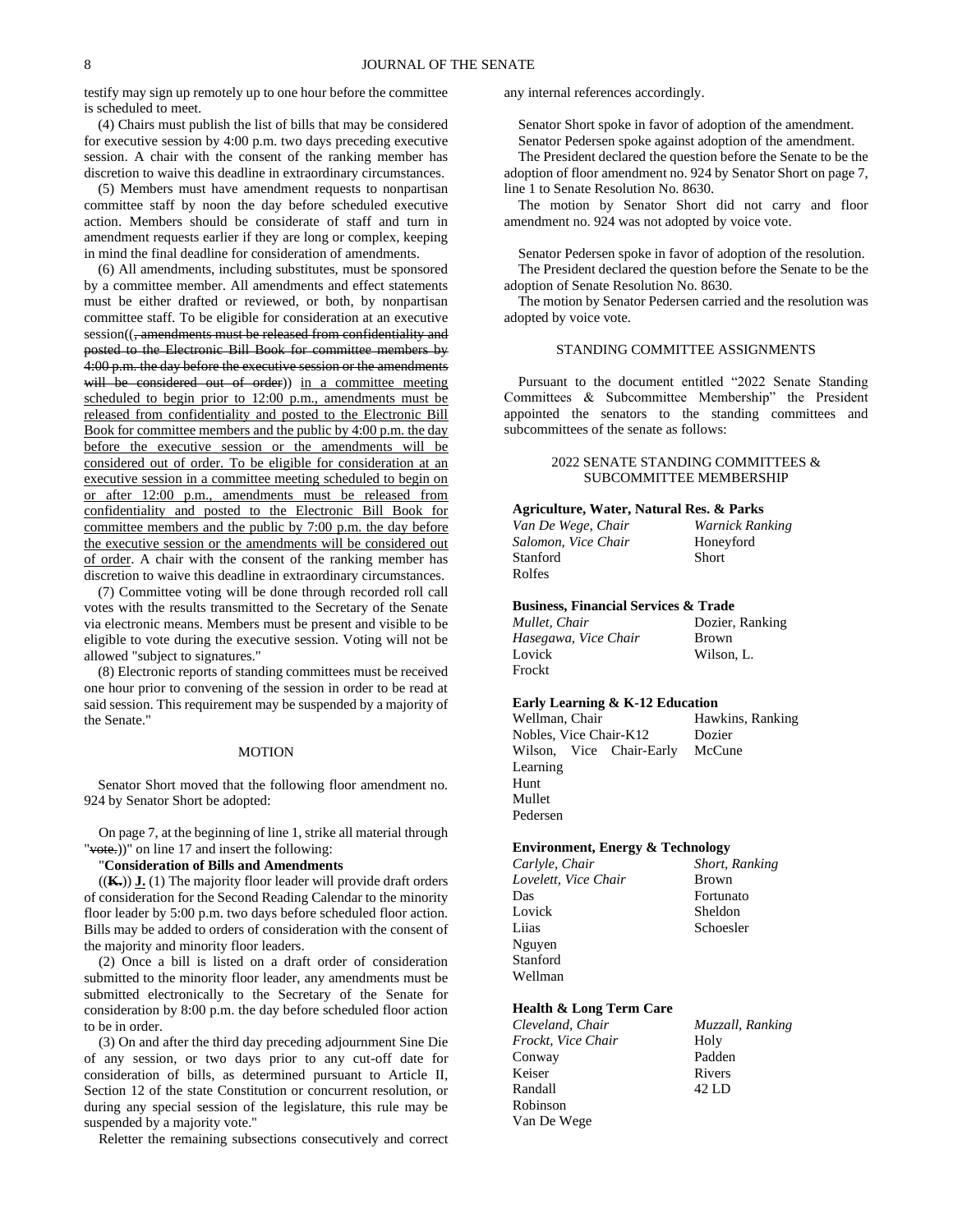### JOURNAL OF THE SENATE 9

| <b>Behavioral Health Subcommittee</b> |                |  |
|---------------------------------------|----------------|--|
| Frockt. Chair                         | Wa             |  |
| <b>Dhingra</b>                        | W <sub>2</sub> |  |
| <b>Nobles</b>                         |                |  |

**Higher Ed. & Workforce Dev.**

*Nobles, Vice Chair* 42 LD Liias

*Randall, Chair Holy, Ranking*

Warnick

### **Housing & Local Government**

Cleveland Wilson, J. Lovelett Warnick Salomon 42 LD Trudeau

*Kuderer, Chair Fortunato, Ranking Das, Vice Chair Gildon, Asst. Ranking*

*Frockt, Chair Wagoner, Ranking*

### **Human Serv., Reentry & Rehabilitation**

*Wilson, Chair Gildon, Ranking Nguyen, Vice Chair* Dozier Trudeau

Saldaña McCune

Rivers

### **Labor, Commerce & Tribal Affairs**

*Keiser, Chair King, Ranking Conway, VC Labor* Braun *Stanford, VC Commerce & Tribal Affairs* Robinson Schoesler Saldaña

*Dhingra, Chair Padden, Ranking Trudeau, Vice Chair McCune, Asst. Ranking* Honeyford Pedersen Wagoner

**State Govt & Elections**

*Hunt, Chair Wilson, J., Ranking Kuderer, Vice Chair* Hawkins Hasegawa

### **Transportation**

**Law & Justice**

Salomon

*Liias, Chair King, Ranking Saldaña, Vice Chair* Fortunato Cleveland Hawkins Das Holy Lovelett Padden Nguyen Sheldon Nobles Wilson, J. Randall Wilson Lovick

### **Ways & Means**

*Rolfes, Chair Wilson, L., Ranking Robinson, Vice Chair Operating & Revenue Frockt, Vice Chair Capital Honeyford, Ranking Capital* Billig *Schoesler, Asst. Ranking* 

Carlyle Braun Conway Gildon

*Brown, Asst. Ranking Operations Capital*

Dhingra Muzzall Hasegawa Rivers<br>
Hunt Wagon Keiser Warnick Mullet Pedersen Van De Wege Wellman

### **Rules**

*Lt. Governor Heck, Chair Braun, Ranking Keiser, Vice Chair* Short Billig Gildon Carlyle King Cleveland Muzzall Hasegawa Rivers Kuderer Liias Nguyen Pedersen

FIRST DAY, JANUARY 10, 2022 2022 REGULAR SESSION Wagoner

### **MOTIONS**

On motion of Senator Pedersen, the appointments to the Standing Committees were confirmed.

On motion of Senator Pedersen, the Senate reverted to the fourth order of business.

### MESSAGE FROM THE HOUSE

January 10, 2022

MR. PRESIDENT: The House has adopted: HOUSE CONCURRENT RESOLUTION NO. 4405, HOUSE CONCURRENT RESOLUTION NO. 4406, and the same are herewith transmitted. BERNARD DEAN, Chief Clerk

### MOTION

On motion of Senator Pedersen, the Senate advanced to the fifth order of business.

### INTRODUCTION AND FIRST READING

SB 5487 by Senators Hawkins, Pedersen, Braun, Frockt, Hasegawa, Hunt, Keiser, Mullet, Nobles and Wagoner AN ACT Relating to small school district consolidation incentives for infrastructure enhancement and modernization; amending RCW 28A.525.166; adding a new section to chapter 28A.315 RCW; and making an appropriation.

Referred to Committee on Early Learning & K-12 Education.

SB 5488 by Senators Randall, Rolfes, Billig, Dhingra, Van De Wege and Wilson, C.

AN ACT Relating to completing outstanding financial obligations regarding the Tacoma Narrows toll bridge project; adding a new section to chapter 82.32 RCW; adding a new section to chapter 47.46 RCW; and making appropriations.

Referred to Committee on Transportation.

Wilson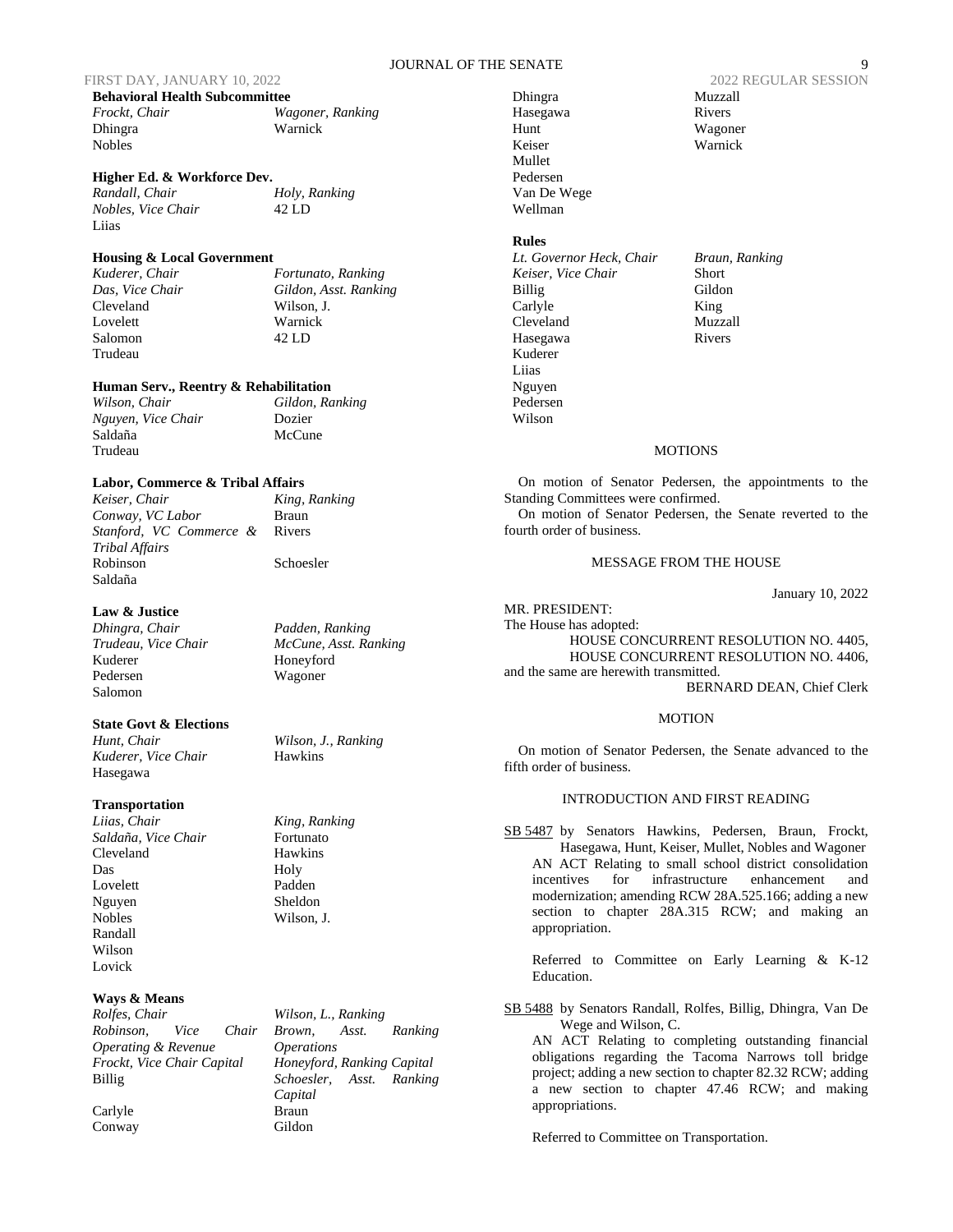SB 5489 by Senators Pedersen, Padden, Dhingra and Mullet

AN ACT Relating to business entities; and amending RCW 23B.01.400, 23B.06.230, 23B.06.400, 23B.07.020, 23B.07.070, 23B.07.200, 23B.11.010, 23B.11.030, 23B.11.050, 23B.11.060, 23B.11.090, 23B.11.100, 23B.13.020, 23B.13.200, 23B.13.210, 23B.13.220, 23B.13.230, 25.10.011, 25.10.101, 25.10.491, 25.10.496, 25.10.546, 25.10.771, 25.10.791, 25.15.006, 25.15.046, 25.15.116, 25.15.121, 25.15.131, and 25.15.441.

Referred to Committee on Law & Justice.

SB 5490 by Senators Pedersen, Padden, Dhingra and Mullet AN ACT Relating to creating the interbranch advisory committee; adding a new chapter to Title 2 RCW; and providing an expiration date.

Referred to Committee on Law & Justice.

SB 5491 by Senators Pedersen, Rivers and Mullet

AN ACT Relating to clarifying waiver of firearm rights; amending RCW 9.41.010, 9.41.040, 9.41.098, 9.41.350, and 9.41.352; adding a new section to chapter 9.41 RCW; prescribing penalties; and providing an effective date.

Referred to Committee on Law & Justice.

SB 5492 by Senators Wilson, J., Conway, Das, Lovelett, Lovick, Nguyen, Rolfes, Schoesler and Wellman AN ACT Relating to providing for the recycling of wind turbine blades; adding a new chapter to Title 70A RCW; and prescribing penalties.

Referred to Committee on Environment, Energy & Technology.

SB 5493 by Senators Wilson, J., Mullet, Nguyen, Randall and Wellman

AN ACT Relating to reopening the renewable energy system incentive program for residential-scale systems; amending RCW 82.16.165, 82.16.110, and 82.16.130; repealing RCW 82.16.120 and 82.16.155; and providing an effective date.

Referred to Committee on Environment, Energy & Technology.

SB 5494 by Senator Wilson, J.

AN ACT Relating to prohibiting products that contain olefins derived from methanol manufactured from natural gas; and adding a new chapter to Title 70A RCW.

Referred to Committee on Environment, Energy & Technology.

SB 5495 by Senators Wilson, J., Dozier, Fortunato, Gildon, Honeyford, Keiser, McCune, Mullet, Randall, Rolfes, Schoesler, Sheldon, Van De Wege, Wagoner, Warnick and Wilson, L.

AN ACT Relating to catalytic converters; amending RCW 19.290.020, 19.290.030, and 19.290.070; and prescribing penalties.

Referred to Committee on Law & Justice.

SB 5496 by Senator Muzzall

AN ACT Relating to health professional monitoring programs by clarifying the application of the programs and confidentiality protections for program participants, and updating terminology, definitions, and references; amending RCW 18.22.250, 18.32.534, 18.57.015, 18.71.300, 18.71.310, 18.71.315, 18.71.320, 18.92.047, and 18.130.070; and reenacting and amending RCW 18.130.175.

Referred to Committee on Health & Long Term Care.

SB 5497 by Senators C. Wilson, Nobles, Conway, Das, Hunt, Lovelett, Lovick, Nguyen, Saldaña and Wellman AN ACT Relating to extending voting authority to student members on the state board of education; and amending RCW 28A.305.011.

Referred to Committee on Early Learning & K-12 Education.

SB 5498 by Senators Wilson, C., Billig, Das, Lovelett, Lovick, Wagoner and Wellman

AN ACT Relating to posthumous high school diplomas; amending RCW 28A.230.120; and creating a new section.

Referred to Committee on Early Learning & K-12 Education.

SB 5499 by Senators Cleveland, Muzzall, Randall and Wilson, C.

AN ACT Relating to credentialing of medical assistanthemodialysis technicians; amending RCW 18.360.040; and declaring an emergency.

Referred to Committee on Health & Long Term Care.

SB 5500 by Senators Fortunato, Hasegawa, Padden, Wilson, J. and Wilson, L.

AN ACT Relating to litter pickup during maintenance closures; and amending RCW 70A.200.170.

Referred to Committee on Environment, Energy & Technology.

SB 5501 by Senator Fortunato

AN ACT Relating to state board of education membership; adding new sections to chapter 28A.305 RCW; and repealing RCW 28A.305.011 and 28A.305.021.

Referred to Committee on Early Learning & K-12 Education.

SB 5502 by Senators Fortunato, McCune, Padden, Wagoner, Wilson, J. and Wilson, L. AN ACT Relating to requiring the removal of graffiti on department of transportation property; and adding a new section to chapter 9A.48 RCW.

Referred to Committee on Law & Justice.

SB 5503 by Senators Schoesler, Braun, Brown, Dozier, Gildon, Honeyford, Mullet, Muzzall, Padden, Short, Wagoner and Wilson, L.

AN ACT Relating to studying the financial products available through the private market to replace the long-term services and supports trust program authorized in chapter 50B.04 RCW; creating a new section; repealing RCW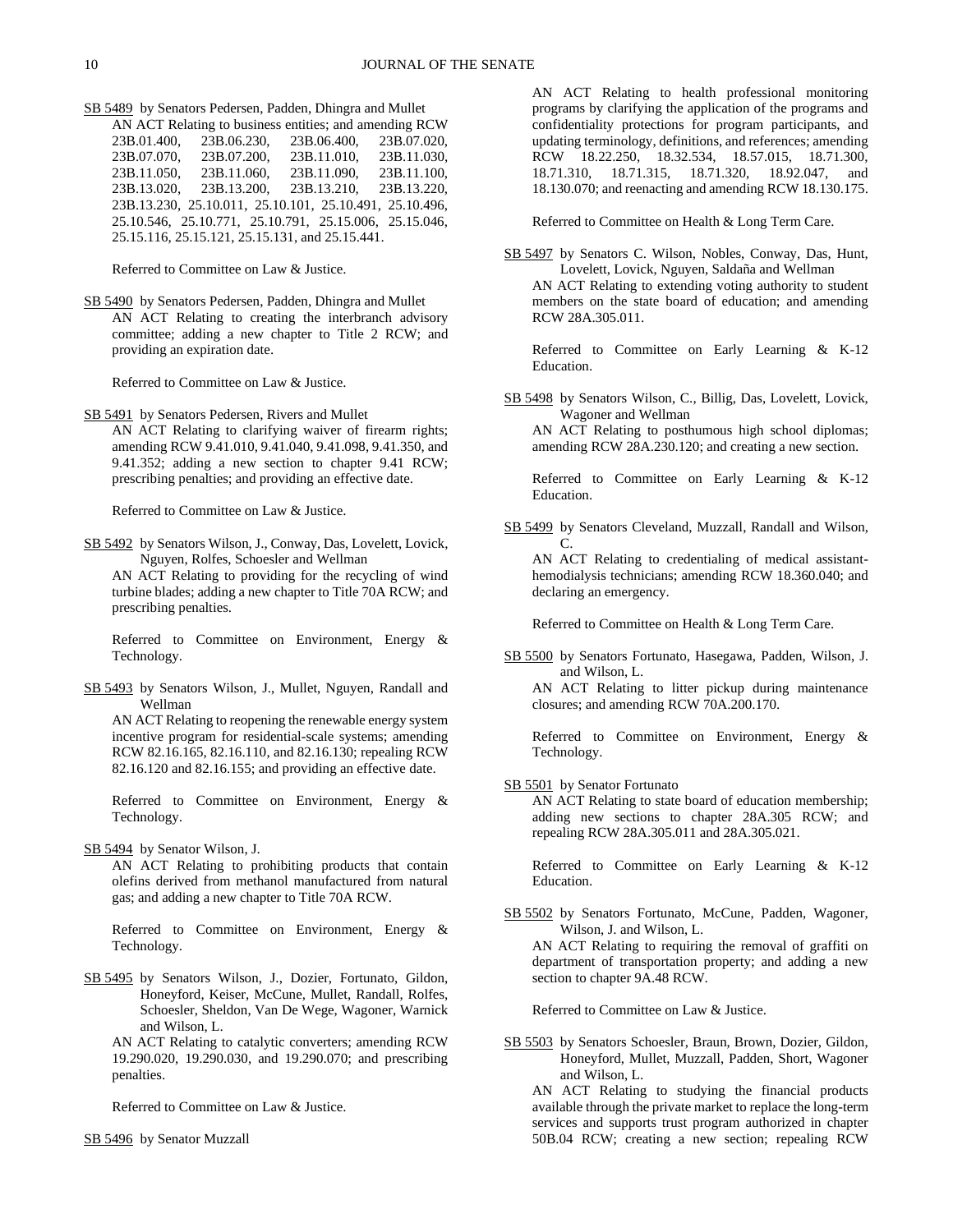50B.04.010, 50B.04.020, 50B.04.030, 50B.04.040, 50B.04.050, 50B.04.060, 50B.04.070, 50B.04.080, 50B.04.085, 50B.04.090, 50B.04.095, 50B.04.100, 50B.04.090, 50B.04.110, 50B.04.120, 50B.04.130, 50B.04.140, 50B.04.150, 50B.04.160, and 50B.04.900; and providing an expiration date.

Referred to Committee on Health & Long Term Care.

SB 5504 by Senators Warnick, Van De Wege, Billig, Conway, Das, Lovelett, Mullet, Nguyen, Randall, Saldaña, Wagoner, Wilson, J. and Wilson, L.

AN ACT Relating to extending current discover pass free days from state parks to all state recreation sites and lands; and amending RCW 79A.80.050.

Referred to Committee on Agriculture, Water, Natural Resources & Parks.

SB 5505 by Senators Rolfes, Warnick, Hasegawa, Lovelett, Lovick, Mullet, Pedersen, Van De Wege, Wagoner and Wilson, C.

AN ACT Relating to reinstating a property tax exemption for property owned by certain nonprofit organizations where a portion of the property is used for the purpose of a farmers market; amending RCW 84.36.020 and 84.36.805; and creating new sections.

Referred to Committee on Agriculture, Water, Natural Resources & Parks.

SB 5506 by Senators Kuderer, Hasegawa, Lovick and Wilson, C. AN ACT Relating to the appointment process for the chairperson and vice chairperson of the joint administrative rules review committee; and amending RCW 34.05.610.

Referred to Committee on State Government & Elections.

SB 5507 by Senators Keiser, Muzzall, Lovick and Wilson, C. AN ACT Relating to exempting a manufacturer of certain dialysate and dialysis devices used by home dialysis patients or a manufacturer's agent from the pharmacy practices act and legend drug act; and amending RCW 18.64.257 and 69.41.032.

Referred to Committee on Health & Long Term Care.

SB 5508 by Senators Liias, Muzzall, Frockt, Hunt, Lovick, Mullet, Randall, Robinson and Stanford AN ACT Relating to the insurance guaranty fund; and amending RCW 48.32A.015, 48.32A.025, 48.32A.045, 48.32A.055, 48.32A.065, 48.32A.075, 48.32A.085, 48.32A.095, 48.32A.115, 48.32A.135, 48.32A.175, and 48.32A.185.

Referred to Committee on Health & Long Term Care.

SB 5509 by Senators Honeyford, Mullet, Padden, Randall, Wagoner, Wilson, J. and Wilson, L.

AN ACT Relating to exempting fentanyl testing equipment from the definition of drug paraphernalia; and amending RCW 69.50.102.

Referred to Committee on Law & Justice.

SB 5510 by Senators King, Lovelett, Dozier, Mullet, Saldaña and Wilson, J.

AN ACT Relating to renewal of the sales and use tax for transportation benefit districts; and amending RCW 82.14.0455.

Referred to Committee on Transportation.

SB 5511 by Senators Honeyford, Hasegawa, Lovick, Padden, Wagoner and Wilson, J.

AN ACT Relating to uniform standard time for the state of Washington; amending RCW 1.20.050 and 35A.21.190; amending 2019 c 297 s 4 (uncodified); creating a new section; repealing RCW 1.20.051; providing a contingent effective date; and providing a contingent expiration date.

Referred to Committee on State Government & Elections.

SB 5512 by Senators Honeyford, Hasegawa, Lovick, Mullet, Randall, Rolfes and Wagoner

AN ACT Relating to designating a state nickname; and adding a new section to chapter 1.20 RCW.

Referred to Committee on State Government & Elections.

SB 5513 by Senators Hawkins, Kuderer, Pedersen, Warnick and Wellman

AN ACT Relating to expanding flexibility of existing lodging taxes for affordable workforce housing; and amending RCW 67.28.181 and 67.28.1815.

Referred to Committee on Housing & Local Government.

SB 5514 by Senators Dozier, Mullet, Short and Wilson, J. AN ACT Relating to increasing the frequency of county legislative meetings at alternate locations; and amending RCW 36.32.080.

Referred to Committee on Housing & Local Government.

SB 5515 by Senators Dozier, Holy and Padden

AN ACT Relating to encouraging economic growth by providing a state business tax credit for new employment positions in the hospitality industry; adding a new section to chapter 82.04 RCW; creating a new section; and providing an effective date.

Referred to Committee on Business, Financial Services & Trade.

SB 5516 by Senators Fortunato, McCune and Padden AN ACT Relating to requiring informed consent before performing an abortion; adding a new section to chapter 9.02 RCW; creating a new section; and prescribing penalties.

Referred to Committee on Health & Long Term Care.

SB 5517 by Senators Keiser, Saldaña, Hasegawa, Mullet, Nguyen, Pedersen, Randall, Stanford, Wilson, C. and Wilson, J.

AN ACT Relating to the employment of individuals who lawfully consume cannabis; and adding a new section to chapter 49.44 RCW.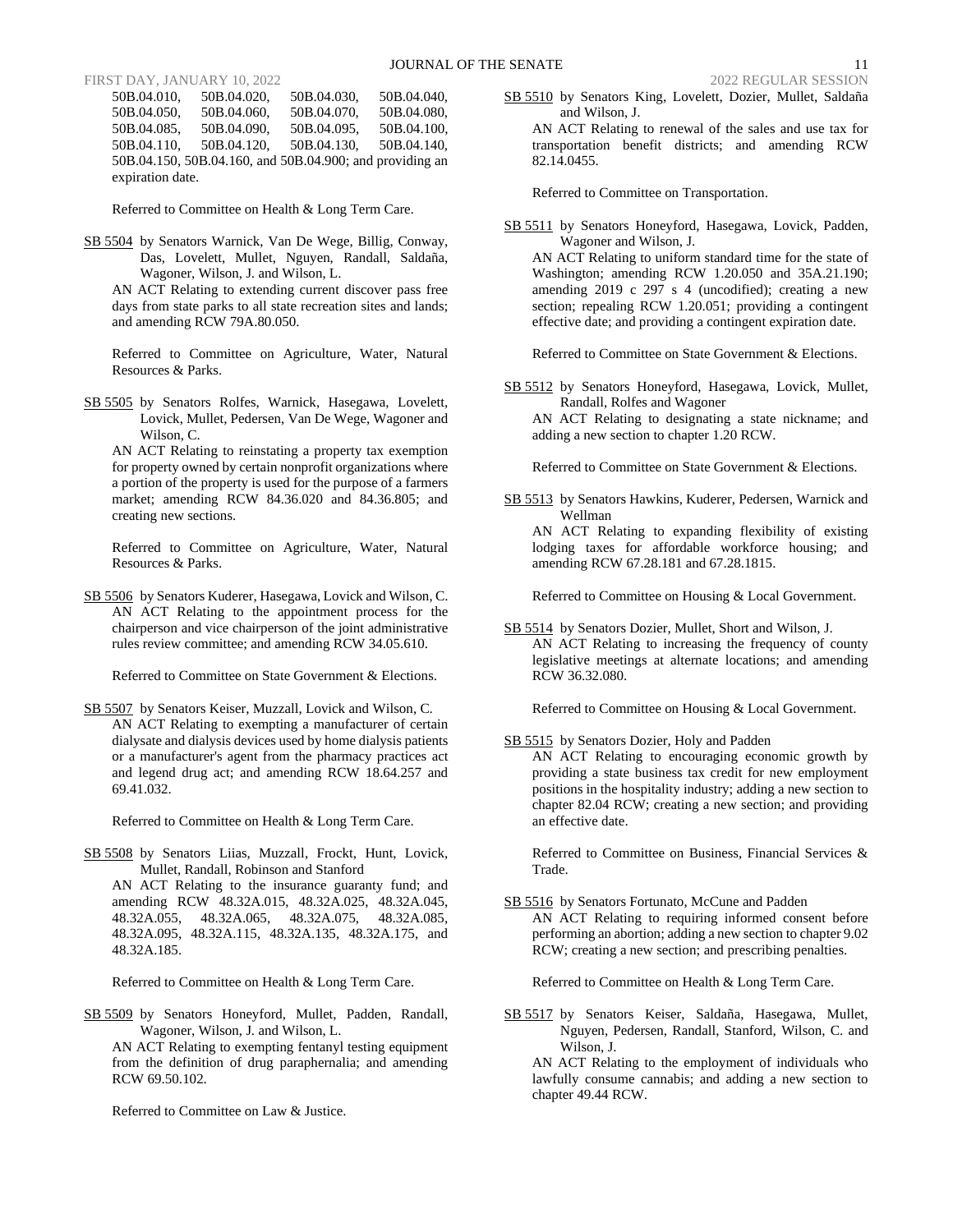Referred to Committee on Labor, Commerce & Tribal Affairs.

SB 5518 by Senators Muzzall, Keiser, Conway, Gildon, Hunt and Randall

AN ACT Relating to the occupational therapy licensure compact; and adding a new section to chapter 18.59 RCW.

Referred to Committee on Health & Long Term Care.

SB 5519 by Senators Dozier, Mullet, Brown, Gildon, Rivers, Wilson, J. and Wilson, L.

AN ACT Relating to replacing an inactive certificate status with an inactive license designation; amending RCW 18.04.015, 18.04.025, 18.04.055, 18.04.065, 18.04.105, 18.04.180, 18.04.195, 18.04.195, 18.04.215, 18.04.215, 18.04.295, 18.04.320, 18.04.335, 18.04.345, 18.04.345, 18.04.350, 18.04.350, 18.04.370, 18.04.405, and 18.04.430; providing an effective date; and providing an expiration date.

Referred to Committee on Business, Financial Services & Trade.

SB 5520 by Senators Keiser, Stanford, Hasegawa, Kuderer, Nguyen and Wilson, C.

AN ACT Relating to disclosing harassment and discrimination; and amending RCW 49.44.210.

Referred to Committee on Labor, Commerce & Tribal Affairs.

SB 5521 by Senator Padden

AN ACT Relating to good faith exceptions to the exclusionary evidence rule; adding a new section to chapter 10.58 RCW; creating a new section; and declaring an emergency.

Referred to Committee on Law & Justice.

SB 5522 by Senators Padden, Lovick, McCune, Schoesler, Short, Wagoner, Wilson, J. and Wilson, L.

AN ACT Relating to increasing the penalty for assaulting a law enforcement officer; amending RCW 9A.36.031 and 9.94A.515; and providing an effective date.

Referred to Committee on Law & Justice.

SB 5523 by Senators Padden, Short, Wagoner and Wilson, L. AN ACT Relating to possession of controlled substances; amending RCW 69.50.4011, 69.50.4013, and 10.31.115; repealing 2021 c 311 ss 15 and 16; repealing 2021 c 311 s 29 (uncodified); and prescribing penalties.

Referred to Committee on Law & Justice.

SB 5524 by Senators Honeyford, Wagoner and Wilson, L. AN ACT Relating to imposing a sentence of life in prison for controlled substances homicide for fentanyl-laced drugs; amending RCW 9.94A.540, 69.50.415, 9.94A.518, and 9.94A.518; prescribing penalties; providing an effective date; and providing an expiration date.

Referred to Committee on Law & Justice.

SB 5525 by Senators Fortunato and Short

AN ACT Relating to allowing persons to take immediate action to remedy water quality conditions to protect public health and welfare without the threat of penalty; amending RCW 90.48.240; and creating a new section.

Referred to Committee on Environment, Energy & Technology.

SB 5526 by Senators Fortunato, Padden and Wilson, J. AN ACT Relating to studying the global availability of lithium and rare earth minerals for battery manufacturing; and creating a new section.

Referred to Committee on Business, Financial Services & Trade.

SB 5527 by Senators Wellman, Kuderer, Frockt and Wilson, C. AN ACT Relating to adding sublimits of coverage to an insurance policy's declaration page; and amending RCW 48.18.140.

Referred to Committee on Business, Financial Services & Trade.

SB 5528 by Senators Pedersen, Liias and Hawkins AN ACT Relating to the imposition of additive revenue sources within a regional transit authority area; amending RCW 81.104.160; and adding new sections to chapter 81.112 RCW.

Referred to Committee on Transportation.

SB 5529 by Senators Cleveland, Keiser, Dhingra and Wilson, C. AN ACT Relating to self-directed care; amending RCW 74.39.007; and repealing RCW 74.39.060.

Referred to Committee on Health & Long Term Care.

SB 5530 by Senators Frockt, Das, Dhingra, Lovelett, Mullet, Nguyen, Wellman and Wilson, C. AN ACT Relating to the building for the arts program; and amending RCW 43.63A.750.

Referred to Committee on Ways & Means.

### SB 5531 by Senators Pedersen, Wilson, L. and Mullet

AN ACT Relating to the revised uniform unclaimed property act; adding a new chapter to Title 63 RCW; repealing RCW 63.29.010, 63.29.020, 63.29.030, 63.29.040, 63.29.050, 63.29.060, 63.29.070, 63.29.080, 63.29.090, 63.29.100, 63.29.110, 63.29.120, 63.29.130, 63.29.133, 63.29.135, 63.29.140, 63.29.150, 63.29.160, 63.29.165, 63.29.170, 63.29.180, 63.29.190, 63.29.192, 63.29.193, 63.29.194, 63.29.195, 63.29.200, 63.29.210, 63.29.220, 63.29.230, 63.29.240, 63.29.250, 63.29.260, 63.29.270, 63.29.280, 63.29.290, 63.29.300, 63.29.310, 63.29.320, 63.29.330, 63.29.340, 63.29.350, 63.29.360, 63.29.370, 63.29.380, 63.29.900, 63.29.902, 63.29.903, 63.29.905, and 63.29.906; prescribing penalties; and providing an effective date.

Referred to Committee on Ways & Means.

SB 5532 by Senators Keiser, Robinson, Conway, Hasegawa, Pedersen, Randall, Stanford and Wilson, C.

AN ACT Relating to establishing a prescription drug affordability board; amending RCW 43.71C.100 and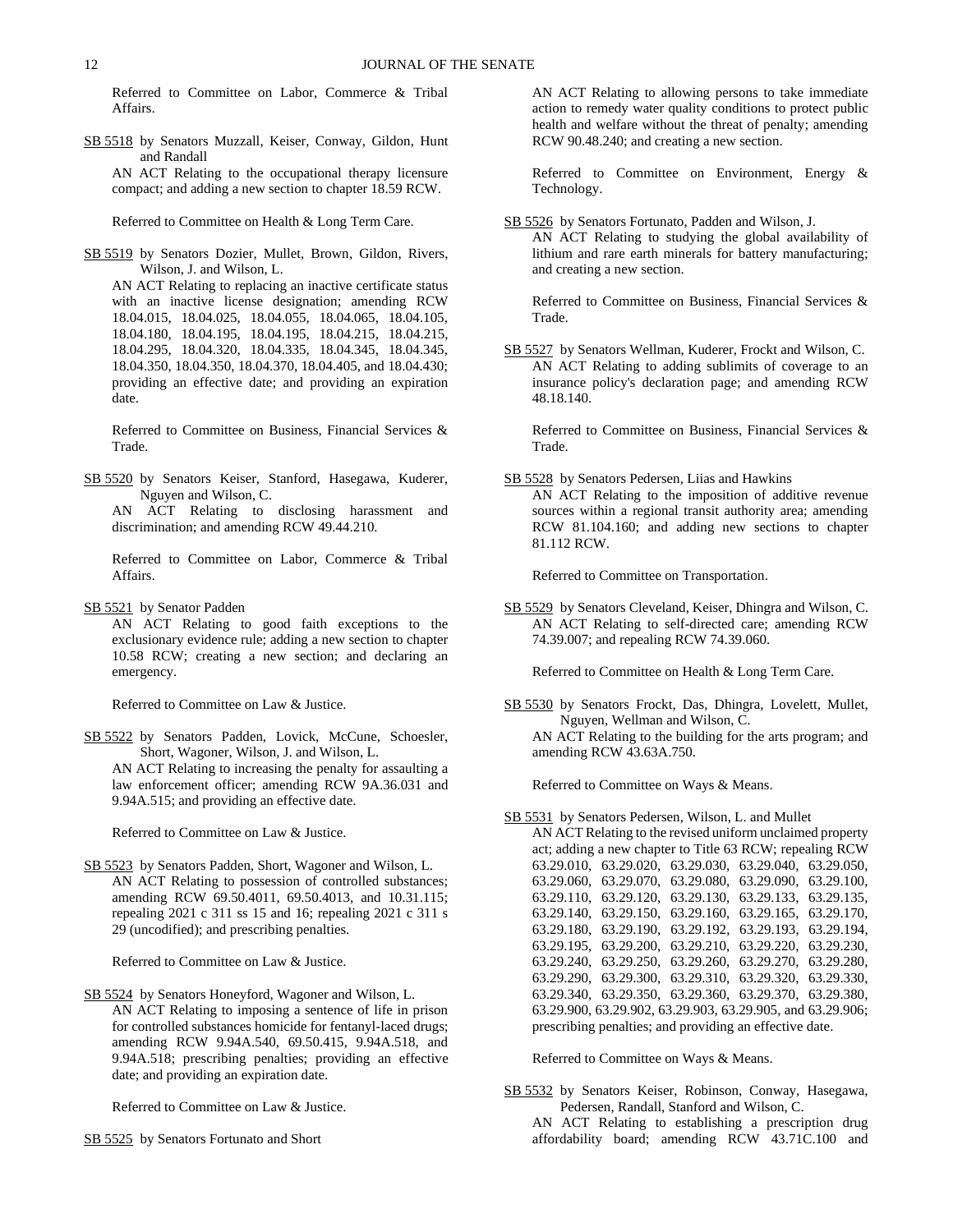43.71.130; adding a new section to chapter 48.43 RCW; adding a new chapter to Title 70 RCW; and prescribing penalties.

Referred to Committee on Health & Long Term Care.

SB 5533 by Senators Keiser, King, Conway, Dhingra, Kuderer, Lovick, Randall, Rivers, Schoesler and Wilson, C. AN ACT Relating to online marketplace consumer product theft and safety protection; adding a new chapter to Title 19 RCW; and declaring an emergency.

Referred to Committee on Environment, Energy & Technology.

SB 5534 by Senators Brown and Wagoner

AN ACT Relating to the use of verifiable credentials; and creating new sections.

Referred to Committee on Environment, Energy & Technology.

SB 5535 by Senators Wilson, C., Das, Dhingra, Hasegawa, Lovelett, Nguyen, Robinson and Saldaña

AN ACT Relating to repealing requirements for parent payment of the cost of their child's support, treatment, and confinement in juvenile rehabilitation residential facilities; amending RCW 43.20B.095; creating new sections; and repealing RCW 13.40.220.

Referred to Committee on Human Services, Reentry & Rehabilitation.

SB 5536 by Senator Hasegawa

AN ACT Relating to a collaborative school-based governance model; adding new sections to chapter 28A.630 RCW; and creating a new section.

Referred to Committee on Early Learning & K-12 Education.

SB 5537 by Senators Wellman, Wilson, C., Dhingra and Kuderer AN ACT Relating to changing compulsory school attendance requirements for children five, six, and seven years of age; amending RCW 28A.225.010, 28A.225.018, 28A.225.020, 28A.225.025, 28A.225.030, 28A.225.035, 28A.225.090, 28A.200.010, and 28A.200.020; creating a new section; repealing RCW 28A.225.015; and providing an effective date.

Referred to Committee on Early Learning & K-12 Education.

### SB 5538 by Senator Hunt

AN ACT Relating to a comprehensive study of aerial imaging technology uses for state agencies, special purpose districts, and local and tribal governments; and creating new sections.

Referred to Committee on State Government & Elections.

SB 5539 by Senators Hunt and Wilson, C.

AN ACT Relating to state funding for educational service districts; and adding a new section to chapter 28A.310 RCW. Referred to Committee on Ways & Means.

SB 5540 by Senators Hunt, Kuderer and Wilson, C.

AN ACT Relating to dates and timelines associated with the operation of the state primary and elections; amending RCW 29A.04.311, 29A.04.321, 29A.04.330, 29A.24.050, 29A.24.181, 29A.28.041, and 29A.60.240; reenacting and amending RCW 29A.16.040; repealing RCW 29A.24.072; and providing an effective date.

Referred to Committee on State Government & Elections.

SB 5541 by Senators Mullet, Gildon, Keiser, Liias and Lovick AN ACT Relating to exempting newspapers from business and occupation tax; amending RCW 82.04.260; adding a new section to chapter 82.04 RCW; creating a new section; and providing an effective date.

Referred to Committee on Business, Financial Services & Trade.

SB 5542 by Senators Cleveland, Rivers, Conway, Lovick and Robinson AN ACT Relating to the practice of optometry; and amending RCW 18.53.010, 18.54.030, 18.54.060,

Referred to Committee on Health & Long Term Care.

18.54.050, and 18.54.070.

SB 5543 by Senators Carlyle, Das, Hunt, Liias, Lovelett, Lovick, Mullet, Nguyen, Pedersen, Randall, Rolfes, Stanford, Wilson, C. and Wilson, J.

AN ACT Relating to a zero-emission landscaping equipment incentive program; adding new sections to chapter 70A.15 RCW; creating new sections; and declaring an emergency.

Referred to Committee on Environment, Energy & Technology.

SB 5544 by Senators Brown, Dozier, Frockt, Hasegawa, Mullet, Rolfes, Short, Wagoner, Wellman and Wilson, L. AN ACT Relating to establishing the Washington blockchain work group; creating a new section; and providing an expiration date.

Referred to Committee on Environment, Energy & Technology.

SB 5545 by Senators Wagoner, Conway, Dhingra, Lovick, Mullet, Short and Wilson, J. AN ACT Relating to survivor benefits; and amending RCW 28B.15.621.

Referred to Committee on Higher Education & Workforce Development.

- SB 5546 by Senators Keiser, Van De Wege, Conway, Frockt, Hasegawa, Hunt, Lovick, Nguyen, Pedersen, Randall, Stanford and Wilson, C.
	- AN ACT Relating to insulin affordability; amending RCW 41.05.017 and 70.14.160; reenacting and amending RCW 48.43.780; providing an effective date; and providing expiration dates.

Referred to Committee on Health & Long Term Care.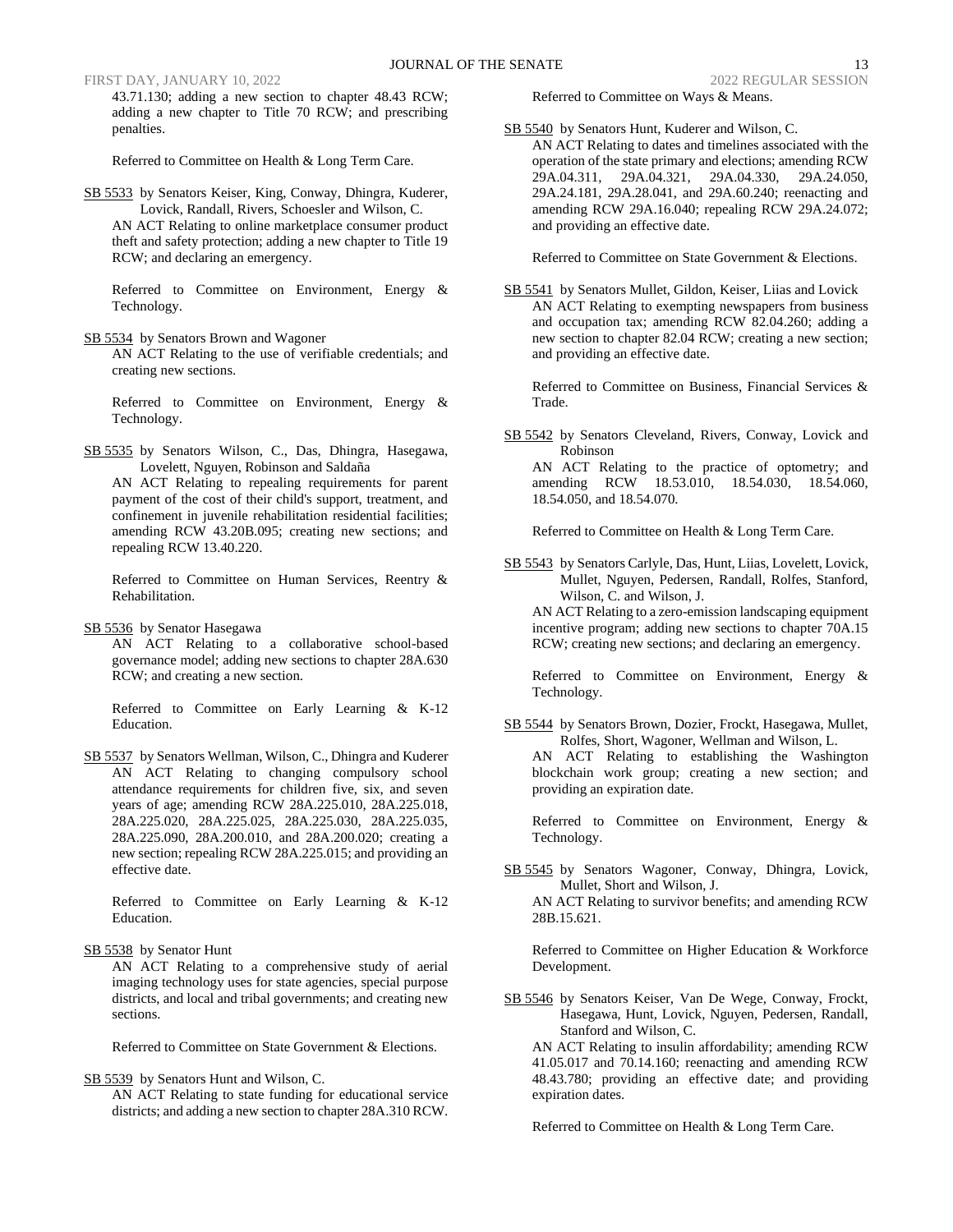SB 5547 by Senators Keiser, Schoesler, Conway, Mullet, Robinson and Wilson, C.

AN ACT Relating to expanding regulatory authority over cannabinoids that may be impairing and providing for enhanced product safety and consumer information disclosure about marijuana products; amending RCW 69.50.325, 69.50.326, 69.50.342, and 69.50.363; reenacting and amending RCW 69.50.101; adding a new section to chapter 69.50 RCW; creating a new section; and providing an effective date.

Referred to Committee on Labor, Commerce & Tribal Affairs.

SB 5548 by Senators Pedersen, Wagoner, Dhingra and Mullet AN ACT Relating to the uniform unregulated child custody transfer act; amending RCW 26.33.400; adding a new chapter to Title 26 RCW; recodifying RCW 26.33.400; repealing RCW 26.33.370; and prescribing penalties.

Referred to Committee on Law & Justice.

SB 5549 by Senators King, Mullet and Randall

AN ACT Relating to amending types of nonprofit organizations qualified to engage in certain bingo gambling activities and changes to the number of occurrences for unlicensed bingo activities; and amending RCW 9.46.0209 and 9.46.0321.

Referred to Committee on Labor, Commerce & Tribal Affairs.

SB 5550 by Senators Van De Wege, Mullet, Wagoner and Wilson, L.

AN ACT Relating to applying the public records act to all courts and offices within the judicial branch; and amending RCW 42.56.010.

Referred to Committee on State Government & Elections.

SB 5551 by Senators Randall, Liias, Billig, Das, Dhingra, Frockt, Keiser, Lovelett, Lovick, Mullet, Nguyen, Pedersen, Saldaña, Stanford, Trudeau and Wilson, C. AN ACT Relating to medicaid coverage for HIV antiviral drugs; adding a new section to chapter 74.09 RCW; and creating a new section.

Referred to Committee on Health & Long Term Care.

### SB 5552 by Senators Van De Wege and Mullet

AN ACT Relating to modifying miscellaneous provisions impacting department of fish and wildlife licensing requirements; amending RCW 77.08.010, 77.08.075, 77.32.155, 77.32.470, 77.32.480, 77.32.520, and 79A.80.040; and adding a new section to chapter 77.32 RCW.

Referred to Committee on Agriculture, Water, Natural Resources & Parks.

SB 5553 by Senators Wilson, C., Das, Hasegawa, Lovick, Nguyen, Randall and Wellman

AN ACT Relating to providing data regarding early STEM metrics in the STEM education report card; and amending RCW 28A.188.040.

Referred to Committee on Early Learning & K-12 Education.

### SB 5554 by Senator Hasegawa

AN ACT Relating to eliminating the prohibition on local net income taxes if certain revenue neutrality requirements are met; adding a new section to chapter 36.65 RCW; and repealing RCW 36.65.030.

Referred to Committee on Housing & Local Government.

SB 5555 by Senators Van De Wege, Hunt, Mullet and Randall AN ACT Relating to public safety telecommunicators; amending RCW 38.52.520; and adding a new chapter to Title 38 RCW.

Referred to Committee on State Government & Elections.

SB 5556 by Senators Fortunato, Padden, Randall, Salomon and Wagoner

AN ACT Relating to providing financial relief to hotels, motels, and other lodging facilities impacted by the eviction moratorium; adding a new section to chapter 84.36 RCW; adding a new section to chapter 43.330 RCW; and creating a new section.

Referred to Committee on Housing & Local Government.

SB 5557 by Senator Hasegawa

AN ACT Relating to providing sustainable support for new businesses; adding new sections to chapter 82.04 RCW; creating new sections; and providing expiration dates.

Referred to Committee on Business, Financial Services & Trade.

SB 5558 by Senators King, Liias and Mullet

AN ACT Relating to the bistate governance of interstate toll bridges owned by local governments; amending RCW 47.56.860; and adding a new chapter to Title 47 RCW.

Referred to Committee on Transportation.

SB 5559 by Senators Van De Wege, Keiser, Randall, Stanford and Wilson, C.

AN ACT Relating to verification for use of paid sick leave; and amending RCW 49.46.210.

Referred to Committee on Labor, Commerce & Tribal Affairs.

SB 5560 by Senators Pedersen, Wilson, J., Billig, Hunt, Kuderer, Mullet and Randall

AN ACT Relating to procedures for approval and submission of the redistricting plan; amending RCW 44.05.020, 44.05.080, and 44.05.100; and creating a new section.

Referred to Committee on State Government & Elections.

SB 5561 by Senators Dhingra, Das, Kuderer, Lovelett, Pedersen, Saldaña, Stanford, Van De Wege and Wellman AN ACT Relating to the restoration of the right to possess a firearm; amending RCW 9.41.040 and 9.41.047; adding a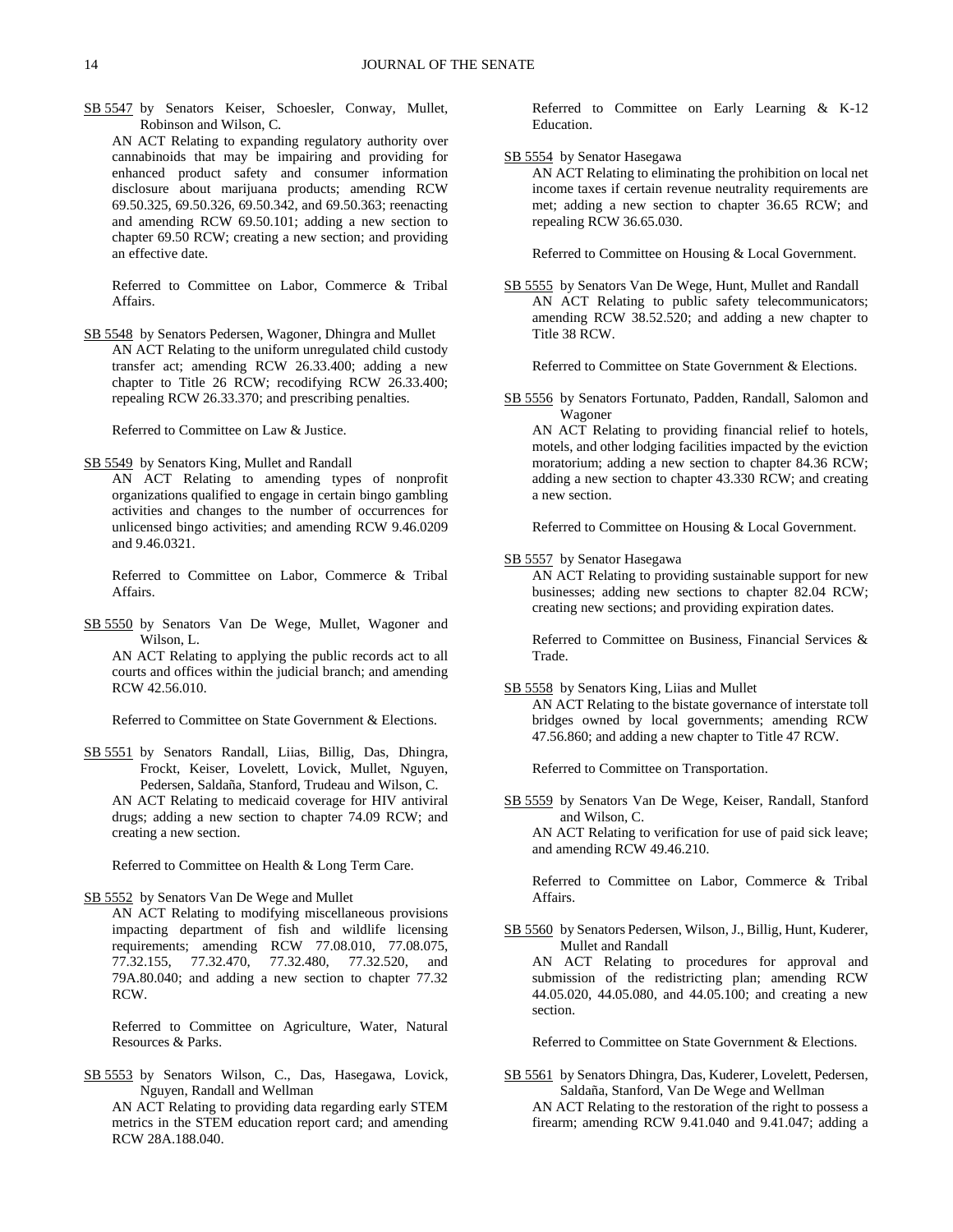new section to chapter 9.41 RCW; and providing an effective date.

Referred to Committee on Law & Justice.

SB 5562 by Senators Wellman, Mullet, Conway, Lovick and Wilson, C.

AN ACT Relating to educational service districts health care for nonrepresented employees; and amending RCW 41.05.011, 41.05.050, 28A.400.350, 41.05.065, and 44.28.157.

Referred to Committee on Ways & Means.

SB 5563 by Senators Wellman, Hasegawa, Conway, Dhingra, Kuderer, Nguyen, Pedersen, Randall, Stanford and Wilson, C.

AN ACT Relating to enrollment stabilization funding to address enrollment declines due to the COVID-19 pandemic; amending RCW 28A.500.015; reenacting and amending RCW 84.52.0531; creating new sections; and declaring an emergency.

Referred to Committee on Early Learning & K-12 Education.

SB 5564 by Senators Keiser, Kuderer, Conway, Hunt, Lovick, Randall, Stanford and Wilson, C.

AN ACT Relating to protecting the confidentiality of employees using employee assistance programs; and adding a new section to chapter 49.44 RCW.

Referred to Committee on Labor, Commerce & Tribal Affairs.

SB 5565 by Senators Sheldon, Rolfes, Lovick and Mullet AN ACT Relating to allowing fire districts and regional fire authorities to carry out certain treasurer functions; and amending RCW 52.16.010, 52.16.020, 52.16.050, and 52.26.090.

Referred to Committee on Housing & Local Government.

SB 5566 by Senators Kuderer, Lovelett, Das, Dhingra, Fortunato, Nguyen, Saldaña and Wilson, C. AN ACT Relating to expanding eligibility for the independent youth housing program; and amending RCW 43.63A.307.

Referred to Committee on Housing & Local Government.

SB 5567 by Senators Van De Wege and Salomon AN ACT Relating to commercial salmon fishing; amending RCW 77.50.030, 77.65.160, 82.27.020, and 82.27.070; and creating a new section.

Referred to Committee on Agriculture, Water, Natural Resources & Parks.

SB 5568 by Senators Kuderer, Dhingra, Keiser, Lovelett, Nguyen, Saldaña, Stanford and Wilson, C.

AN ACT Relating to preemption of municipal laws restricting the open carry of weapons; amending RCW 9.41.300; reenacting and amending RCW 9.41.300;

providing an effective date; providing an expiration date; and declaring an emergency.

Referred to Committee on Law & Justice.

SB 5569 by Senators Padden, Honeyford, Van De Wege, Wagoner and Wilson, L.

AN ACT Relating to improving public safety; amending RCW 10.116.020, 10.116.030, 10.116.040, 10.116.060, 10.120.010, 10.120.020, 43.101.080, 43.43.837, 43.101.105, and 10.93.190; reenacting and amending RCW 43.101.010; creating a new section; and declaring an emergency.

Referred to Committee on Law & Justice.

### SB 5570 by Senator Hunt

AN ACT Relating to establishing a process for removal or relocation of major works on the capitol grounds; and adding a new section to chapter 43.19 RCW.

Referred to Committee on State Government & Elections.

SB 5571 by Senators Stanford, Sheldon, Das, Hunt, Keiser, Lovick, Mullet, Saldaña and Wilson, C.

AN ACT Relating to the modernization of the statewide 911 emergency communications system; amending RCW 38.52.030, 38.52.440, 38.52.500, 38.52.501, 38.52.505, 38.52.510, 38.52.520, 38.52.525, 38.52.532, 38.52.535, 38.52.540, 38.52.545, 38.52.550, 38.52.561, 38.52.575, 82.14B.010, 82.14B.020, 82.14B.030, 82.14B.040, 82.14B.042, 82.14B.050, 82.14B.060, 82.14B.061, 82.14B.063, 82.14B.065, 82.14B.150, 82.14B.200, and 82.14B.210; reenacting and amending RCW 38.52.010; adding a new section to chapter 38.52 RCW; creating a new section; and repealing RCW 38.52.530.

Referred to Committee on State Government & Elections.

SB 5572 by Senators Wilson, C., Dhingra, Conway, Honeyford, Hunt, Randall and Wagoner AN ACT Relating to implementing the recommendations of the Washington state internet crimes against children task force; amending RCW 9.68A.040, 9.68A.053, and 9.94A.515; and providing an effective date.

Referred to Committee on Law & Justice.

SB 5573 by Senators Lovick, Dhingra, Wellman and Wilson, C. AN ACT Relating to drug offender sentencing alternatives for offenders convicted of driving or control of a vehicle while under the influence; amending RCW 9.94A.190, 9.94A.501, 9.94A.505, 9.94A.633, 9.94A.6332, 9.94A.660, and 9.94A.701; reenacting and amending RCW 9.94A.030; adding a new section to chapter 9.94A RCW; and providing an effective date.

Referred to Committee on Law & Justice.

SB 5574 by Senator Fortunato

AN ACT Relating to new counties; amending RCW 36.32.020 and 84.09.030; adding new sections to chapter 36.09 RCW; adding a new section to chapter 47.01 RCW; creating a new section; repealing RCW 4.12.070, 36.09.010, 36.09.020, 36.09.035, 36.09.040, and 36.09.050; and prescribing penalties.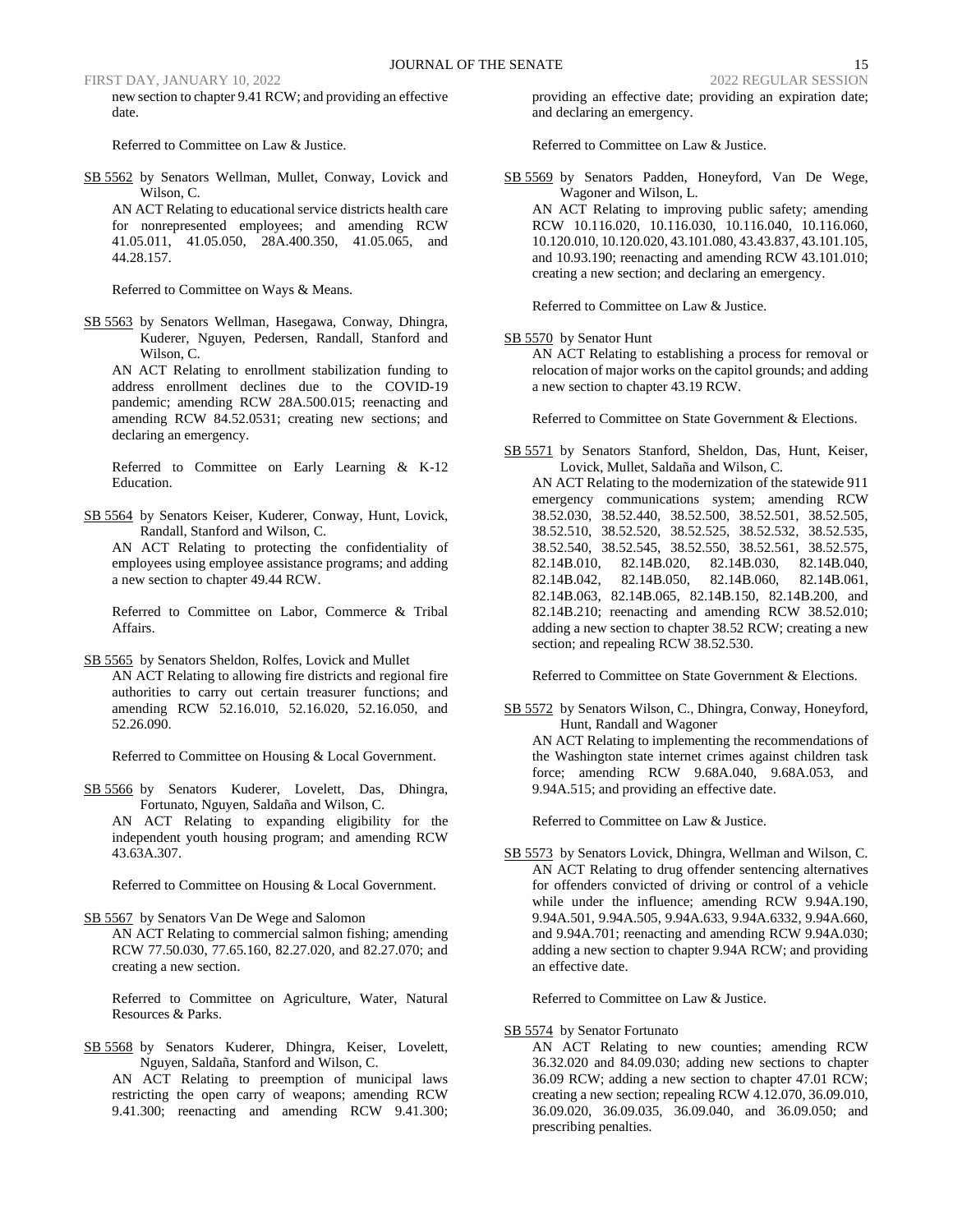Referred to Committee on Housing & Local Government.

SB 5575 by Senators Lovick, Robinson, Das, Liias, Padden, Salomon, Stanford and Wellman AN ACT Relating to adding additional superior court judges in Snohomish county; and amending RCW 2.08.064.

Referred to Committee on Law & Justice.

SB 5576 by Senators Kuderer, Trudeau, Das, Hasegawa, Lovelett, Saldaña and Wilson, C.

AN ACT Relating to addressing landlord-tenant relations by providing technical changes to eviction notice and summons forms and modifying certain eviction processes and programs; and amending RCW 59.18.057, 59.18.365, 59.18.630, 59.18.640, 59.18.660, and 59.18.410.

Referred to Committee on Housing & Local Government.

SB 5577 by Senators Van De Wege, Mullet, Gildon, Honeyford, Lovick, Padden, Randall, Salomon, Wagoner and Wilson, L.

AN ACT Relating to public safety; and amending RCW 10.116.060, 10.120.010, and 10.120.020.

Referred to Committee on Law & Justice.

SB 5578 by Senators King, Liias and Mullet

AN ACT Relating to clarifying the method for determining the value of specified tangible personal property incorporated as part of certain public infrastructure for the purposes of use tax and business and occupation tax; and amending RCW 82.12.010 and 82.04.450.

Referred to Committee on Ways & Means.

SB 5579 by Senators Hunt, Keiser, Conway, Hasegawa, Lovick, Nguyen, Saldaña, Stanford and Wilson, C.

AN ACT Relating to granting Washington management service employees the right to collectively bargain; and amending RCW 41.06.022 and 41.80.005.

Referred to Committee on Labor, Commerce & Tribal Affairs.

SB 5580 by Senators Wellman, Mullet, Frockt, Kuderer, Nguyen, Warnick and Wilson, C.

AN ACT Relating to broadband infrastructure loans and grants made by the public works board; and amending RCW 43.155.160 and 42.56.270.

Referred to Committee on Environment, Energy & Technology.

SB 5581 by Senators Wellman, Nobles, Conway, Das, Nguyen, Saldaña and Wilson, C.

AN ACT Relating to pupil transportation allocations; amending RCW 28A.160.117, 28A.160.160, 28A.160.170, 28A.160.180, and 28A.160.190; and adding a new section to chapter 28A.160 RCW.

Referred to Committee on Early Learning & K-12 Education.

SB 5582 by Senators Hunt and Kuderer

AN ACT Relating to the deadline for a port commission to send new district boundaries to the county auditor when expanding from three commissioners to five; and amending RCW 53.12.010 and 53.12.130.

Referred to Committee on State Government & Elections.

SB 5583 by Senators Trudeau, Hunt, Das, Dhingra, Hasegawa, Keiser, Kuderer, Lovelett, Mullet, Nguyen, Randall, Rivers, Saldaña, Stanford, Wellman and Wilson, C. AN ACT Relating to requiring the adjustment of census data for local redistricting to reflect the last known place of residence for incarcerated persons; amending RCW 29A.76.010 and 29A.76.010; providing an effective date; and providing an expiration date.

Referred to Committee on State Government & Elections.

SB 5584 by Senators Trudeau, Nobles, Das, Dhingra, Frockt, Kuderer, Liias, Lovelett, Nguyen, Pedersen, Randall, Stanford and Wilson, C.

AN ACT Relating to increasing representation and voter participation in local elections; amending RCW 29A.60.221, 29A.52.112, 29A.52.220, 29A.24.010, 36.32.040, 36.32.050, 35A.12.040, 28A.343.320, and 29A.04.410; reenacting and amending RCW 29A.36.170; adding a new section to chapter 29A.52 RCW; adding a new section to chapter 29A.04 RCW; adding a new section to chapter 52.14 RCW; adding a new section to chapter 53.12 RCW; creating new sections; repealing RCW 29A.04.127; and providing an expiration date.

Referred to Committee on State Government & Elections.

SB 5585 by Senators Rolfes and Das

AN ACT Relating to setting domestic wastewater discharge fees; reenacting and amending RCW 90.48.465; creating a new section; and providing an expiration date.

Referred to Committee on Environment, Energy & Technology.

SB 5586 by Senators Frockt, Hasegawa, Mullet and Nguyen AN ACT Relating to the authority of the community economic revitalization board with respect to loans and grants to political subdivisions and federally recognized Indian tribes for broadband; adding a new section to chapter 43.160 RCW; and creating a new section.

Referred to Committee on Business, Financial Services & Trade.

SB 5587 by Senators Van De Wege, Robinson, Randall and Rivers

AN ACT Relating to public health and fluoridation of drinking water; adding new sections to chapter 70A.125 RCW; and creating new sections.

Referred to Committee on Environment, Energy & Technology.

SB 5588 by Senators Wilson, C., Dhingra, Das, Hasegawa, Nguyen, Randall, Saldaña and Stanford AN ACT Relating to reentry and discharge planning for incarcerated individuals at the department of corrections; and amending RCW 72.09.270.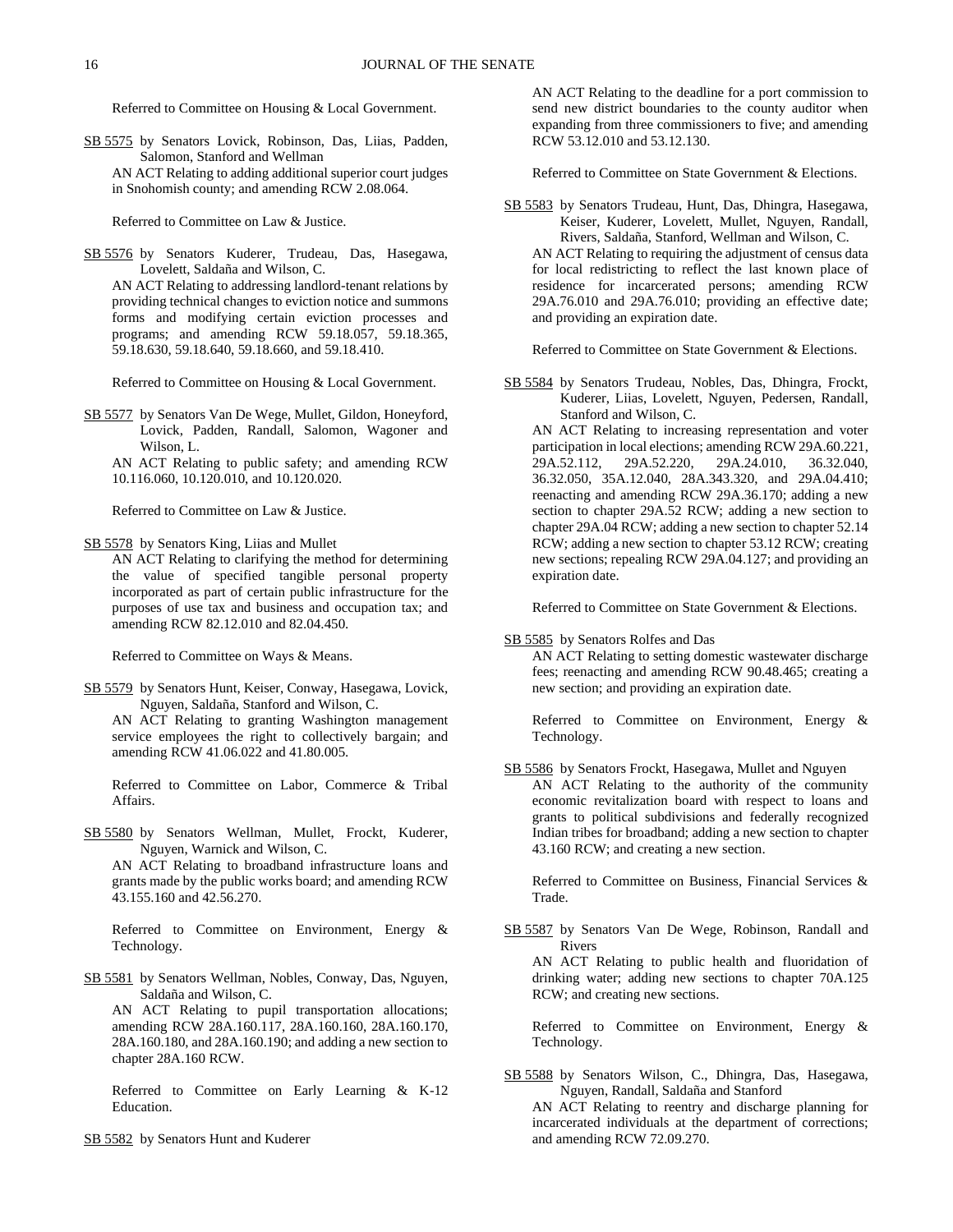Referred to Committee on Human Services, Reentry & Rehabilitation.

SB 5589 by Senators Robinson, Frockt and Randall AN ACT Relating to statewide spending on primary care; adding a new section to chapter 70.390 RCW; and adding a new section to chapter 48.43 RCW.

Referred to Committee on Health & Long Term Care.

SB 5590 by Senators Wagoner, Das, Lovelett, Mullet and Rolfes AN ACT Relating to eliminating the 2022 expiration date of the marine resources advisory council; amending RCW 43.06.338; and creating a new section.

Referred to Committee on Environment, Energy & Technology.

SB 5591 by Senator Fortunato

AN ACT Relating to providing certain limitations on uses and demographics for certain emergency housing and shelters; and adding a new section to chapter 36.70A RCW.

Referred to Committee on Housing & Local Government.

- SB 5592 by Senators Wilson, C., Dhingra and Hasegawa
- AN ACT Relating to eliminating the cost of supervision assessments charged to offenders; amending RCW 9.94A.74504, 9.94A.760, and 9.95.214; creating a new section; repealing RCW 9.94A.780, 72.04A.120, and 72.11.040; and providing an effective date.

Referred to Committee on Human Services, Reentry & Rehabilitation.

SB 5593 by Senators Short, Lovelett, Gildon, Hasegawa and Mullet

AN ACT Relating to urban growth area boundaries; and reenacting and amending RCW 36.70A.130.

Referred to Committee on Housing & Local Government.

SB 5594 by Senators Short, Wellman, Hasegawa, Padden and Wagoner

AN ACT Relating to public school instruction in awareness of bone marrow donation; amending RCW 28A.710.040 and 28A.715.020; adding a new section to chapter 28A.230 RCW; and creating a new section.

Referred to Committee on Early Learning & K-12 Education.

SB 5595 by Senators Wellman, Wilson, C., Billig, Das, Frockt, Pedersen, Randall, Saldaña and Wilson, J.

AN ACT Relating to prototypical school formulas for physical, social, and emotional support in schools; amending RCW 28A.400.007; reenacting and amending RCW 28A.150.260 and 28A.150.260; providing effective dates; and providing an expiration date.

Referred to Committee on Early Learning & K-12 Education.

SB 5596 by Senators Trudeau, Frockt, Dhingra and Wilson, C.

AN ACT Relating to conforming disclosure restrictions for mental health counselors, marriage and family therapists, and social workers to the requirements of the Uniform Health Care Information Act; and amending RCW 18.225.100 and 18.225.105.

Referred to Committee on Behavioral Health Subcommittee to Health & Long Term Care.

SB 5597 by Senators Saldaña, Hunt, Conway, Das, Dhingra, Frockt, Hasegawa, Kuderer, Liias, Lovelett, Nguyen, Pedersen, Stanford and Wilson, C. AN ACT Relating to the Washington voting rights act; amending RCW 29A.92.020, 29A.92.030, 29A.92.060, 29A.92.090, 29A.92.110, 29A.92.070, 29A.92.080, 29A.92.130, and 29A.92.010; and adding new sections to chapter 29A.92 RCW.

Referred to Committee on State Government & Elections.

SB 5598 by Senators Lovelett, Muzzall, Das, Dozier, Hasegawa, Hunt, Keiser, Lovick, Mullet, Nguyen, Nobles, Randall, Robinson, Rolfes, Salomon, Stanford, Van De Wege, Wagoner, Wellman, Wilson, C. and Wilson, J. AN ACT Relating to sustainable funding for the derelict vessel removal account using the vessel watercraft excise tax; amending RCW 82.49.030; and creating a new section.

Referred to Committee on Agriculture, Water, Natural Resources & Parks.

SB 5599 by Senators Saldaña, Keiser, Conway, Das, Hasegawa, Liias and Wilson, C.

AN ACT Relating to journey level electrician certifications of competency; amending RCW 19.28.191; repealing RCW 19.28.195; and providing an effective date.

Referred to Committee on Labor, Commerce & Tribal Affairs.

SB 5600 by Senators Keiser, Holy, Conway, Das, Dhingra, Hasegawa, Kuderer, Liias, Lovelett, Lovick, Randall, Rivers, Robinson, Saldaña, Salomon, Stanford, Trudeau, Wagoner, Warnick, Wellman and Wilson, C. AN ACT Relating to the sustainability and expansion of state registered apprenticeship programs; amending RCW 49.04.050; adding new sections to chapter 49.04 RCW; creating new sections; and providing expiration dates.

Referred to Committee on Labor, Commerce & Tribal Affairs.

SB 5601 by Senators Short, Braun, Dozier, Holy, Honeyford, McCune, Padden, Rivers, Wagoner, Warnick, Wilson, J. and Wilson, L.

AN ACT Relating to empowering school district boards of directors; amending RCW 28A.150.290 and 28A.300.040; and creating a new section.

Referred to Committee on Early Learning & K-12 Education.

SB 5602 by Senators Mullet and Hasegawa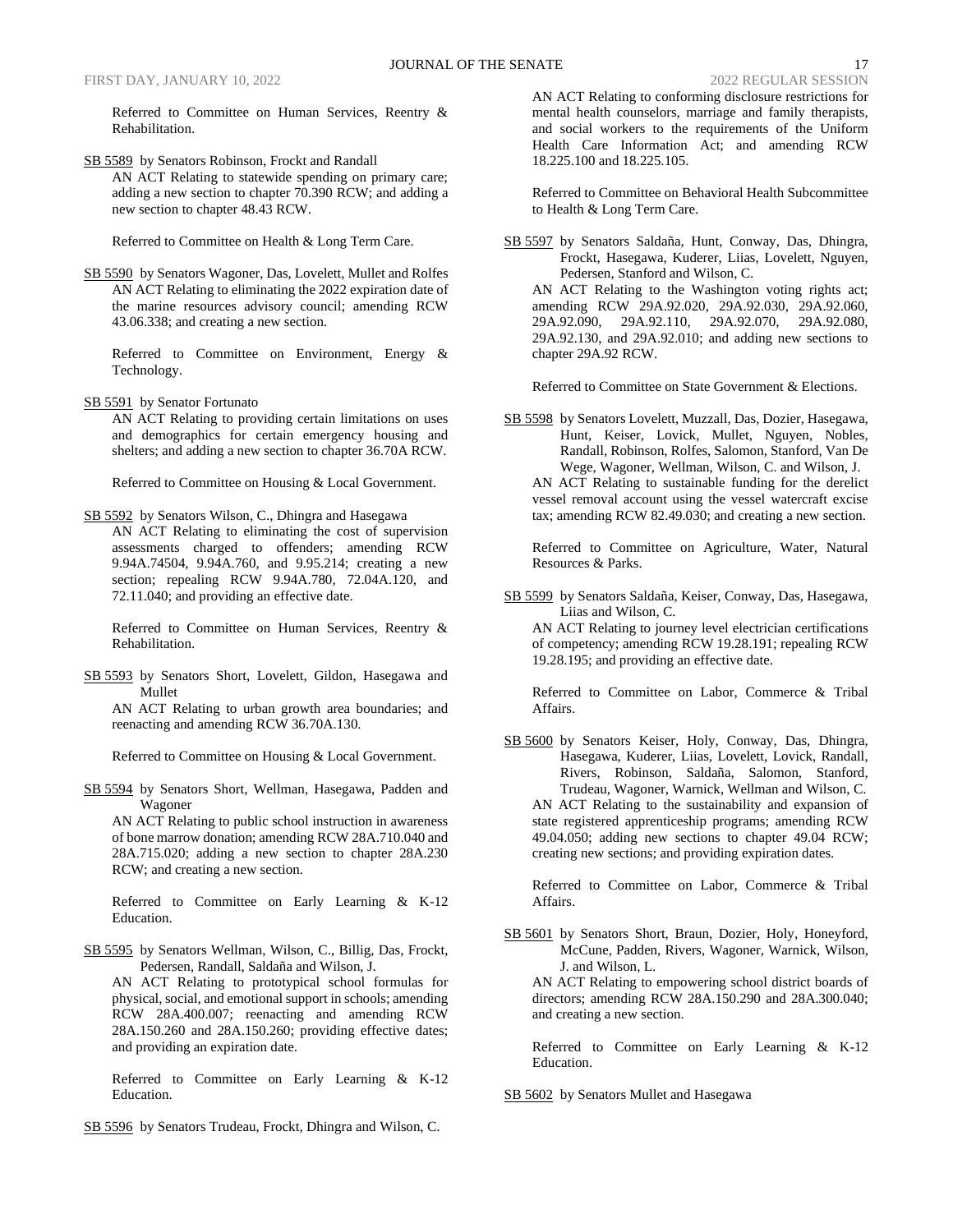AN ACT Relating to service providers working with stateregulated financial institutions; amending RCW 31.12.565; and adding new sections to chapter 43.320 RCW.

Referred to Committee on Business, Financial Services & Trade.

SB 5603 by Senators Hawkins, Wagoner, Lovick and Padden AN ACT Relating to a comprehensive study of the state route number 2 corridor to improve safety and mobility, including outreach to adjacent communities; and creating new sections.

Referred to Committee on Transportation.

SB 5604 by Senators Keiser, Conway and Wilson, C.

AN ACT Relating to adding references to contractor licensing laws in workers' compensation, public works, and prevailing wage statutes; and amending RCW 39.04.350, 39.06.020, 39.12.050, 39.12.055, 39.12.065, 39.12.100, 51.08.070, 51.08.180, 51.08.181, 51.12.070, 51.12.120, 51.16.070, and 51.48.022.

Referred to Committee on Labor, Commerce & Tribal Affairs.

SB 5605 by Senators Rivers, Conway and Rolfes

AN ACT Relating to licensure of anesthesiologist assistants; amending RCW 18.130.040, 18.130.040, 18.120.020, and 18.120.020; adding a new chapter to Title 18 RCW; providing an effective date; and providing an expiration date.

Referred to Committee on Health & Long Term Care.

SB 5606 by Senators Mullet, Conway, Hunt, Keiser and Randall AN ACT Relating to expanding the use of air conditioning in adult family homes; amending RCW 70.128.060; creating new sections; making an appropriation; providing expiration dates; and declaring an emergency.

Referred to Committee on Health & Long Term Care.

SB 5607 by Senators Wilson, L., Braun, Hasegawa, Rolfes, Wellman and Wilson, J.

AN ACT Relating to including individuals in jails and hospitals who were homeless before entering such facilities in the state's annual homeless census; amending RCW 43.185C.030; and creating a new section.

Referred to Committee on Housing & Local Government.

SB 5608 by Senators Wilson, L., Braun, Brown, Dozier, Fortunato, Hasegawa, Keiser, Rivers, Short, Wagoner and Wilson, J.

AN ACT Relating to free public access to state parks and lands; amending RCW 4.24.210, 43.30.385, 46.01.140, 46.16A.090, 77.12.170, 77.15.750, 77.32.010, 79A.05.070, 79A.05.215, 79A.80.010, and 79A.80.090; creating a new section; repealing RCW 46.01.370, 79A.80.020, 79A.80.030, 79A.80.050, 79A.80.060, 79A.80.070, 79A.80.080, 79A.80.100, and 79A.80.110; and providing an effective date.

Referred to Committee on Agriculture, Water, Natural Resources & Parks.

SB 5609 by Senators Trudeau, Wilson, C., Das, Hasegawa, Nguyen and Stanford

AN ACT Relating to eliminating fingerprinting at juvenile dispositions; and amending RCW 10.64.110.

Referred to Committee on Human Services, Reentry & Rehabilitation.

SB 5610 by Senators Frockt, Cleveland, Conway, Dhingra, Hasegawa, Honeyford, Keiser, Kuderer, Liias, Lovelett, Lovick, Randall, Robinson, Saldaña, Salomon, Stanford, Van De Wege and Wilson, C.

AN ACT Relating to requiring cost sharing for prescription drugs to be counted against an enrollee's out-of-pocket costs, deductible, cost sharing, out-of-pocket maximum, or similar enrollee obligation, regardless of the source of the payment; amending RCW 41.05.017; and adding a new section to chapter 48.43 RCW.

Referred to Committee on Health & Long Term Care.

SB 5611 by Senators Mullet, King, Gildon, Lovick, Padden, Randall, Rolfes, Short and Wilson, L.

AN ACT Relating to providing an exemption to long-term care insurance for retired veterans and retirement eligible veterans; and amending RCW 50B.04.010, 50B.04.020, and 50B.04.085.

Referred to Committee on Health & Long Term Care.

SB 5612 by Senators Wilson, L., Warnick, Braun, Brown, Dhingra, Keiser, Lovick, Mullet, Rolfes, Short, Wagoner and Wilson, J.

AN ACT Relating to ensuring domestic violence victims and survivors of victims have the opportunity to make a statement during sentencing for all domestic violence convictions; and amending RCW 7.69.030.

Referred to Committee on Law & Justice.

SB 5613 by Senators Van De Wege, Rolfes, Conway, Hasegawa, Liias, Lovelett, Pedersen and Stanford AN ACT Relating to the use of dogs to hunt black bear, cougar, or bobcat; and amending RCW 77.15.245.

Referred to Committee on Agriculture, Water, Natural Resources & Parks.

SB 5614 by Senators Randall, Holy, Conway, Das, Kuderer, Lovick, Mullet, Padden, Stanford and Wilson, C. AN ACT Relating to the Washington national guard postsecondary education grant program; and amending RCW 28B.103.010 and 28B.103.020.

Referred to Committee on Higher Education & Workforce Development.

SB 5615 by Senators Lovick, Hunt, Hasegawa, Honeyford, Lovelett, Pedersen, Randall, Rolfes and Wellman AN ACT Relating to designating pickleball as the official state sport; adding a new section to chapter 1.20 RCW; and creating a new section.

Referred to Committee on State Government & Elections.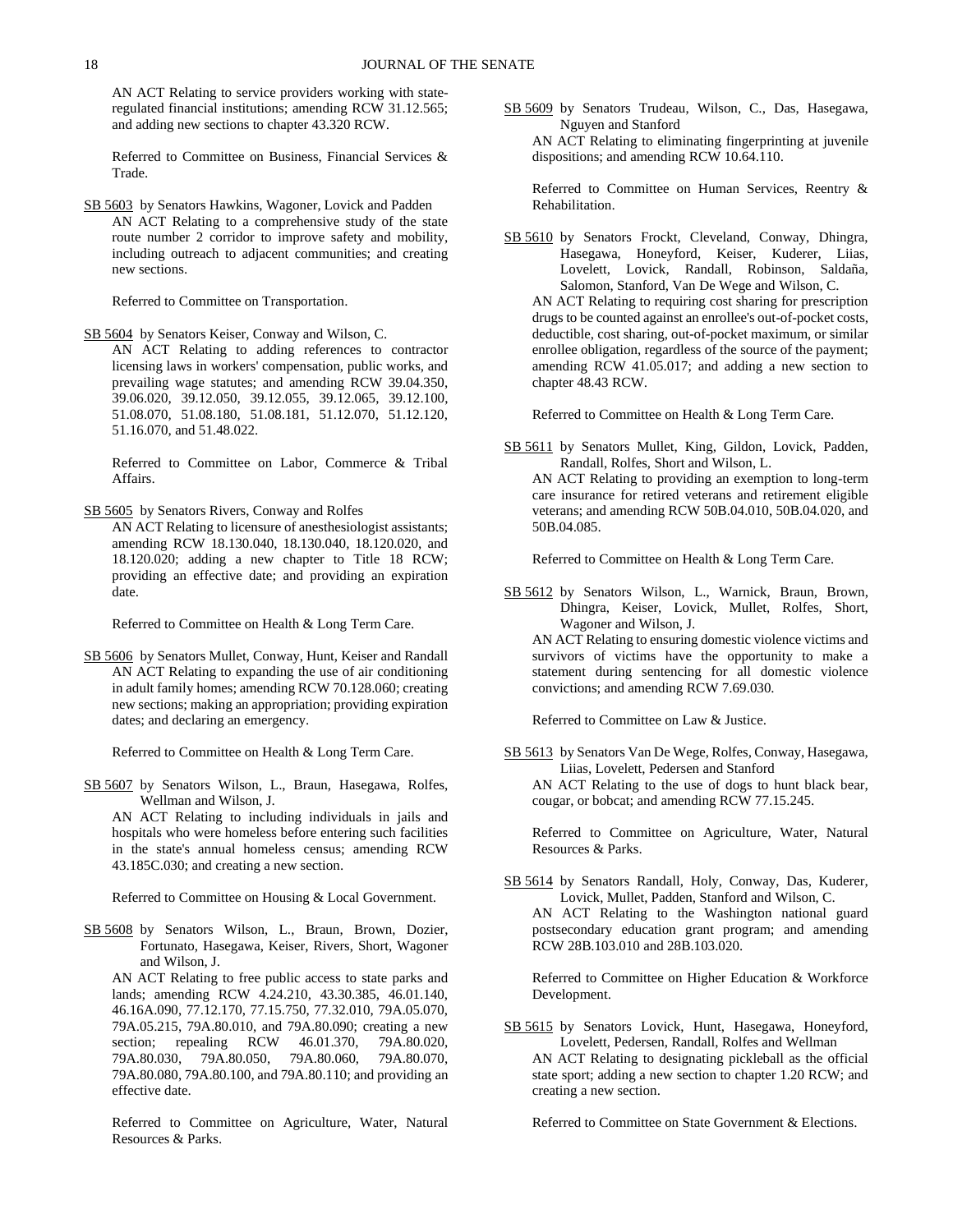SB 5616 by Senator Rolfes AN ACT Relating to accounts; amending RCW 43.330.767 and 46.68.067; reenacting and amending RCW 43.70.715; reenacting and amending 2018 c 298 s 7008 (uncodified); reenacting RCW 43.79.550, 43.79.555, 43.79.557, and 28A.300.820; adding a new section to chapter 43.79 RCW; and providing an effective date.

Referred to Committee on Ways & Means.

SB 5617 by Senators Cleveland, Mullet and Wilson, L.

AN ACT Relating to population criteria for designation of local downtown and neighborhood commercial district revitalization and official local main street programs; and amending RCW 43.360.030.

Referred to Committee on Business, Financial Services & Trade.

SB 5618 by Senators Cleveland, Muzzall, Das, Dhingra, Hasegawa, Hunt, Kuderer, Robinson, Rolfes, Stanford and Wilson, C.

AN ACT Relating to protecting consumers from charges for out-of-network health care services, by aligning state law and the federal no surprises act and addressing coverage of treatment for emergency conditions; amending RCW 43.371.100, 48.43.005, 48.43.093, 48.43.535, 48.49.003, 48.49.020, 48.49.030, 48.49.040, 48.49.050, 48.49.060, 48.49.070, 48.49.090, 48.49.100, 48.49.130, 48.49.150, and 48.49.110; adding a new section to chapter 48.43 RCW; adding new sections to chapter 48.49 RCW; adding a new section to chapter 71.24 RCW; recodifying RCW 48.49.150; prescribing penalties; providing an expiration date; and declaring an emergency.

Referred to Committee on Health & Long Term Care.

SB 5619 by Senators Lovelett, Conway, Das, Hasegawa, Nobles, Pedersen, Randall, Rolfes, Saldaña, Stanford, Van De Wege and Wilson, C.

AN ACT Relating to conserving and restoring kelp forests and eelgrass meadows in Washington state; adding a new section to chapter 79.135 RCW; and creating a new section.

Referred to Committee on Agriculture, Water, Natural Resources & Parks.

SB 5620 by Senators Wilson, L., Braun, Dhingra, Gildon, Rolfes and Wilson, J.

AN ACT Relating to medicaid expenditures; amending RCW 74.04.050; adding new sections to chapter 74.09 RCW; adding a new section to chapter 43.41 RCW; and creating a new section.

Referred to Committee on Ways & Means.

SB 5621 by Senators Padden, Holy and Schoesler

AN ACT Relating to intergovernmental tax charges and conflict resolution regarding water and sewage facilities; and adding a new section to chapter 36.94 RCW.

Referred to Committee on Housing & Local Government.

SB 5622 by Senators Randall, Warnick, Gildon, Lovelett, Nguyen, Sheldon and Short

AN ACT Relating to modifying the operation of motorcycles on roadways laned for traffic; amending RCW 46.61.608; creating new sections; and prescribing penalties.

Referred to Committee on Transportation.

SB 5623 by Senators Mullet, Conway, Dozier and Gildon AN ACT Relating to protecting consumers by limiting the ability of insurers to use credit histories to increase personal insurance premiums at renewal, but not prohibiting the use of credit history by insurers; amending RCW 48.19.035; creating a new section; and declaring an emergency.

Referred to Committee on Business, Financial Services & Trade.

SB 5624 by Senators Warnick and Van De Wege

AN ACT Relating to extending the expiration date of certain sections of chapter 92, Laws of 2019, regarding livestock identification; amending RCW 16.57.460; amending 2019 c 92 s 14 (uncodified); and providing expiration dates.

Referred to Committee on Agriculture, Water, Natural Resources & Parks.

SB 5625 by Senators Fortunato and Padden AN ACT Relating to data collection on abortion procedures; and adding a new section to chapter 70.58A RCW.

Referred to Committee on Health & Long Term Care.

SB 5626 by Senators Rolfes, Frockt, Lovelett, Lovick, Nguyen, Randall and Stanford

AN ACT Relating to adding a climate resilience element to water system plans; amending RCW 70A.125.180; adding a new section to chapter 43.20 RCW; and creating a new section.

Referred to Committee on Environment, Energy & Technology.

SB 5627 by Senators Stanford, Conway, Keiser, Kuderer, Lovelett, Lovick and Wilson, C.

AN ACT Relating to injured workers' rights during independent medical examinations; and amending RCW 51.36.070.

Referred to Committee on Labor, Commerce & Tribal Affairs.

SB 5628 by Senators Dhingra, Frockt, Kuderer, Stanford, Trudeau, Wellman and Wilson, C. AN ACT Relating to cyber harassment, addressing concerns in the case of Rynearson v. Ferguson, and adding a crime of cyberstalking; amending RCW 9.61.260 and 9A.90.030; adding new sections to chapter 9A.90 RCW; recodifying RCW 9.61.260; and prescribing penalties.

Referred to Committee on Law & Justice.

SB 5629 by Senators Lovick, Dhingra, Hasegawa, Keiser, Pedersen and Wilson, C.

AN ACT Relating to control of the disposition of remains; and amending RCW 68.50.160.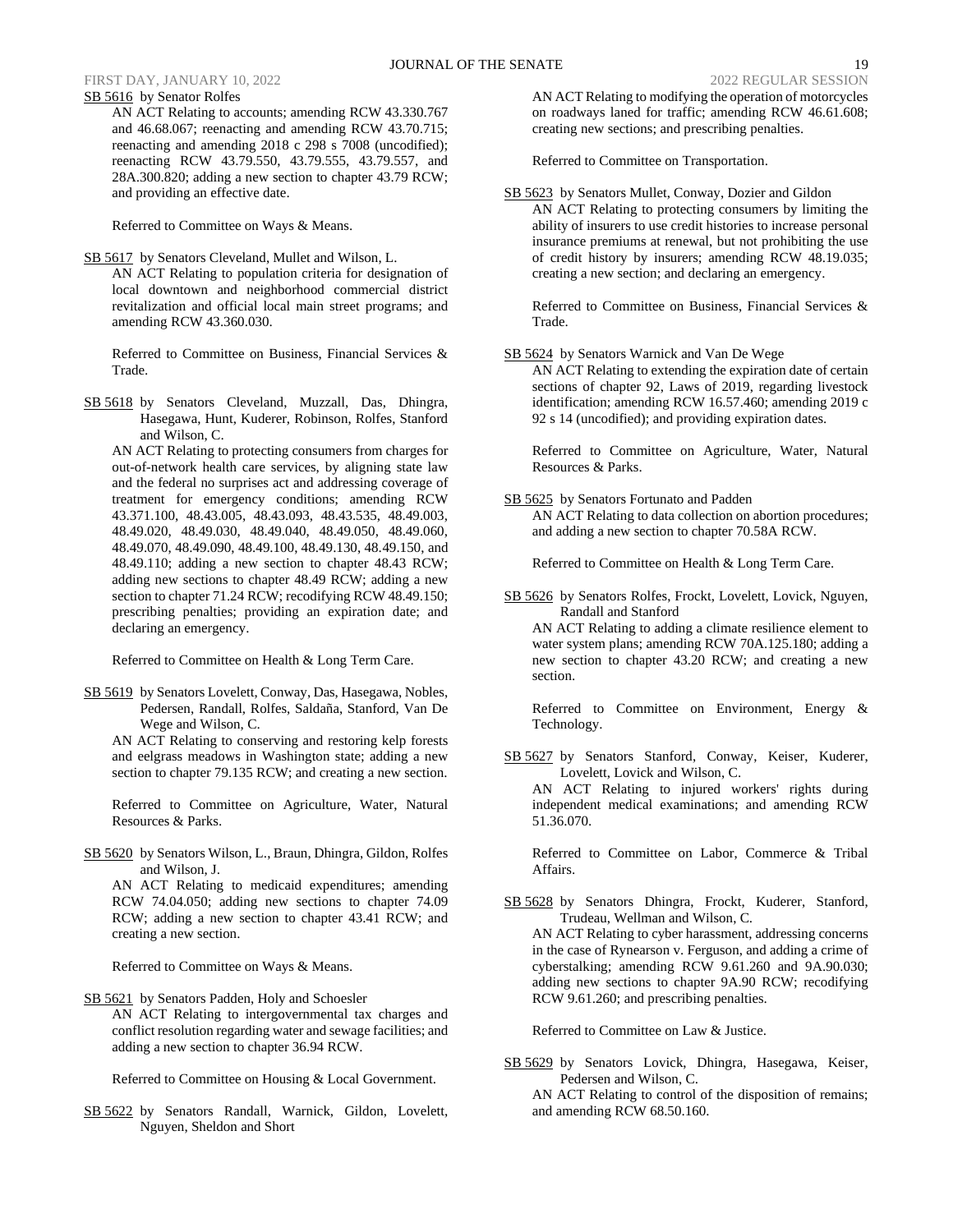Referred to Committee on Law & Justice.

SB 5630 by Senator Hasegawa

AN ACT Relating to expanding the statutory program of basic education to include the basic education program of early learning; amending RCW 28A.150.200, 43.216.020, 28A.410.210, and 28A.413.030; adding a new chapter to Title 28A RCW; and providing an expiration date.

Referred to Committee on Early Learning & K-12 Education.

SB 5631 by Senators Kuderer, Brown, Dhingra, Fortunato, Lovick, Stanford, Van De Wege, Warnick, Wilson, J. and Wilson, L.

AN ACT Relating to making human trafficking a disqualifying offense for a commercial driver's license and coming into compliance with the requirements of the federal motor carrier safety administration; amending RCW 46.25.090; and providing an effective date.

Referred to Committee on Transportation.

SB 5632 by Senators Honeyford and Holy

AN ACT Relating to investments in critical water infrastructure projects; adding a new chapter to Title 90 RCW; and declaring an emergency.

Referred to Committee on Agriculture, Water, Natural Resources & Parks.

SB 5633 by Senators Rolfes, Short, Das, Gildon, Hasegawa, Hawkins, Lovelett, Nguyen, Nobles, Randall, Wagoner and Warnick

AN ACT Relating to planning for the prevention of permanent loss of forests in Washington state; adding a new section to chapter 76.04 RCW; and creating a new section.

Referred to Committee on Agriculture, Water, Natural Resources & Parks.

SB 5634 by Senator Carlyle

AN ACT Relating to updating the utilities and transportation commission's regulatory fees; and amending RCW 80.24.010.

Referred to Committee on Environment, Energy & Technology.

SB 5635 by Senators Wilson, J., Hunt, Lovick and Stanford AN ACT Relating to safety measures for tow truck operators and vehicles; amending RCW 46.37.196 and 46.61.212; and prescribing penalties.

Referred to Committee on Transportation.

SB 5636 by Senators Hunt, Kuderer, Nguyen, Saldaña and Wilson, C.

AN ACT Relating to secure automatic voter registration; amending RCW 29A.08.340, 29A.08.350, 46.20.155, 46.20.155, 29A.08.362, 29A.08.365, 29A.08.030, 29A.08.110, 29A.08.125, 29A.08.370, 29A.08.375, 29A.08.620, 29A.84.140, 29A.84.140, 46.08.195, 29A.08.630, and 46.20.207; adding new sections to chapter 29A.08 RCW; repealing RCW 46.20.156, 29A.08.355, 29A.08.357, and 29A.08.359; providing an effective date; and providing an expiration date.

Referred to Committee on State Government & Elections.

### SB 5637 by Senator Rolfes

AN ACT Relating to increasing forest practices fees to pay for program implementation costs and a new online system for forest practices review; amending RCW 76.09.065; adding a new section to chapter 76.09 RCW; creating a new section; and providing an effective date.

Referred to Committee on Agriculture, Water, Natural Resources & Parks.

### SB 5638 by Senators Wagoner and Dhingra

AN ACT Relating to expediting approval for applicants for an associate license as a social worker, mental health counselor, or marriage and family therapist; and amending RCW 18.225.145.

Referred to Committee on Behavioral Health Subcommittee to Health & Long Term Care.

SB 5639 by Senators Wilson, C., Das, Hunt, Nguyen and Saldaña AN ACT Relating to solitary confinement; amending RCW

72.68.010 and 72.09.015; adding new sections to chapter 72.09 RCW; creating new sections; providing effective dates; and providing expiration dates.

Referred to Committee on Human Services, Reentry & Rehabilitation.

SB 5640 by Senators Short, Frockt, Conway, Holy, Lovelett, Nguyen, Rolfes, Wagoner and Wilson, L.

AN ACT Relating to updating the motion picture competitiveness program to enhance funding and encourage productions in rural communities; and amending RCW 43.365.020 and 82.04.4489.

Referred to Committee on Business, Financial Services & Trade.

SB 5641 by Senators Short and Wilson, L.

AN ACT Relating to promoting local agriculture through greenhouses; amending RCW 19.27.015 and 19.27.065; and creating a new section.

Referred to Committee on Agriculture, Water, Natural Resources & Parks.

SB 5642 by Senators Mullet, Rivers and Gildon

AN ACT Relating to exempting a sale or transfer of real property for affordable housing to a nonprofit entity, housing authority, public corporation, county, or municipal corporation from the real estate excise tax; amending RCW 82.45.010; reenacting and amending RCW 82.45.010; creating new sections; providing effective dates; and providing an expiration date.

Referred to Committee on Housing & Local Government.

SB 5643 by Senators Schoesler, Braun, Dozier, Rivers, Short, Wagoner and Wellman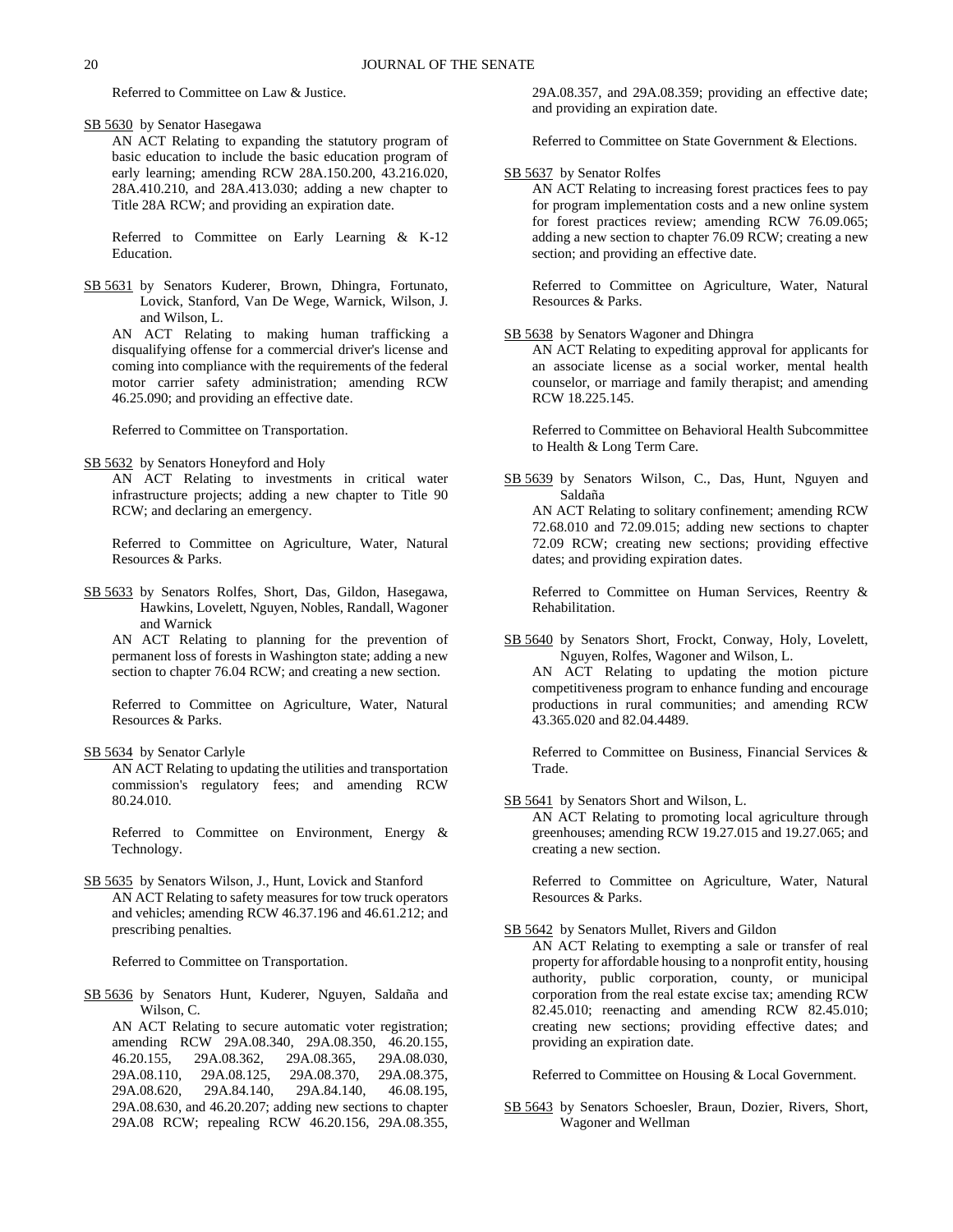AN ACT Relating to supporting youth development; amending RCW 36.50.010; adding a new section to chapter 15.76 RCW; and creating a new section.

Referred to Committee on Agriculture, Water, Natural Resources & Parks.

SB 5644 by Senators Wagoner and Frockt

AN ACT Relating to providing quality behavioral health coresponse services; adding a new section to chapter 36.28A RCW; and creating a new section.

Referred to Committee on Behavioral Health Subcommittee to Health & Long Term Care.

SB 5645 by Senators Dhingra, Frockt, Randall, Saldaña, Stanford, Trudeau, Warnick and Wilson, C.

AN ACT Relating to assisted outpatient treatment for persons with behavioral health disorders; amending RCW 71.05.148, 71.05.150, 71.05.150, 71.05.156, 71.05.212, 71.05.230, 71.05.240, 71.05.240, 71.05.245, 71.05.280, 71.05.365, 71.05.585, 10.77.175, 71.05.590, 71.05.590, 71.05.595, and 71.24.045; reenacting and amending RCW 71.05.020, 71.05.020, 71.05.201, 71.05.212, 71.05.320, 71.05.320, and 71.29.045; reenacting and amending 2021 c 264 s 24 and 2021 c 263 s 21 (uncodified); adding a new section to chapter 71.34 RCW; providing effective dates; providing a contingent effective date; and providing expiration dates.

Referred to Committee on Behavioral Health Subcommittee to Health & Long Term Care.

SB 5646 by Senators Wagoner, Dhingra, Gildon, Lovick, Padden and Wilson, L.

AN ACT Relating to requiring full body scanners at correctional facilities; adding a new section to chapter 72.09 RCW; and creating a new section.

Referred to Committee on Human Services, Reentry & Rehabilitation.

SB 5647 by Senators Robinson, Dhingra, Frockt, Hunt, Keiser, Liias, Lovick, Pedersen, Randall, Saldaña, Stanford, Van De Wege and Wilson, C.

AN ACT Relating to fertility services; adding a new section to chapter 48.43 RCW; adding a new section to chapter 41.05 RCW; and creating new sections.

Referred to Committee on Health & Long Term Care.

SB 5648 by Senators Liias, Gildon, Das, Kuderer, Nguyen, Saldaña and Stanford

AN ACT Relating to accessory dwelling units; and amending RCW 36.70A.697 and 36.70A.698.

Referred to Committee on Housing & Local Government.

SB 5649 by Senators Robinson, Conway, Lovick, Randall and Wilson, C.

AN ACT Relating to modifying the Washington state paid family and medical leave act; amending RCW 50A.05.010, 50A.05.090, 50A.15.020, and 50A.25.020; adding a new section to chapter 50A.15 RCW; and providing an expiration date.

Referred to Committee on Labor, Commerce & Tribal Affairs.

SB 5650 by Senators Wilson, J., Fortunato and Wagoner AN ACT Relating to providing voters with information regarding elections law violations within the voters' pamphlet; and amending RCW 29A.32.031.

Referred to Committee on State Government & Elections.

### SB 5651 by Senator Frockt

AN ACT Relating to the capital budget; making appropriations and authorizing expenditures for capital improvements; amending RCW 43.83B.430; amending 2021 c 332 ss 1008, 1014, 1015, 1018, 1021, 1023, 1025, 1036, 1055, 1059, 1063, 1064, 1066, 1068, 1071, 1075, 1048, 1052, 1084, 1085, 1086, 1092, 1094, 1095, 1096, 1097, 1098, 1101, 1104, 1114, 1120, 1121, 1123, 2002, 2006, 2012, 2014, 2016, 2046, 2047, 2048, 2062, 2063, 2065, 2066, 2068, 2069, 2071, 2072, 2075, 2076, 2080, 2082, 2084, 2085, 2086, 2093, 2095, 2104, 2103, 2106, 2107, 3071, 3084, 3086, 3112, 3129, 3130, 3133, 3134, 3136, 3138, 3143, 3147, 3149, 3151, 3154, 3164, 3165, 3168, 3171, 3173, 3178, 3183, 3184, 3185, 3187, 3188, 3189, 3190, 3195, 3197, 3201, 3221, 3229, 3230, 3232, 3253, 3254, 3255, 3273, 3274, 3281, 3292, 3298, 3305, 3306, 3308, 3313, 3317, 3319, 3326, 3328, 5002, 5005, 5010, 5015, 5018, 5019, 5023, 5038, 5039, 5044, 5051, 5054, 5070, 5071, 5093, 5094, 5096, 5101, 5104, 5107, 5111, 5112, 5115, 5153, 5170, 7001, 7002, 7012, 7020, and 7041 (uncodified); reenacting and amending RCW 43.155.050; adding new sections to 2021 c 332 (uncodified); creating new sections; making appropriations; and declaring an emergency.

Referred to Committee on Ways & Means.

SB 5652 by Senators Conway, Rivers, Lovick, Mullet, Muzzall, Short, Van De Wege, Wagoner and Wilson, C. AN ACT Relating to law enforcement officers' and firefighters' retirement system benefits; amending RCW 41.26.420, 41.26.463, 41.45.155, 41.45.158, 41.45.0604, and 41.26.802; adding a new section to chapter 41.26 RCW; and creating a new section.

Referred to Committee on Ways & Means.

SB 5653 by Senators Rolfes, Van De Wege and Warnick AN ACT Relating to changing the name of the commission on pesticide registration to the commission on integrated pest management; and amending RCW 15.92.090, 15.92.095, 15.92.100, 15.92.105, and 15.92.110.

Referred to Committee on Agriculture, Water, Natural Resources & Parks.

SB 5654 by Senators Robinson, Conway, Frockt, Hasegawa, Keiser, Mullet and Rivers

AN ACT Relating to ensuring the ongoing sustainability and vitality of the Washington health benefit exchange by eliminating the expiration date of its business and occupation tax exemption; and amending RCW 82.04.323.

Referred to Committee on Ways & Means.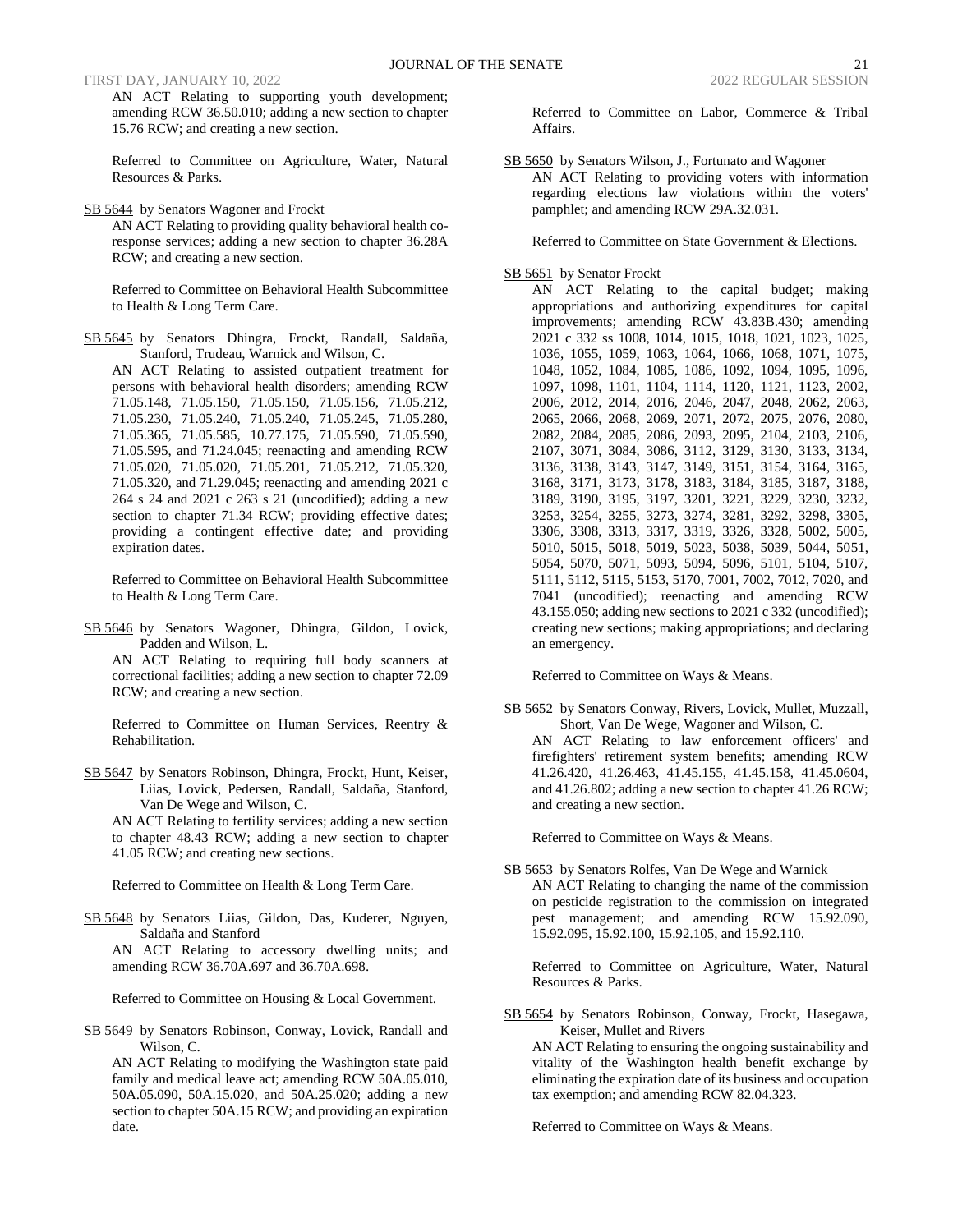SB 5655 by Senators Dhingra, Lovick and Wilson, C.

AN ACT Relating to making state hospitals available for short-term detention and involuntary commitment; and adding new sections to chapter 72.23 RCW.

Referred to Committee on Behavioral Health Subcommittee to Health & Long Term Care.

SB 5656 by Senators Salomon, Van De Wege and Wilson, L. AN ACT Relating to fish and wildlife commission members; and amending RCW 77.04.030 and 43.06.092.

Referred to Committee on Agriculture, Water, Natural Resources & Parks.

SB 5657 by Senators Wellman, Hunt, Gildon, Hasegawa, Mullet, Nguyen, Rivers and Wilson, C.

AN ACT Relating to computer science instruction in state long-term juvenile institutions; adding a new section to chapter 28A.190 RCW; and creating new sections.

Referred to Committee on Early Learning & K-12 Education.

SB 5658 by Senators Stanford, Das, Hunt, Rivers, Saldaña and Wilson, C.

AN ACT Relating to the recyclability of products and packaging; amending RCW 70A.245.010, 70A.245.020, and 70A.245.030; adding a new chapter to Title 70A RCW; and prescribing penalties.

Referred to Committee on Environment, Energy & Technology.

SB 5659 by Senators Wellman, Lovelett, Hasegawa, Nguyen, Saldaña and Wilson, C.

AN ACT Relating to establishing climate and labor standards for building materials used in state public works projects; and adding a new chapter to Title 39 RCW.

Referred to Committee on State Government & Elections.

SB 5660 by Senators Salomon, Lovelett, Kuderer, Pedersen, Saldaña, Trudeau and Wellman

AN ACT Relating to access to psilocybin services by individuals 21 years of age and older; amending RCW 7.48.310 and 49.60.180; reenacting and amending RCW 69.50.101 and 43.79A.040; adding a new section to chapter 15.130 RCW; adding a new chapter to Title 69 RCW; prescribing penalties; providing an effective date; and declaring an emergency.

Referred to Committee on Health & Long Term Care.

SB 5661 by Senators Honeyford, Van De Wege, Wagoner and Wilson, L.

AN ACT Relating to the appointment of fish and wildlife commission members; amending RCW 77.04.030; and creating a new section.

Referred to Committee on Agriculture, Water, Natural Resources & Parks.

SB 5662 by Senators Kuderer, Trudeau, Hasegawa, Lovelett, Nguyen, Saldaña, Stanford and Wilson, C.

AN ACT Relating to intergovernmental coordination to address transitioning persons encamped on state public rights-of-way to permanent housing solutions; adding a new section to chapter 43.20A RCW; adding a new section to chapter 43.185C RCW; and creating a new section.

Referred to Committee on Housing & Local Government.

SB 5663 by Senators Dhingra, Hasegawa, Saldaña, Stanford and Wilson, C.

AN ACT Relating to establishing streamlined procedures for compliance with the State v. Blake decision in order to improve criminal justice system coordination, create efficiencies, and reduce costs; adding a new chapter to Title 10 RCW; and declaring an emergency.

Referred to Committee on Ways & Means.

SB 5664 by Senators Dhingra and Keiser

AN ACT Relating to forensic competency restoration programs; amending RCW 10.77.060, 10.77.068, 10.77.086, 10.77.088, 10.77.220, and 10.77.250; and reenacting and amending RCW 10.77.010.

Referred to Committee on Behavioral Health Subcommittee to Health & Long Term Care.

SB 5665 by Senators Rolfes, Hasegawa, Hunt, Lovelett, Nguyen, Pedersen, Saldaña and Stanford

AN ACT Relating to protecting, restoring, and maintaining habitat for salmon recovery; amending RCW 77.85.160, 36.70A.020, 36.70A.030, 36.70A.172, and 77.55.231; adding a new section to chapter 77.85 RCW; adding a new section to chapter 36.70A RCW; adding a new section to chapter 90.58 RCW; adding a new section to chapter 43.06 RCW; adding a new chapter to Title 77 RCW; and prescribing penalties.

Referred to Committee on Agriculture, Water, Natural Resources & Parks.

SB 5666 by Senators Liias, Carlyle, Conway, Das, Hunt, Lovelett, Nguyen, Pedersen, Randall, Rolfes, Saldaña, Salomon and Stanford

AN ACT Relating to the authority of publicly owned electric utilities to engage in targeted electrification through the adoption of plans that establish a finding that utility outreach and investment in the conversion of its customers' end use equipment from fossil fuels to electricity will provide net benefits to the utility; amending RCW 35.92.430 and 54.16.390; amending 2007 c 349 ss 1 and 3 (uncodified); adding a new section to chapter 35.92 RCW; and adding a new section to chapter 54.16 RCW.

Referred to Committee on Environment, Energy & Technology.

SB 5667 by Senators Salomon, Hunt, Keiser, Mullet, Van De Wege and Wellman

AN ACT Relating to the possession and use of forged and falsified COVID-19 vaccination documents; adding a new section to chapter 9.38 RCW; and prescribing penalties.

Referred to Committee on Law & Justice.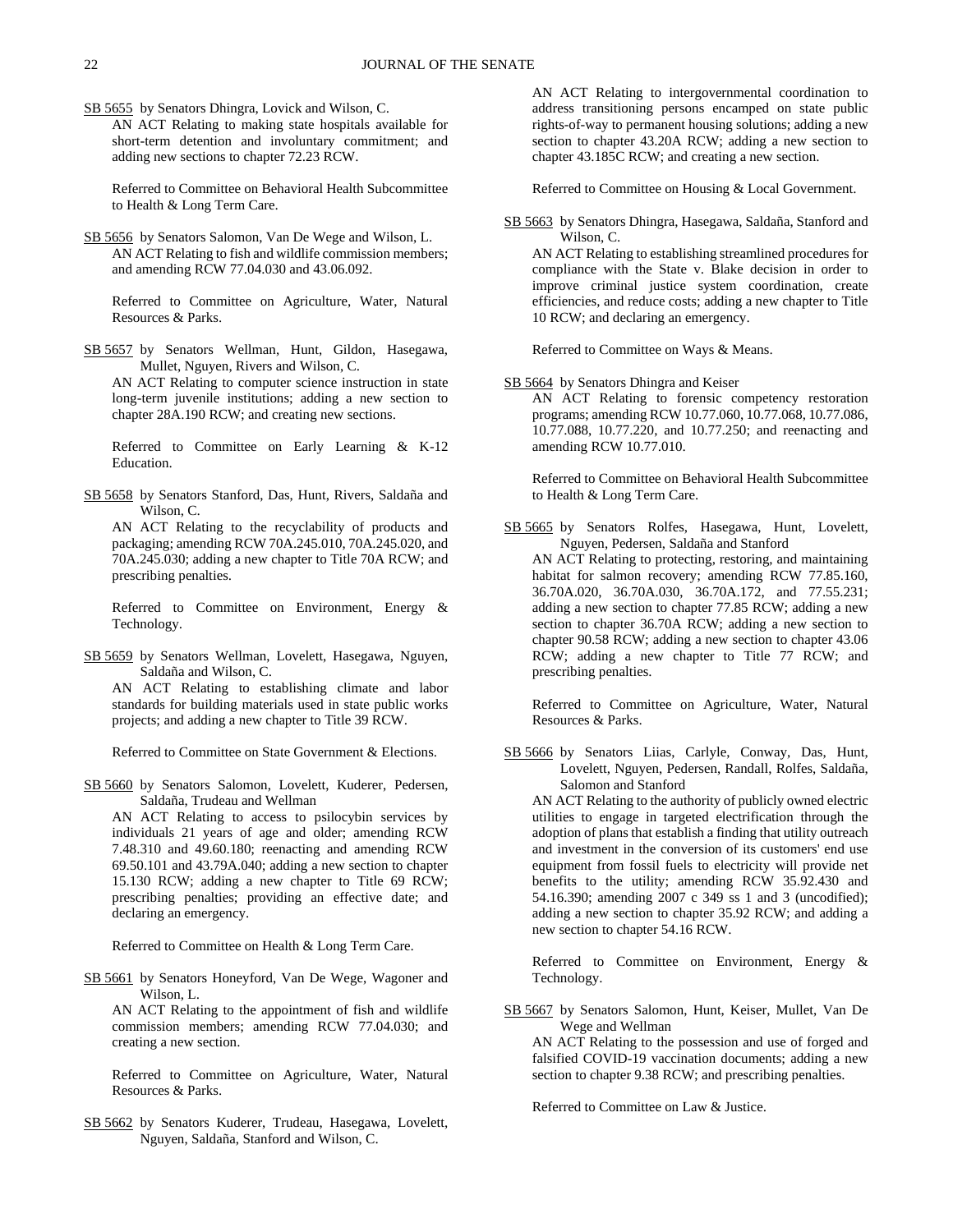SB 5668 by Senators Lovelett, Liias, Das, Frockt, Lovick, Nguyen, Pedersen, Saldaña, Stanford and Wellman AN ACT Relating to modifying the regulation of gas companies to achieve reductions in greenhouse gas emissions; amending RCW 80.28.074, 80.28.385, 80.28.380, 80.28.110, and 80.28.190; adding new sections to chapter 80.28 RCW; adding a new section to chapter 81.88 RCW; and creating new sections.

Referred to Committee on Environment, Energy & Technology.

SB 5669 by Senators Liias, Stanford, Das, Lovelett, Nguyen, Pedersen and Saldaña

AN ACT Relating to strengthening energy codes; amending RCW 19.27A.160, 19.27A.015, and 19.27A.020; and creating a new section.

Referred to Committee on Environment, Energy & Technology.

SB 5670 by Senators Das, Kuderer, Frockt, Liias, Lovelett, Mullet, Nguyen, Pedersen, Saldaña and Stanford AN ACT Relating to creating additional middle housing near transit and in areas traditionally dedicated to single-family detached housing; amending RCW 36.70A.030 and 43.21C.495; and adding new sections to chapter 36.70A RCW.

Referred to Committee on Housing & Local Government.

SB 5671 by Senators Stanford, Rivers, Hasegawa, Mullet and Wilson, C.

AN ACT Relating to the composition of the Washington state liquor and cannabis board; and amending RCW 66.08.012.

Referred to Committee on Labor, Commerce & Tribal Affairs.

SB 5672 by Senators Braun, Brown, Dozier, Fortunato, Honeyford, Mullet, Padden, Rivers, Short, Wagoner, Warnick and Wilson, L.

AN ACT Relating to long-term services and supports trust premium refunds for deceased individuals with developmentally disabled dependents; and amending RCW 50B.04.080.

Referred to Committee on Health & Long Term Care.

SB 5673 by Senators Braun, Dozier, Gildon, Liias, Mullet, Muzzall, Randall, Van De Wege and Wilson, J. AN ACT Relating to installing signs on or near bridges to provide information to deter jumping; amending RCW 36.86.040, 47.42.040, and 81.36.100; adding a new section to chapter 35.21 RCW; adding a new section to chapter 47.04 RCW; adding a new section to chapter 47.36 RCW; adding a new section to chapter 53.08 RCW; adding a new section to chapter 77.12 RCW; adding a new section to chapter 79.10 RCW; adding a new section to chapter 79A.05 RCW; and creating new sections.

Referred to Committee on Transportation.

SB 5674 by Senators Braun, Dozier, Gildon, Holy, Honeyford, Muzzall, Padden, Rivers, Short, Wagoner, Warnick, Wilson, J. and Wilson, L.

AN ACT Relating to the graduated reentry program at the department of corrections; amending RCW 9.94A.733; reenacting and amending RCW 9.94A.728; and repealing 2021 c 266 s 3 (uncodified).

Referred to Committee on Human Services, Reentry & Rehabilitation.

SB 5675 by Senators Braun, Brown, Dozier, Gildon, Holy, Honeyford, McCune, Muzzall, Padden, Short, Van De Wege, Wagoner, Warnick and Wilson, L.

AN ACT Relating to permissible use of force by law enforcement and correctional officers; adding a new section to chapter 10.31 RCW; repealing RCW 10.120.010, 10.120.020, 10.120.030, 43.101.450, and 43.101.490; and repealing 2021 c 324 s 1 (uncodified).

Referred to Committee on Law & Justice.

SB 5676 by Senators Conway, Billig, Gildon, Holy, Hunt, Keiser, Kuderer, Lovelett, Lovick, Mullet, Muzzall, Pedersen, Randall, Rivers, Robinson, Saldaña, Stanford, Van De Wege, Wagoner, Warnick, Wellman, Wilson, C. and Wilson, L.

AN ACT Relating to providing a benefit increase to certain retirees of the public employees' retirement system plan 1 and the teachers' retirement system plan 1; amending RCW 41.32.4992 and 41.40.1987; and providing an effective date.

Referred to Committee on Ways & Means.

SB 5677 by Senators Salomon, Pedersen and Kuderer AN ACT Relating to enhancing public trust and confidence in law enforcement and strengthening law enforcement accountability, by specifying required practices for complaints, investigations, discipline, and disciplinary appeals for serious misconduct; adding a new chapter to Title 10 RCW; and providing an effective date.

Referred to Committee on Law & Justice.

SB 5678 by Senators Short, Carlyle, Frockt and Mullet AN ACT Relating to energy transformation, nonemitting electric generation, and renewable resource project analysis and declaratory orders; and adding new sections to chapter 19.405 RCW.

Referred to Committee on Environment, Energy & Technology.

SB 5679 by Senators Wagoner, Wilson, J., Gildon and Short AN ACT Relating to creating the Washington voter confidence act; amending RCW 46.20.155, 46.20.155, and 29A.08.610; reenacting and amending RCW 46.20.202; adding a new section to chapter 29A.08 RCW; adding a new section to chapter 29A.84 RCW; creating new sections; providing an effective date; and providing expiration dates.

Referred to Committee on State Government & Elections.

SB 5680 by Senators McCune, Fortunato, Padden, Short, Wagoner, Wilson, J. and Wilson, L.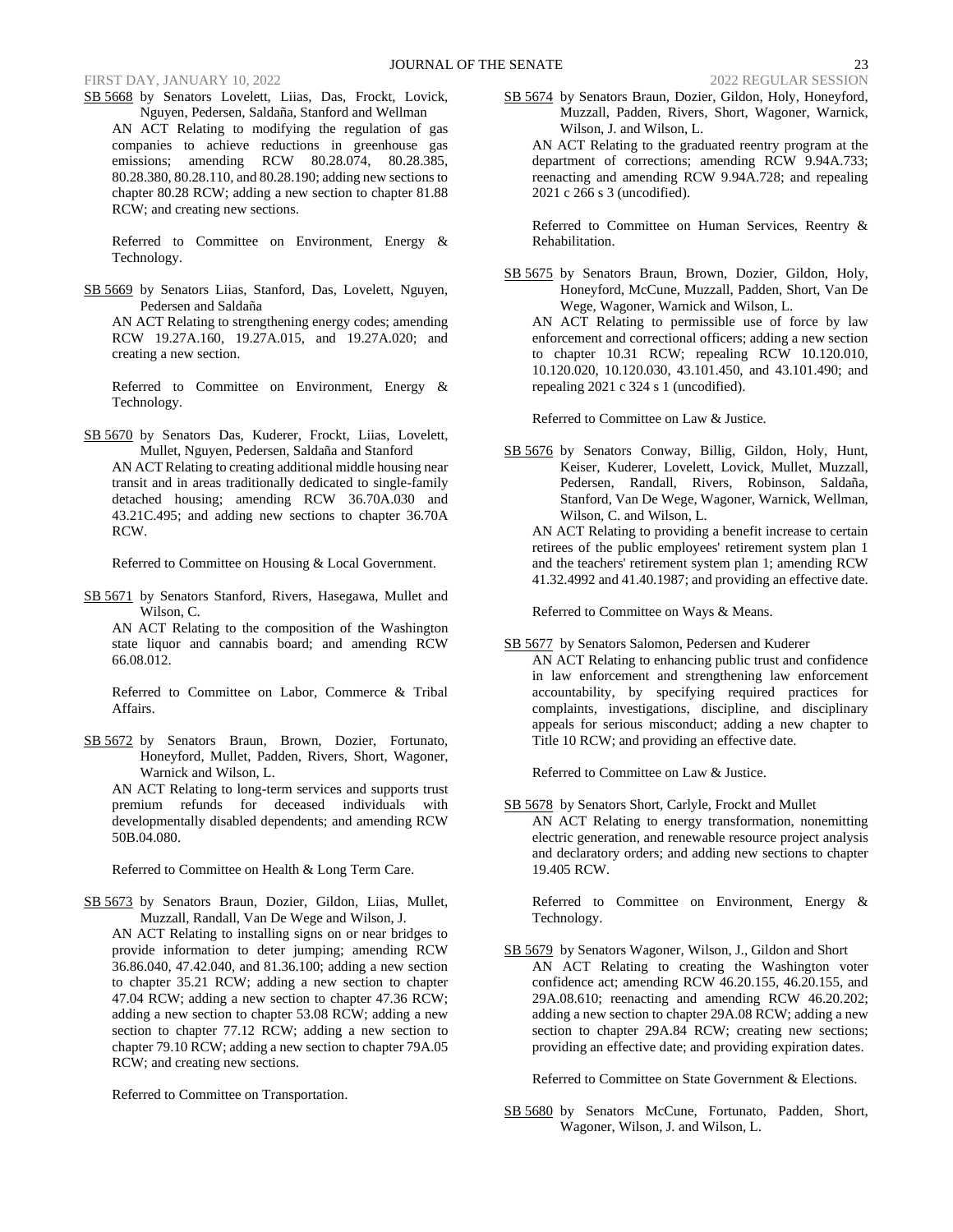AN ACT Relating to restoring the jobs and volunteer positions of individuals who were terminated from employment despite exercising their personal medical and religious rights; and creating new sections.

Referred to Committee on Labor, Commerce & Tribal Affairs.

SB 5681 by Senators McCune, Fortunato, Short, Wilson, J. and Wilson, L.

AN ACT Relating to antibody tests for proof of natural immunity to novel coronavirus COVID-19; adding a new chapter to Title 49 RCW; and declaring an emergency.

Referred to Committee on Health & Long Term Care.

SB 5682 by Senators McCune, Fortunato, Padden, Short, Wilson, J. and Wilson, L.

AN ACT Relating to protecting the freedom to choose whether to receive a COVID-19 vaccination; amending RCW 28A.210.090 and 28A.210.090; adding a new section to chapter 43.70 RCW; providing an effective date; providing an expiration date; and declaring an emergency.

Referred to Committee on Health & Long Term Care.

SB 5683 by Senators McCune, Fortunato, Padden, Short, Wilson, J. and Wilson, L.

AN ACT Relating to prohibiting the government from requiring proof of vaccination to access public places; adding a new section to chapter 70.01 RCW; and declaring an emergency.

Referred to Committee on Health & Long Term Care.

SB 5684 by Senators McCune, Gildon and Wagoner

AN ACT Relating to extraordinary medical placement for individuals at the department of corrections with terminal illnesses; reenacting and amending RCW 9.94A.728; and creating a new section.

Referred to Committee on Human Services, Reentry & Rehabilitation.

SB 5685 by Senators Fortunato and Padden AN ACT Relating to urban growth area boundaries;

reenacting and amending RCW 36.70A.130; and creating a new section.

Referred to Committee on Housing & Local Government.

SB 5686 by Senators McCune, Padden and Wagoner

AN ACT Relating to improving department of corrections operations and oversight by transferring the office of corrections ombuds to the department of social and health services and designating public safety as the department of corrections highest duty; amending RCW 43.06C.020, 43.06C.040, 43.06C.060, 72.09.010, 9.94A.704, and 43.131.426; adding a new section to chapter 43.06C RCW; creating a new section; and repealing RCW 43.06C.030.

Referred to Committee on Human Services, Reentry & Rehabilitation.

SB 5687 by Senators Wilson, C., Liias, Billig, Das, Nguyen, Pedersen, Saldaña and Stanford

AN ACT Relating to certain traffic safety improvements; amending RCW 46.61.415, 46.61.405, 46.63.170, and 46.63.170; reenacting and amending RCW 46.61.250; providing an effective date; and providing an expiration date.

Referred to Committee on Transportation.

SB 5688 by Senators Randall, Rolfes, Das, Dhingra, Frockt, Hunt, Keiser, Lovelett, Pedersen, Robinson, Saldaña, Salomon, Stanford, Trudeau and Wilson, C.

AN ACT Relating to material changes to the operations and governance structure of participants in the health care marketplace; amending RCW 19.390.010, 19.390.020, 19.390.030, 19.390.040, 19.390.050, 19.390.080, and 19.390.070; adding new sections to chapter 19.390 RCW; creating a new section; providing an effective date; and providing an expiration date.

Referred to Committee on Law & Justice.

SB 5689 by Senators Liias, Saldaña, Nguyen and Wilson, C. AN ACT Relating to transportation funding and appropriations; amending RCW 46.68.060, 70A.65.100, and 46.68.280; amending 2021 c 333 ss 101, 103, 105, 107, 109- 111, 201-223, 301-303, 305-311, 401-406, and 502-523 (uncodified); adding new sections to 2021 c 333 (uncodified); making appropriations and authorizing expenditures for capital improvements; and declaring an emergency.

Referred to Committee on Transportation.

SB 5690 by Senators Gildon, Nobles, Conway, Honeyford, McCune, Mullet, Padden, Randall, Rivers, Van De Wege and Wagoner AN ACT Relating to firearms on the capitol campus for the

sole purpose of organized memorial events; and amending RCW 9.41.305.

Referred to Committee on Law & Justice.

SB 5691 by Senators Gildon, Honeyford and Rivers AN ACT Relating to increasing transparency and accountability regarding prosecutorial filing policies and practices; and adding a new chapter to Title 10 RCW.

Referred to Committee on Law & Justice.

SB 5692 by Senators Gildon, Honeyford, Randall, Rivers and Wagoner

AN ACT Relating to programming at the department of corrections; adding a new section to chapter 72.09 RCW; creating a new section; and providing an expiration date.

Referred to Committee on Human Services, Reentry & Rehabilitation.

### SB 5693 by Senators Rolfes, Wilson, L. and Nguyen AN ACT Relating to fiscal matters; amending RCW 43.31.605, 43.41.450, 43.101.435, 43.216.1368, 43.216.270, 70A.200.140, and 76.04.516; amending 2021 c 334 ss 101, 102, 103, 104, 105, 106, 107, 108, 111, 112, 113, 114, 115, 116, 117, 118, 119, 120, 121, 122, 123, 124, 125, 126, 127, 128, 129, 130, 131, 132, 133, 134, 135, 136, 137, 138, 139, 140, 141, 142, 143, 144, 145, 146, 147, 148, 149, 150, 151,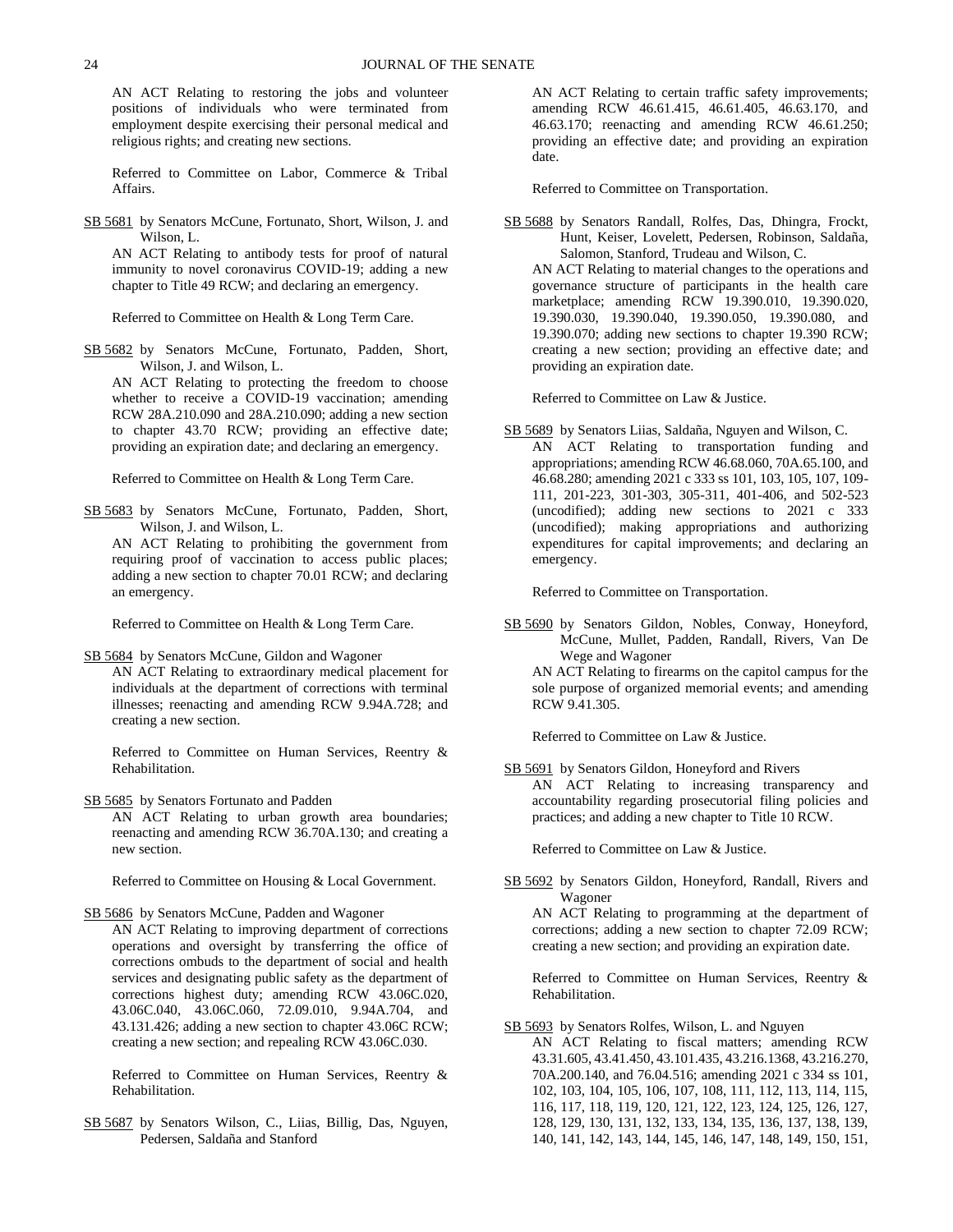152, 153, 201, 202, 203, 204, 205, 206, 207, 208, 209, 210, 211, 212, 213, 214, 215, 216, 217, 218, 219, 220, 221, 222, 223, 224, 225, 226, 227, 228, 229, 230, 301, 302, 303, 304, 305, 306, 307, 308, 309, 310, 311, 401, 402, 501, 502, 503, 504, 505, 506, 507, 508, 509, 510, 511, 512, 513, 514, 515, 516, 517, 518, 520, 521, 522, 603, 604, 605, 606, 607, 608, 609, 610, 611, 612, 613, 614, 615, 616, 617, 618, 619, 701, 702, 704, 705, 715, 718, 753, 801, 802, 803, 805, 907, 909, 910, 911, 912, 913, 914, 915, 916, 917, 918, 919, 920, 921, 922, 923, 924, 925, 928, 929, 930, 932, 933, 934, 935, 936, 940, 941, 942, 943, 945, 946, 947, 948 (uncodified); adding new sections to 2021 c 334 (uncodified); repealing 2021 c 334 ss 749 and 752 (uncodified); making appropriations; and declaring an emergency.

Referred to Committee on Ways & Means.

SB 5694 by Senators Stanford, Robinson and Wilson, C. AN ACT Relating to recognizing Indian tribes as among the governmental entities with which the department of corrections may enter into agreements on matters to include the housing of inmates convicted in tribal court; amending RCW 72.09.015, 72.09.050, 72.68.080, 72.68.090, and 72.68.100; and creating a new section.

Referred to Committee on Human Services, Reentry & Rehabilitation.

SB 5695 by Senators Dhingra, Wagoner, Brown, Gildon, Kuderer, Lovick, Mullet, Wellman and Wilson, C. AN ACT Relating to the body scanner pilot program at the department of corrections; adding a new section to chapter 72.09 RCW; creating new sections; and providing an expiration date.

Referred to Committee on Human Services, Reentry & Rehabilitation.

SB 5696 by Senators Braun, Brown, Dozier, Gildon, Holy, Honeyford, McCune, Mullet, Muzzall, Padden, Rivers, Schoesler, Short, Wagoner, Warnick, Wilson, J. and Wilson, L.

AN ACT Relating to repealing the capital gains income tax; creating a new section; repealing RCW 82.87.010, 82.87.020, 82.87.030, 82.87.040, 82.87.050, 82.87.060, 82.87.070, 82.87.080, 82.87.090, 82.87.100, 82.87.110, 82.87.120, 82.87.130, 82.87.140, 82.04.4497, and 82.87.150; and repealing 2021 c 196 ss 18 and 20 (uncodified).

Referred to Committee on Ways & Means.

SB 5697 by Senators Das, Rolfes, Kuderer, Lovelett, Lovick, Nguyen, Pedersen, Saldaña and Stanford

AN ACT Relating to renewing Washington's recycling system and reducing waste; amending RCW 70A.245.010, 70A.245.020, 70A.245.030, 70A.205.005, 70A.205.010, 70A.205.115, 70A.205.045, 70A.205.070, 81.77.030, 81.77.040, 81.77.160, and 81.77.185; reenacting and amending RCW 43.21B.110 and 43.21B.300; adding a new chapter to Title 70A RCW; and prescribing penalties.

Referred to Committee on Environment, Energy & Technology.

SB 5698 by Senators Hunt, Keiser, Dhingra, Gildon, Lovick, Randall, Saldaña, Stanford, Van De Wege and Wilson,  $\mathcal{C}$ 

AN ACT Relating to cost-of-living adjustments for plan 1 retirees of the teachers' retirement system and public employees' retirement system; adding a new section to chapter 41.32 RCW; adding a new section to chapter 41.40 RCW; and providing an effective date.

Referred to Committee on Ways & Means.

SB 5699 by Senators Conway and Stanford

AN ACT Relating to quality standards for laboratories conducting cannabis analysis; amending RCW 69.50.348, 69.50.348, and 69.50.540; adding a new chapter to Title 15 RCW; creating a new section; providing an effective date; and providing an expiration date.

Referred to Committee on Labor, Commerce & Tribal Affairs.

SB 5700 by Senators Conway, Muzzall, Rivers and Wilson, C. AN ACT Relating to participating in insurance plans and contracts by separated plan 2 members of certain retirement systems; and amending RCW 41.05.011.

Referred to Committee on Ways & Means.

SB 5701 by Senators Nguyen, Frockt, Hasegawa and Wilson, C. AN ACT Relating to determining monthly wages for workers' compensation; and amending RCW 51.08.178.

Referred to Committee on Labor, Commerce & Tribal Affairs.

SB 5702 by Senators Trudeau, Dhingra, Lovelett, Lovick, Nguyen, Randall, Saldaña, Stanford, Van De Wege and Wilson, C.

AN ACT Relating to requiring coverage for donor breast milk; amending RCW 41.05.017; adding a new section to chapter 48.43 RCW; and adding a new section to chapter 74.09 RCW.

Referred to Committee on Health & Long Term Care.

SB 5703 by Senators Das, Cleveland, Kuderer, Lovelett, Randall, Robinson, Rolfes, Saldaña, Stanford, Trudeau and Wellman

AN ACT Relating to the use and disclosure of toxic chemicals in cosmetic products; adding a new chapter to Title 70A RCW; and prescribing penalties.

Referred to Committee on Environment, Energy & Technology.

SB 5704 by Senators Randall, Cleveland, Conway, Das, Frockt, Hasegawa, Holy, Hunt, Keiser, Lovelett, Lovick, Robinson, Saldaña, Stanford and Wilson, C.

AN ACT Relating to requiring health carriers to reimburse advanced registered nurse practitioners at the same rate as physicians for the same services; amending RCW 41.05.017; adding a new section to chapter 48.43 RCW; and creating a new section.

Referred to Committee on Health & Long Term Care.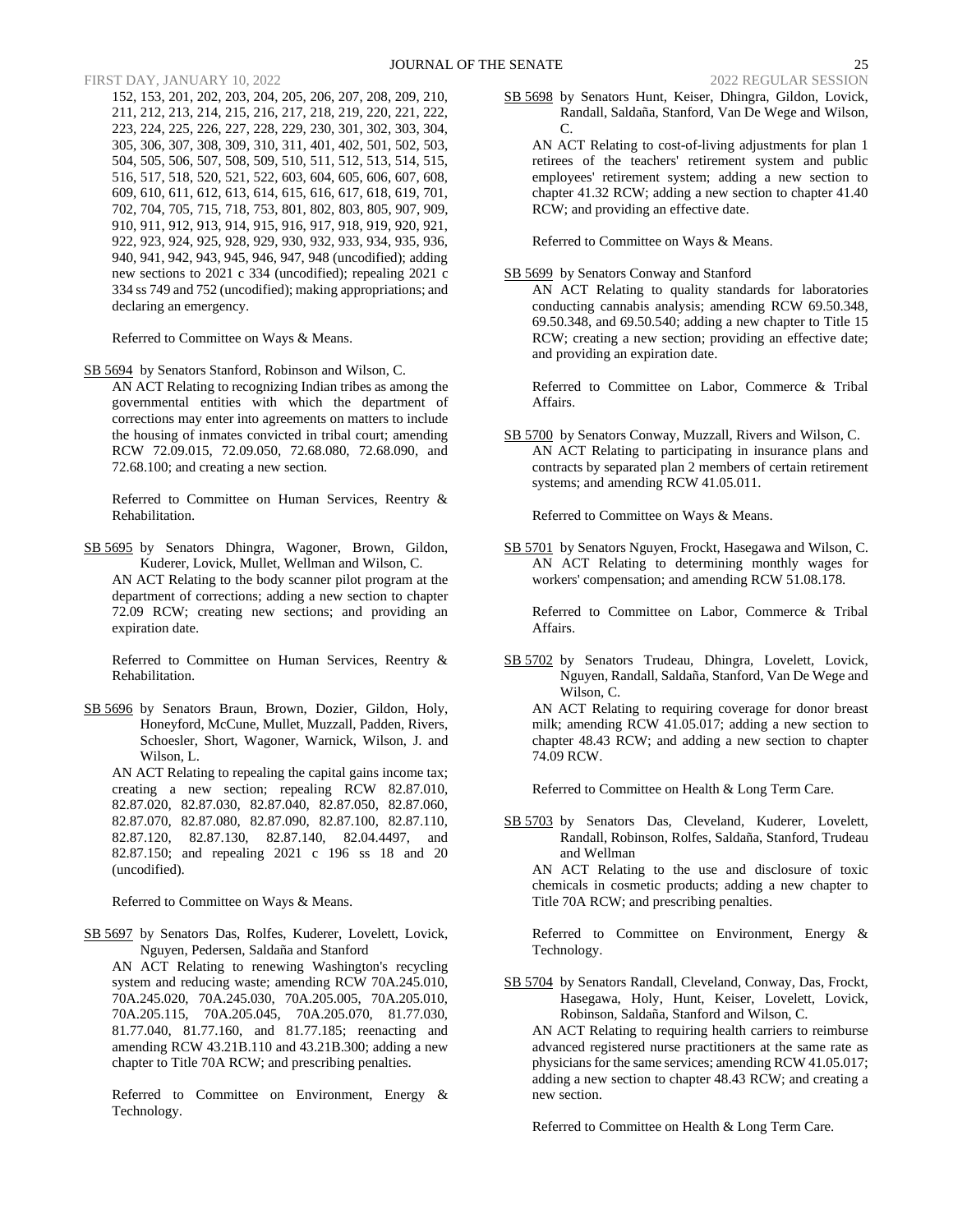SB 5705 by Senators Kuderer, Liias, Mullet and Saldaña AN ACT Relating to a sales and use tax deferral for projects to improve the state route number 167 and Interstate 405 corridor; adding a new section to chapter 47.56 RCW; creating a new section; and providing an effective date.

Referred to Committee on Ways & Means.

SB 5706 by Senators Saldaña, Frockt, Hasegawa, Nguyen, Stanford and Wilson, C.

AN ACT Relating to the creation of the community reinvestment account and community reinvestment program; amending RCW 69.50.540, 43.84.092, and 43.84.092; adding a new section to chapter 43.79 RCW; creating a new section; providing an effective date; and providing an expiration date.

Referred to Committee on Labor, Commerce & Tribal Affairs.

SB 5707 by Senators Saldaña, Pedersen and Nguyen

AN ACT Relating to extending additional uses for automated traffic safety cameras for traffic congestion reduction and increased safety; amending RCW 46.63.170; amending 2020 c 224 s 3 (uncodified); and providing expiration dates.

Referred to Committee on Transportation.

SB 5708 by Senators Stanford, Liias and Lovelett AN ACT Relating to the unlawful trade of fur products; adding a new chapter to Title 16 RCW; prescribing penalties; and providing an effective date.

Referred to Committee on Law & Justice.

SB 5709 by Senator Padden

AN ACT Relating to attenuation exceptions to the exclusionary evidence rule; adding a new section to chapter 10.58 RCW; creating a new section; and declaring an emergency.

Referred to Committee on Law & Justice.

SB 5710 by Senators Padden and Wilson, L.

AN ACT Relating to reducing contamination in the state toxicology laboratory; and amending RCW 43.43.670.

Referred to Committee on Law & Justice.

SB 5711 by Senator Padden

AN ACT Relating to repealing an unconstitutional ban on contracting with private prisons in the state of Washington pursuant to the 9th circuit ruling in The Geo Group v. Newsom; and repealing RCW 70.395.010, 70.395.020, 70.395.030, 70.395.900, and 70.395.901.

Referred to Committee on Human Services, Reentry & Rehabilitation.

SB 5712 by Senator Hasegawa

AN ACT Relating to the transparency of local taxing districts; amending RCW 19.29A.030; adding a new section to chapter 35.58 RCW; adding a new section to chapter 54.04 RCW; adding a new section to chapter 85.08 RCW;

adding a new section to chapter 36.58A RCW; adding a new section to chapter 36.58 RCW; adding a new section to chapter 57.02 RCW; adding a new section to chapter 35.92 RCW; and creating a new section.

Referred to Committee on Housing & Local Government.

SB 5713 by Senators Das, Liias, Robinson, Saldaña and Wellman

AN ACT Relating to providing a property tax exemption for limited equity cooperative housing; adding a new section to chapter 84.36 RCW; creating new sections; and providing an expiration date.

Referred to Committee on Housing & Local Government.

SB 5714 by Senators Carlyle, Liias, Gildon, Lovelett, Mullet, Nguyen and Rolfes

AN ACT Relating to creating a sales and use tax deferral program for solar canopies placed on large-scale commercial parking lots and other similar areas; adding a new chapter to Title 82 RCW; and providing an effective date.

Referred to Committee on Environment, Energy & Technology.

SB 5715 by Senators Wellman, Sheldon, Randall and Wilson, C. AN ACT Relating to modifying the definition of broadband or broadband service; amending RCW 43.330.530; and creating a new section.

Referred to Committee on Environment, Energy & Technology.

SB 5716 by Senators Brown, Dhingra, Braun, Dozier, Hasegawa, Kuderer, Randall, Rolfes, Saldaña, Trudeau, Van De Wege, Wellman, Wilson, J. and Wilson, L.

AN ACT Relating to requiring coverage for magnetic resonance imaging for women at high risk of developing breast cancer; adding a new section to chapter 48.43 RCW; and creating a new section.

Referred to Committee on Health & Long Term Care.

SB 5717 by Senators Stanford and Randall

AN ACT Relating to compost products; amending RCW 39.30.040 and 70A.455.090; adding new sections to chapter 43.19A RCW; creating a new section; and providing an expiration date.

Referred to Committee on Environment, Energy & Technology.

SB 5718 by Senators Conway, Lovick and Wilson, C.

AN ACT Relating to insurance benefits for retired or disabled school employees; and amending RCW 41.05.011, 41.05.022, 41.05.080, and 41.05.740.

Referred to Committee on Ways & Means.

### SB 5719 by Senators Mullet and Gildon

AN ACT Relating to dual credit costs; reenacting and amending RCW 28A.600.310; adding a new section to chapter 28A.600 RCW; creating a new section; and providing an effective date.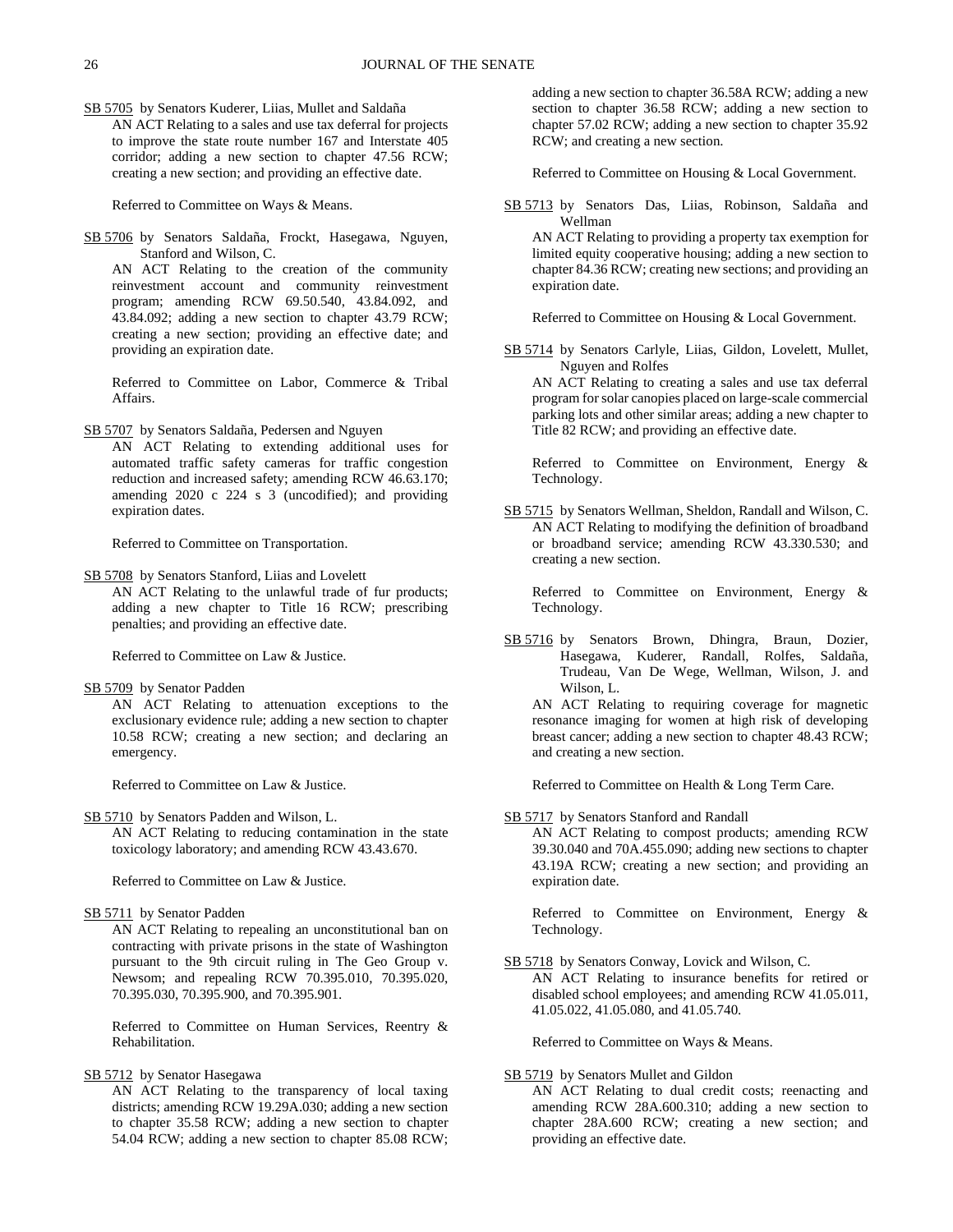Referred to Committee on Early Learning & K-12 Education.

SB 5720 by Senators Mullet, Frockt, Gildon, Nguyen and Randall

AN ACT Relating to student financial literacy education; adding a new section to chapter 28A.310 RCW; adding a new section to chapter 28A.300 RCW; and providing expiration dates.

Referred to Committee on Early Learning & K-12 Education.

SB 5721 by Senators Van De Wege and Salomon

AN ACT Relating to consolidating natural resource management under the commissioner of public lands; amending RCW 43.17.020, 43.30.105, 77.04.013, 77.04.020, 77.04.030, 77.04.040, 77.04.055, 77.75.040, 79A.05.015, 79A.05.070, 79A.05.075, 77.04.012, 77.04.060 77.04.080, 77.04.090, 77.04.130, 77.04.140, 77.04.150, 77.08.010, 77.08.020, 77.08.022, 77.08.030, 77.12.010, 77.12.020, 77.12.035, 77.12.037, 77.12.045, 77.12.047, 77.12.077, 77.12.085, 77.12.140, 77.12.150, 77.12.152, 77.12.170, 77.12.210, 77.12.220, 77.12.275, 77.12.285, 77.12.320, 77.12.325, 77.12.330, 77.12.420, 77.12.455, 77.12.560, 77.12.570, 77.12.722, 77.12.760, 77.12.800, 77.15.065, 77.15.096, 77.15.120, 77.15.130, 77.15.135, 77.15.245, 77.15.382, 77.15.395, 77.15.420, 77.15.425, 77.15.460, 77.15.520, 77.15.522, 77.15.530, 77.15.554, 77.15.590, 77.15.700, 77.15.710, 77.15.720, 77.18.060, 77.32.007, 77.32.010, 77.32.025, 77.32.050, 77.32.070, 77.32.090, 77.32.155, 77.32.237, 77.32.370, 77.32.430, 77.32.440, 77.32.450, 77.32.470, 77.32.500, 77.32.525, 77.32.530, 77.32.535, 77.32.550, 77.32.560, 77.32.565, 77.32.570, 77.36.030, 77.36.100, 77.36.110, 77.36.130, 77.50.010, 77.50.020, 77.50.040, 77.50.050, 77.50.070, 77.50.090, 77.50.100, 77.50.110, 77.55.191, 77.60.020, 77.60.030, 77.60.100, 77.65.480, 77.65.590, 77.65.610, 77.70.450, 77.70.460, 77.70.470, 77.70.510, 77.75.020, 77.75.100, 77.75.140, 77.95.020, 77.95.090, 77.95.100, 77.95.320, 77.100.060, 77.100.080, 77.105.020, 77.115.010, 79A.05.010, 79A.05.025, 79A.05.030, 79A.05.040, 79A.05.175, 79A.05.178, and 79A.05.180; adding a new section to chapter 77.04 RCW; and creating a new section.

Referred to Committee on Agriculture, Water, Natural Resources & Parks.

SB 5722 by Senators Nguyen, Liias, Lovelett, Pedersen, Saldaña and Stanford

AN ACT Relating to reducing greenhouse gas emissions in buildings; amending RCW 19.27A.200; adding new sections to chapter 19.27A RCW; creating a new section; and prescribing penalties.

Referred to Committee on Environment, Energy & Technology.

SB 5723 by Senators Rivers, Keiser and Lovick AN ACT Relating to improving diversity in clinical trials; and adding a new chapter to Title 69 RCW.

Referred to Committee on Health & Long Term Care.

SB 5724 by Senator Mullet

AN ACT Relating to organ transport vehicles; amending RCW 68.64.010, 46.37.190, 46.37.380, 46.37.670, 46.61.210, 46.61.165, 47.52.025, 18.73.140, 18.73.081, and 18.73.030; and adding a new section to chapter 46.04 RCW.

Referred to Committee on Transportation.

SB 5725 by Senator Mullet

AN ACT Relating to powers of the legislative committee on economic development and international relations; and amending RCW 43.15.070.

Referred to Committee on Business, Financial Services & Trade.

SB 5726 by Senators Randall, Holy, Conway, Lovick, Robinson, Rolfes and Wilson, C.

AN ACT Relating to interruptive military service credit for members of the state retirement systems; and amending RCW 41.04.005.

Referred to Committee on Ways & Means.

SB 5727 by Senators Rolfes, Dhingra, Frockt, Lovelett, Pedersen and Stanford AN ACT Relating to protecting, restoring, and maintaining habitat for salmon recovery; amending RCW 77.85.160,

36.70A.020, 36.70A.030, 36.70A.172, and 77.55.231; adding a new section to chapter 77.85 RCW; adding a new section to chapter 36.70A RCW; adding a new section to chapter 90.58 RCW; adding a new section to chapter 43.06 RCW; adding a new chapter to Title 77 RCW; and prescribing penalties.

Referred to Committee on Agriculture, Water, Natural Resources & Parks.

SB 5728 by Senators Holy and Dhingra

AN ACT Relating to the state's portion of civil asset forfeiture collections; and amending RCW 69.50.505.

Referred to Committee on Ways & Means.

SB 5729 by Senators Nguyen, Das, Hasegawa, Kuderer, Robinson, Saldaña, Stanford, Trudeau and Wilson, C. AN ACT Relating to creating a good cause exception to administrative hearing deadlines for applicants or recipients of certain public assistance benefits; and amending RCW 74.08.080 and 74.09.741.

Referred to Committee on Human Services, Reentry & Rehabilitation.

SB 5730 by Senators Randall, Das, Lovelett, Saldaña, Trudeau and Wilson, C.

AN ACT Relating to confidentiality rights of child victims and witnesses; and amending RCW 7.69A.030.

Referred to Committee on Human Services, Reentry & Rehabilitation.

SB 5731 by Senators Das, Lovelett, Nguyen, Saldaña and Stanford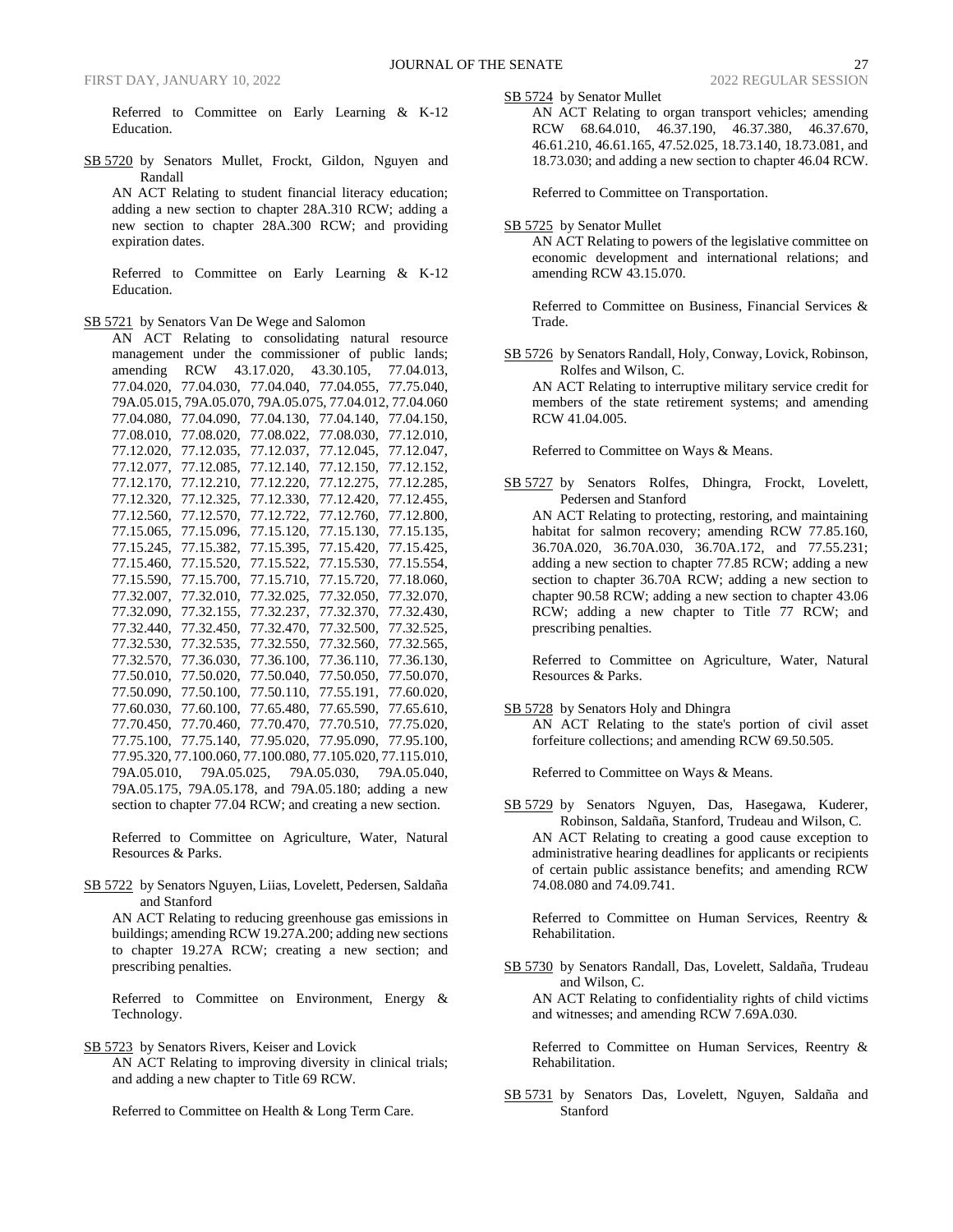AN ACT Relating to organic materials management; amending RCW 70A.205.040, 69.80.031, 69.80.040, 89.08.615, 43.155.020, 36.70.330, 39.30.040, 70A.455.010, 70A.455.020, 70A.455.040, 70A.455.050, 70A.455.060, 70A.455.070, 70A.455.080, 70A.455.090, and 70A.455.100; reenacting and amending RCW 43.21B.110 and 43.21B.300; adding new sections to chapter 70A.205 RCW; adding a new section to chapter 43.21C RCW; adding a new section to chapter 36.70A RCW; adding a new section to chapter 35.63 RCW; adding a new section to chapter 35A.63 RCW; adding new sections to chapter 43.19A RCW; adding new sections to chapter 70A.455 RCW; adding a new chapter to Title 70A RCW; creating new sections; repealing RCW 70A.455.110 and 70A.455.900; prescribing penalties; and providing an expiration date.

Referred to Committee on Environment, Energy & Technology.

SB 5732 by Senators Das, Lovelett, Nguyen and Saldaña AN ACT Relating to green roofs on large commercial and multifamily buildings; adding new sections to chapter 19.27A RCW; and creating new sections.

Referred to Committee on Environment, Energy & Technology.

SB 5733 by Senators Padden and Hasegawa AN ACT Relating to civil asset forfeiture; and amending RCW 69.50.505.

Referred to Committee on Law & Justice.

SB 5734 by Senators Dhingra, Lovick, Wellman and Wilson, C. AN ACT Relating to student physical education and health requirements; and amending RCW 28A.230.050 and 28A.230.090.

Referred to Committee on Early Learning & K-12 Education.

SB 5735 by Senators Dhingra, Lovick, Wellman and Wilson, C. AN ACT Relating to counting asynchronous instructional hours towards those required by the instructional program of basic education; and amending RCW 28A.150.205, 28A.150.220, and 28A.195.010.

Referred to Committee on Early Learning & K-12 Education.

SB 5736 by Senators Frockt, Dhingra, Conway, Hasegawa, Honeyford, Keiser, Kuderer, Lovelett, Lovick, Nobles, Randall, Salomon and Stanford

AN ACT Relating to partial hospitalizations and intensive outpatient treatment services for minors; reenacting and amending RCW 71.24.385; and creating a new section.

Referred to Committee on Health & Long Term Care.

SB 5737 by Senators Wilson, L., Brown, Gildon, Hawkins, Holy, Short and Wilson, J.

AN ACT Relating to suspending premium assessments for pending exemption applications for the long-term services and supports trust program; amending RCW 50B.04.085; and declaring an emergency.

Referred to Committee on Health & Long Term Care.

SB 5738 by Senator Fortunato

AN ACT Relating to expanding vehicle licensing options to include quarterly or semiannual registrations; and adding a new section to chapter 46.16A RCW.

Referred to Committee on Transportation.

SB 5739 by Senators Fortunato, Salomon and Wagoner AN ACT Relating to providing funds primarily for the cleanup of large debris litter along state highways; amending RCW 70A.205.430; and adding new sections to chapter 70A.205 RCW.

Referred to Committee on Transportation.

SB 5740 by Senators Fortunato and Wilson, L.

AN ACT Relating to a temporary adjustment to the waste reduction, recycling, and litter control account to increase funds for state highway litter control activities; and amending RCW 70A.200.140.

Referred to Committee on Ways & Means.

SB 5741 by Senators Lovick, Pedersen, Conway, Saldaña, Wellman and Wilson, C. AN ACT Relating to creating Patches pal special license plates; reenacting and amending RCW 46.17.220, 46.18.200, and 46.68.420; adding a new section to chapter 46.04 RCW; and providing an effective date.

Referred to Committee on Transportation.

SB 5742 by Senator Honeyford

AN ACT Relating to stormwater control facilities and county jurisdiction; and amending RCW 36.89.050 and 36.89.080.

Referred to Committee on Housing & Local Government.

SB 5743 by Senator Honeyford

AN ACT Relating to designating kratom as a controlled substance; amending RCW 69.50.204; and declaring an emergency.

Referred to Committee on Law & Justice.

SB 5744 by Senators Nguyen, Carlyle, Conway, Das, Kuderer, Mullet, Pedersen, Saldaña and Trudeau AN ACT Relating to tax deferrals for investment projects in

clean technology manufacturing, clean alternative fuels production, and renewable energy storage; amending RCW 82.08.816 and 82.12.816; adding a new chapter to Title 82 RCW; creating a new section; providing an effective date; and providing expiration dates.

Referred to Committee on Environment, Energy & Technology.

SB 5745 by Senators Liias, Keiser, Conway and Wilson, C. AN ACT Relating to increasing the personal needs allowance for persons receiving state financed care; and amending RCW 74.09.340.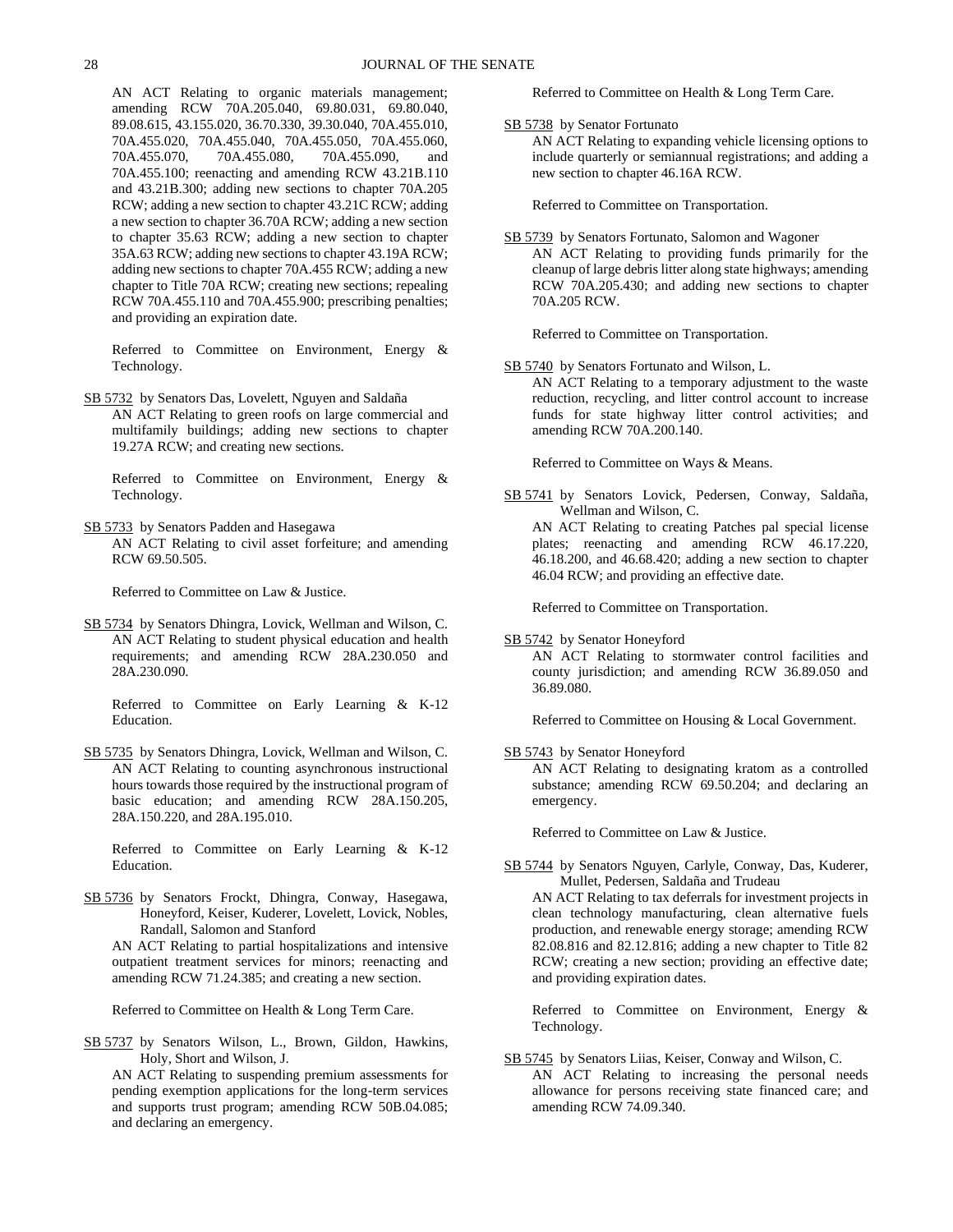Referred to Committee on Human Services, Reentry & Rehabilitation.

SB 5746 by Senators Warnick and Stanford

AN ACT Relating to drought preparedness, response, and funding; amending RCW 43.83B.415, 43.83B.430, and 90.86.030; and adding new sections to chapter 43.83B RCW.

Referred to Committee on Agriculture, Water, Natural Resources & Parks.

SB 5747 by Senators Stanford, Muzzall, Frockt and Wilson, C. AN ACT Relating to the statewide master oil and hazardous substance spill prevention and contingency plan; and amending RCW 90.56.060.

Referred to Committee on Environment, Energy & Technology.

SB 5748 by Senators Schoesler, Brown, Conway, Dozier, Hasegawa, Holy, Honeyford, Hunt, Lovick, Robinson and Short

AN ACT Relating to disability benefits in the public safety employees' retirement system; and amending RCW 41.37.230.

Referred to Committee on Ways & Means.

SB 5749 by Senators Trudeau, Salomon, Hasegawa and Wilson,  $\mathcal{C}$ .

AN ACT Relating to rent payments made by residential tenants; amending RCW 59.18.063; and reenacting and amending RCW 59.18.230.

Referred to Committee on Housing & Local Government.

SB 5750 by Senators Wilson, C. and Kuderer

AN ACT Relating to designating the Washington state leadership board a trustee of the state of Washington; amending RCW 43.15.030, 43.15.020, 43.15.095, and 43.15.100; reenacting and amending RCW 46.68.420; adding a new chapter to Title 43 RCW; creating a new section; recodifying RCW 43.15.030, 43.15.040, and 43.15.100; and providing an effective date.

Referred to Committee on State Government & Elections.

SB 5751 by Senators Robinson, Keiser, Conway, Dhingra, Hasegawa, Hunt, Kuderer, Liias, Nguyen, Pedersen, Randall, Saldaña, Stanford and Wilson, C.

AN ACT Relating to improving worker safety and patient care in health care facilities by addressing staffing needs, overtime, meal and rest breaks, and enforcement; amending RCW 70.41.410, 70.41.420, 70.41.425, 49.12.480, 49.28.130, 49.28.140, and 49.28.150; adding a new chapter to Title 49 RCW; recodifying RCW 70.41.410, 70.41.420, 70.41.425, 49.12.480, 49.28.130, 49.28.140, and 49.28.150; repealing 2017 c 249 s 4 (uncodified); and prescribing penalties.

Referred to Committee on Labor, Commerce & Tribal Affairs.

SB 5752 by Senators Trudeau, Lovick, Das, Dhingra, Frockt, Hasegawa, Keiser, Liias, Lovelett, Nguyen, Pedersen, Randall, Rivers, Salomon, Stanford, Wellman and Wilson, C.

AN ACT Relating to the creation of the Washington future fund trust fund program; reenacting and amending RCW 43.79A.040; adding a new section to chapter 74.09 RCW; adding a new chapter to Title 43 RCW; making an appropriation; and providing an expiration date.

Referred to Committee on Human Services, Reentry & Rehabilitation.

SB 5753 by Senators Robinson and Lovick

AN ACT Relating to enhancing the capacity of health profession boards, commissions, and advisory committees; amending RCW 18.32.0351, 18.32.0355, 18.52.040, 18.52.050, 18.74.020, 18.74.027, 18.92.021, 18.92.040, 18.108.020, 18.83.035, 18.83.045, 18.83.051, 18.64.001, 18.64.003, 18.64.005, 18.64.310, 18.59.120, 18.30.050, 18.30.060, 18.36A.150, 18.54.030, 18.54.060, 18.54.130, 18.35.150, 18.57.003, 18.57.003, 18.22.014, 18.200.060, 18.25.0165, 18.79.070, and 18.71.015; adding a new section to chapter 18.64 RCW; adding a new section to chapter 18.59 RCW; providing an effective date; and providing an expiration date.

Referred to Committee on Health & Long Term Care.

SB 5754 by Senators Robinson, Stanford and Wilson, C. AN ACT Relating to allowing emergency medical technicians to provide medical evaluation, testing, and vaccines outside of an emergency in response to a public health agency request; and amending RCW 18.73.030.

Referred to Committee on Health & Long Term Care.

SB 5755 by Senators Trudeau, Billig, Saldaña and Wellman AN ACT Relating to authorizing certain cities to establish a limited sales and use tax incentive program to encourage redevelopment of vacant lands in urban areas; adding a new chapter to Title 82 RCW; and providing expiration dates.

Referred to Committee on Housing & Local Government.

SB 5756 by Senators Hunt, Muzzall and Conway AN ACT Relating to establishing the semiquincentennial committee; and creating new sections.

Referred to Committee on State Government & Elections.

SB 5757 by Senator Gildon

AN ACT Relating to adjusting the real estate excise tax rate for multifamily residential properties; amending RCW 82.45.060; and creating new sections.

Referred to Committee on Housing & Local Government.

SB 5758 by Senators Gildon and Rivers

AN ACT Relating to condominium conversions; adding a new section to chapter 43.180 RCW; and creating new sections.

Referred to Committee on Housing & Local Government.

SB 5759 by Senators Gildon and Rivers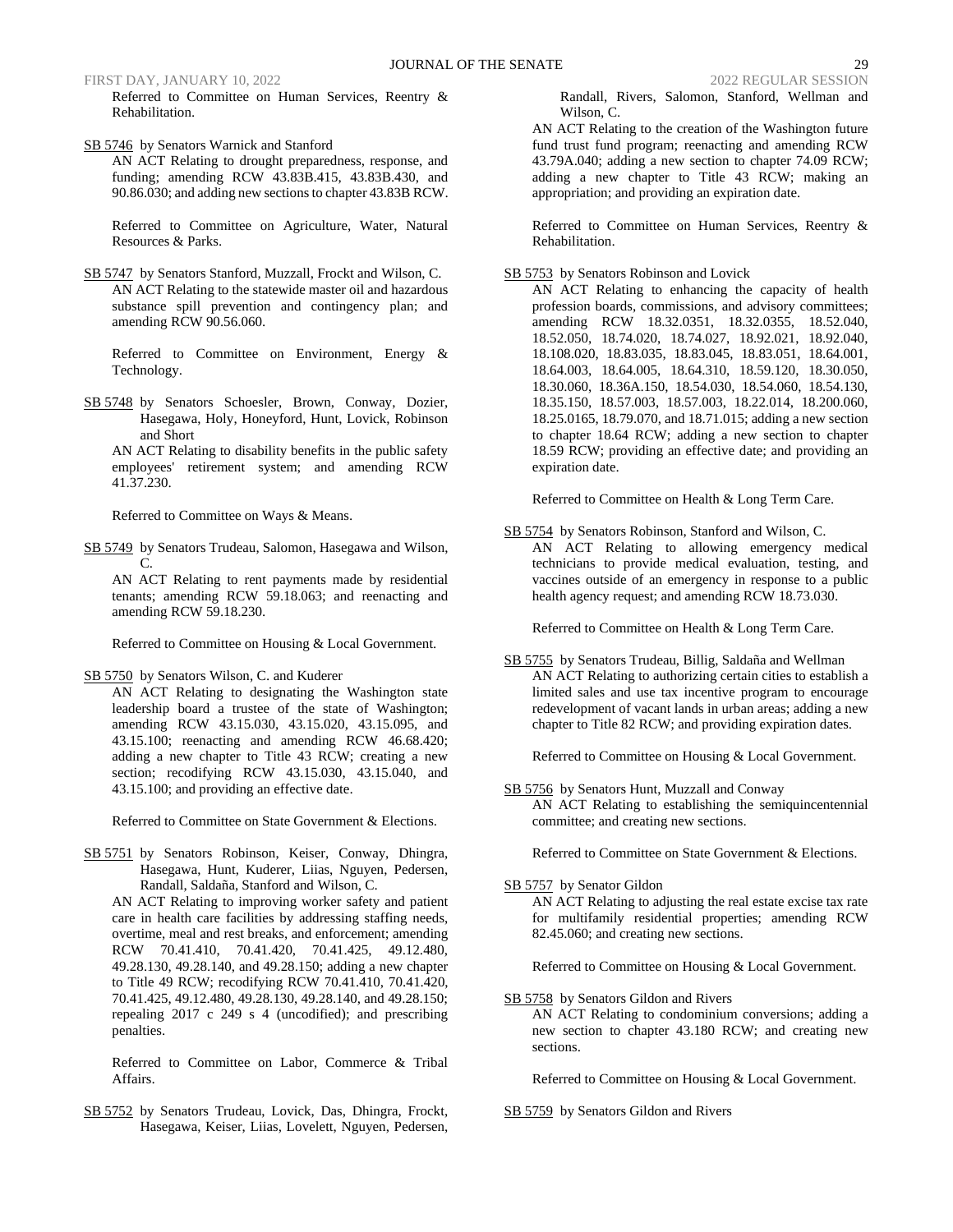AN ACT Relating to increasing involvement of private housing developers in the nine percent low-income housing tax credit program; and creating new sections.

Referred to Committee on Housing & Local Government.

SB 5760 by Senators Wellman, Frockt, Conway, Keiser, Liias, Lovelett, Nguyen, Rolfes, Short and Wilson, C.

AN ACT Relating to updating and expanding the motion picture competitiveness program; amending RCW 43.365.005, 43.365.030, 43.365.020, 82.04.4489, 43.365.040, and 43.365.050; and repealing 2017 3rd sp.s. c 37 s 1101 (uncodified).

Referred to Committee on Business, Financial Services & Trade.

SB 5761 by Senators Randall, Keiser, Nguyen, Saldaña, Stanford, Wellman and Wilson, C.

AN ACT Relating to employer requirements for providing wage and salary information to applicants for employment; and amending RCW 49.58.110.

Referred to Committee on Labor, Commerce & Tribal Affairs.

SB 5762 by Senators Wagoner and Lovick AN ACT Relating to creating the purple star award; and adding a new section to chapter 28A.625 RCW.

Referred to Committee on Early Learning & K-12 Education.

SB 5763 by Senators Randall, Sheldon, Lovelett, Nguyen, Saldaña, Wellman and Wilson, C.

AN ACT Relating to eliminating subprevailing wage certificates for individuals with disabilities; and repealing RCW 39.12.022.

Referred to Committee on Labor, Commerce & Tribal Affairs.

SB 5764 by Senators Randall, Sheldon, Conway, Das, Hasegawa, Keiser, Kuderer, Liias, Nguyen, Saldaña, Wellman, Wilson, C. and Wilson, J.

AN ACT Relating to apprenticeships and higher education; amending RCW 28B.92.030 and 49.04.150; adding a new chapter to Title 28B RCW; creating a new section; and providing an expiration date.

Referred to Committee on Higher Education & Workforce Development.

SJM 8006 by Senators Hasegawa, Hunt, Nguyen, Saldaña and Stanford

Concerning a national infrastructure bank.

Referred to Committee on Business, Financial Services & Trade.

SJM 8007 by Senators Brown and Short Concerning the management of spent nuclear fuel.

Referred to Committee on Environment, Energy & Technology.

SJR 8209 by Senators Wilson, L., Braun, Brown, Rivers, Short and Warnick Amending Article I, section 20 of the Washington state Constitution.

Referred to Committee on Law & Justice.

SJR 8210 by Senators Das, Lovelett, Liias, Rolfes, Saldaña, Stanford and Wilson, C.

Adding a new section to the Washington state Constitution regarding the conservation and protection of the state's natural resources.

Referred to Committee on Agriculture, Water, Natural Resources & Parks.

SJR 8211 by Senator Fortunato

Amending the state Constitution so that state revenue collected from a road usage charge, vehicle miles traveled fee, or other similar type of comparable charge, must be used exclusively for highway purposes.

Referred to Committee on Transportation.

SCR 8404 by Senators Pedersen, Short and Wilson, C. Establishing cutoff dates for the consideration of legislation during the 2022 regular session of the sixty-seventh legislature.

Placed on 2nd Reading Calendar.

SUPPLEMENTAL INTRODUCTION AND FIRST READING

HCR 4405 by Representatives Sullivan, Kretz and Graham Specifying the status of bills, resolutions, and memorials.

Placed on 2nd Reading Calendar.

HCR 4406 by Representatives Sullivan, Kretz and Graham Meeting in Joint Session to receive the Governor's State of the State Address.

Placed on 2nd Reading Calendar.

### MOTIONS

On motion of Senator Pedersen, all measures listed on the Introduction and First Reading report and supplemental Introduction and First Reading report were referred to the committees as designated with the exceptions of Senate Bill No. 5508 which was designated to the Committee on Business, Financial Services & Trade and referred to the Committee on Health & Long Term Care; Senate Bill No. 5509 which was designated to the Committee on Health & Long Term Care and referred to the Committee on Law & Justice; Senate Bill No. 5556 which was designated to the Committee on Business, Financial Services & Trade and referred to the Committee on Housing & Local Government; Senate Bill No. 5586 which was designated to the Committee on Environment, Energy & Technology and referred to the Committee on Business, Financial Services & Trade; Senate Bill No. 5688 which was designated to the Committee on Health & Long Term Care and referred to the Committee on Law & Justice; and Senate Bill No. 5688 which was designated to the Committee on Law & Justice and referred to the Committee on Human Services, Reentry & Rehabilitation.

On motion of Senator Pedersen, bills listed on the sheet entitled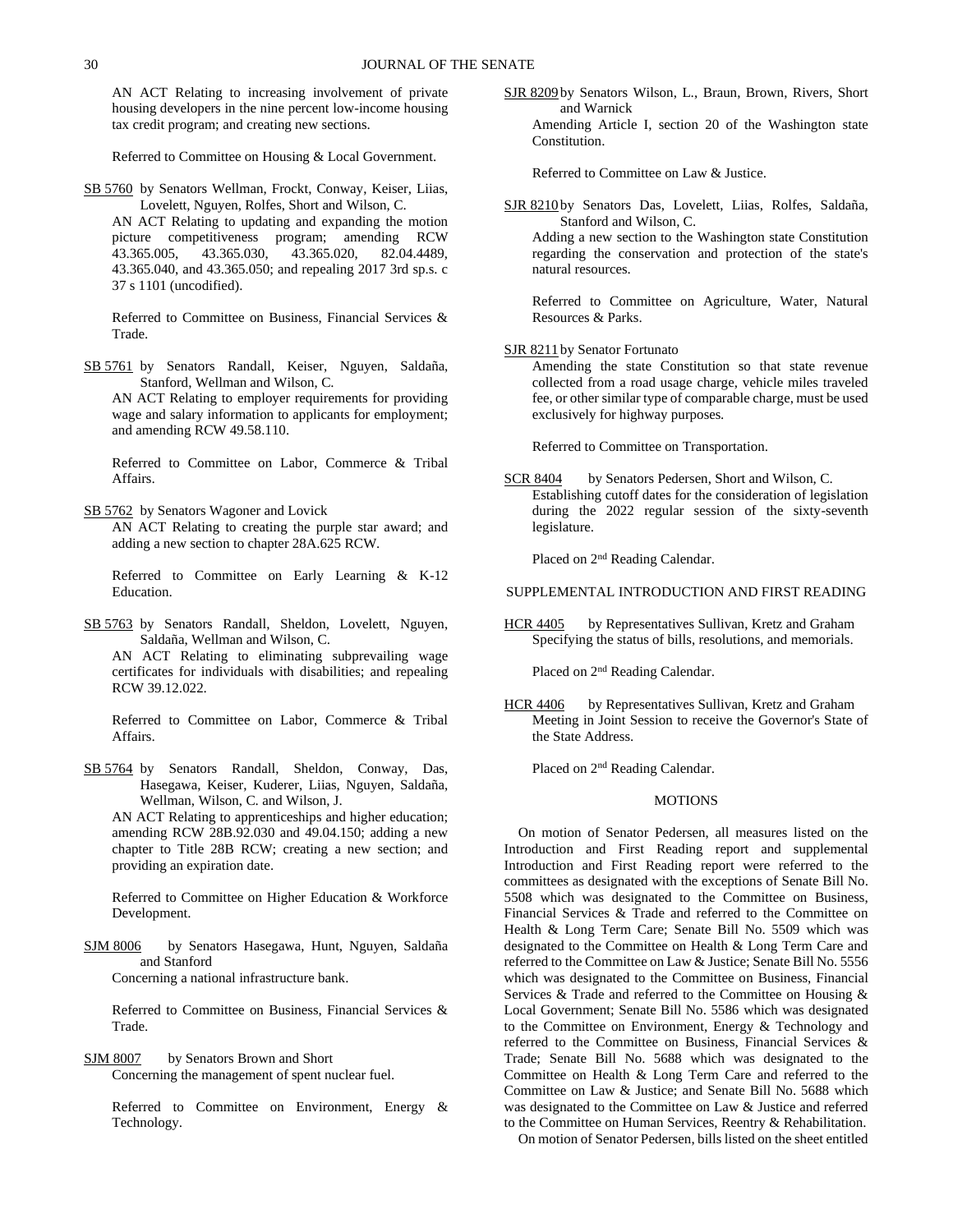2022 Legislative Session Bill Disposition List were referred as designated.

### 2022 LEGISLATIVE SESSION BILL DISPOSITION LIST 1/10/2022

The following bills are moved to the Committee on Labor, Commerce & Tribal Affairs:

> SUBSTITUTE SENATE BILL NO. 5064; ENGROSSED SUBSTITUTE SENATE BILL NO. 5065;

The following bills are moved to the Committee on Transportation:

> SUBSTITUTE SENATE BILL NO.; SUBSTITUTE SENATE BILL NO. 5332; SUBSTITUTE SENATE BILL NO. 5406;

The following bill was moved to the Committee on Housing & Local Government:

SUBSTITUTE SENATE BILL NO. 5342 to;

The following bill was moved to the subcommittee on Behavioral Health:

SUBSTITUTE SENATE BILL NO. 5412;

The following bills are moved to Senate Rules 2:

SENATE BILL NO. 5002; SENATE BILL NO. 5042; SENATE BILL NO. 5078; SENATE BILL NO. 5079; SENATE BILL NO. 5089; SENATE BILL NO. 5129; SENATE BILL NO. 5130; SENATE BILL NO. 5155; SENATE BILL NO. 5170; SENATE BILL NO. 5182; SENATE BILL NO. 5326; SENATE BILL NO. 5329; SENATE BILL NO. 5340; SENATE BILL NO. 5375; SENATE BILL NO. 5428.

The following bills are moved to the Senate Rules X: SUBSTITUTE SENATE BILL NO. 5004; SUBSTITUTE SENATE BILL NO.5035; ENGROSSED SUBSTITUTE SENATE BILL NO. 5074; ENGROSSED SUBSTITUTE SENATE BILL NO. 5083; SUBSTITUTE SENATE BILL NO. 5125; SECOND SUBSTITUTE SENATE BILL NO. 5147; SENATE BILL NO. 5187; ENGROSSED SUBSTITUTE SENATE BILL NO. 5191; ENGROSSED SENATE BILL NO. 5232; SENATE BILL NO. 5242; SECOND SUBSTITUTE SENATE BILL NO. 5265; SUBSTITUTE SENATE BILL NO. 5288; SUBSTITUTE SENATE BILL NO. 5292; SUBSTITUTE SENATE BILL NO. 5294; SENATE BILL NO. 5300; SECOND SUBSTITUTE SENATE BILL NO. 5327; ENGROSSED SENATE BILL NO. 5328; SENATE BILL NO. 5352; ENGROSSED SUBSTITUE SENATE BILL NO. 5357; SUBSTITUTE SENATE BILL NO. 5417; ENGROSSED SUBSTITUTE SENATE BILL NO. 5439; SUBSTITUTE SENATE BILL NO. 5444; SENATE CONCURRENT RESOLUTION NO. 8403.

On motion of Senator Pedersen, the Senate advanced to the sixth order of business.

### SECOND READING

SENATE CONCURRENT RESOLUTION NO. 8404, by Senators Pedersen, Short and C. Wilson

Establishing cutoff dates for the consideration of legislation during the 2022 regular session of the sixty-seventh legislature.

The measure was read the second time.

### **MOTION**

On motion of Senator Pedersen, the rules were suspended, Senate Concurrent Resolution No. 8404 was advanced to third reading, the second reading considered the third and the bill was placed on final passage.

The President declared the question before the Senate to be the final passage of Senate Concurrent Resolution No. 8404.

SENATE CONCURRENT RESOLUTION NO. 8404 having received a majority was adopted by voice vote.

### SECOND READING

HOUSE CONCURRENT RESOLUTION NO. 4405, by Representatives Sullivan, Kretz and Graham

Specifying the status of bills, resolutions, and memorials.

The measure was read the second time.

### MOTION

On motion of Senator Pedersen, the rules were suspended, House Concurrent Resolution No. 4405 was advanced to third reading, the second reading considered the third and the bill was placed on final passage.

The President declared the question before the Senate to be the final passage of House Concurrent Resolution No. 4405.

HOUSE CONCURRENT RESOLUTION NO. 4405 having received a majority was adopted by voice vote.

### SECOND READING

HOUSE CONCURRENT RESOLUTION NO. 4406, by Representatives Sullivan, Kretz and Graham

Meeting in Joint Session to receive the Governor's State of the State Address.

The measure was read the second time.

### MOTION

On motion of Senator Pedersen, the rules were suspended, House Concurrent Resolution No. 4406 was advanced to third reading, the second reading considered the third and the bill was placed on final passage.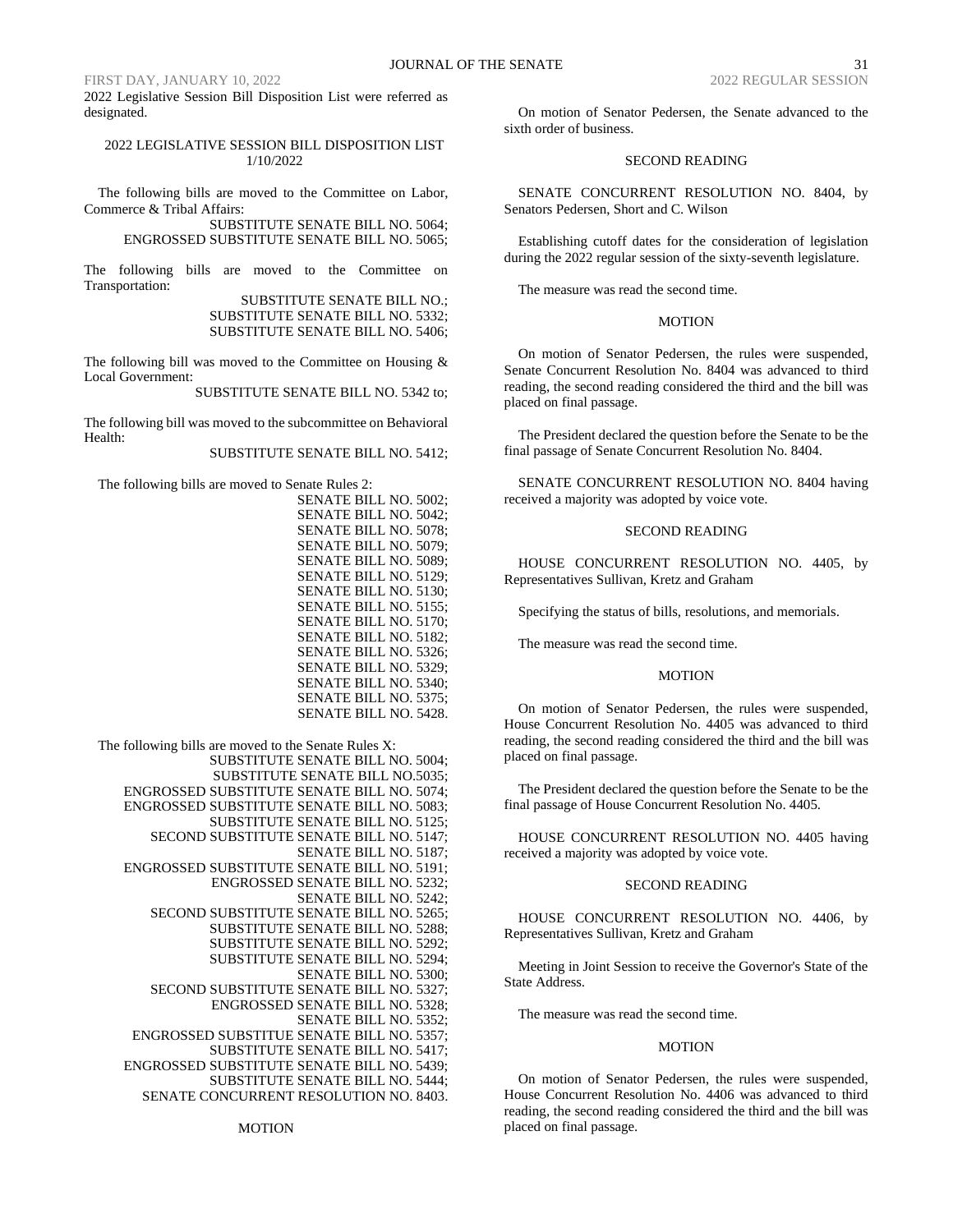The President declared the question before the Senate to be the final passage of House Concurrent Resolution No. 4406.

HOUSE CONCURRENT RESOLUTION NO. 4406 having received a majority was adopted by voice vote.

### MOTION

On motion of Senator Pedersen, the Senate reverted to the third order of business.

### MESSAGE FROM OTHER STATE OFFICERS

January 10, 2022

To the Honorable President and Members, The Senate of the State of Washington

Ladies and Gentlemen:

For your information, the following reports have been submitted by the various agencies, departments, and taskforces and received by the Office of the Secretary of the Senate since the close of the previous session:

**Agriculture, Department of -** *"Pesticide Management Division 2021 Report",* pursuant to15.58.420 RCW; *"Electronic Cattle Transaction Reporting System, 2021 Report",* pursuant to 16.57.450 RCW; *"Food Policy Forum Work Plan 2019-2021",*  pursuant to 43.01.036 RCW; *"Livestock Identification Program Annual Report 2021",* pursuant to 16.57.460 RCW; *"Pollinator Health Task Force SB5253 Implementation Plan",* in accordance with Senate Bill No. 5253; *"Protection of Pollinator Health: Pollinators and Neonicotinoids",* pursuant to 17.21.445 RCW;

**Beef Commission, Washington State -** *"Beef Commission 2021-22 Annual Report",* pursuant to 16.67 RCW;

**Board of Education -** *"Charter Schools Annual Report 2019- 2020",* pursuant to 28A.710.250 RCW;

**Center for Economic and Business Research -** *"Washington State Outdoor School Study",* in accordance with Engrossed Substitute Senate Bill No. 5092;

**Children, Youth, and Families, Department of -** *"Children and Youth Behavioral Health Work Group Final Recommendations"*, in accordance with Second Substitute House Bill No. 2737; *"Dual License Pilot Project Status Update Report",* in accordance with House Bill No. 2619;

**Commerce, Department of -** *"Washington State Child Care Access Strategy Report",* in accordance with Second Substitute House Bill No. 1344; *"Nontraditional Worker Study",* in accordance with Senate Bill No. 6168; *"Resource Adequacy Meeting Summary from May 11, 2021*", pursuant to 19.280.065 RCW; "*Hanford Healthy Energy Workers - Healthcare Needs Assessment and Recommendations*", in accordance with Engrossed Substitute Senate Bill No. 6168; "*Biennial Report of the Statewide Reentry Council*", pursuant to 43.380.050 RCW; "*State Surplus Property Program 2021 Annual Report*", pursuant to 43.63A.510 RCW; "*2021 Impact Fee Deferral Report*", pursuant to 43.31.980 RCW;

**Community & Technical Colleges, State Board for (SBCTC) -** "*SSHB 2513 - Transcript Withholding and Limiting the Practice of Registration Holds as Debt Collection Practices*", in accordance with Second Substitute House Bill No. 2513; "*2SHB 1893 - Student Emergency Assistance Grant (SEAG) Program Report 2021*", in accordance with Second Substitute House Bill No. 1893; "*SB 5022 - Notification to Students Regarding Education Loans*", in accordance with Senate Bill No. 5022;

**Corrections, Department of -** "*Secure Internet Connections for the Purpose of Postsecondary Education and Training of Incarcerated Individuals*", in accordance with Engrossed Substitute Senate Bill No. 5092; "*Graduated Reentry, Participation Eligibility, 2021 Report*", in accordance with Engrossed Substitute Senate Bill No. 5121; "*Extraordinary Medical Placement (EMP) Report for 2019*", pursuant to 72.09.620 RCW; "*Extraordinary Medical Placement (EMP) Report for 2020*", pursuant to 72.09.620 RCW;

**Court Research, Washington State Center for -** "*Dependent Children in Washington State: Case Timeliness and Outcomes, 2020 Annual Report*", pursuant to 13.34.820 RCW;

**Ecology, Department of -** "*Cleanup Settlement Account Annual Report, FY2021*", pursuant to 70A.305.130 RCW; "*Statewide Progress on Setting Instream Flows*", pursuant to 90.82.080 RCW; "*Levels of Nonnutritive Substances in Fertilizers, 2021 Report*", pursuant to 15.54.433 RCW; "*Brownfield Redevelopment Trust Fund (BRTF) Account Report*", pursuant to 70A.305.140 RCW; "*End-of-life Refrigerant Management Program Report*", in accordance with Engrossed Second Substitute House Bill No. 1050; "*Cannabis Science Task Force Recommendations - Cannabis Laboratory Quality Standards and Proficiency Testing*", pursuant to 43.21A.735 RCW; "*Plastic Packaging Stakeholder Advisory Committee Report*", in accordance with Engrossed Second Substitute Senate Bill No. 5022; "*Synopsis of Changing Vessel Traffic Trends*", in accordance with Engrossed Substitute House Bill No. 1578; "*Low-Carbon Energy Project Siting Improvement Interim Report*", in accordance with Engrossed Third Substitute House Bill No. 1091;

**Education, Washington State Board of -** "*High School Graduation Requirements Emergency Waiver Program: Graduation Class of 2021*", pursuant to 28A.230.320 RCW; "*Mastery-based Learning in Washington State, 2021 Report*", in accordance with Substitute Senate Bill No. 5249; "*Mastery-based Learning in Washington State, 2021 Report, Graphic Summary*", in accordance with Substitute Senate Bill No. 5249;

**Employment Security Department -** "*Upgrading the Unemployment Insurance Call Center Phone System Report, June 2021*", pursuant to 50.12.210 RCW; "*ESSB 5193 Annual Report on Reserve Adjudicator Training*", in accordance with Engrossed Substitute Senate Bill No. 5193; "*Training Benefits Program 2021 Report*", pursuant to 50.22.157 RCW; "*Net Impact Study for the Training Benefits Program 2002 through 2016 (Technical Report)",* pursuant to 50.22.157 RCW; "*Net Impact Study for the Training Benefits Program 2002 through 2016 (Plain Talk)*", pursuant to 50.22.157 RCW; "*Financial Services Report to the Legislature and Governor*", in accordance with Engrossed Substitute Senate Bill No. 5092; "*Unemployment Insurance Staffing Report*", in accordance with Engrossed Substitute Senate Bill No. 5092; "*ESSB 5193 Quarterly Report*", in accordance with Engrossed Substitute Senate Bill No. 5193; "*Employment Security Department Program Needs and Resources Report*", in accordance with Engrossed Substitute Senate Bill No. 5092; "*Washington Paid Family & Medical Leave Annual Report 2020*", pursuant to 50A.05.050 RCW; "*Integrating Paid Family & Medical Leave and Help Me Grow Washington Services Report*", in accordance with Engrossed Substitute Senate Bill No. 6168;

**Enterprise Services, Department of -** "*Energy Services Proposal for Washington State Supreme Court Temple of Justice, Phase 1*", in accordance with Substitute House Bill No. 1080; "*2020 Biodiesel Use Transmittal Letter*", pursuant to 43.19.646 RCW; "*2020 Biodiesel Use Report by Washington State Agencies, January through December 2020*", pursuant to 43.19.646 RCW; "*Local Government Public Works Contracting*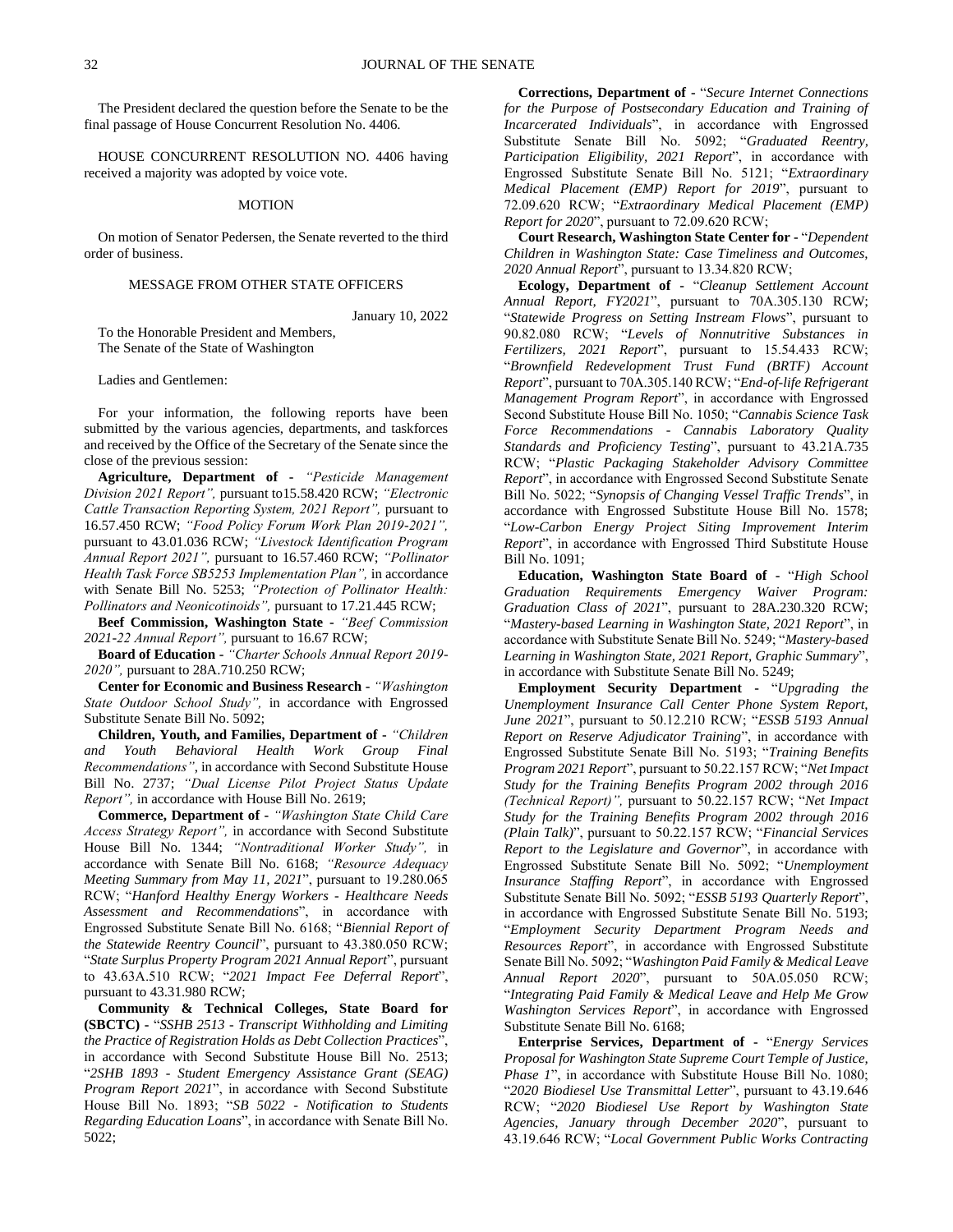*Report, June 2021*", in accordance with Engrossed Substitute Senate Bill No. 5418; "*2019-21 Department of Enterprise Services Voluntary Separation and Retirement Outcome Report*", in accordance with Engrossed Substitute House Bill No. 1109; "*Facility Professional Services - FY2020 Engineering & Architectural Services Staffing Report*", in accordance with Substitute House Bill No. 1102; "*Campus-wide Electrical Service Panels -- Arc Flash Study Transmittal Letter, June 2021*", in accordance with Substitute House Bill No. 1102; "*Campus-wide Electrical Panel -- Arc Flash Study Executive Summary, June 2021*", in accordance with Substitute House Bill No. 1102; "*IT Contracts Report - Biodiesel Use by Washington State Agencies, July-December 2015*", in accordance with Engrossed Substitute Senate Bill No. 5092;

**Financial Management, Office of -** "*One Washington's Quarterly Report, January - March 2021*", in accordance with Substitute Senate Bill No. 5883; "*Everett Community College Voluntary Separation Incentive Program Closing Report*", in accordance with Engrossed Substitute House Bill No. 1109; "*Wenatchee Valley College Voluntary Separation and Retirement Outcome 2019-21 Report*", in accordance with Engrossed Substitute House Bill No. 1109; "*Peninsula College Voluntary Separation and Retirement Outcome 2019-21 Report*", in accordance with Engrossed Substitute House Bill No. 1109; "*Seattle Colleges District VI Voluntary Separation Program Final Report*", in accordance with Engrossed Substitute House Bill No. 1109; "*Department of Licensing 2019-21 Voluntary Separation and Retirement Outcome Biennial Report*", in accordance with Engrossed Substitute House Bill No. 1109; "*Community Colleges of Spokane Voluntary Separation Incentive Program Agency Report Form*", in accordance with Engrossed Substitute House Bill No. 1109; "*Community Colleges of Spokane Voluntary Separation Incentive Program Closing Report Amendment*", in accordance with Engrossed Substitute House Bill No. 1109; "*Washington Center for Real Estate Research at the University of Washington (WCRER) Housing Market Data Toolkit Cover Letter*", pursuant to 36.70A.610 RCW; "*Washington Center for Real Estate Research at the University of Washington (WCRER) Housing Market Data Toolkit Report*", pursuant to 36.70A.610 RCW; "*Department of Social and Health Services 2019-21 Voluntary Separation and Retirement Outcome Report*", in accordance with Engrossed Substitute House Bill No. 1109; "*Liquor and Cannabis Board 2019-21 Voluntary Separation Quarterly Report - April 1, 2021 - June 30, 2021*", in accordance with Engrossed Substitute House Bill No. 1109; "*Military Department 2019-21 Voluntary Separation and Retirement Outcome Report*", in accordance with Engrossed Substitute House Bill No. 1109;

**Fish and Wildlife, Department of -** "*Development of a Statewide Fish Passage Barrier Removal Strategy Biennial Report, June 2021*", pursuant to 77.95.160 RCW; "*Fish Passage Proviso Biennial Report Cover Letter*", pursuant to 77.95.160 RCW; "*Mission Ridge Report, June 2021*", in accordance with Engrossed Substitute Senate Bill No. 6168; "*Eastern Washington Pheasant Enhanced Program Annual Report*", pursuant to 77.12.820 RCW; "*Hunter and Fisher Compliance with Harvest Reporting and the Administrative Penalties Assessed - Annual Report 2021*", pursuant to 77.32.070 RCW;

**Gender and Justice Commission, Washington Courts -** "*Civil Protection Orders: E2SHB 1320 Stakeholder Group Recommendations to Support Access and Safety*", in accordance with Engrossed Second Substitute House Bill No. 1320;

**Health Care Authority -** "*Substance Use Recovery Services Plan - Progress Report*", in accordance with Engrossed Senate Bill No. 5476; "*Inpatient Hospital Certified Public Expenditure* 

*(CPE) Program*", in accordance with Engrossed Substitute Senate Bill No. 5092; "*County Appropriations: Criminal Justice Treatment Account (CJTA) Administration*", in accordance with Engrossed Substitute Senate Bill No. 5092; "*Health and Human Services Enterprise Coalition Information Technology (IT) Investment Coordination Annual Report*", in accordance with Engrossed Substitute Senate Bill No. 5092; "*Federal Funding of Treatment in Mental Health Institutions*", in accordance with Engrossed Substitute Senate Bill No. 5092; "*Access to Baby and Child Dentistry Program (ABCD) - Implementation Progress Report*", in accordance with Engrossed Substitute Senate Bill No. 5092; "*Protocols for Designated Crisis Responders (DCRs) - 2020 Update*", pursuant to 71.05.214 RCW; "*Family Initiated Treatment (FIT) Expansion Survey Results Impact*", in accordance with Engrossed Second Substitute House Bill No. 1874; "*Behavioral and Physical Health Integration - Integration Savings*", in accordance with Engrossed Substitute House Bill No. 1109; "*UPDATE: Children & Youth Behavioral Health Work Group Final Recommendations*", in accordance with Second Substitute House Bill No. 2737 and pursuant to 74.09.4951 RCW; "*High THC Concentration Cannabis Policy - Initial Report*", in accordance with Engrossed Substitute Senate Bill No. 5092; "*Behavioral Health Consultation and Referral Services - Annual Report*", in accordance with Second Substitute House Bill No. 1325; "*Service Coordination Organization and Managed Care Performance Measure Report*", in accordance with Substitute Senate Bill No. 5147; "*Opioid Overdose Reversal Medication Bulk Purchasing and Distribution Program - Preliminary Progress Report*", in accordance with Second Substitute Senate Bill No. 5195; "*Access to Behavioral Health Services for Children*", in accordance with Engrossed Second Substitute Senate Bill No. 5432 and pursuant to 74.09.495 RCW; "*Proportion of Non-Participating Providers Serving Apple Health Enrollees - Annual Report: July1, 2020 - June 30, 2021*", in accordance with House Bill No. 1652 and pursuant to 74.09.522 RCW; "*PEBB Health Benefit Plan: Cost and Utilization Trends, Demographics, and Impacts of Alternative Consumer-Directed Health Plans*", in accordance with Second Engrossed Senate Bill No. 5773 and pursuant to 41.05.065 RCW; "*Community Re-Entry Operations Workgroup Progress Report*", in accordance with Engrossed Second Substitute Senate Bill No. 5304; "*Employment Status of Washington Apple Health (Medicaid) Care Clients and Non-Client Individuals with Dependents Who are Medicaid Clients*", in accordance with Engrossed Substitute House Bill No. 3079; "*Foundational Community Supports Housing Subsidy Program*", in accordance with Engrossed Substitute Senate Bill No. 5092; "*PEBB Health Benefit Plan: Cost and Utilization Trends, Demographics, and Impacts of Alternative Consumer-Directed Health Plans*", pursuant to 41.05.065 RCW; "*Medicaid Transformation Project Demonstration Quarterly Report, Year 5, Quarter 3*", in accordance with Engrossed Substitute Senate Bill No. 5092; "*Behavioral Health Assessment and Diagnosis For Infants and Children, 2020 Report*", in accordance with Engrossed Substitute Senate Bill No. 6168; "*Community Behavioral Health Revenue and Expenditure Report, June 2021*", in accordance with Engrossed Substitute Senate Bill No. 6168; "*Medicaid Transformation Project Demonstration, Quarterly Report January 1 - March 31, 2021*", in accordance with Substitute Senate Bill No. 5883; "*Jail Transition Services, December 2020 Report*", in accordance with Engrossed Substitute Senate Bill No. 6168; "*Maple Valley Community Resource Coordinator Pilot Project Report*", in accordance with Engrossed Substitute Senate Bill No. 5092; "*Connecting Medicaid Dental Clients to Services* 

*Report*", in accordance with Engrossed Substitute Senate Bill No.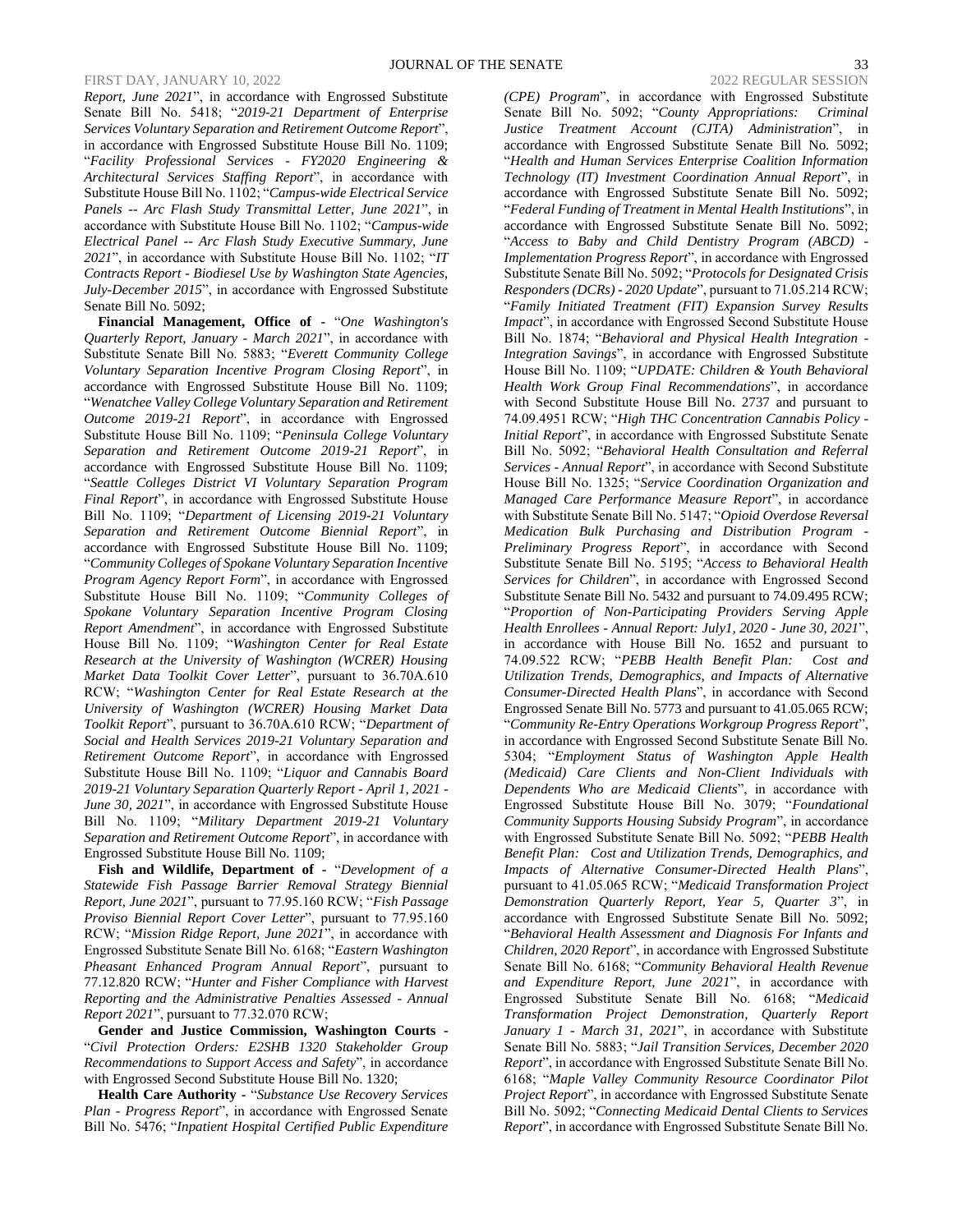6168; "*Access to Baby and Child Dentistry (ABCD) Report*", in accordance with Substitute Senate Bill No. 5976; "*Washington State All-Payer Claims Database Grant Activity Report (July 2020 - June 2021)*", in accordance with Engrossed Substitute Senate Bill No. 5741; "*Public Employees Benefits Board Annual Report - Customer Service Complaints and Appeals*", in accordance with Substitute Senate Bill No. 6584; "*Medicaid Managed Care Preventive Services and Vaccinations*", in accordance with Engrossed Substitute Senate Bill No. 5092; "*Dr. Robert Bree Collaborative Annual Report for 2021*", in accordance with Engrossed Substitute House Bill No. 1311; "*Medicaid Transformation Project Demonstration Quarterly Report January 1 - March 31, 2021/ Medicaid Quality Improvement Program (MQIP) Report/ Accountable Communities of Health (ACH) Activities Report*", in accordance with Substitute Senate Bill No. 5883; "*Program Integrity Action Report - Update on the Centers for Medicare and Medicaid Services Recommendations*", in accordance with Engrossed Substitute Senate Bill No. 5092; "*SEBB Program: Variable Waivers and Other Reporting Requirements*", in accordance with Engrossed Substitute Senate Bill No. 6189; "*Oral Health Connections Pilot Project Results*", in accordance with Engrossed Substitute Senate Bill No. 5092; "*Medicaid Transformation Project Demonstration Quarterly Report April 1 - June 30, 2021/ Medicaid Quality Improvement Program Report/ Accountable Communities of Health Activities Report*", in accordance with Substitute Senate Bill No. 5883; "*Extending Continuous Enrollment through Section 1115 Medicaid Demonstration Waiver*", in accordance with Engrossed Substitute Senate Bill No. 5092; "*Contracting with the King County BH-ASO to maintain Children's Crisis Outreach Response System (CCORS) services previously funded through the Department of Children, Youth and Families*", in accordance with Engrossed Substitute Senate Bill No. 5092; "*Health Care Cost Transparency Board Report*", in accordance with Second Substitute House Bill No. 2457; "*Complex Treatment Needs of Persons with Opioid Use Disorder*", in accordance with Substitute Senate Bill No. 5380; "*Apple Health - Postpartum Coverage*", in accordance with Substitute Senate Bill No. 5068;

**Health Insurance Pool, Washington State (WSHIP) -** "*Annual Report for 2020*", pursuant to 48.41.240 RCW;

**Health, Department of -** "*Charity Care in Washington Hospitals, Report for 2019*", pursuant to 70.170 RCW; "*Longterm Care Workforce Development Final Report*", in accordance with Engrossed Substitute House Bill No. 1109; "*Fruit and Vegetable Incentives Program Progress Report, July 2021*", in accordance with Substitute House Bill No. 1587; "*Washington Law Enforcement Officer Mental Health & Wellness Task Force Report*", in accordance with Substitute Senate Bill No. 6570;

**Housing Finance Commission -** "*Out-of-State Issuer, 2020 Annual Report*", pursuant to 39.46.170 RCW;

**Independent Colleges of Washington -** "*Washington Student Loan Transparency Act Compliance Report, 2021*", pursuant to 28B.10.285 RCW;

**Insurance Commissioner, Office of the -** "*Wakely Washington Analysis of Requiring Coverage for Hearing Instruments*", in accordance with Engrossed Substitute Senate Bill No. 5092; "*Direct Practices in Washington State Annual Report*", in accordance with Engrossed Second Substitute Senate Bill No. 5958 48.150 RCW; "*Mandated Health Benefits Report, 2022 Plan Year*", pursuant to 48.43.715 RCW; "*Individual Market Health Plans Report, Plan Year 2022*", in accordance with Engrossed Substitute Senate Bill No. 5526; "*Fixed-Payment Benefits Plans Annual Report for 2021*", pursuant to 48.43.650 RCW; "*Balance Billing Protection Act Arbitration Proceedings, 2021 Annual Report*", in accordance with Second Substitute House Bill No. 1065; "20*21 Medical Malpractice Annual Report - Claims Closed from January 1, 2016 through December 31, 2020*", in accordance with Second Substitute House Bill No. 2292;

**Labor and Industries, Department of -** "*Office of the Ombuds for Injured Workers of Self-Insured Employers 2021 Annual Report to the Governor*", pursuant to 51.14.400 RCW; "*Work-Related Immediate Inpatient Hospitalizations in Washington State 2021 Annual Report*", pursuant to 51.14.400 RCW; "*Improving Integrity and Accountability in the Workers' Compensation System, 2020 Annual Report*", pursuant to 43.22.331 RCW; "*Subminimum Wage Certificates 2021 Annual Report*", in accordance with Engrossed Substitute Senate Bill No. 5284;

**Legislative Youth Advisory Council -** "Leg*islative Youth Advisory Council 2020-2021 Annual Report*", in accordance with Senate Bill No. 5254;

**Licensing, Department of -** "*Abandoned Recreational Vehicle Disposal Account Reimbursements: Quarterly Report*", in accordance with Substitute Senate Bill No. 5165; "*Credit Card/Financial Transaction Cost Recovery: Quarterly Report*", in accordance with Substitute Senate Bill No. 5165;

**Military Department -** "*2021 Report to the Legislature*", pursuant to 38.52.073 RCW;

**Minority and Women's Business Enterprises, Office of -** "*Annual Report, Fiscal Year 2020*", pursuant to 39.19.030 RCW;

**Natural Resources, Department of -** "*Emergency Fire Suppression, Monthly Report for April 2021*", in accordance with Engrossed Substitute Senate Bill No. 6168; "*Burn Permit Fee In Relation To The Changes In RCW 70A.15.5020*", pursuant to 70A.15.5020 RCW; "*School Seismic Safety Project, 2019-2021 Report*", in accordance with Substitute House Bill No. 1102; "*Emergency Fire Suppression Report for June 2021*", in accordance with Engrossed Substitute Senate Bill No. 6168; "*Emergency Fire Suppression Report for August 2021*", in accordance with Engrossed Substitute Senate Bill No. 6168; "*Monthly Fire Suppression Report Letter, September 2021*", in accordance with Engrossed Substitute Senate Bill No. 5092; "*Monthly Fire Suppression Report, September 2021*", in accordance with Engrossed Substitute Senate Bill No. 6168; "*Trust Land Transfer Report*", in accordance with Substitute House Bill No. 1080; "*Forest Practices Board Projects and State Auditor's Recommendations on the Adaptive Management Program*", in accordance with Engrossed Substitute Senate Bill No. 5092; "*Wildfire Season Summary 2021*", in accordance with Engrossed Substitute Senate Bill No. 5092; "*Funding Alternatives for the Forest Practices 'fpOnline' Application and Information System*", in accordance with Engrossed Substitute Senate Bill No. 5092; "*Status of Development of a Programmatic Northern Spotted Owl Safe Harbor Agreement*", in accordance with Engrossed Substitute Senate Bill No. 5092; "*Camp Coleman Concept Development Plan*", in accordance with Substitute House Bill No. 1080; "*Monthly Fire Suppression Report Letter & Report, December 22, 2021*", in accordance with Engrossed Substitute Senate Bill No. 5092;

**Noxious Weed Control Board, Washington State -** "*Noxious Weed Assessment Billing and WSDOT Workgroup - Progress Report*", in accordance with Substitute House Bill No. 1355 and pursuant to 17.10.240 RCW;

**Pacific Northwest University of Health Sciences -** "*Student Loan Information Compliance Report for December 2021*", in accordance with Substitute Senate Bill No. 5022;

**Professional Educator Standards Board -** "*Educator Assessment Data Report 2021*", pursuant to 28A.410.240 RCW; "*Alternative Routes to Teacher Certification Report 2021*", pursuant to 28A.660.020 RCW; "*Teacher Assignment*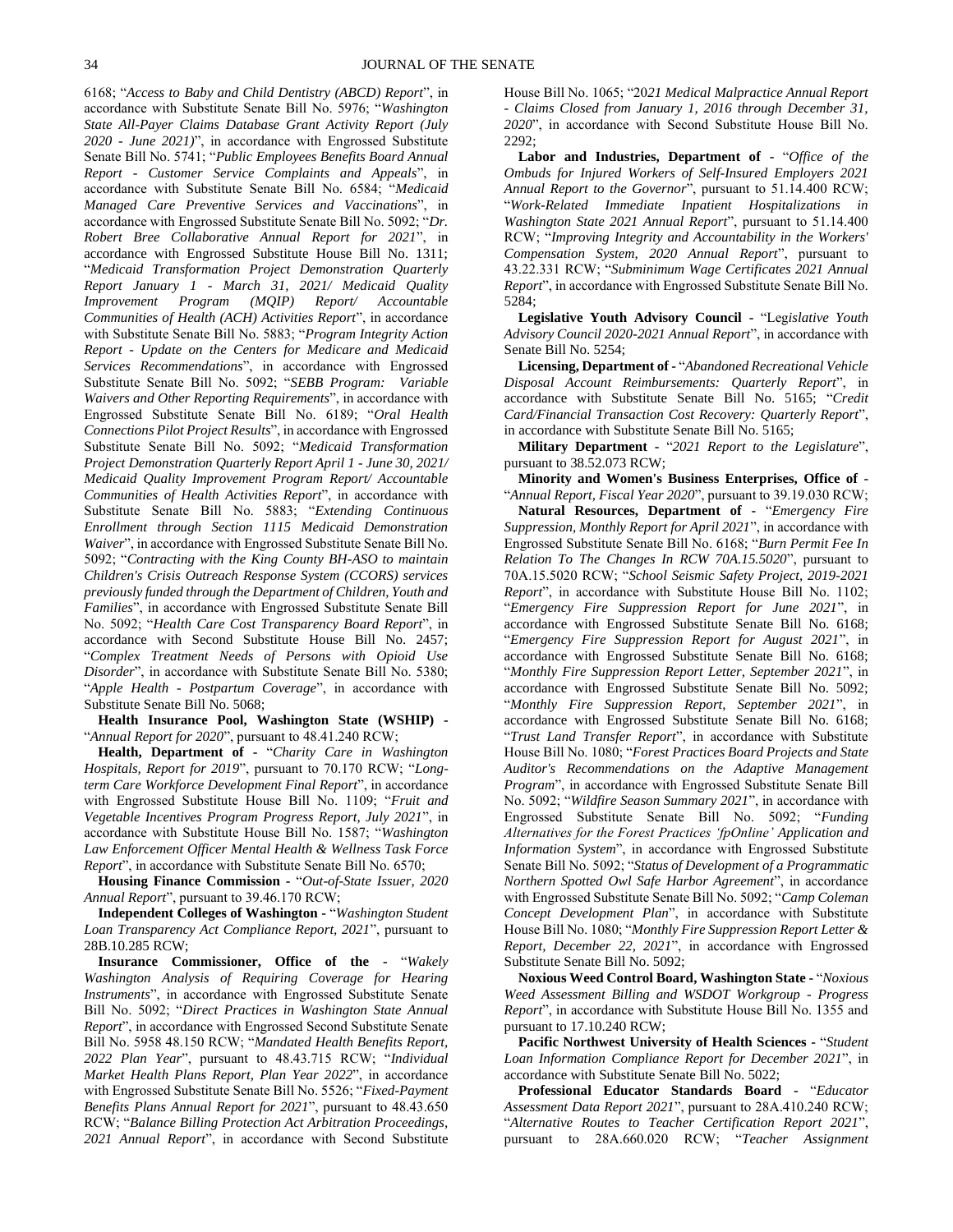*Benchmarks for Districts: Matching of Endorsements and Courses*", pursuant to 28A.410.210 RCW; "*Professional Educator Collaborative Final Report*", in accordance with Engrossed Second Substitute House Bill No. 1139;

**Public Disclosure Commission -** "*2021 Annual Report*", pursuant to 42.17A RCW;

**Public Employment Relations Commission -** "*PERC Annual Report for 2020*", pursuant to 41.58.010 RCW;

**Public Instruction, Office of the Superintendent of -** "*UPDATE: Safety Net Survey 2020*", pursuant to 28A.150.392 RCW; "*2019-21 Voluntary Separation and Retirement Outcome Report*", in accordance with Engrossed Substitute House Bill No. 1109; "*UPDATE: World Languages and the Washington State Seal of Biliteracy 2021*", in accordance with Engrossed Substitute Senate Bill No. 5092; "*Post-School Outcomes for Students with Disabilities 2021*", pursuant to 28A.155.220 RCW; "*UPDATE: School Resource Officer Program, Training, and Grants 2021*", pursuant to 28A.300.650 RCW; "*UPDATE: Career & Technical Education Course Equivalencies 2021*", pursuant to 28A.300.236 RCW; "*UPDATE: Gangs in Schools Task Force 2021*", pursuant to 28A.300.490 RCW; "*UPDATE: Financial Education Public-Private Partnership 2019, 2020, 2021*", pursuant to 28A.300.460 RCW; "*Improving Institutional Education Outcomes: Interim Status Report*", pursuant to 28A.190.130 RCW; "*Institutional Education Rules Summary*", pursuant to 28A.190.100 RCW; "*Regional Educator Recruitment Program Report*", in accordance with House Bill No. 1139; "*UPDATE: School Transportation Efficiency Report*", pursuant to 28A.160.117 RCW; "*Post-resident Youth - Dropout Prevention System Examination*", in accordance with Engrossed Second Substitute House Bill No. 1295; "*UPDATE: Safety Net Survey 2021*", pursuant to 28A.150.392 RCW; "*Social Emotional Learning in Washington State*", in accordance with Senate Bill No. 5082 and pursuant to 28A.300.477 RCW; "*Teacher Residency Technical Advisory Workgroup*", in accordance with Engrossed Substitute Senate Bill No. 5092;

**Public Policy, Washington State Institute for -** "*Legal Financial Obligations in Washington State: Background, Statutes, and 50-State Review*", pursuant to 9.94A.030 RCW; "*Designated Crisis Responders and Ricky's Law: Involuntary Treatment Investigation, Decision and Placement Report, June 2021*", in accordance with Engrossed Third Substitute House Bill No. 1713; "*Washington State Children and Youth Services Inventory: Investigating Use by State Agencies in Policy and Decision Making*", in accordance with Engrossed Second Substitute House Bill No. 2536; "*Early Achievers Evaluation Report Three: Variation in Links between Quality Kindergarten Readiness for Children with Childcare Subsidy*", in accordance with Second Engrossed Second Substitute House Bill No. 1491;

**Puget Sound Partnership -** "*State of the Sound 2021*", pursuant to 90.71.200 RCW; "*State of the Sound 2021 - Appendix B*", pursuant to 90.71.200 RCW;

**Revenue, Department of -** "*Clean Alternative Fuels Report*", pursuant to 82.08.9999 RCW; "*Clean Alternative Fuels Report - April 2021 Update*", pursuant to 82.08.9999 RCW; "*Payments in Lieu of Property Tax on Certain Public Utility District Broadband Infrastructure*", pursuant to 54.16.425 RCW; "*Pioneer-Square International District Community Preservation and Development Authority Funding Options Report, June 2021*", in accordance with Substitute Senate Bill No. 6156; "*Local Revitalization Financing Program Report, 2021 Report Covering Calendar Year 2020*", in accordance with Second Substitute Senate Bill No. 5045; "*Hospital Benefit Zone Financing Program Report, 2021 Report Covering Calendar Year 2020*", pursuant to 82.14.470 RCW; "*Tax Exemption Study for 2020 - Updated June* 

*30, 2021*", pursuant to 43.06.400 RCW; "*Descriptive Statistics for Tax Incentive Programs 2021*", pursuant to 82.32.534 RCW; "*State Agency Business Licensing Information Report 2021*", pursuant to 19.02.055 RCW; "*Local Business Licensing Progress Report 2022*", pursuant to 35.90.020 RCW; "*FY 20200-2023 Local Business Licensing Partnership Plan*", pursuant to 35.90.020 RCW;

**Sheriffs and Police Chiefs, Washington Association of -** "*Mental Health Field Response Teams 2021 Annual Report*", in accordance with House Bill No. 2892; "*Arrest and Jail Alternatives 2021 Annual Report*", pursuant to 43.01.036 RCW; "*Denied Firearms Sales or Transfers Annual Report*", pursuant to 43.43.823 RCW; "*Washington State Sexual Assault Kit Initiative Project - 2021 Annual Report*", pursuant to 36.28A.430 RCW; "*Registered Sex Offender and Kidnapping Offender Address Annual Report*", pursuant to 36.28A.230 RCW; "*Sexual Assault Kit Initiative Project Report*", pursuant to 43.01.036 RCW; "*Registered Sex Offender and Kidnapping Offender Address and Residency Verification Grant Program*", pursuant to 36.28A.230 RCW; "*Mental Health Field Response Teams Program Report*", pursuant to 43.01.036 RCW; "*Racial Profiling Progress Report 2021*", pursuant to 43.101 RCW;

**Social & Health Services, Department of -** "*Predicting Referrals for Competency Evaluation*", in accordance with Engrossed Substitute Senate Bill No. 5092; "*Violations, Penalties, and Actions Relating to Persons on Conditional Release to a Secure Community Transition Facility*", pursuant to 71.09.325 RCW; "*State Psychiatric Hospital Forensic and Civil Bed Need Models*", in accordance with Engrossed Substitute Senate Bill No. 5092; "*Designing a Peer Mentor Program For Clients in State-Operated Intermediate Care Facilities*", in accordance with Engrossed Substitute Senate Bill No. 5092; "*Enhanced Respite Services for Children Ages 8-21*", in accordance with Engrossed Substitute House Bill No. 1109; "*Community Respite Services for Adults*", in accordance with Engrossed Substitute Senate Bill No. 5092; "*Fourteen Day Standard - 2020 Progress Report*", in accordance with Engrossed Substitute House Bill No. 1109 and pursuant to 71.05.365 RCW; "*No Paid Services Client Caseload Report*", in accordance with Engrossed Substitute Senate Bill No. 5092; "*Western State Hospital - City of Lakewood Community Policing Program*", in accordance with Engrossed Substitute Senate Bill No. 5092; "*Staffing Levels Compared to Allotments 2021 Annual Report*", in accordance with Engrossed Substitute Senate Bill No. 5092; "*Maple Lane Residential Treatment Facility 2021 Status Report*", in accordance with Engrossed Substitute Senate Bill No. 5092; "*Statewide Accounting of Contracted SVP Housing and Treatment Providers*", pursuant to 71.09.097 RCW; "T*ANF Time Limit and Sanction Data Disaggregated by Race and Ethnicity*", pursuant to 74.08A.265 RCW; "*Washington Connection Benefit Portal Report*", pursuant to 74.04.225 RCW; "*WorkFirst Spending Plan Monitoring Report, 1st Quarter Report, State Fiscal Year 2022*", pursuant to 74.08A.341 RCW; "*WorkFirst Spending Plan Monitoring Report, 1st Quarter Report, State Fiscal Year 2022*", pursuant to 74.08A.341 RCW; "*Long-Term Care Workers, Preventing Harassment and Discrimination*", in accordance with Engrossed Second Substitute Senate Bill No. 6205 49.95 RCW; "*WorkFirst Spending Plan Monitoring Report, 4th Quarter Report, State Fiscal Year 2021*", pursuant to 74.08A.341 RCW; "*Transforming State-Operated Intermediate Care Facilities*", in accordance with Engrossed Substitute Senate Bill No. 5092; "*WorkFirst Maintenance of Effort and Work Participation Rate - 2021 First Quarter*", in accordance with Engrossed Substitute Senate Bill No. 5092; "*Individual Provider Overtime Annual Expenditures Report*", in accordance with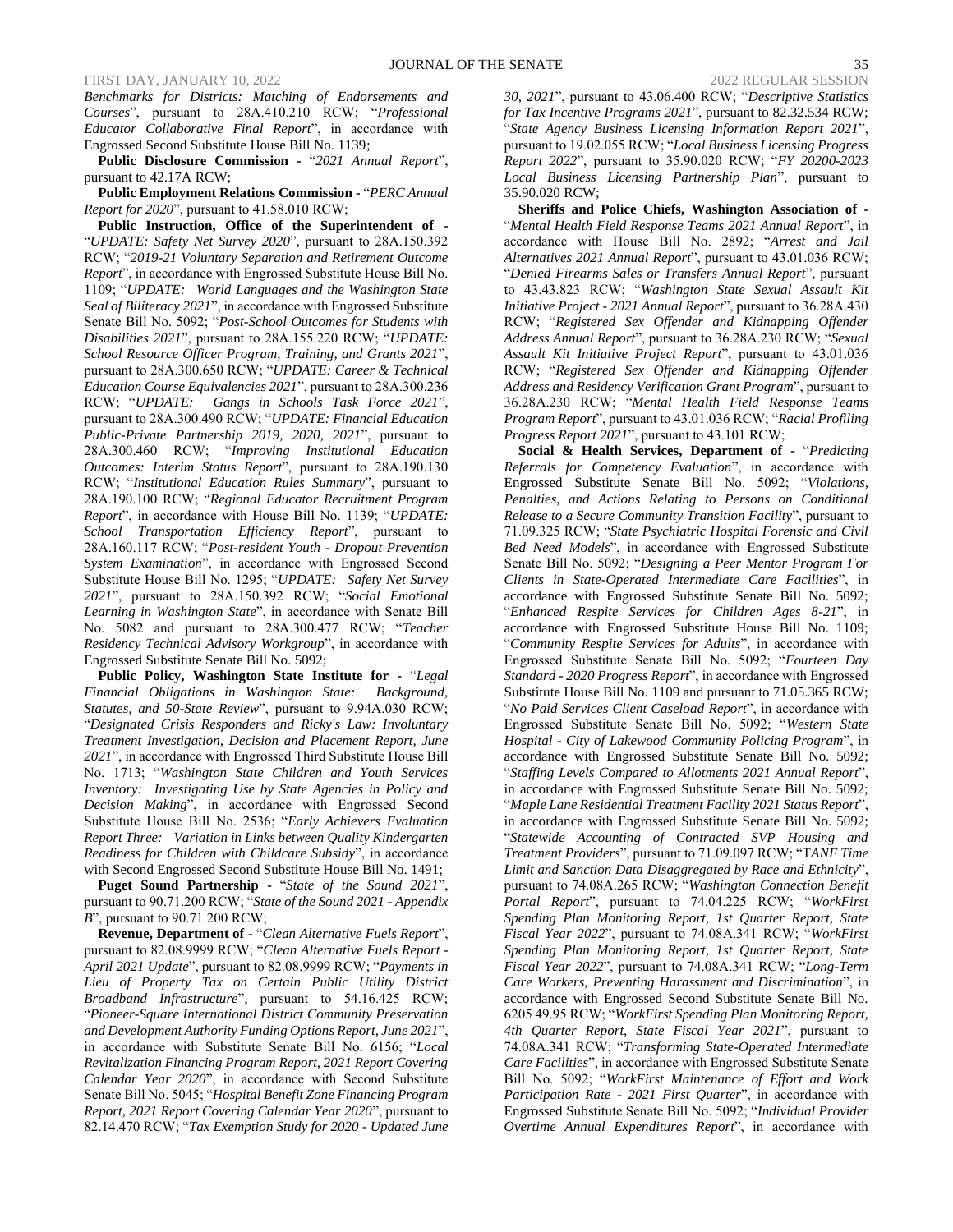Engrossed Substitute Senate Bill No. 6199 and pursuant to 74.39A.275 RCW; "*WorkFirst 2021-2023 Biennial Spending Plan*", pursuant to 74.08A.341 RCW; "*Fourteen Day Standard - 2019 Progress Report*", pursuant to 71.05.365 RCW; "*Department Efforts to Reduce Violence in the State Hospitals*", pursuant to 72.23.451 RCW; "*Forensic Admissions and Evaluations - Performance Targets 2021 Second Quarter (April 1 - June 30, 2021)*", pursuant to 10.77.068 RCW; "*Staffing Levels Compared to Allotments, 4th Quarter Report State Fiscal Year 2021*", in accordance with Engrossed Substitute House Bill No. 1109; "*WorkFirst Wage Progression Report - 2020 Fourth Quarter*", pursuant to 74.08A.411 RCW; "*Expansion of the Basic Food Employment and Training (BFET) Program*", pursuant to 74.04.535 RCW; "*The Washington State forensic mental health workforce: Assessing the need to target areas for training, certification and possible degree programs, June 2021 Report*", pursuant to 10.31.110 RCW; "*Workforce Development Annual Report 2021*", pursuant to 10.31.110 RCW; "*WorkFirst Maintenance of Effort and Work Participation Rate, 4th Quarter Calendar Year 2020*", in accordance with Engrossed Substitute Senate Bill No. 6168; "*WorkFirst Wage Progression Report - 2020 Third Quarter*", pursuant to 74.08A.411 RCW; "*Forensic Admissions and Evaluations - Performance Targets 2021 First Quarter (January 1 - March 31, 2021)*", in accordance with Substitute Senate Bill No. 6492 and pursuant to 10.77.068 RCW; "*Staffing Levels Compared to Allotments, 3rd Quarter Report State Fiscal Year 2021*", in accordance with Engrossed Substitute House Bill No. 1109; "*Forensic Admissions and Evaluations - Performance Targets 2020 Fourth Quarter (September 1 - December 31, 2020)*", in accordance with Substitute Senate Bill No. 6492 and pursuant to 10.77.068 RCW; "*Refugee and Immigrant Employment Services, 2020 Report*", in accordance with Engrossed Substitute Senate Bill No. 6032; "*WorkFirst Spending Plan Monitoring Report, 2019-21, 3rd Quarter Report State Fiscal Year 2021*", pursuant to 74.08A.341 RCW; "*WorkFirst Wage Progression Report - 2020 2nd Quarter*", pursuant to 74.08A.411 RCW; "*Naturalization Services Report, January 2021*", in accordance with Engrossed Substitute Senate Bill No. 6168; "*WorkFirst Maintenance of Effort and Work Participation Rate Report: 3rd Quarter Calendar Year 2020*", in accordance with Engrossed Substitute Senate Bill No. 6168; "*Spokane Better Health through Housing - A Pilot Program Connecting Homeless High Emergency Department Utilizers to Housing Report, June 2021*", in accordance with Engrossed Substitute House Bill No. 1109; "*Long-Term Services and Supports Presumptive Eligibility*", in accordance with Engrossed Substitute Senate Bill No. 5092;

**Student Achievement Council -** "*Increasing Equitable Access, Participation, and Success for Students in Dual Credit*", in accordance with Engrossed Substitute Senate Bill No. 5092; "Dr*eam Ahead FY21 Fee Report*", pursuant to 28B.95 RCW; "*Washington College Savings Plans Rollover Report, FY21*", pursuant to 28B.95.045 RCW; "*Dream Ahead Policy Goals Report*", pursuant to 28B.95.032 RCW;

**Traffic Safety Commission -** "*Cooper Jones Active Transportation Safety Council 2021 Annual Report*", in accordance with Substitute Senate Bill No. 5710;

**Transportation, Department of -** "I-*405/SR 167 Corridor Final Financial Plan Report & Appendices*", in accordance with Substitute Senate Bill No. 5165; "Ca*pital Projects Report, Quarter 1, 2021-23 Biennium*", in accordance with Substitute Senate Bill No. 5165; "*Connecting Washington Title/Scope Change Request*", pursuant to 47.01.480 RCW; "*2021 Transit Integration Report*", pursuant to 35.58.2796 RCW; "*2021 Public Transportation Mobility Report*", in accordance with Substitute Senate Bill No. 5165; "*2021 On-the-Job Training Support* 

*Services Program Report*", in accordance with Substitute Senate Bill No. 5165 and pursuant to 47.01.435 RCW; "*Interstate Bridge Replacement Program, 2021 Progress Report*", in accordance with Substitute Senate Bill No. 5165; "*Pedestrian/Bicyclist and Safe Routes to School Programs Status Report*", in accordance with Substitute Senate Bill No. 5165; "*Transit, Bicycle & Pedestrian Expenditure Report*", in accordance with Substitute Senate Bill No. 5165; "*2022 Supplemental Freight Rail Investment Bank (FRIB) Project List*", in accordance with Substitute Senate Bill No. 5165; "*Green Transportation Program Report*", in accordance with Substitute Senate Bill No. 5165; "*Public Health Associated with Homeless Encampments on Department Owned Rights of Way*", in accordance with Substitute Senate Bill No. 5165; "*Fund Transfers Letter, November 2021*", in accordance with Substitute Senate Bill No. 5165; "*Toll Division Proviso Report, FY2021, 3rd Quarter*", in accordance with Engrossed Substitute House Bill No. 1160; "*Fund Transfers Letter, Motor Vehicle Account Federal Transfer, June 2021*", in accordance with Substitute Senate Bill No. 5165; "*Fund Transfers Letter, June 2021*", in accordance with Engrossed Substitute House Bill No. 2322; "*Capital Projects and Nickel/TPA/Connecting Washington Projects Quarterly Reports - 2019-2021 Biennium Quarter 7*", in accordance with Engrossed Substitute House Bill No. 2322; "*Fund Transfers Letter, January 1 - March 31, 2021, Quarter 7*", in accordance with Engrossed Substitute House Bill No. 2322; "*Fund Transfers Letter, 2021, Quarter 7*", in accordance with Engrossed Substitute House Bill No. 2322; "Ki*ngsgate Park and Ride Transit Oriented Development Pilot, January 2020 Report*", in accordance with Engrossed Substitute House Bill No. 1160; "*Kingsgate Park and Ride Transit Oriented Development Pilot Report Addendum, May 2021*", in accordance with Engrossed Substitute House Bill No. 1160; "*Practical Design Savings on Connecting Washington Funded Projects, July 2021*", pursuant to 47.01.480 RCW; "*Pierce County Transit Oriented Development Opportunities Report, June 2021*", in accordance with Engrossed Substitute House Bill No. 2322; "*I-405 Express Toll Lanes/SR 167 HOT Lanes: 66 Month Report, January - March 2021*", in accordance with Engrossed Substitute House Bill No. 2322; "*I-405 Express Toll Lanes/SR 167 HOT Lanes: 69 Month Report, April - June 2021*", in accordance with Engrossed Substitute House Bill No. 2322; "*Toll Division Proviso Report, FY2021, 4th Quarter*", in accordance with Engrossed Substitute House Bill No. 1160; "*Commute Trip Reduction Program Report - September 2021*", in accordance with Substitute House Bill No. 1514; "*Statewide Culvert Remediation Plan Report*", in accordance with Substitute Senate Bill No. 5165; "*Tort Judgments and Settlements Pertaining to WSF and non-WSF Operations, FY2021, Quarter 4*", in accordance with Engrossed Substitute House Bill No. 1160; "*Rail Fixed Guideway Public Transportation System Safety Report for 2020*", pursuant to 81.104.115 RCW; "*Fund Transfers Letter, Motor Vehicle Account Federal Transfer, August 2021*", in accordance with Substitute Senate Bill No. 5165; "*Toll Division Annual Report FY 2020, (July 1, 2019 - June 30, 2020)*", in accordance with Engrossed Substitute House Bill No. 1160; "I*-405/SR 167 Corridor Financial Plan Report & Appendices*", in accordance with Substitute Senate Bill No. 5165; "*Fund Transfers Letter, April 1 - June 30, 2021, Quarter 8*", in accordance with Engrossed Substitute House Bill No. 2322; "*Fund Transfers Letter, August 2021*", in accordance with Engrossed Substitute House Bill No. 2322; "*Virtual Coordination Center Report*", in accordance with Substitute Senate Bill No. 5165;

**Treasurer, Office of the -** "*Public Deposit Protection Commission, 2021 Report*", pursuant to 43.08.300 RCW; "*Report on the State of Washington's Debt Limitation - Fiscal Year 2022*",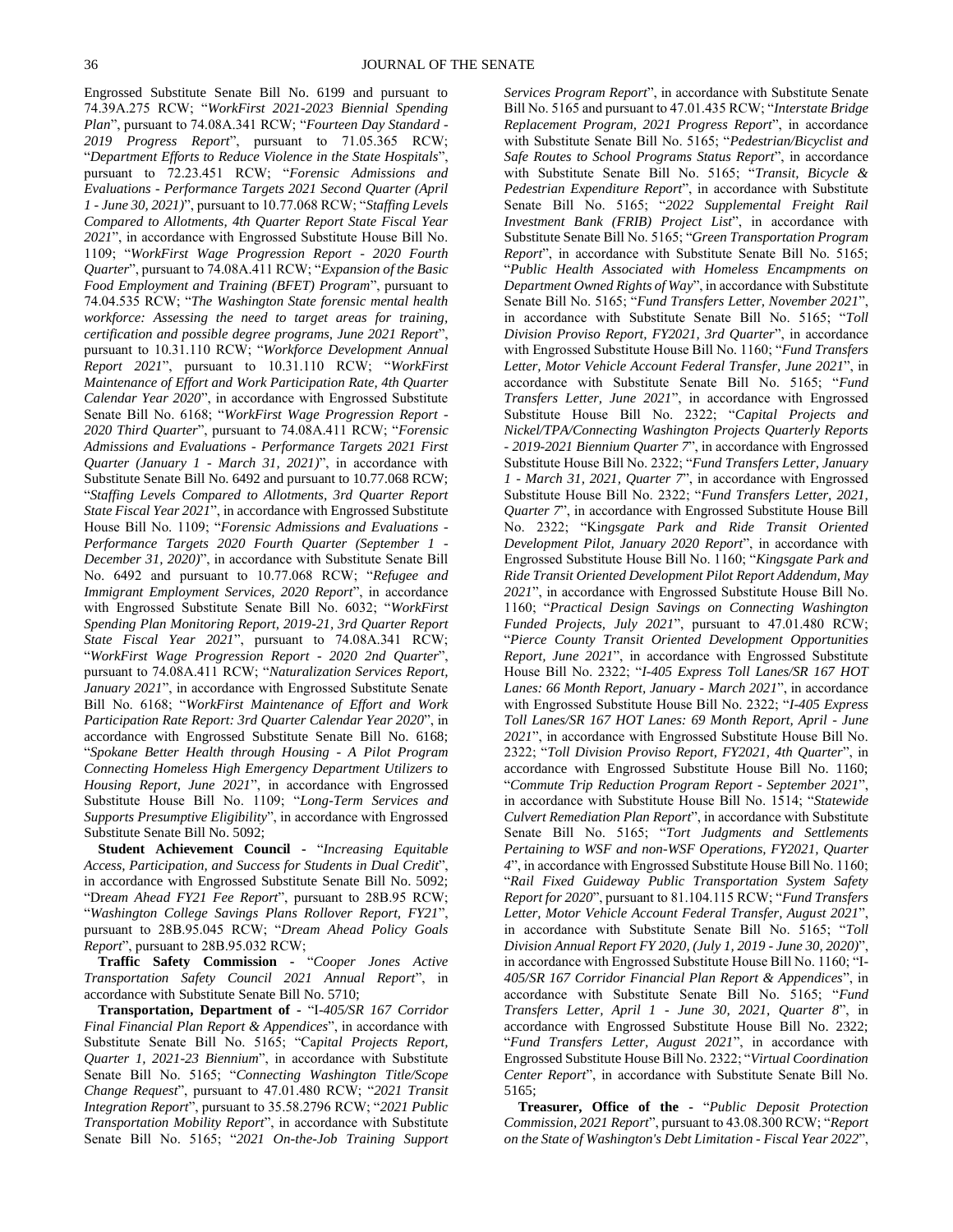pursuant to 39.42.070 RCW;

**University of Washington -** "*Developing Restorative Justice as a Response to Hate Crime in Washington: A Proposal*", in accordance with Engrossed Substitute Senate Bill No. 5092;

**University of Washington Center for Cannabis Research -** "*Frameworks For Future Cannabis Research Report*", in accordance with Engrossed Substitute Senate Bill No. 5092;

**University of Washington, School of Public Health, Department of Environmental & Occupational Health Sciences -** "*Healthy Air, Healthy Schools Study: Phase 1 Report*", in accordance with Engrossed Substitute Senate Bill No. 5092; "*University of Washington, Healthy Air, Healthy Schools Study - Phase 1*", in accordance with Engrossed Substitute Senate Bill No. 5092;

**Utilities and Transportation Commission -** "*Establishing Marine Pilotage Tariffs Report, June 2021*", in accordance with Substitute Senate Bill No. 6519;

**Veterans Affairs, Department of -** "*LGBTQ+ Veterans Program Report*", pursuant to 43.60A.240 RCW;

**Washington State Council of Presidents -** "*House Bill 2513 Compliance*", pursuant to 28B.10.293 RCW; "*Senate Bill 5022 Compliance*", pursuant to 28B.10.285 RCW;

**Washington State Criminal Justice Training Commission -** "*State Oversight and Accountability of Peace and Corrections Officers - E2SSB 5051*", in accordance with Engrossed Second Substitute Senate Bill No. 5051 and pursuant to 43.101 RCW;

**Washington State Opportunity Scholarship -** "*Washington State Opportunity Scholarship 2021 Report*", pursuant to 28B.145.070 RCW;

**Washington State Patrol -** "*Consolidated Forensic Laboratory Report*", in accordance with Substitute House Bill No. 1080; "*Washington Background Check Advisory Board Annual Report 2021*", in accordance with Engrossed Second Substitute House Bill No. 2467; "*State Fire Service Mobilization Report 2021*", pursuant to 43.43.965 RCW; "*Recruitment and Retention Annual Report*", in accordance with Substitute Senate Bill No. 5165; "D*NA Testing of Washington's Sexual Assault Kits; Annual Report to the Legislature and Governor 2021*", pursuant to 5.70.040 RCW; "*Sexual Assault Kit Tracking System: Data Reporting for February 2021 - July 2021*", in accordance with Second Substitute House Bill No. 2530; "*DEI Strategic Recruitment and Retention Plan*", in accordance with Engrossed Substitute House Bill No. 2322;

**Washington Technology Solutions -** "*Cloud Transition Task Force Report, November 2021*", in accordance with House Bill No. 1274; "*Automated Decision-Making Systems Workgroups Report*", in accordance with Engrossed Substitute Senate Bill No. 5092; "Pri*vacy and Cybersecurity Best Practices Report*", in accordance with Engrossed Substitute Senate Bill No. 5432; "*Suspended and Terminated IT Projects*", in accordance with Engrossed Substitute Senate Bill No. 5092; "*Additional IT Projects Subject to Section 701 IT Oversight*", in accordance with Engrossed Substitute Senate Bill No. 5092; "*Microsoft 365 License Report*", in accordance with Engrossed Substitute Senate Bill No. 5092;

**Workforce Training and Education Coordinating Board -** "*Workforce Education Investment Accountability and Oversight Board Annual Report 2021*", in accordance with Engrossed Second Substitute House Bill No. 2158.

Copies of these reports are available from the Office of the Secretary of the Senate.

Sincerely, /s/

Sarah Bannister SECRETARY OF THE SENATE

### MESSAGE FROM THE SECRETARY OF STATE

The Honorable President of the Senate Legislature of the State of Washington Olympia, Washington 98504

### MR. PRESIDENT:

We respectfully transmit for your consideration the following bill which was partially vetoed by the Governor, together with the official veto message setting forth his objections to the sections or items of the bill, as required by Article III, section 12, of the Washington State Constitution:

### SENATE BILL NO. 5159

IN TESTIMONY WHEREOF, I have hereunto set my hand and affixed the Seal of the state of Washington, this 4th day of May 2021.

(Seal)

### MESSAGE FROM THE GOVERNOR

May 3, 2021

KIM WYMAN, Secretary of State

To the Honorable President and Members, The Senate of the State of Washington

Ladies and Gentlemen:

I am returning herewith, without my approval as to Section 2, Senate Bill No. 5159 entitled:

"AN ACT Relating to payments in lieu of real property taxes by the department of fish and wildlife."

This bill improves the method the state uses to pay counties for payments in lieu of taxes for lands owned by the Department of Fish and Wildlife. Counties distribute these payments to local taxing districts in the same manner they distribute property taxes supporting things like schools, emergency services, and noxious weed control. Section 2 sets an emergency effective date for the bill of July 1, 2021. The emergency effective date is unnecessary as payments to counties are due in April each year, not in July. The next payment to counties will be made in April 2022 and an emergency effective date is not needed to issue those payments.

For this reason, I am vetoing section 2 of SB 5159.

With the exception of Section 2, Senate Bill No. 5159 is approved.

Respectfully submitted,

/s/ Jay Inslee Governor

### MESSAGE FROM THE GOVERNOR GUBERNATORIAL APPOINTMENTS

April 30, 2021

TO THE HONORABLE, THE SENATE OF THE STATE OF WASHINGTON

Ladies and Gentlemen:

I have the honor to submit the following reappointment, subject to your confirmation.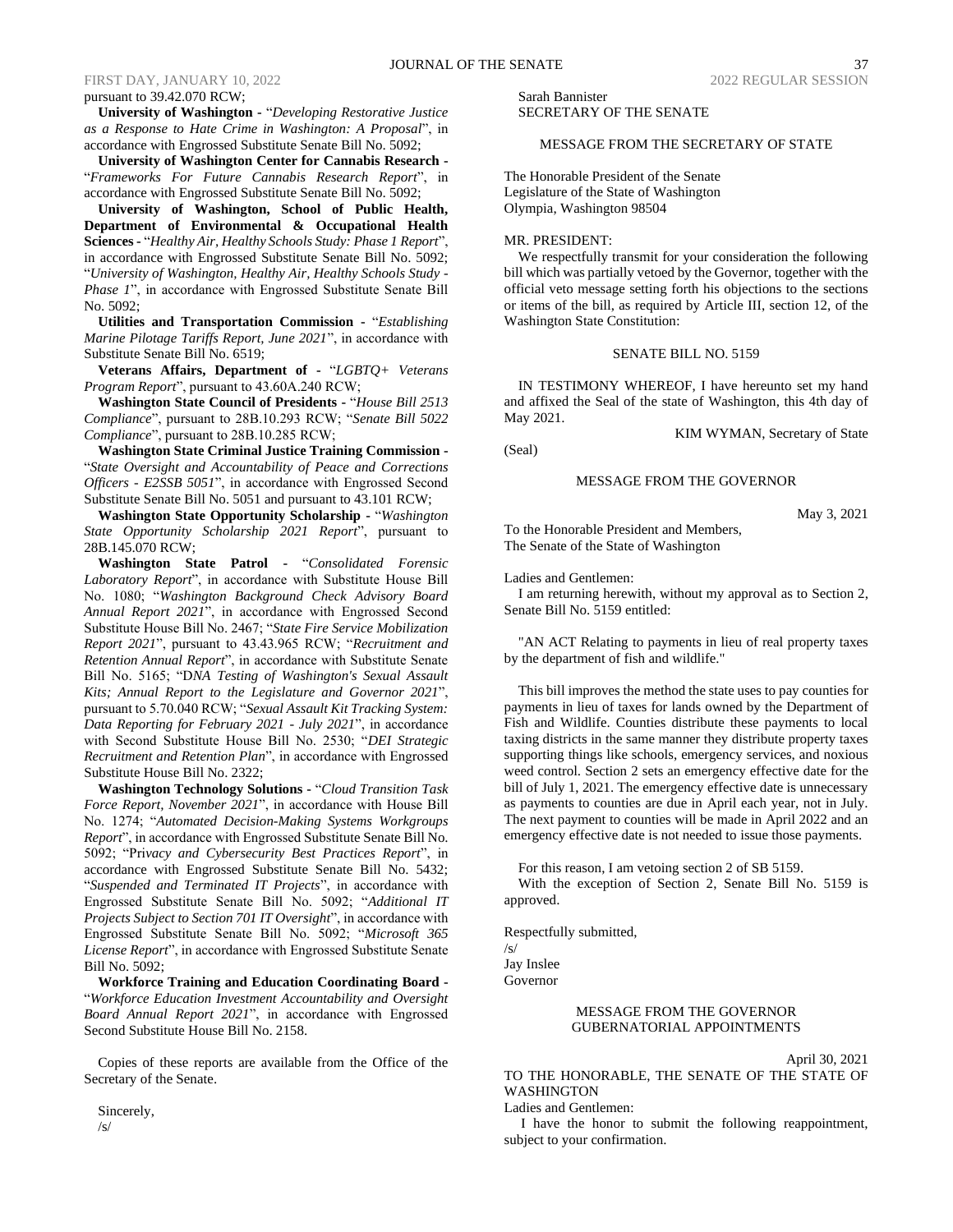TIMOTHY J. FARRELL, reappointed April 30, 2021, for the term ending December 26, 2024, as Member of the Board of Pilotage Commissioners.

Sincerely,

JAY INSLEE, Governor Referred to Committee on Transportation as Senate Gubernatorial Appointment No. 9296.

May 21, 2021

TO THE HONORABLE, THE SENATE OF THE STATE OF WASHINGTON

Ladies and Gentlemen:

I have the honor to submit the following reappointment, subject to your confirmation.

JEFFREY BRECKEL, reappointed May 21, 2021, for the term ending July 15, 2025, as a Chair of the Salmon Recovery Funding Board.

Sincerely,

JAY INSLEE, Governor Referred to Committee on Agriculture, Water, Natural Resources & Parks as Senate Gubernatorial Appointment No. 9298.

June 15, 2021 TO THE HONORABLE, THE SENATE OF THE STATE OF WASHINGTON

Ladies and Gentlemen:

I have the honor to submit the following appointment, subject to your confirmation.

CAMI FEEK, appointed June 9, 2021, for the term ending January 1, 2075, as a Director of the Employment Security Department - Agency Head.

Sincerely,

JAY INSLEE, Governor Referred to Committee on Labor, Commerce & Tribal Affairs as Senate Gubernatorial Appointment No. 9299.

June 8, 2021

TO THE HONORABLE, THE SENATE OF THE STATE OF WASHINGTON

Ladies and Gentlemen:

I have the honor to submit the following appointment, subject to your confirmation.

AURIANA S. MITCHELL, appointed July 1, 2021, for the term ending June 30, 2022, as Member of the Eastern Washington University Board of Trustees.

Sincerely,

JAY INSLEE, Governor Referred to Committee on Higher Education & Workforce Development as Senate Gubernatorial Appointment No. 9300.

June 9, 2021 TO THE HONORABLE, THE SENATE OF THE STATE OF WASHINGTON

Ladies and Gentlemen:

I have the honor to submit the following appointment, subject to your confirmation.

DJELLI BERISHA, appointed July 1, 2021, for the term ending June 30, 2022, as Member of the University of Washington Board of Regents.

Sincerely,

JAY INSLEE, Governor

Referred to Committee on Higher Education & Workforce Development as Senate Gubernatorial Appointment No. 9301.

TO THE HONORABLE, THE SENATE OF THE STATE OF WASHINGTON

### Ladies and Gentlemen:

I have the honor to submit the following appointment, subject to your confirmation.

KIM WELLS, appointed June 11, 2021, for the term ending September 30, 2025, as Member of the Shoreline Community College Board of Trustees.

Sincerely,

June 11, 2021

JAY INSLEE, Governor

Referred to Committee on Higher Education & Workforce Development as Senate Gubernatorial Appointment No. 9302.

June 15, 2021

TO THE HONORABLE, THE SENATE OF THE STATE OF WASHINGTON

Ladies and Gentlemen:

I have the honor to submit the following appointment, subject to your confirmation.

REBECCA A. CHAN, appointed June 15, 2021, for the term ending September 30, 2022, as Member of the Shoreline Community College Board of Trustees.

Sincerely,

JAY INSLEE, Governor Referred to Committee on Higher Education & Workforce Development as Senate Gubernatorial Appointment No. 9303.

June 17, 2021

TO THE HONORABLE, THE SENATE OF THE STATE OF WASHINGTON

Ladies and Gentlemen:

I have the honor to submit the following appointment, subject to your confirmation.

BRIAN SURRATT, appointed June 17, 2021, for the term ending September 30, 2023, as Member of the Seattle College District Board of Trustees.

### Sincerely,

### JAY INSLEE, Governor

Referred to Committee on Higher Education & Workforce Development as Senate Gubernatorial Appointment No. 9304.

### June 25, 2021

TO THE HONORABLE, THE SENATE OF THE STATE OF WASHINGTON

Ladies and Gentlemen:

I have the honor to submit the following reappointment, subject to your confirmation.

STEVEN ASHBY, reappointed July 1, 2021, for the term ending June 30, 2024, as Member of the Workforce Education Investment Accountability and Oversight Board.

Sincerely,

JAY INSLEE, Governor

Referred to Committee on Higher Education & Workforce Development as Senate Gubernatorial Appointment No. 9305.

June 25, 2021

TO THE HONORABLE, THE SENATE OF THE STATE OF WASHINGTON

Ladies and Gentlemen:

I have the honor to submit the following reappointment, subject to your confirmation.

SUSAN MULLANEY, reappointed July 1, 2021, for the term ending June 30, 2024, as Member of the Workforce Education Investment Accountability and Oversight Board.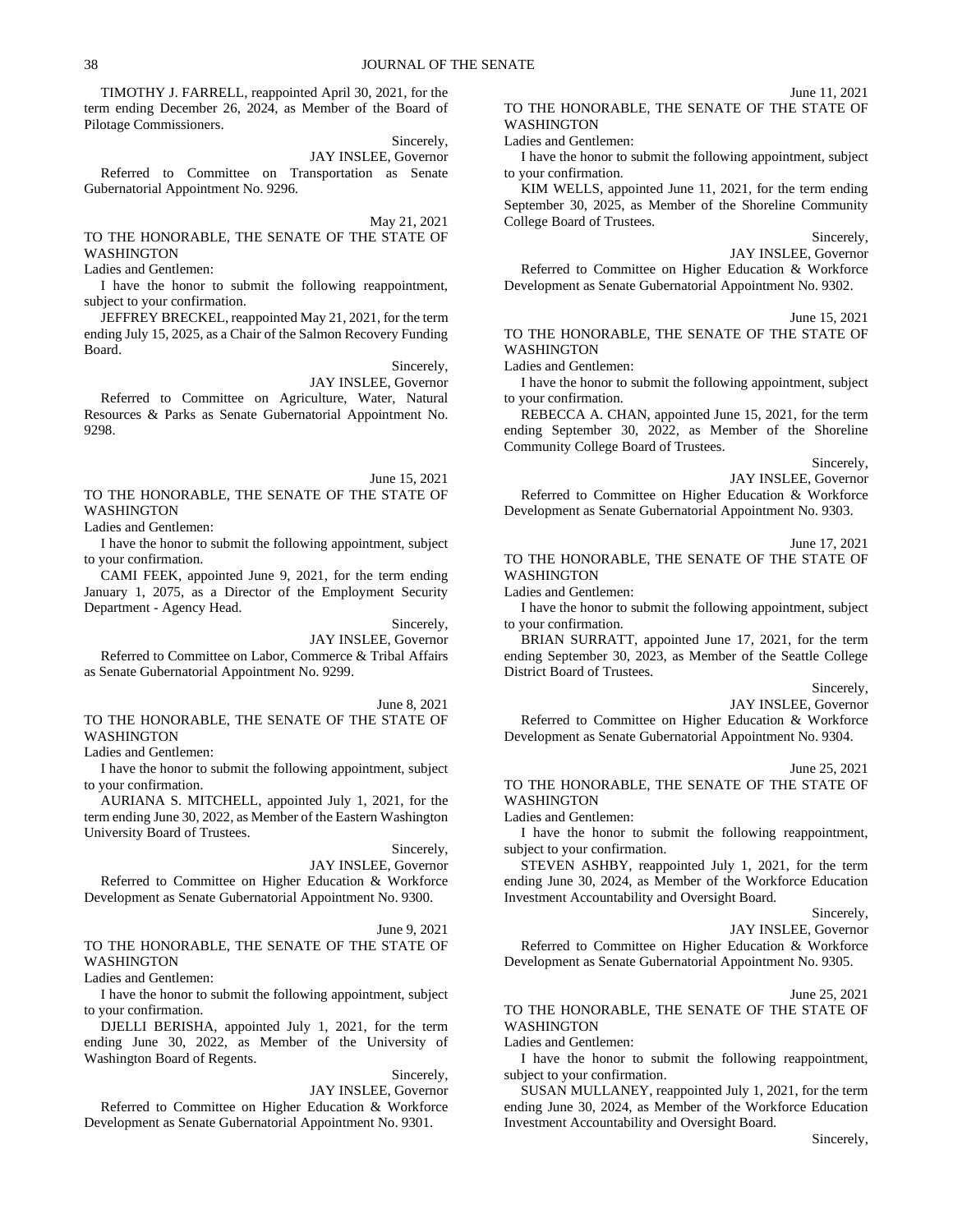JAY INSLEE, Governor

Referred to Committee on Higher Education & Workforce Development as Senate Gubernatorial Appointment No. 9306.

June 25, 2021

### TO THE HONORABLE, THE SENATE OF THE STATE OF WASHINGTON

Ladies and Gentlemen:

I have the honor to submit the following reappointment, subject to your confirmation.

BETHANY S. RIVARD, reappointed July 1, 2021, for the term ending June 30, 2025, as Member of the Professional Educator Standards Board.

Sincerely,

JAY INSLEE, Governor

Referred to Committee on Early Learning & K-12 Education as Senate Gubernatorial Appointment No. 9307.

June 28, 2021 TO THE HONORABLE, THE SENATE OF THE STATE OF

WASHINGTON

Ladies and Gentlemen:

I have the honor to submit the following appointment, subject to your confirmation.

NATHANAEL JO, appointed July 1, 2021, for the term ending June 30, 2022, as Member of the Western Washington University Board of Trustees.

Sincerely,

JAY INSLEE, Governor

Referred to Committee on Higher Education & Workforce Development as Senate Gubernatorial Appointment No. 9308.

June 28, 2021

TO THE HONORABLE, THE SENATE OF THE STATE OF WASHINGTON

Ladies and Gentlemen:

I have the honor to submit the following appointment, subject to your confirmation.

SHAIN WRIGHT, appointed July 1, 2021, for the term ending June 30, 2022, as Member of the Washington State University Board of Regents.

Sincerely,

JAY INSLEE, Governor

Referred to Committee on Higher Education & Workforce Development as Senate Gubernatorial Appointment No. 9309.

June 29, 2021

TO THE HONORABLE, THE SENATE OF THE STATE OF WASHINGTON

Ladies and Gentlemen:

I have the honor to submit the following appointment, subject to your confirmation.

MICHAEL ROSS, appointed June 29, 2021, for the term ending December 26, 2024, as Member of the Board of Pilotage Commissioners.

Sincerely,

JAY INSLEE, Governor Referred to Committee on Transportation as Senate Gubernatorial Appointment No. 9310.

June 30, 2021

TO THE HONORABLE, THE SENATE OF THE STATE OF WASHINGTON

Ladies and Gentlemen:

I have the honor to submit the following reappointment,

subject to your confirmation.

PEDRO ESPINOZA-BRAVO, reappointed July 1, 2021, for the term ending June 30, 2025, as Member of the Housing Finance Commission.

Sincerely,

JAY INSLEE, Governor Referred to Committee on Housing & Local Government as Senate Gubernatorial Appointment No. 9311.

June 30, 2021

TO THE HONORABLE, THE SENATE OF THE STATE OF WASHINGTON

Ladies and Gentlemen:

I have the honor to submit the following appointment, subject to your confirmation.

CHRISTINA (CHRIS) KOBDISH, appointed July 1, 2021, for the term ending June 30, 2024, as Member of the Washington State Women's Commission.

Sincerely,

JAY INSLEE, Governor

Referred to Committee on State Government & Elections as Senate Gubernatorial Appointment No. 9312.

June 25, 2021

TO THE HONORABLE, THE SENATE OF THE STATE OF WASHINGTON

Ladies and Gentlemen:

I have the honor to submit the following reappointment, subject to your confirmation.

JAN YOSHIWARA, reappointed July 1, 2021, for the term ending June 30, 2024, as Member of the Workforce Education Investment Accountability and Oversight Board.

Sincerely,

JAY INSLEE, Governor

Referred to Committee on Higher Education & Workforce Development as Senate Gubernatorial Appointment No. 9313.

June 29, 2021

TO THE HONORABLE, THE SENATE OF THE STATE OF WASHINGTON

Ladies and Gentlemen:

I have the honor to submit the following reappointment, subject to your confirmation.

MARK RIKER, reappointed July 1, 2021, for the term ending June 30, 2024, as Member of the Workforce Education Investment Accountability and Oversight Board.

Sincerely,

JAY INSLEE, Governor

Referred to Committee on Higher Education & Workforce Development as Senate Gubernatorial Appointment No. 9314.

June 25, 2021

TO THE HONORABLE, THE SENATE OF THE STATE OF WASHINGTON

Ladies and Gentlemen:

I have the honor to submit the following appointment, subject to your confirmation.

WILLIAM S. KEHOE, appointed August 1, 2021, for the term ending January 1, 2075, as a Director of the Washington Technology Solutions - Agency Head.

Sincerely,

### JAY INSLEE, Governor

Referred to Committee on Environment, Energy & Technology as Senate Gubernatorial Appointment No. 9316.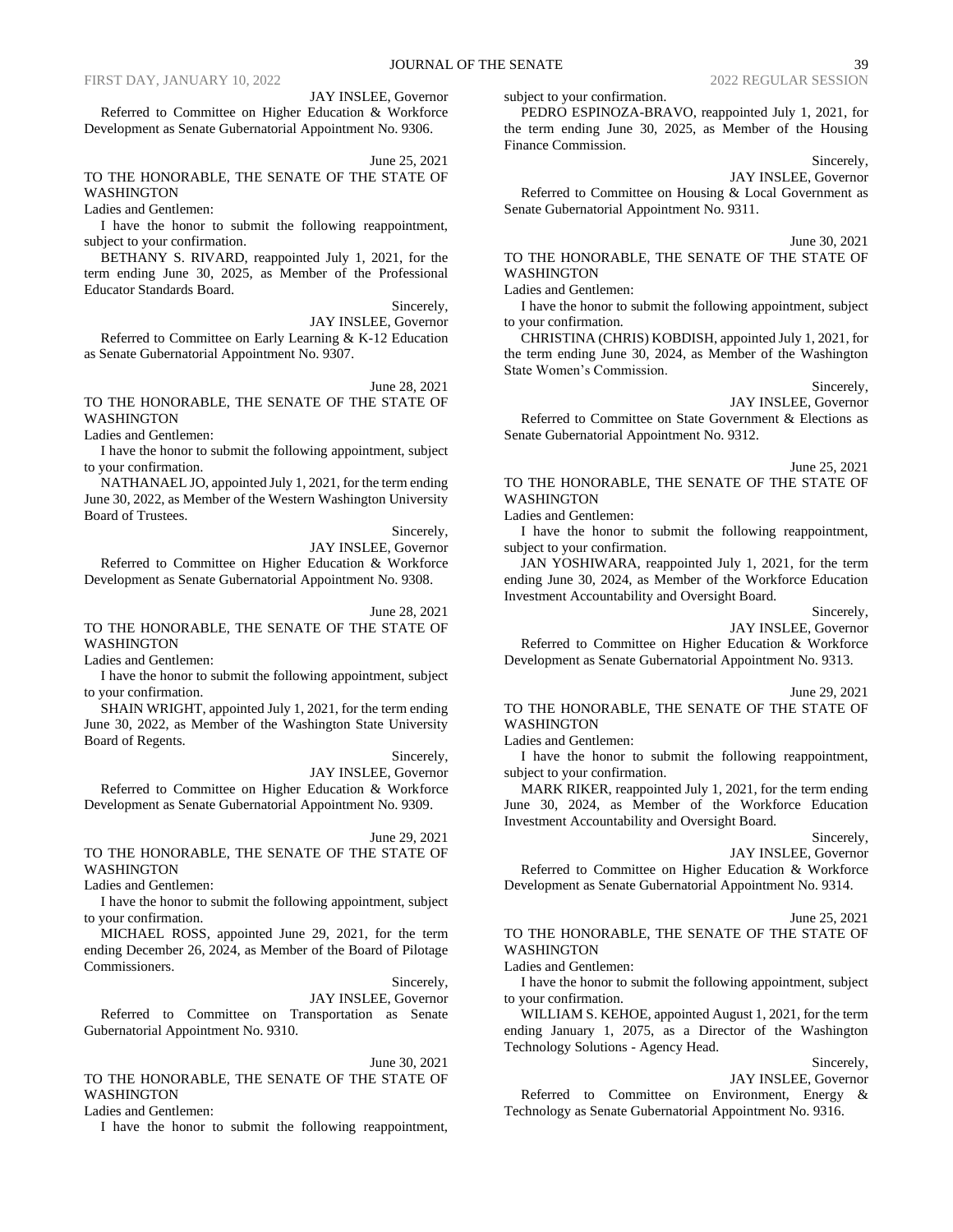July 6, 2021

TO THE HONORABLE, THE SENATE OF THE STATE OF WASHINGTON

Ladies and Gentlemen:

I have the honor to submit the following reappointment, subject to your confirmation.

WILLIAM LYNE, reappointed July 6, 2021, for the term ending June 30, 2024, as Member of the Workforce Education Investment Accountability and Oversight Board.

Sincerely,

JAY INSLEE, Governor Referred to Committee on Higher Education & Workforce Development as Senate Gubernatorial Appointment No. 9317.

July 6, 2021 TO THE HONORABLE, THE SENATE OF THE STATE OF WASHINGTON

Ladies and Gentlemen:

I have the honor to submit the following appointment, subject to your confirmation.

THERESA (TERRI) A. STANDISH-, appointed July 6, 2021, for the term ending June 30, 2024, as Member of the Workforce Education Investment Accountability and Oversight Board.

> Sincerely, JAY INSLEE, Governor

Referred to Committee on Higher Education & Workforce Development as Senate Gubernatorial Appointment No. 9318.

July 6, 2021 TO THE HONORABLE, THE SENATE OF THE STATE OF WASHINGTON

Ladies and Gentlemen:

I have the honor to submit the following reappointment, subject to your confirmation.

LINDA WILLIAMS, reappointed July 6, 2021, for the term ending June 17, 2027, as a Chair of the Board of Industrial Insurance Appeals.

Sincerely,

JAY INSLEE, Governor

Referred to Committee on Labor, Commerce & Tribal Affairs as Senate Gubernatorial Appointment No. 9319.

July 9, 2021

TO THE HONORABLE, THE SENATE OF THE STATE OF WASHINGTON

Ladies and Gentlemen:

I have the honor to submit the following appointment, subject to your confirmation.

NICOLE R. BASCOMB, appointed July 9, 2021, for the term ending June 30, 2023, as Member of the Housing Finance Commission.

Sincerely,

JAY INSLEE, Governor

Referred to Committee on Housing & Local Government as Senate Gubernatorial Appointment No. 9320.

July 9, 2021

### TO THE HONORABLE, THE SENATE OF THE STATE OF WASHINGTON

Ladies and Gentlemen:

I have the honor to submit the following appointment, subject to your confirmation.

MARY LAURIE CONNELLY, appointed July 19, 2021, for the term ending December 31, 2026, as Member of the Parks and Recreation Commission.

Sincerely,

JAY INSLEE, Governor Referred to Committee on Agriculture, Water, Natural Resources & Parks as Senate Gubernatorial Appointment No. 9321.

July 9, 2021

### TO THE HONORABLE, THE SENATE OF THE STATE OF WASHINGTON

Ladies and Gentlemen:

I have the honor to submit the following appointment, subject to your confirmation.

KASI M. FARRAR, appointed July 9, 2021, for the term ending June 30, 2024, as Member of the Washington State Women's Commission.

> Sincerely, JAY INSLEE, Governor

Referred to Committee on State Government & Elections as Senate Gubernatorial Appointment No. 9322.

July 9, 2021

TO THE HONORABLE, THE SENATE OF THE STATE OF WASHINGTON

Ladies and Gentlemen:

I have the honor to submit the following appointment, subject to your confirmation.

J'VAUGHN P. HALL, appointed July 9, 2021, for the term ending June 30, 2022, as Member of the Central Washington University Board of Trustees.

Sincerely,

JAY INSLEE, Governor

Referred to Committee on Higher Education & Workforce Development as Senate Gubernatorial Appointment No. 9323.

## July 15, 2021

TO THE HONORABLE, THE SENATE OF THE STATE OF WASHINGTON

Ladies and Gentlemen:

I have the honor to submit the following appointment, subject to your confirmation.

BRIAN SURRATT, appointed July 15, 2021, for the term ending June 30, 2025, as Member of the Housing Finance Commission.

Sincerely,

JAY INSLEE, Governor Referred to Committee on Housing & Local Government as Senate Gubernatorial Appointment No. 9324.

July 22, 2021

TO THE HONORABLE, THE SENATE OF THE STATE OF **WASHINGTON** 

Ladies and Gentlemen:

I have the honor to submit the following reappointment, subject to your confirmation.

DAWN E. RAINS, reappointed July 22, 2021, for the term ending June 30, 2024, as Member of the Washington State Women's Commission.

Sincerely,

JAY INSLEE, Governor

Referred to Committee on State Government & Elections as Senate Gubernatorial Appointment No. 9325.

August 3, 2021

TO THE HONORABLE, THE SENATE OF THE STATE OF WASHINGTON

Ladies and Gentlemen:

I have the honor to submit the following reappointment,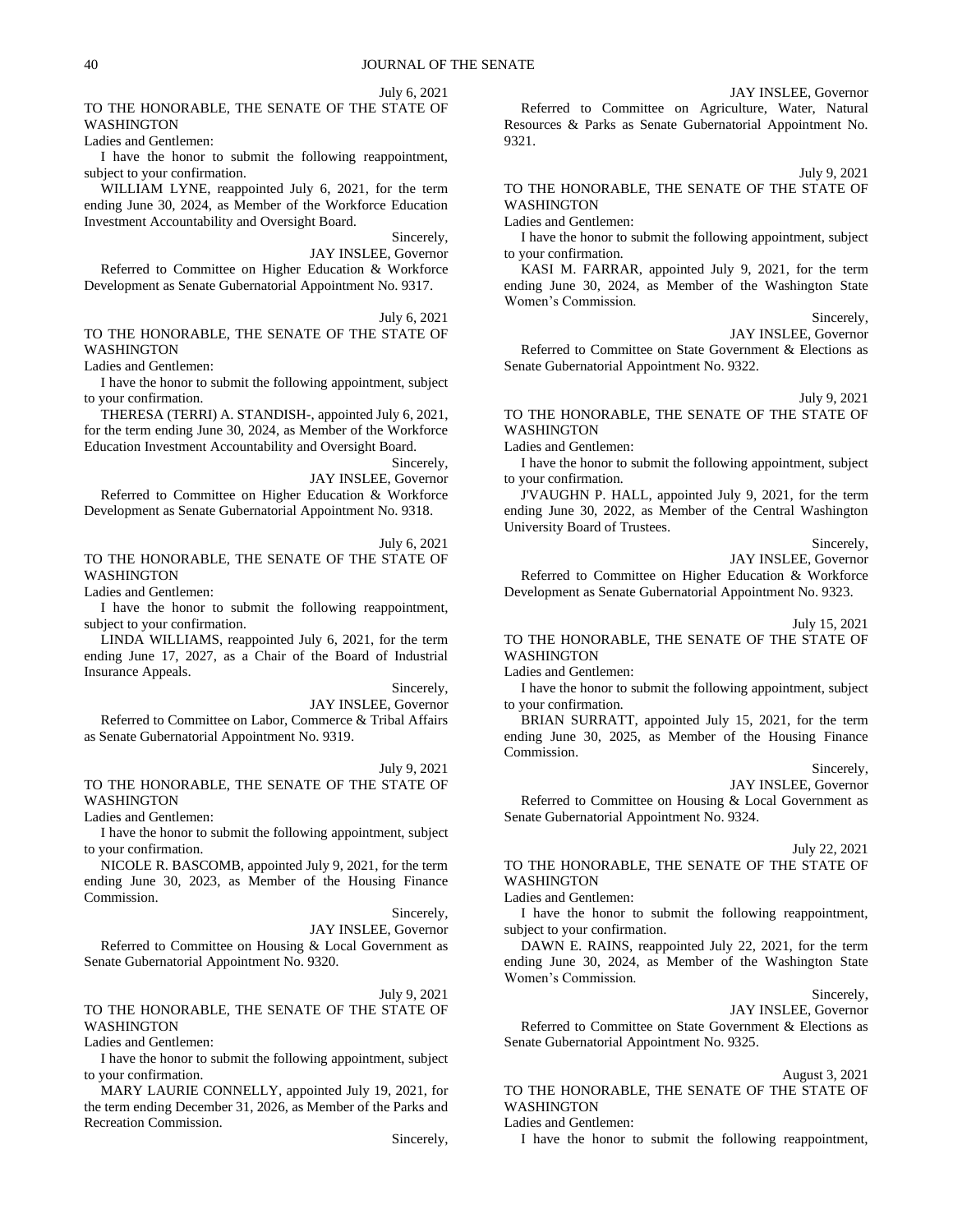### subject to your confirmation.

CARL J. ZAPORA, reappointed October 1, 2021, for the term ending September 30, 2026, as Member of the Edmonds Community College Board of Trustees.

Sincerely,

JAY INSLEE, Governor Referred to Committee on Higher Education & Workforce Development as Senate Gubernatorial Appointment No. 9326.

August 10, 2021

TO THE HONORABLE, THE SENATE OF THE STATE OF WASHINGTON

Ladies and Gentlemen:

I have the honor to submit the following reappointment, subject to your confirmation.

LOIS BERNSTEIN, reappointed October 1, 2021, for the term ending September 30, 2026, as Member of the Tacoma Community College Board of Trustees.

Sincerely,

JAY INSLEE, Governor Referred to Committee on Higher Education & Workforce Development as Senate Gubernatorial Appointment No. 9327.

August 13, 2021 TO THE HONORABLE, THE SENATE OF THE STATE OF WASHINGTON

Ladies and Gentlemen:

I have the honor to submit the following appointment, subject to your confirmation.

TARA C. SMITH, appointed September 7, 2021, for the term ending January 1, 2075, as a Director of the Department of Enterprise Services - Agency Head.

Sincerely,

JAY INSLEE, Governor

Referred to Committee on State Government & Elections as Senate Gubernatorial Appointment No. 9328.

August 17, 2021

TO THE HONORABLE, THE SENATE OF THE STATE OF WASHINGTON

Ladies and Gentlemen:

I have the honor to submit the following appointment, subject to your confirmation.

SHARONDA AMAMILO, appointed August 17, 2021, for the term ending August 2, 2024, as Member of the Sentencing Guidelines Commission.

Sincerely, JAY INSLEE, Governor Referred to Committee on Law & Justice as Senate Gubernatorial Appointment No. 9329.

### August 17, 2021 TO THE HONORABLE, THE SENATE OF THE STATE OF WASHINGTON

Ladies and Gentlemen:

I have the honor to submit the following appointment, subject to your confirmation.

GINA CARDENAS, appointed August 17, 2021, for the term ending August 2, 2023, as Member of the Sentencing Guidelines Commission.

Sincerely,

JAY INSLEE, Governor Referred to Committee on Law & Justice as Senate Gubernatorial Appointment No. 9330.

August 17, 2021 TO THE HONORABLE, THE SENATE OF THE STATE OF WASHINGTON

### Ladies and Gentlemen:

I have the honor to submit the following reappointment, subject to your confirmation.

GREGORY C. LINK, reappointed August 17, 2021, for the term ending August 2, 2024, as Member of the Sentencing Guidelines Commission.

Sincerely,

JAY INSLEE, Governor Referred to Committee on Law & Justice as Senate Gubernatorial Appointment No. 9331.

August 27, 2021

TO THE HONORABLE, THE SENATE OF THE STATE OF WASHINGTON

Ladies and Gentlemen:

I have the honor to submit the following reappointment, subject to your confirmation.

JANE B. DAVIDSON, reappointed August 27, 2021, for the term ending June 30, 2024, as Member of the Workforce Education Investment Accountability and Oversight Board.

Sincerely,

JAY INSLEE, Governor

Referred to Committee on Higher Education & Workforce Development as Senate Gubernatorial Appointment No. 9332.

August 27, 2021

TO THE HONORABLE, THE SENATE OF THE STATE OF WASHINGTON

Ladies and Gentlemen:

I have the honor to submit the following reappointment, subject to your confirmation.

CRYSTAL DONNER, reappointed October 1, 2021, for the term ending September 30, 2025, as Member of the State Board for Community and Technical Colleges.

### Sincerely,

JAY INSLEE, Governor

Referred to Committee on Higher Education & Workforce Development as Senate Gubernatorial Appointment No. 9333.

August 27, 2021

TO THE HONORABLE, THE SENATE OF THE STATE OF WASHINGTON

Ladies and Gentlemen:

I have the honor to submit the following reappointment, subject to your confirmation.

JOHN M. MEYER, reappointed October 1, 2021, for the term ending September 30, 2027, as Member of the Western Washington University Board of Trustees.

Sincerely,

JAY INSLEE, Governor

Referred to Committee on Higher Education & Workforce Development as Senate Gubernatorial Appointment No. 9334.

August 27, 2021

TO THE HONORABLE, THE SENATE OF THE STATE OF WASHINGTON

Ladies and Gentlemen:

I have the honor to submit the following reappointment, subject to your confirmation.

ROBERT L. NELLAMS, reappointed October 1, 2021, for the term ending September 30, 2027, as Member of the Central Washington University Board of Trustees.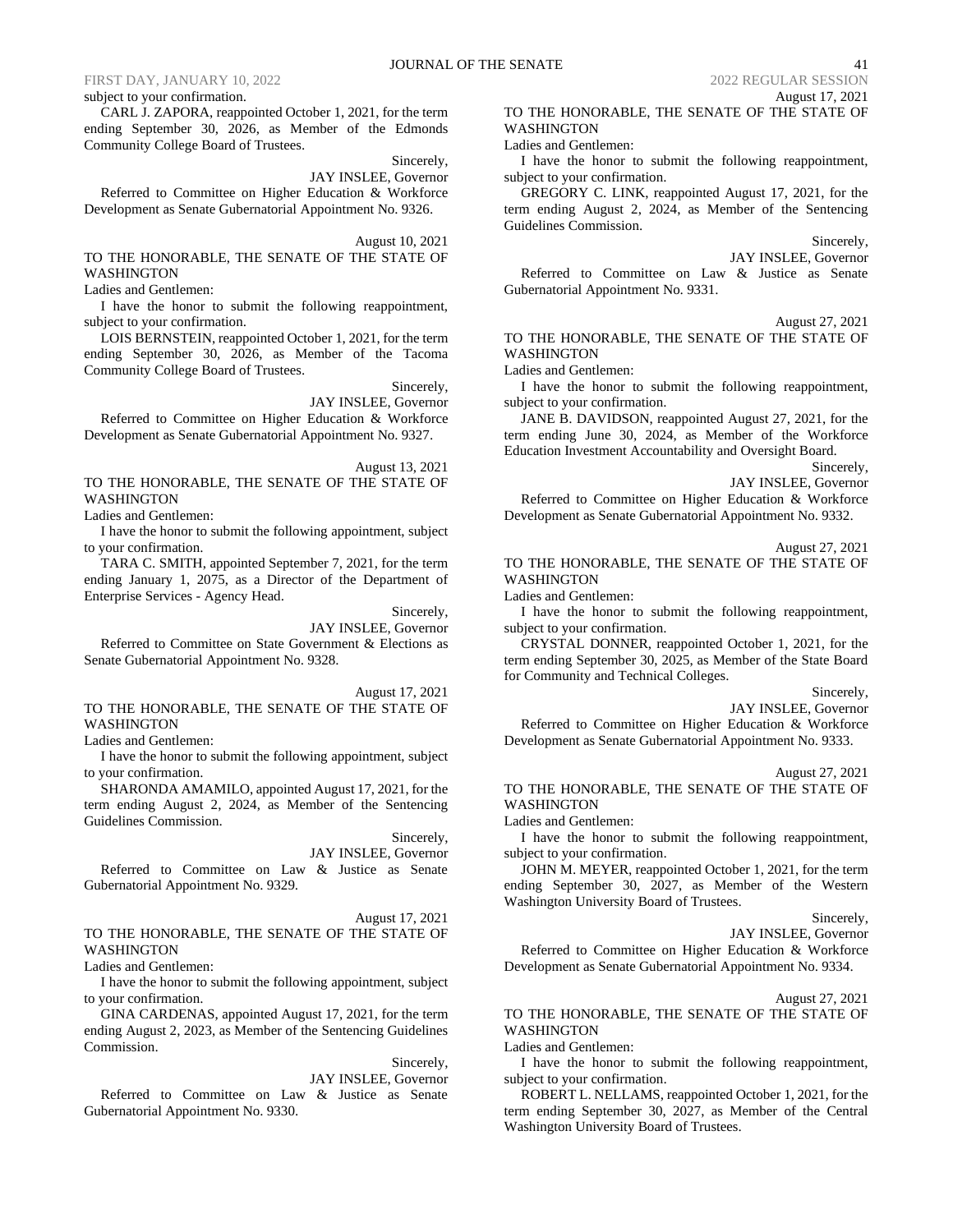Sincerely,

JAY INSLEE, Governor

Referred to Committee on Higher Education & Workforce Development as Senate Gubernatorial Appointment No. 9335.

August 27, 2021

TO THE HONORABLE, THE SENATE OF THE STATE OF WASHINGTON

Ladies and Gentlemen:

I have the honor to submit the following reappointment, subject to your confirmation.

MAUREEN P. WEST, reappointed October 1, 2021, for the term ending September 30, 2027, as Member of the Western Washington University Board of Trustees.

Sincerely,

JAY INSLEE, Governor Referred to Committee on Higher Education & Workforce Development as Senate Gubernatorial Appointment No. 9336.

August 27, 2021 TO THE HONORABLE, THE SENATE OF THE STATE OF

WASHINGTON

Ladies and Gentlemen:

I have the honor to submit the following reappointment, subject to your confirmation.

LAURA S. WILDFONG, reappointed October 1, 2021, for the term ending September 30, 2026, as Member of the Lake Washington Institute of Technology Board of Trustees.

> Sincerely, JAY INSLEE, Governor

Referred to Committee on Higher Education & Workforce Development as Senate Gubernatorial Appointment No. 9337.

August 31, 2021

TO THE HONORABLE, THE SENATE OF THE STATE OF WASHINGTON

Ladies and Gentlemen:

I have the honor to submit the following reappointment, subject to your confirmation.

BEN BAGHERPOUR, reappointed October 1, 2021, for the term ending September 30, 2025, as Member of the State Board for Community and Technical Colleges.

> Sincerely, JAY INSLEE, Governor

Referred to Committee on Higher Education & Workforce Development as Senate Gubernatorial Appointment No. 9338.

### September 2, 2021

TO THE HONORABLE, THE SENATE OF THE STATE OF WASHINGTON

Ladies and Gentlemen:

I have the honor to submit the following appointment, subject to your confirmation.

CLEMENCIA CASTRO-WOOLERY, appointed October 1, 2021, for the term ending September 30, 2026, as Member of the Pierce College Board of Trustees.

Sincerely,

JAY INSLEE, Governor

Referred to Committee on Higher Education & Workforce Development as Senate Gubernatorial Appointment No. 9339.

September 2, 2021

### TO THE HONORABLE, THE SENATE OF THE STATE OF WASHINGTON

Ladies and Gentlemen:

I have the honor to submit the following reappointment,

subject to your confirmation.

HESTER SEREBRIN, reappointed September 2, 2021, for the term ending June 30, 2027, as Member of the Transportation Commission.

Sincerely,

JAY INSLEE, Governor Referred to Committee on Transportation as Senate Gubernatorial Appointment No. 9340.

September 2, 2021

TO THE HONORABLE, THE SENATE OF THE STATE OF WASHINGTON

Ladies and Gentlemen:

I have the honor to submit the following appointment, subject to your confirmation.

JOHN SUK, appointed October 1, 2021, for the term ending September 30, 2025, as Member of the Lake Washington Institute of Technology Board of Trustees.

Sincerely,

JAY INSLEE, Governor

Referred to Committee on Higher Education & Workforce Development as Senate Gubernatorial Appointment No. 9341.

September 7, 2021 TO THE HONORABLE, THE SENATE OF THE STATE OF WASHINGTON

Ladies and Gentlemen:

I have the honor to submit the following reappointment, subject to your confirmation.

ALEJANDRO ALCANTAR, reappointed September 7, 2021, for the term ending June 30, 2022, as Member of the Washington Student Achievement Council.

Sincerely,

JAY INSLEE, Governor

Referred to Committee on Higher Education & Workforce Development as Senate Gubernatorial Appointment No. 9342.

September 7, 2021

TO THE HONORABLE, THE SENATE OF THE STATE OF WASHINGTON

Ladies and Gentlemen:

I have the honor to submit the following reappointment, subject to your confirmation.

JEANNE K. BENNETT, reappointed October 1, 2021, for the term ending September 30, 2026, as Member of the Clark College Board of Trustees.

Sincerely,

JAY INSLEE, Governor

Referred to Committee on Higher Education & Workforce Development as Senate Gubernatorial Appointment No. 9343.

### September 7, 2021

TO THE HONORABLE, THE SENATE OF THE STATE OF WASHINGTON

Ladies and Gentlemen:

I have the honor to submit the following reappointment, subject to your confirmation.

JACELYN M. BOSCHOK, reappointed October 1, 2021, for the term ending September 30, 2026, as Member of the Green River College Board of Trustees.

Sincerely,

JAY INSLEE, Governor

Referred to Committee on Higher Education & Workforce Development as Senate Gubernatorial Appointment No. 9344.

September 7, 2021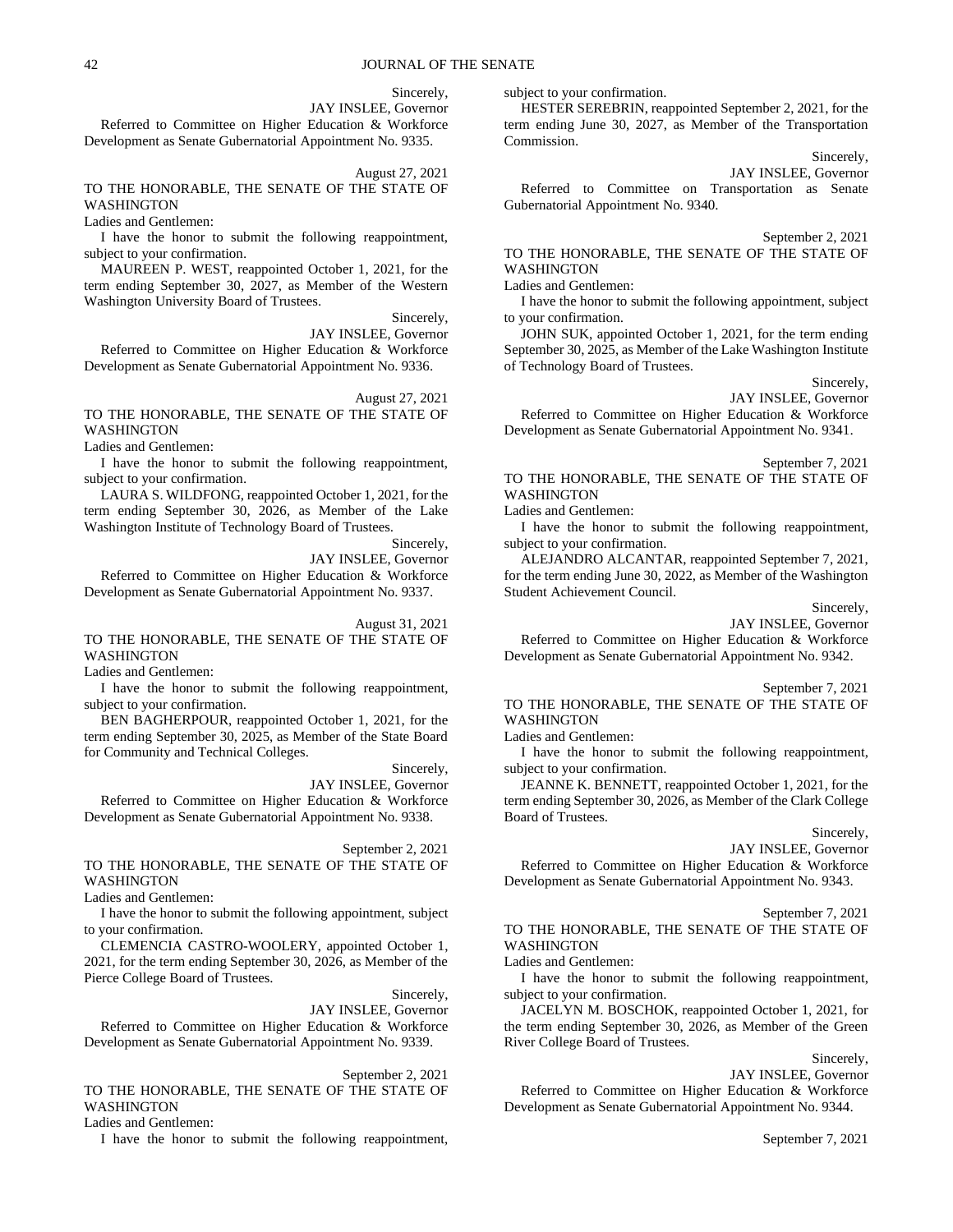### TO THE HONORABLE, THE SENATE OF THE STATE OF WASHINGTON

Ladies and Gentlemen:

I have the honor to submit the following reappointment, subject to your confirmation.

ROZANNE E. GARMAN, reappointed October 1, 2021, for the term ending September 30, 2026, as Member of the South Puget Sound Community College Board of Trustees.

Sincerely,

JAY INSLEE, Governor Referred to Committee on Higher Education & Workforce Development as Senate Gubernatorial Appointment No. 9345.

September 7, 2021

TO THE HONORABLE, THE SENATE OF THE STATE OF

Ladies and Gentlemen:

WASHINGTON

I have the honor to submit the following appointment, subject to your confirmation.

RADHIKA S. KRISHNA, appointed September 7, 2021, for the term ending June 30, 2022, as Member of the The Evergreen State College Board of Trustees.

Sincerely,

JAY INSLEE, Governor Referred to Committee on Higher Education & Workforce

Development as Senate Gubernatorial Appointment No. 9346.

September 7, 2021 TO THE HONORABLE, THE SENATE OF THE STATE OF WASHINGTON

Ladies and Gentlemen:

I have the honor to submit the following reappointment, subject to your confirmation.

ROSA PERALTA, reappointed October 1, 2021, for the term ending September 30, 2026, as Member of the Seattle College District Board of Trustees.

> Sincerely, JAY INSLEE, Governor

Referred to Committee on Higher Education & Workforce Development as Senate Gubernatorial Appointment No. 9347.

September 7, 2021

TO THE HONORABLE, THE SENATE OF THE STATE OF WASHINGTON

Ladies and Gentlemen:

I have the honor to submit the following reappointment, subject to your confirmation.

MARK C. SCHEIBMEIR, reappointed October 1, 2021, for the term ending September 30, 2026, as Member of the Centralia College Board of Trustees.

Sincerely,

JAY INSLEE, Governor

Referred to Committee on Higher Education & Workforce Development as Senate Gubernatorial Appointment No. 9348.

September 9, 2021

TO THE HONORABLE, THE SENATE OF THE STATE OF WASHINGTON

Ladies and Gentlemen:

I have the honor to submit the following appointment, subject to your confirmation.

KALEEN COTTINGHAM, appointed September 9, 2021, for the term ending July 15, 2023, as Member of the Salmon Recovery Funding Board.

Sincerely,

JAY INSLEE, Governor

Referred to Committee on Agriculture, Water, Natural Resources & Parks as Senate Gubernatorial Appointment No. 9349.

September 9, 2021

TO THE HONORABLE, THE SENATE OF THE STATE OF WASHINGTON

Ladies and Gentlemen:

I have the honor to submit the following reappointment, subject to your confirmation.

CHERIE M. HARRIS, reappointed September 9, 2021, for the term ending August 2, 2024, as Member of the Sentencing Guidelines Commission.

Sincerely,

JAY INSLEE, Governor

Referred to Committee on Law & Justice as Senate Gubernatorial Appointment No. 9350.

September 9, 2021

TO THE HONORABLE, THE SENATE OF THE STATE OF WASHINGTON

Ladies and Gentlemen:

I have the honor to submit the following appointment, subject to your confirmation.

PRETRINA L. MULLINS, appointed October 1, 2021, for the term ending September 30, 2025, as Member of the Centralia College Board of Trustees.

Sincerely,

JAY INSLEE, Governor

Referred to Committee on Higher Education & Workforce Development as Senate Gubernatorial Appointment No. 9351.

September 9, 2021

TO THE HONORABLE, THE SENATE OF THE STATE OF WASHINGTON

Ladies and Gentlemen:

I have the honor to submit the following reappointment, subject to your confirmation.

JOSEPHINE WIGGS-MARTIN, reappointed September 9, 2021, for the term ending August 2, 2024, as Member of the Sentencing Guidelines Commission.

Sincerely,

JAY INSLEE, Governor

Referred to Committee on Law & Justice as Senate Gubernatorial Appointment No. 9352.

September 14, 2021

TO THE HONORABLE, THE SENATE OF THE STATE OF WASHINGTON

Ladies and Gentlemen:

I have the honor to submit the following appointment, subject to your confirmation.

KELLY A. SHEPHERD, appointed October 1, 2021, for the term ending September 30, 2026, as Member of the Everett Community College Board of Trustees.

Sincerely,

JAY INSLEE, Governor

Referred to Committee on Higher Education & Workforce Development as Senate Gubernatorial Appointment No. 9353.

September 16, 2021

TO THE HONORABLE, THE SENATE OF THE STATE OF WASHINGTON Ladies and Gentlemen: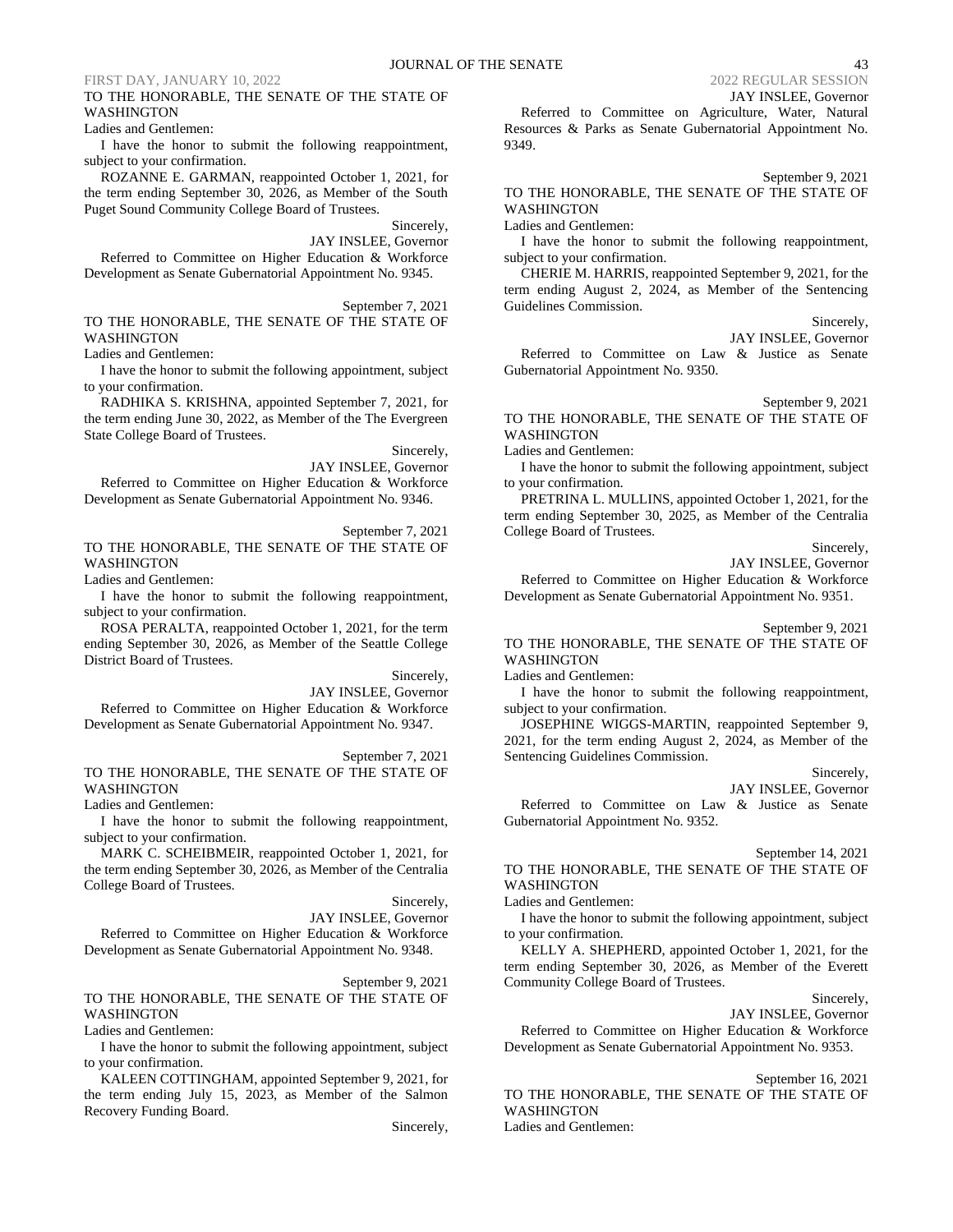I have the honor to submit the following reappointment, subject to your confirmation.

CHERYL ANGELETTI-HARRIS, reappointed September 27, 2021, for the term ending September 25, 2025, as Member of the Clemency and Pardons Board.

### Sincerely,

JAY INSLEE, Governor

Referred to Committee on Human Services, Reentry & Rehabilitation as Senate Gubernatorial Appointment No. 9354.

September 16, 2021 TO THE HONORABLE, THE SENATE OF THE STATE OF WASHINGTON

Ladies and Gentlemen:

I have the honor to submit the following appointment, subject to your confirmation.

AMY E. PARRIS, appointed September 16, 2021, for the term ending September 30, 2023, as Member of the Big Bend Community College Board of Trustees.

> Sincerely, JAY INSLEE, Governor

Referred to Committee on Higher Education & Workforce Development as Senate Gubernatorial Appointment No. 9355.

September 21, 2021

TO THE HONORABLE, THE SENATE OF THE STATE OF WASHINGTON

Ladies and Gentlemen:

I have the honor to submit the following appointment, subject to your confirmation.

SANDRA P. BENDIXEN, appointed September 21, 2021, for the term ending December 26, 2024, as Member of the Board of Pilotage Commissioners.

Sincerely,

JAY INSLEE, Governor Referred to Committee on Transportation as Senate Gubernatorial Appointment No. 9356.

September 21, 2021 TO THE HONORABLE, THE SENATE OF THE STATE OF WASHINGTON

Ladies and Gentlemen:

I have the honor to submit the following appointment, subject to your confirmation.

ALLEN W. HAYWARD, appointed September 21, 2021, for the term ending December 31, 2025, as Member of the Public Disclosure Commission.

Sincerely,

JAY INSLEE, Governor Referred to Committee on State Government & Elections as Senate Gubernatorial Appointment No. 9358.

September 24, 2021 TO THE HONORABLE, THE SENATE OF THE STATE OF WASHINGTON

Ladies and Gentlemen:

I have the honor to submit the following appointment, subject to your confirmation.

OFELIA P. BREDT, appointed October 1, 2021, for the term ending September 30, 2026, as Member of the Columbia Basin College Board of Trustees.

Sincerely,

JAY INSLEE, Governor

Referred to Committee on Higher Education & Workforce Development as Senate Gubernatorial Appointment No. 9359.

September 24, 2021 TO THE HONORABLE, THE SENATE OF THE STATE OF WASHINGTON

Ladies and Gentlemen:

I have the honor to submit the following appointment, subject to your confirmation.

OZELL M. JACKSON III, appointed October 1, 2021, for the term ending September 30, 2026, as Member of the Skagit Valley College Board of Trustees.

Sincerely,

JAY INSLEE, Governor Referred to Committee on Higher Education & Workforce Development as Senate Gubernatorial Appointment No. 9360.

September 28, 2021

TO THE HONORABLE, THE SENATE OF THE STATE OF WASHINGTON

Ladies and Gentlemen:

I have the honor to submit the following appointment, subject to your confirmation.

AMY M. WEISSFELD, appointed January 3, 2022, for the term ending June 12, 2025, as Member of the Columbia River Gorge Commission.

Sincerely,

JAY INSLEE, Governor Referred to Committee on Agriculture, Water, Natural Resources & Parks as Senate Gubernatorial Appointment No. 9361.

### October 4, 2021

TO THE HONORABLE, THE SENATE OF THE STATE OF WASHINGTON

Ladies and Gentlemen:

I have the honor to submit the following reappointment, subject to your confirmation.

CHERYL A. MILLER, reappointed October 4, 2021, for the term ending September 30, 2026, as Member of the Olympic College Board of Trustees.

#### Sincerely,

JAY INSLEE, Governor

Referred to Committee on Higher Education & Workforce Development as Senate Gubernatorial Appointment No. 9362.

October 7, 2021

TO THE HONORABLE, THE SENATE OF THE STATE OF WASHINGTON

Ladies and Gentlemen:

I have the honor to submit the following appointment, subject to your confirmation.

HELEN JUNG, appointed October 7, 2021, for the term ending January 20, 2023, as Member of the Pharmacy Quality Assurance Commission.

Sincerely,

JAY INSLEE, Governor

Referred to Committee on Health & Long Term Care as Senate Gubernatorial Appointment No. 9363.

### October 12, 2021

TO THE HONORABLE, THE SENATE OF THE STATE OF WASHINGTON

Ladies and Gentlemen:

I have the honor to submit the following appointment, subject to your confirmation.

JOE W. FLOYD, appointed October 12, 2021, for the term ending September 30, 2025, as Member of the Peninsula College Board of Trustees.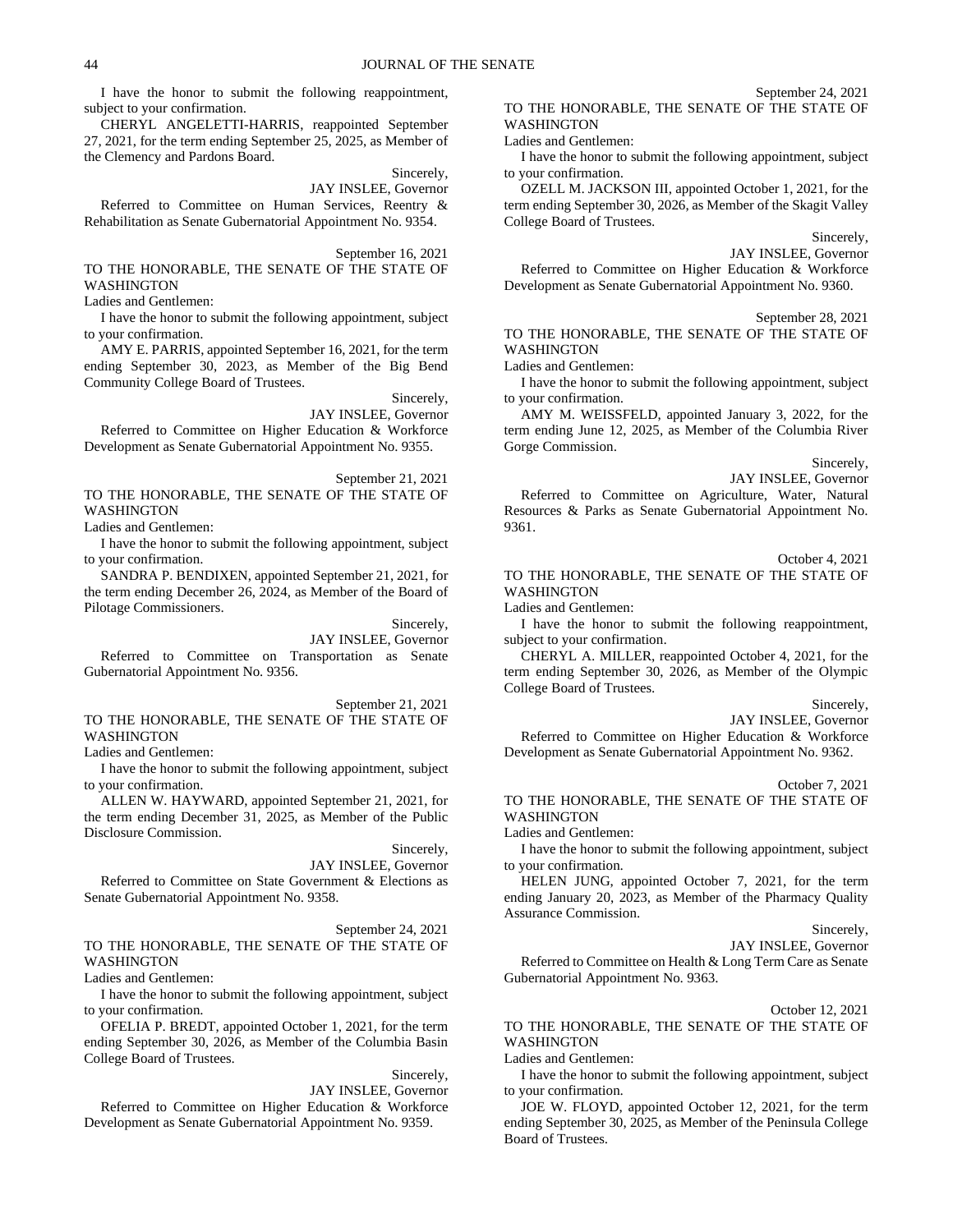Sincerely, JAY INSLEE, Governor

Referred to Committee on Higher Education & Workforce Development as Senate Gubernatorial Appointment No. 9364.

October 12, 2021

TO THE HONORABLE, THE SENATE OF THE STATE OF WASHINGTON

Ladies and Gentlemen:

I have the honor to submit the following appointment, subject to your confirmation.

ANN WOLKEN, appointed October 12, 2021, for the term ending January 19, 2025, as Member of the Pharmacy Quality Assurance Commission.

Sincerely,

JAY INSLEE, Governor Referred to Committee on Health & Long Term Care as Senate Gubernatorial Appointment No. 9365.

October 15, 2021

TO THE HONORABLE, THE SENATE OF THE STATE OF WASHINGTON

Ladies and Gentlemen:

I have the honor to submit the following appointment, subject to your confirmation.

SASCHA WEST, appointed October 15, 2021, for the term ending June 30, 2022, as Member of the Bellevue College Board of Trustees.

> Sincerely, JAY INSLEE, Governor

Referred to Committee on Higher Education & Workforce Development as Senate Gubernatorial Appointment No. 9366.

October 21, 2021

TO THE HONORABLE, THE SENATE OF THE STATE OF WASHINGTON

Ladies and Gentlemen:

I have the honor to submit the following appointment, subject to your confirmation.

CLAIRE S. RONEY, appointed October 21, 2021, for the term ending September 30, 2023, as Member of the Peninsula College Board of Trustees.

Sincerely,

JAY INSLEE, Governor Referred to Committee on Higher Education & Workforce Development as Senate Gubernatorial Appointment No. 9368.

### October 21, 2021

TO THE HONORABLE, THE SENATE OF THE STATE OF WASHINGTON

Ladies and Gentlemen:

I have the honor to submit the following reappointment, subject to your confirmation.

TIMOTHY G. WETTACK, reappointed October 21, 2021, for the term ending August 2, 2024, as Member of the Sentencing Guidelines Commission.

Sincerely,

JAY INSLEE, Governor Referred to Committee on Law & Justice as Senate Gubernatorial Appointment No. 9369.

October 21, 2021 TO THE HONORABLE, THE SENATE OF THE STATE OF WASHINGTON Ladies and Gentlemen:

I have the honor to submit the following appointment, subject to your confirmation.

SHAUNIE J. WHEELER - JAMES, appointed October 21, 2021, for the term ending September 30, 2026, as Member of the Renton Technical College Board of Trustees.

Sincerely,

JAY INSLEE, Governor

Referred to Committee on Higher Education & Workforce Development as Senate Gubernatorial Appointment No. 9370.

October 26, 2021

TO THE HONORABLE, THE SENATE OF THE STATE OF **WASHINGTON** 

Ladies and Gentlemen:

I have the honor to submit the following appointment, subject to your confirmation.

SARAH R. LAWSON, appointed October 26, 2021, for the term ending June 30, 2027, as Member of the Gambling Commission.

Sincerely,

JAY INSLEE, Governor

Referred to Committee on Labor, Commerce & Tribal Affairs as Senate Gubernatorial Appointment No. 9371.

October 26, 2021 TO THE HONORABLE, THE SENATE OF THE STATE OF WASHINGTON

Ladies and Gentlemen:

I have the honor to submit the following appointment, subject to your confirmation.

KRISTOPHER K. PETERS, appointed October 26, 2021, for the term ending September 30, 2027, as Member of the The Evergreen State College Board of Trustees.

Sincerely,

JAY INSLEE, Governor

Referred to Committee on Higher Education & Workforce Development as Senate Gubernatorial Appointment No. 9372.

November 1, 2021

TO THE HONORABLE, THE SENATE OF THE STATE OF WASHINGTON

Ladies and Gentlemen:

I have the honor to submit the following appointment, subject to your confirmation.

TRAVIS A. EXSTROM, appointed November 1, 2021, for the term ending September 30, 2026, as Member of the Highline College Board of Trustees.

Sincerely,

JAY INSLEE, Governor

Referred to Committee on Higher Education & Workforce Development as Senate Gubernatorial Appointment No. 9373.

November 1, 2021

TO THE HONORABLE, THE SENATE OF THE STATE OF WASHINGTON

Ladies and Gentlemen:

I have the honor to submit the following reappointment, subject to your confirmation.

STEVEN H. YOSHIHARA, reappointed November 1, 2021, for the term ending September 30, 2026, as Member of the Community Colleges of Spokane Board of Trustees.

Sincerely,

JAY INSLEE, Governor Referred to Committee on Higher Education & Workforce Development as Senate Gubernatorial Appointment No. 9374.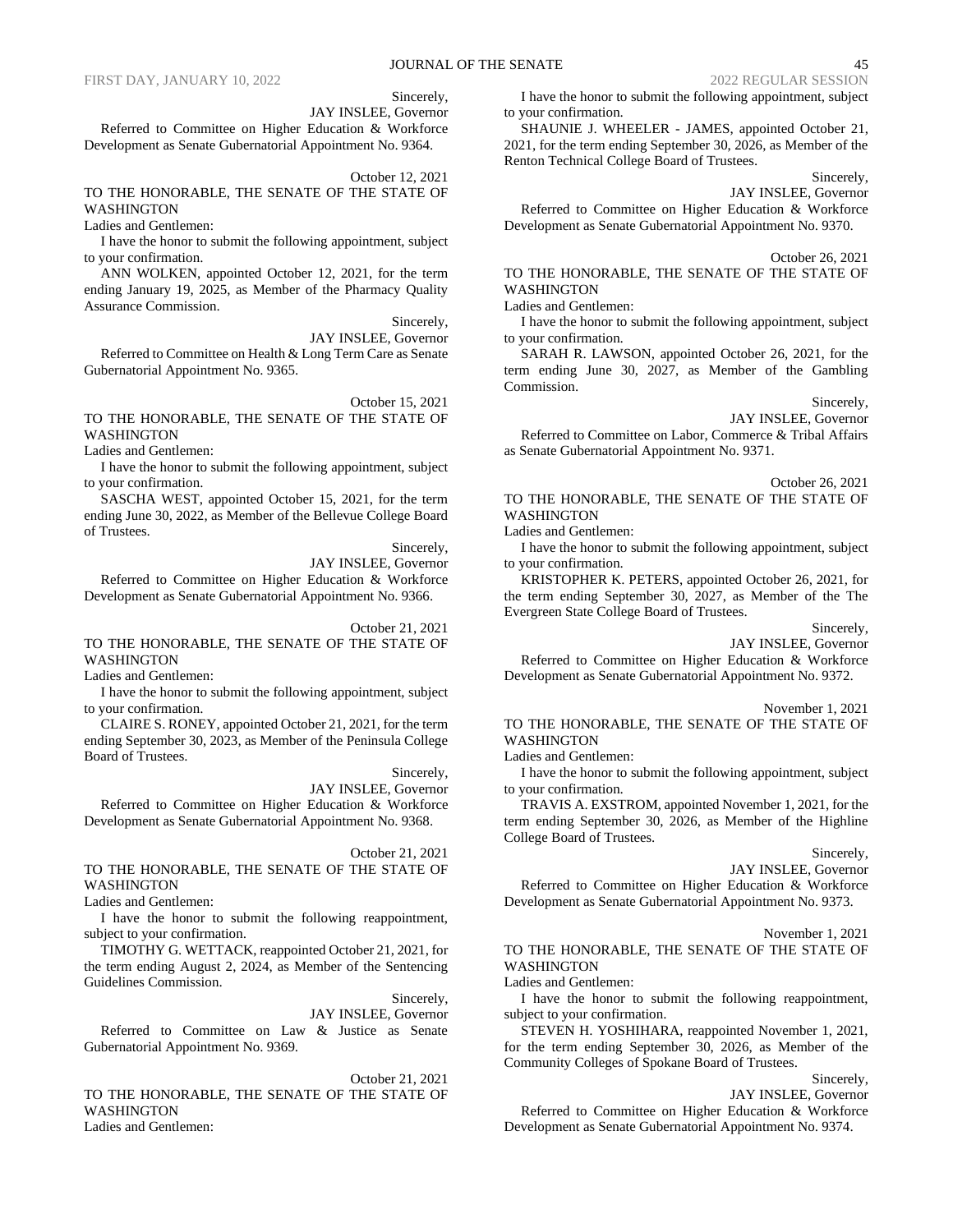### Sincerely,

JAY INSLEE, Governor

Referred to Committee on Higher Education & Workforce Development as Senate Gubernatorial Appointment No. 9379.

Ladies and Gentlemen:

TO THE HONORABLE, THE SENATE OF THE STATE OF

I have the honor to submit the following reappointment, subject to your confirmation.

PATRICK BALDOZ, reappointed November 9, 2021, for the term ending September 30, 2026, as Member of the Yakima Valley Community College Board of Trustees.

> Sincerely, JAY INSLEE, Governor

November 3, 2021

Referred to Committee on Higher Education & Workforce Development as Senate Gubernatorial Appointment No. 9375.

November 3, 2021 TO THE HONORABLE, THE SENATE OF THE STATE OF

WASHINGTON

WASHINGTON

Ladies and Gentlemen:

I have the honor to submit the following appointment, subject to your confirmation.

JASMINE L. MINATO, appointed November 9, 2021, for the term ending May 17, 2025, as Member of the Higher Education Facilities Authority.

Sincerely,

JAY INSLEE, Governor

Referred to Committee on Higher Education & Workforce Development as Senate Gubernatorial Appointment No. 9376.

November 10, 2021

TO THE HONORABLE, THE SENATE OF THE STATE OF WASHINGTON

Ladies and Gentlemen:

I have the honor to submit the following appointment, subject to your confirmation.

JILMA L. MENESES, appointed January 3, 2022, for the term ending January 1, 2075, as a Director of the Department of Social and Health Services - Agency Head.

Sincerely,

JAY INSLEE, Governor

Referred to Committee on Human Services, Reentry & Rehabilitation as Senate Gubernatorial Appointment No. 9377.

November 15, 2021

TO THE HONORABLE, THE SENATE OF THE STATE OF WASHINGTON

Ladies and Gentlemen:

I have the honor to submit the following reappointment, subject to your confirmation.

KAREN R. FRASER, reappointed November 15, 2021, for the term ending September 30, 2027, as Member of the The Evergreen State College Board of Trustees.

Sincerely,

JAY INSLEE, Governor Referred to Committee on Higher Education & Workforce Development as Senate Gubernatorial Appointment No. 9378.

November 19, 2021

TO THE HONORABLE, THE SENATE OF THE STATE OF WASHINGTON

Ladies and Gentlemen:

I have the honor to submit the following reappointment, subject to your confirmation.

BRETT BLANKENSHIP, reappointed November 19, 2021, for the term ending September 30, 2027, as Member of the Washington State University Board of Regents.

November 19, 2021

TO THE HONORABLE, THE SENATE OF THE STATE OF WASHINGTON

Ladies and Gentlemen:

I have the honor to submit the following reappointment, subject to your confirmation.

CHRISTINA BLOCKER, reappointed November 19, 2021, for the term ending September 30, 2026, as Member of the Bates Technical College Board of Trustees.

Sincerely,

JAY INSLEE, Governor

Referred to Committee on Higher Education & Workforce Development as Senate Gubernatorial Appointment No. 9380.

November 19, 2021

TO THE HONORABLE, THE SENATE OF THE STATE OF WASHINGTON

Ladies and Gentlemen:

I have the honor to submit the following appointment, subject to your confirmation.

KATE DEAN, appointed November 19, 2021, for the term ending June 25, 2025, as Member of the Puget Sound Partnership Leadership Council.

Sincerely,

JAY INSLEE, Governor Referred to Committee on Environment, Energy & Technology as Senate Gubernatorial Appointment No. 9381.

November 19, 2021

TO THE HONORABLE, THE SENATE OF THE STATE OF WASHINGTON

Ladies and Gentlemen:

I have the honor to submit the following appointment, subject to your confirmation.

DENISE E. GIDEON, appointed November 19, 2021, for the term ending September 30, 2024, as Member of the Clark College Board of Trustees.

Sincerely,

JAY INSLEE, Governor

Referred to Committee on Higher Education & Workforce Development as Senate Gubernatorial Appointment No. 9382.

November 19, 2021

TO THE HONORABLE, THE SENATE OF THE STATE OF **WASHINGTON** 

Ladies and Gentlemen:

I have the honor to submit the following appointment, subject to your confirmation.

TARA LEER, appointed November 19, 2021, for the term ending September 30, 2026, as Member of the Walla Walla Community College Board of Trustees.

Sincerely,

JAY INSLEE, Governor

Referred to Committee on Higher Education & Workforce Development as Senate Gubernatorial Appointment No. 9383.

November 19, 2021 TO THE HONORABLE, THE SENATE OF THE STATE OF WASHINGTON

Ladies and Gentlemen:

I have the honor to submit the following reappointment,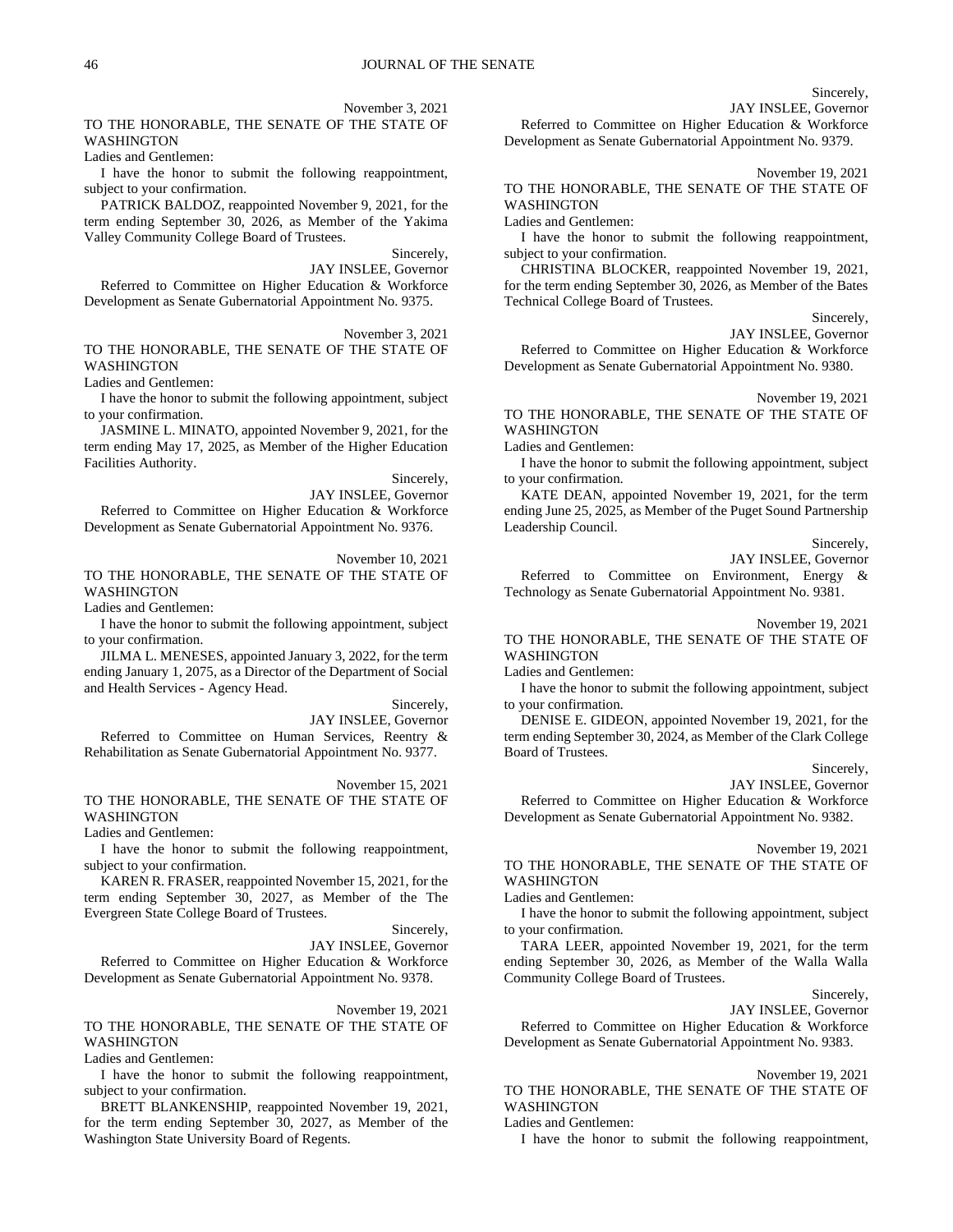### subject to your confirmation.

HEATHER B. REDMAN, reappointed November 19, 2021, for the term ending September 30, 2027, as Member of the Washington State University Board of Regents.

Sincerely,

JAY INSLEE, Governor Referred to Committee on Higher Education & Workforce Development as Senate Gubernatorial Appointment No. 9384.

November 23, 2021

TO THE HONORABLE, THE SENATE OF THE STATE OF WASHINGTON

Ladies and Gentlemen:

I have the honor to submit the following appointment, subject to your confirmation.

JEFFREY A. CHARBONNEAU, appointed November 23, 2021, for the term ending September 30, 2027, as Member of the Central Washington University Board of Trustees.

Sincerely, JAY INSLEE, Governor

Referred to Committee on Higher Education & Workforce Development as Senate Gubernatorial Appointment No. 9385.

December 3, 2021

TO THE HONORABLE, THE SENATE OF THE STATE OF WASHINGTON

Ladies and Gentlemen:

I have the honor to submit the following appointment, subject to your confirmation.

LEONARD FORSMAN, appointed November 22, 2021, for the term ending September 30, 2027, as Member of the University of Washington Board of Regents.

Sincerely,

JAY INSLEE, Governor

Referred to Committee on Higher Education & Workforce Development as Senate Gubernatorial Appointment No. 9386.

December 7, 2021

TO THE HONORABLE, THE SENATE OF THE STATE OF **WASHINGTON** 

Ladies and Gentlemen:

I have the honor to submit the following appointment, subject to your confirmation.

CHARLES G. KNUTSON, appointed December 7, 2021, for the term ending June 30, 2024, as Member of the Workforce Education Investment Accountability and Oversight Board.

Sincerely,

JAY INSLEE, Governor

Referred to Committee on Higher Education & Workforce Development as Senate Gubernatorial Appointment No. 9387.

December 14, 2021 TO THE HONORABLE, THE SENATE OF THE STATE OF WASHINGTON

Ladies and Gentlemen:

I have the honor to submit the following reappointment, subject to your confirmation.

GARY CHANDLER, reappointed December 14, 2021, for the term ending June 30, 2025, as Member of the Workforce Training and Education Coordinating Board.

Sincerely,

JAY INSLEE, Governor

Referred to Committee on Higher Education & Workforce Development as Senate Gubernatorial Appointment No. 9388.

December 17, 2021 TO THE HONORABLE, THE SENATE OF THE STATE OF WASHINGTON

Ladies and Gentlemen:

I have the honor to submit the following reappointment, subject to your confirmation.

ARIELE P. BELO, reappointed December 17, 2021, for the term ending July 1, 2026, as Member of the Washington Center for Deaf and Hard of Hearing Youth.

Sincerely,

JAY INSLEE, Governor

Referred to Committee on Early Learning & K-12 Education as Senate Gubernatorial Appointment No. 9389.

December 17, 2021

TO THE HONORABLE, THE SENATE OF THE STATE OF WASHINGTON

Ladies and Gentlemen:

I have the honor to submit the following reappointment, subject to your confirmation.

DEBRA J. ENTENMAN, reappointed December 17, 2021, for the term ending September 30, 2024, as Member of the Renton Technical College Board of Trustees.

Sincerely,

JAY INSLEE, Governor Referred to Committee on Higher Education & Workforce Development as Senate Gubernatorial Appointment No. 9390.

December 17, 2021

TO THE HONORABLE, THE SENATE OF THE STATE OF WASHINGTON

Ladies and Gentlemen:

I have the honor to submit the following reappointment, subject to your confirmation.

PAUL T. FRANCIS, reappointed December 17, 2021, for the term ending June 30, 2024, as Member of the Workforce Education Investment Accountability and Oversight Board.

Sincerely,

JAY INSLEE, Governor

Referred to Committee on Higher Education & Workforce Development as Senate Gubernatorial Appointment No. 9391.

December 17, 2021

TO THE HONORABLE, THE SENATE OF THE STATE OF WASHINGTON

Ladies and Gentlemen:

I have the honor to submit the following reappointment, subject to your confirmation.

LOWEL J. KRUEGER, reappointed December 17, 2021, for the term ending June 30, 2025, as Member of the Housing Finance Commission.

Sincerely,

JAY INSLEE, Governor

Referred to Committee on Housing & Local Government as Senate Gubernatorial Appointment No. 9392.

December 17, 2021

TO THE HONORABLE, THE SENATE OF THE STATE OF WASHINGTON

Ladies and Gentlemen:

I have the honor to submit the following reappointment, subject to your confirmation.

ALISHIA F. TOPPER, reappointed December 17, 2021, for the term ending June 30, 2025, as Member of the Housing Finance Commission.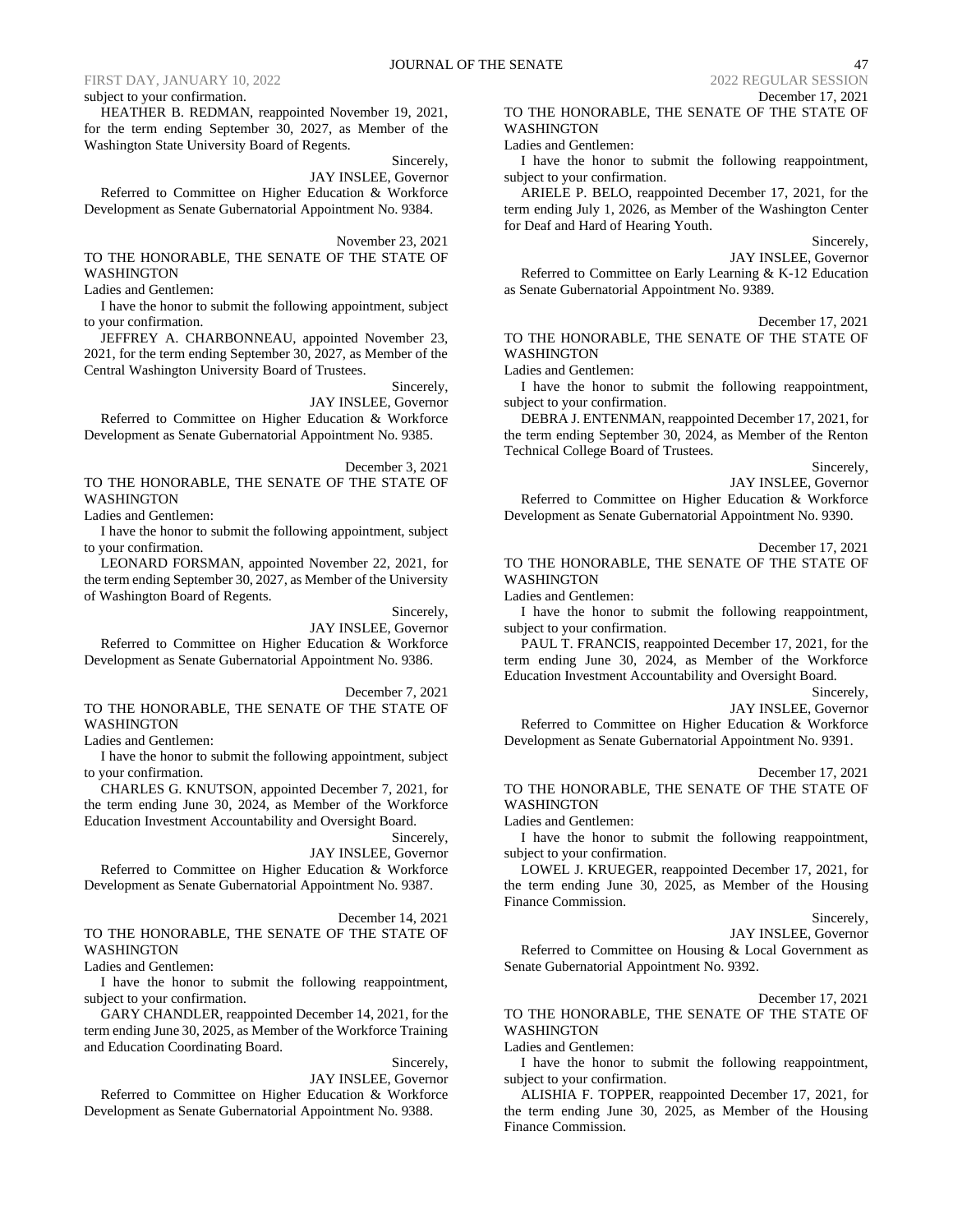Sincerely,

JAY INSLEE, Governor Referred to Committee on Housing & Local Government as Senate Gubernatorial Appointment No. 9393.

December 14, 2021 TO THE HONORABLE, THE SENATE OF THE STATE OF WASHINGTON

Ladies and Gentlemen:

I have the honor to submit the following appointment, subject to your confirmation.

BROOKE A. BROWN, appointed January 13, 2022, for the term ending January 12, 2026, as Member of the State Board of Education.

Sincerely,

JAY INSLEE, Governor Referred to Committee on Early Learning & K-12 Education as Senate Gubernatorial Appointment No. 9394.

### MOTION

On motion of Senator Pedersen, all appointees listed on the Gubernatorial Appointments report were referred to the committees as designated.

### MESSAGE FROM THE SECRETARY OF STATE

The Honorable President of the Senate Legislature of the State of Washington Olympia, Washington 98504

### MR. PRESIDENT:

We respectfully transmit for your consideration the following bill which was partially vetoed by the Governor, together with the official veto message setting forth his objections to the sections or items of the bill, as required by Article III, section 12, of the Washington State Constitution:

### SECOND SUBSTITUTE SENATE BILL NO. 5293

IN TESTIMONY WHEREOF, I have hereunto set my hand and affixed the Seal of the state of Washington, this 11th day of May, 2021.

(Seal)

### MESSAGE FROM THE GOVERNOR

May 10, 2021

KIM WYMAN, Secretary of State

To the Honorable President and Members, The Senate of the State of Washington

Ladies and Gentlemen:

I am returning herewith, without my approval as to Section 8, Second Substitute Senate Bill No. 5293 entitled:

"AN ACT Relating to mental health sentencing alternatives."

Section 8 is an emergency clause that provides the bill with an effective date of July 20, 2021. Without the emergency clause, the bill will go into effect on July 25, 2021. There does not appear to be a need for the bill to go into effect earlier than July 25.

For these reasons I have vetoed Section 8 of Second Substitute Senate Bill No. 5293.

With the exception of Section 8, Second Substitute Senate Bill No. 5293 is approved.

Respectfully submitted,

Jay Inslee Governor

/s/

### MESSAGE FROM THE SECRETARY OF STATE

The Honorable President of the Senate Legislature of the State of Washington Olympia, Washington 98504

MR. PRESIDENT:

We respectfully transmit for your consideration the following bill which was partially vetoed by the Governor, together with the official veto message setting forth his objections to the sections or items of the bill, as required by Article III, section 12, of the Washington State Constitution:

### ENGROSSED SECOND SUBSTITUTE SENATE BILL NO. 5304

IN TESTIMONY WHEREOF, I have hereunto set my hand and affixed the Seal of the state of Washington, this 11th day of May, 2021.

KIM WYMAN, Secretary of State

(Seal)

### MESSAGE FROM THE GOVERNOR

May 10, 2021

To the Honorable President and Members, The Senate of the State of Washington

Ladies and Gentlemen:

I am returning herewith, without my approval as to Section 11, Engrossed Second Substitute Senate Bill No. 5304 entitled:

"AN ACT Relating to providing reentry services to persons releasing from state and local institutions."

Section 11 ofE2SSB 5304 amends RCW 72.09.270 as it pertains to county of origin for individuals releasing from total confinement in the Department of Corrections. I support the policy changes made to this section, but some of these changes conflict with another bill that amends the same statute.

Specifically, this bill changes the word "offender" to "person" in RCW 72.09.'2'/0, whereas E2SHB 1044 changes the word "offender" to "incarcerated individual" in the same statute. At the request of the prime sponsor, I am vetoing this section to remove the conflict.

For these reasons I have vetoed Section 11 of Engrossed Second Substitute Senate Bill No. 5304.

With the exception of Section 11, Engrossed Second Substitute Senate Bill No. 5304 is approved.

Respectfully submitted, /s/ Jay Inslee Governor

MESSAGE FROM THE SECRETARY OF STATE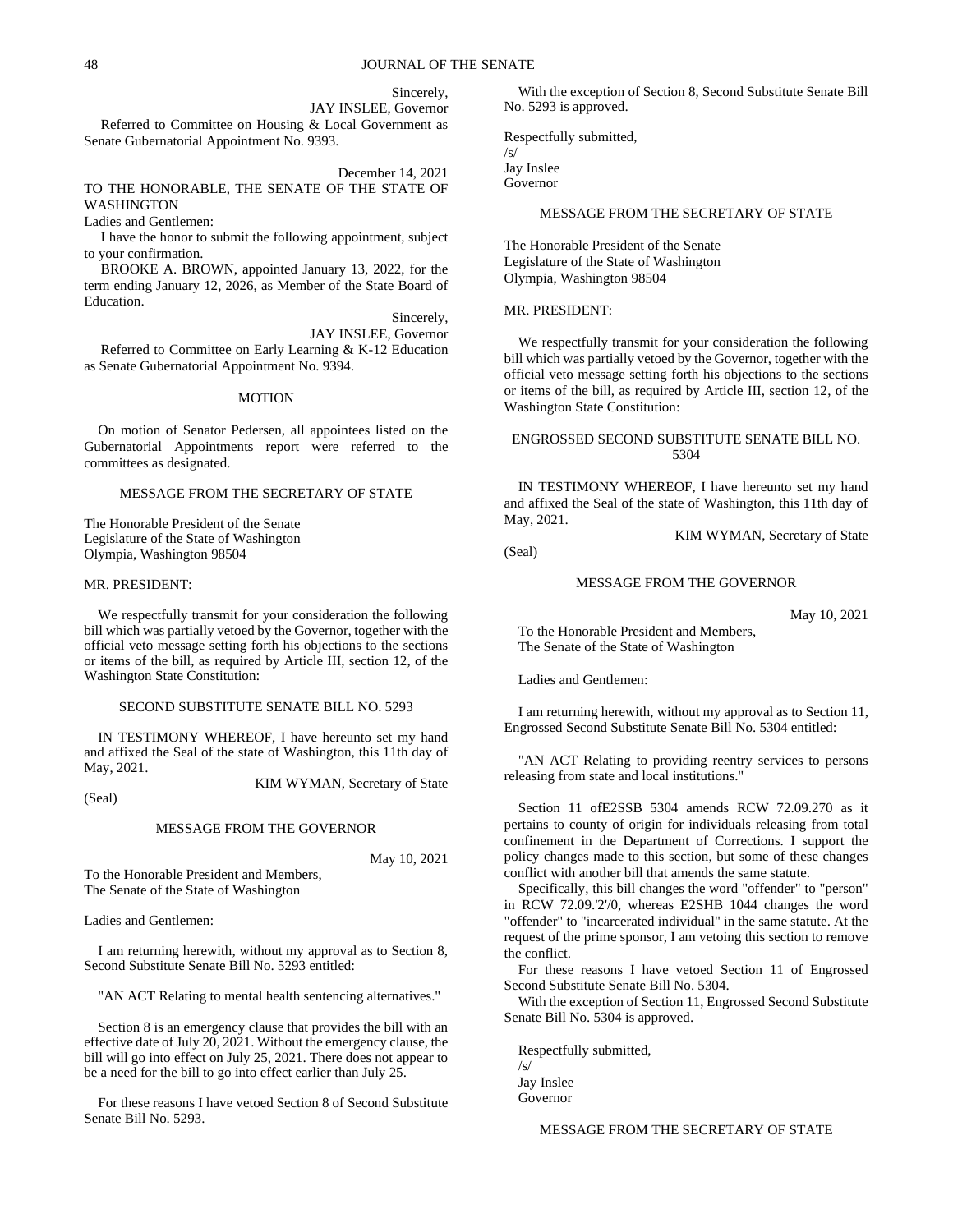### The Honorable President of the Senate Legislature of the State of Washington Olympia, Washington 98504

### MR. PRESIDENT:

We respectfully transmit for your consideration the following bill which was partially vetoed by the Governor, together with the official veto message setting forth his objections to the sections or items of the bill, as required by Article III, section 12, of the Washington State Constitution:

### SUBSTITUTE SENATE BILL NO. 5151

IN TESTIMONY WHEREOF, I have hereunto set my hand and affixed the Seal of the state of Washington, this 17th day of May, 2021.

(Seal)

### MESSAGE FROM THE GOVERNOR

May 13, 2021

KIM WYMAN, Secretary of State

To the Honorable President and Members, The Senate of the State of Washington

Ladies and Gentlemen:

I am returning herewith, without my approval as to Section 33, Substitute Senate Bill No. 5151 entitled:

"AN ACT Relating to foster care and child care licensing by the department of children, youth, and families."

Section 33 is a null and void clause. It provides that if specific funding for the purposes of Section 29, a section related to prohibiting charging licensees for obtaining a child are license, is not provided in the omnibus appropriations act, then Section 29 is null and void. Although the omnibus appropriations act references Section 29 of this bill, it does not provide specific funding for Section

29. Section 33 must be vetoed so that Section 29 can be implemented.

For these reasons I have vetoed Section 33 of Substitute Senate Bill No. 5151.

With the exception of Section 33, Substitute Senate Bill No. 5151 is approved.

Respectfully submitted, /s/ Jay Inslee Governor

### MESSAGE FROM THE SECRETARY OF STATE

The Honorable President of the Senate Legislature of the State of Washington Olympia, Washington 98504

### MR. PRESIDENT:

We respectfully transmit for your consideration the following bill which was partially vetoed by the Governor, together with the official veto message setting forth his objections to the sections or items of the bill, as required by Article III, section 12, of the Washington State Constitution:

### ENGROSSED SUBSTITUTE SENTATE BILL NO. 5235

IN TESTIMONY WHEREOF, I have hereunto set my hand and affixed the Seal of the state of Washington, this 17th day of May, 2021.

(Seal)

### MESSAGE FROM THE GOVERNOR

May 13, 2021

To the Honorable President and Members, The Senate of the State of Washington

Ladies and Gentlemen:

I am returning herewith, without my approval as to Sections 1, 3, and 4, Engrossed Substitute Senate Bill No. 5235 entitled:

"AN ACT Relating to increasing housing unit inventory by removing arbitrary limits on housing options."

Section 3 allows cities to delay local implementation of statewide requirements around siting of accessory dwelling units until two years after their next required comprehensive plan update.

Accessory dwelling units play an important role in creating additional housing options in urban areas and the state is currently facing a housing crisis.

Section 4 limits the ability for local governments to require owner occupancy on lots containing an accessory dwelling unit, but it also creates numerous exceptions to that limitation which are problematic. I am concerned that the language may allow a local government to prevent the siting and development of accessory dwelling units in perpetuity with very little justification.

Section 1 establishes the intent of the bill. Due to the vetoes of Sections 3 and 4, the original statement of intent no longer fully applies to this bill.

For these reasons I have vetoed Sections 1, 3, and 4 of Engrossed Substitute Senate Bill No. 5235.

With the exception of Sections 1, 3, and 4, Engrossed Substitute Senate Bill No. 5235 is approved.

Respectfully submitted, /s/ Jay Inslee Governor

### MESSAGE FROM THE SECRETARY OF STATE

The Honorable President of the Senate Legislature of the State of Washington Olympia, Washington 98504

### MR. PRESIDENT:

We respectfully transmit for your consideration the following bill which was partially vetoed by the Governor, together with the official veto message setting forth his objections to the sections or items of the bill, as required by Article III, section 12, of the

KIM WYMAN, Secretary of State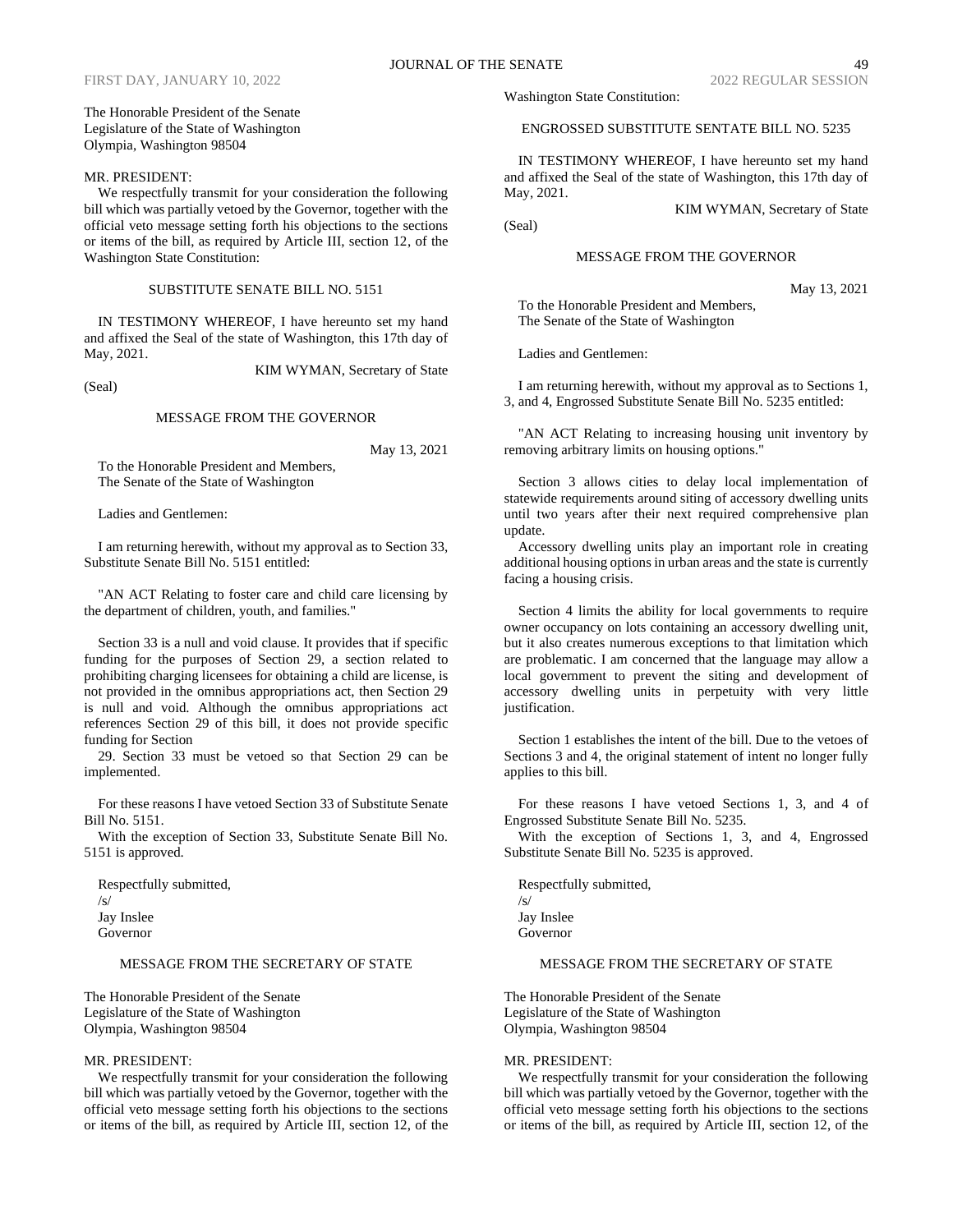Washington State Constitution:

### ENGROSSED SUBSTITUTE SENATE BILL NO. 5405

IN TESTIMONY WHEREOF, I have hereunto set my hand and affixed the Seal of the state of Washington, this 17th day of May, 2021.

(Seal)

### MESSAGE FROM THE GOVERNOR

May 13, 2021

KIM WYMAN, Secretary of State

To the Honorable President and Members, The Senate of the State of Washington

Ladies and Gentlemen:

I am returning herewith, without my approval as to Section 2, Engrossed Substitute Senate Bill No. 5405 entitled:

"AN ACT Relating to racial equity analysis for the joint legislative audit and review committee work."

Section 2 directs the Joint Legislative Audit and Review Committee (JLARC) to complete a racial equity analysis on the impact of the restrictions on in-person K-12 education put in place since the COVID-19 state of emergency was declared on February 29, 2020, for all counties in Washington. Racial equity in education is a longstanding issue that was made worse by the COVID pandemic. Beyond the necessary school restrictions imposed, COVID impacts on education also included, but are not limited to, public health, economic disruption, teacher safety and loss of child care. I believe a broader review of racial inequities in K-12 is needed, and I will ask the Washington Student Achievement Council to conduct this review.

For these reasons I have vetoed Section 2 of Engrossed Substitute Senate Bill No. 5405.

With the exception of Section 2, Engrossed Substitute Senate Bill No. 5405 is approved.

Respectfully submitted, /s/ Jay Inslee Governor

### MESSAGE FROM THE SECRETARY OF STATE

The Honorable President of the Senate Legislature of the State of Washington Olympia, Washington 98504

### MR. PRESIDENT:

We respectfully transmit for your consideration the following bill which was partially vetoed by the Governor, together with the official veto message setting forth his objections to the sections or items of the bill, as required by Article III, section 12, of the Washington State Constitution:

### ENGROSSED SENATE BILL NO. 5476

IN TESTIMONY WHEREOF, I have hereunto set my hand and affixed the Seal of the state of Washington, this 17th day of May, 2021.

(Seal)

### MESSAGE FROM THE GOVERNOR

May 13, 2021

To the Honorable President and Members, The Senate of the State of Washington

Ladies and Gentlemen:

I am returning herewith, without my approval as to Section 21, Engrossed Senate Bill No. 5476 entitled:

"AN ACT Relating to addressing the State v. Blake decision."

The bill creates a new account that will not be used, therefore it is unnecessary. For these reasons I have vetoed Section 21 of Engrossed Senate Bill No. 5476.

With the exception of Section 21, Engrossed Senate Bill No. 5476 is approved.

Respectfully submitted, /s/ Jay Inslee Governor

### MESSAGE FROM THE SECRETARY OF STATE

The Honorable President of the Senate Legislature of the State of Washington Olympia, Washington 98504

### MR. PRESIDENT:

We respectfully transmit for your consideration the following bill which was partially vetoed by the Governor, together with the official veto message setting forth his objections to the sections or items of the bill, as required by Article III, section 12, of the Washington State Constitution:

SECOND SUBSTITUTE SENATE BILL NO. 5368

IN TESTIMONY WHEREOF, I have hereunto set my hand and affixed the Seal of the state of Washington, this 17th day of May, 2021.

KIM WYMAN, Secretary of State

(Seal)

### MESSAGE FROM THE GOVERNOR

May 13, 2021

To the Honorable President and Members, The Senate of the State of Washington

Ladies and Gentlemen:

I am returning herewith, without my approval as to Sections 4, 5, 6, and 7, Second Substitute Senate Bill No. 5368 entitled:

"AN ACT Relating to encouraging rural economic development."

Section 4 of this bill would allow the Public Works Board (Board) to award funding for broadband infrastructure to cities, towns, and counties found to be in noncompliance with the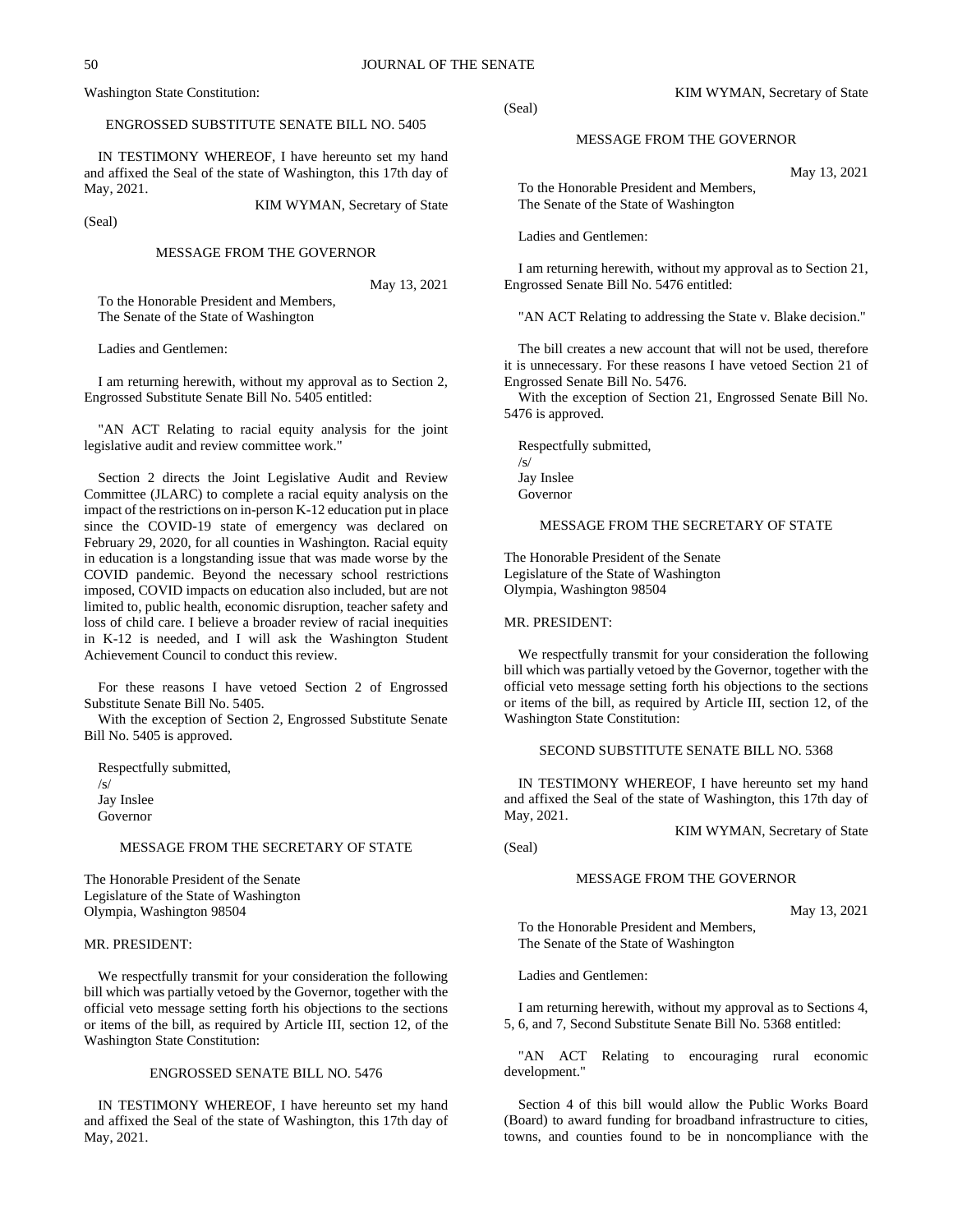growth management act (GMA). Current law prohibits any funding distributed by the Board to go to a GMA noncompliant jurisdiction unless that funding is necessary to address a public health need or substantial environmental degradation. The new exception provided here does not rise to the same level of urgency established in current law. In addition, an underpinning of the GMA has been that GMA noncompliant jurisdictions are unable to access various forms of infrastructure funding. Broadband is critical infrastructure comparable to roads, bridges, and water systems, and should be treated the same before the Board.

Section 5 prohibits the Community Economic Revitalization Board (CERB) from considering compliance with the GMA as a factor in awarding broadband funding to counties, cities, and towns. CERB does not currently consider the GMA in making funding decisions. This new prohibition is unnecessary.

Section 6 prohibits the Utilities and Transportation Commission (UTC) from considering compliance with the GMA as a factor in awarding broadband funding to counties, cities, and towns. The only funding that the UTC distributes for broadband is the Universal Service Fund (USF). Local governments are not eligible applicants to that program. The USF awards subsidies to small, private telecommunications providers. This new prohibition is also unnecessary.

Section 7 prohibits the Department of Commerce from considering compliance with the GMA as a factor in awarding broadband funding to counties, cities, and towns. Commerce is not currently bound to any consideration of GMA compliance in its decision-making regarding broadband projects. The agency has appropriate autonomy to consider the individual merits and relative benefits of each application for broadband funding. Retaining a high-level of discretion within the agency is desirable to ensure the best and highest use of scarce resources.

For these reasons I have vetoed Sections 4, 5, 6, and 7 of Second Substitute Senate Bill No. 5368.

With the exception of Sections 4, 5, 6, and 7, Second Substitute Senate Bill No. 5368 is approved.

Respectfully submitted,  $\sqrt{s}$ Jay Inslee Governor

### MESSAGE FROM THE SECRETARY OF STATE

The Honorable President of the Senate Legislature of the State of Washington Olympia, Washington 98504

### MR. PRESIDENT:

We respectfully transmit for your consideration the following bill which was partially vetoed by the Governor, together with the official veto message setting forth his objections to the sections or items of the bill, as required by Article III, section 12, of the Washington State Constitution:

### ENGROSSED SECOND SUBSTITUTE SENATE BILL NO. 5126

IN TESTIMONY WHEREOF, I have hereunto set my hand and affixed the Seal of the state of Washington, this 18th day of May, 2021.

(Seal)

### MESSAGE FROM THE GOVERNOR

May 17, 2021

To the Honorable President and Members, The Senate of the State of Washington

Ladies and Gentlemen:

I am returning herewith, without my approval as to Sections 6; 22; and the four internal cross- references to Section 22 [Section 8, on page 20 line 32, after "in" veto "section 22 of"; Section 9, on page 22, beginning on line l4, after "2026.", veto the sentence beginning with "If" and ending with "period." on line 16; Section 13, on page 39, line 21, after "with" veto "section 22 of"; and Section 19, on page 47, line 30, after "under" veto "section 22 of'], Engrossed Second Substitute Senate Bill No. 5126 entitled:

"AN ACT Relating to the Washington climate commitment act."

Section 6 requires the development of an improved consultation framework for state agencies to communicate and collaborate with tribes on climate investments made under the act. 1 strongly support the need for this work, as there are multiple new programs authorized under this act that require the state and tribes to work together. However, this section also requires tribes to provide their consent for climate projects funded by the Climate Commitment Act that might impact tribal interests, which differs from our current government-to-government approach and does not properly recognize the mutual sovereign relationship between tribal governments and the state. Although I am vetoing this Section, I will be requesting formal consultation with Tribal leaders to develop improved consultation procedures that strengthen our ability to work together as both sovereign governments and committed partners to advance our many mutual interests.

Section 22 primarily provides a convenient summary of compliance obligations under the Act that is duplicative of the same key compliance obligations and authorizing provisions that are well established and defined in other sections of the Act, including but not limited to Sections 23, 8 and 2. For example, the rulemaking authority acknowledged in Section 22 is provided for and expanded upon in Section 25, which separately establishes comprehensive rulemaking authority that authorizes the Department of Ecology to adopt rules to implement all of the provisions of the Act. There are no substantive aspects of Section 22 that Ecology cannot adopt and implement through this rulemaking authority. By vetoing Section 22, I am also removing an internal inconsistency with regard to the expiration date of allowances, because the ability of covered entities to rely on the last several years of allowances in Section 22(1) conflicts with the unlimited time period for use of allowances in Section 9(2). Because I am vetoing Section 22, I am also vetoing the four internal cross-references to Section22. Finally, I want to express my deep appreciation for the Legislature's remarkable work on this critical piece of legislation; however, the delayed effective dale established in subsection (7) unnecessarily hinders our state's ability to combat climate change, one of the greatest challenges facing our state and the world today.

For these reasons I have vetoed Sections 6; 22; and the four internal cross-references to Section 22 [Section 8, on page 20, line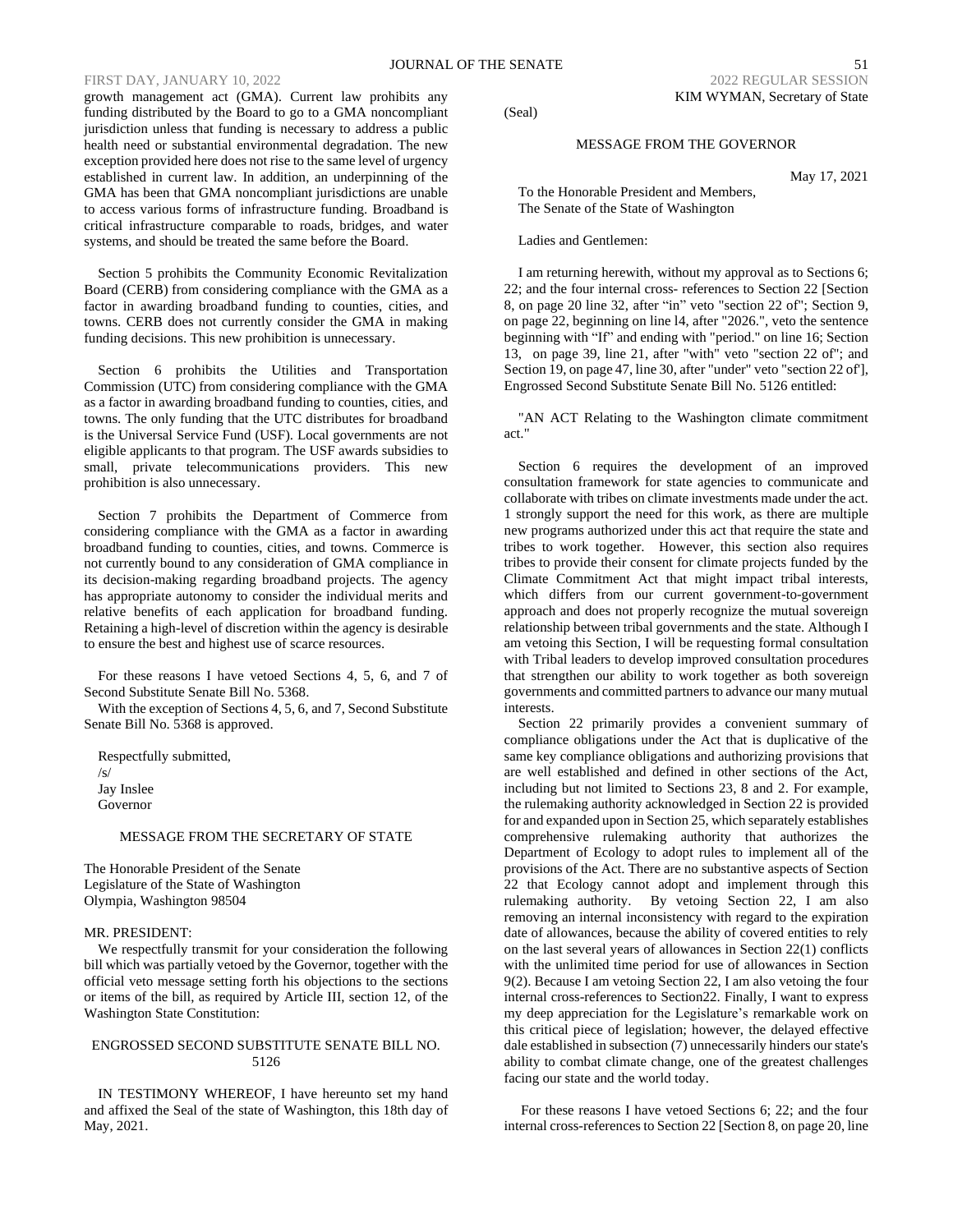32, after "in" veto "section 22 of'; Section 9, on page 22, beginning on line 14, after "2026.", veto the sentence beginning with "If" and ending with "period." on line 16; Section 13, on page 39, line 21, after "with" veto "section 22 of'; and Section 19, on page 47, line 30, after "under" veto "section 22 of"] of Engrossed Second Substitute Senate Bill No. 5126.

With the exception of Sections 6; 22; and the four internal cross-references to Section 22 [Section 8, on page 20, line 32, after "in" veto "section 22 of"; Section 9, on page 22, beginning on line 14, after "2026.", veto the sentence beginning with "If" and ending with "period." on line 16; Section 13, on page 39, line 21, after "with" veto "section 22 of"; and Section 19, on page 47, line 30, after "under" veto "Section 22 of"], Substitute Senate Bill No. 5126 is approved.

Respectfully submitted, /s/ Jay Inslee Governor

### MESSAGE FROM THE SECRETARY OF STATE

The Honorable President of the Senate Legislature of the State of Washington Olympia, Washington 98504

### MR. PRESIDENT:

We respectfully transmit for your consideration the following bill which was partially vetoed by the Governor, together with the official veto message setting forth his objections to the sections or items of the bill, as required by Article III, section 12, of the Washington State Constitution:

### ENGROSSED SUBSTITUTE SENATE BILL NO. 5092

IN TESTIMONY WHEREOF, I have hereunto set my hand and affixed the Seal of the state of Washington, this 19th day of May, 2021.

(Seal)

KIM WYMAN, Secretary of State

MESSAGE FROM THE GOVERNOR

May 18, 2021

To the Honorable President and Members, The Senate of the State of Washington

Ladies and Gentlemen:

I am returning herewith, without my approval as to Sections 127(18); 137(13); 308(18); 738; 1110(9); 955; and 1703, page 1076, lines 34-35, Engrossed Substitute Senate Bill No. 5092 entitled:

"AN ACT Relating to fiscal matters."

### **Section 127(18), pages 27-28, Attorney General, Washington State Missing and Murdered Indigenous Women and People Task Force**

Section 127(18) provides funding for the Attorney General's Office to support the Washington State Missing and Murdered Indigenous Women and People Task Force established in Section 955 of this act. Because the wrong version of the section was included in the enacted budget, I have vetoed Section 955. Since Section 955 is vetoed, the funding in this proviso is no longer needed. Therefore, I have vetoed Section 127(18).

However, the work of this task force is extremely important, and the Attorney General's Office has agreed to convene the task force and begin the work set forth in this section. I will request the funding necessary for this task force in my next supplemental budget request.

### **Section 137(13), page 95, Department of Revenue, Future Taxation of Digital Products. Work Group and Report**

This section directs the Department of Revenue to convene a stakeholder work group to analyze and develop recommendations on the future taxation of digital products that are used in the electronic processing of prescriptions. The department must submit the analysis and recommendations in a report to the Legislature by December 1, 2021. Because funding was not provided for the department to do this work, I have vetoed Section 137(13).

However, I am directing the department to work with stakeholders to assist them in developing and drafting legislation that will help reduce the tax burden on pharmacies as it relates to digital services that are used in the processing of electronic prescriptions and transmission of prescription drug claims data.

### **Section 308(18), page 330, Department of Fish and Wildlife, Columbia River Gillnet License Buyback**

This section provides funding solely for a voluntary buyback of Columbia River commercial gillnet licenses which is something I supported in my proposed budget. However, the last sentence of this section also requires the department to only authorize mainstem gillnet and drift net fisheries in certain areas of the Columbia River for one particular salmon run based on a set allocation for commercial fisheries. This allocation for commercial fisheries conflicts with Washington's agreement with the state of Oregon on management of commercial gillnet fisheries on the Columbia River. In addition, the last sentence potentially limits the department from issuing fishing licenses for other species such as eulachon or shad and from issuing permits for other commercial gear types. This may have unknown impacts on other fisheries along the Columbia River. Although I support the voluntary buyback of commercial gillnet licenses on the Columbia River, I cannot support these additional provisions. For these reasons, I have vetoed Section 308(18).

### **Section 738, page 506-507, Office of Financial Management, Home and Community Based Services**

This section requires OFM to direct spending from this appropriation dependent upon receiving guidance from the Centers for Medicare and Medicaid Services (CMS) by May 10, 2021, that extends the use of Home and Community Based Services funds beyond December 31, 2022. In Section 738 (2), the Legislature expressed its intent to direct expenditures if CMS extended the expenditure time period. CMS provided guidance on May 13, 2021, extending the use of this fund source through March 2024.

For this reason, I have vetoed Section 738 to follow the spirit of the proviso and enable the Legislature to decide how the funds should be used.

### **Section 1110(9), page 631, Office of Civil Legal Aid, Tenant Representation Outcome Study**

This section reduces the appropriations for a research-based controlled comparative study of the differences in outcomes for tenants facing eviction who receive legal representation and tenants facing eviction without legal representation in unlawful detainer cases filed under the Residential Landlord - Tenant Act. This reduction in funding includes fiscal year 2020. This fiscal year has closed and can no longer have changes in appropriation.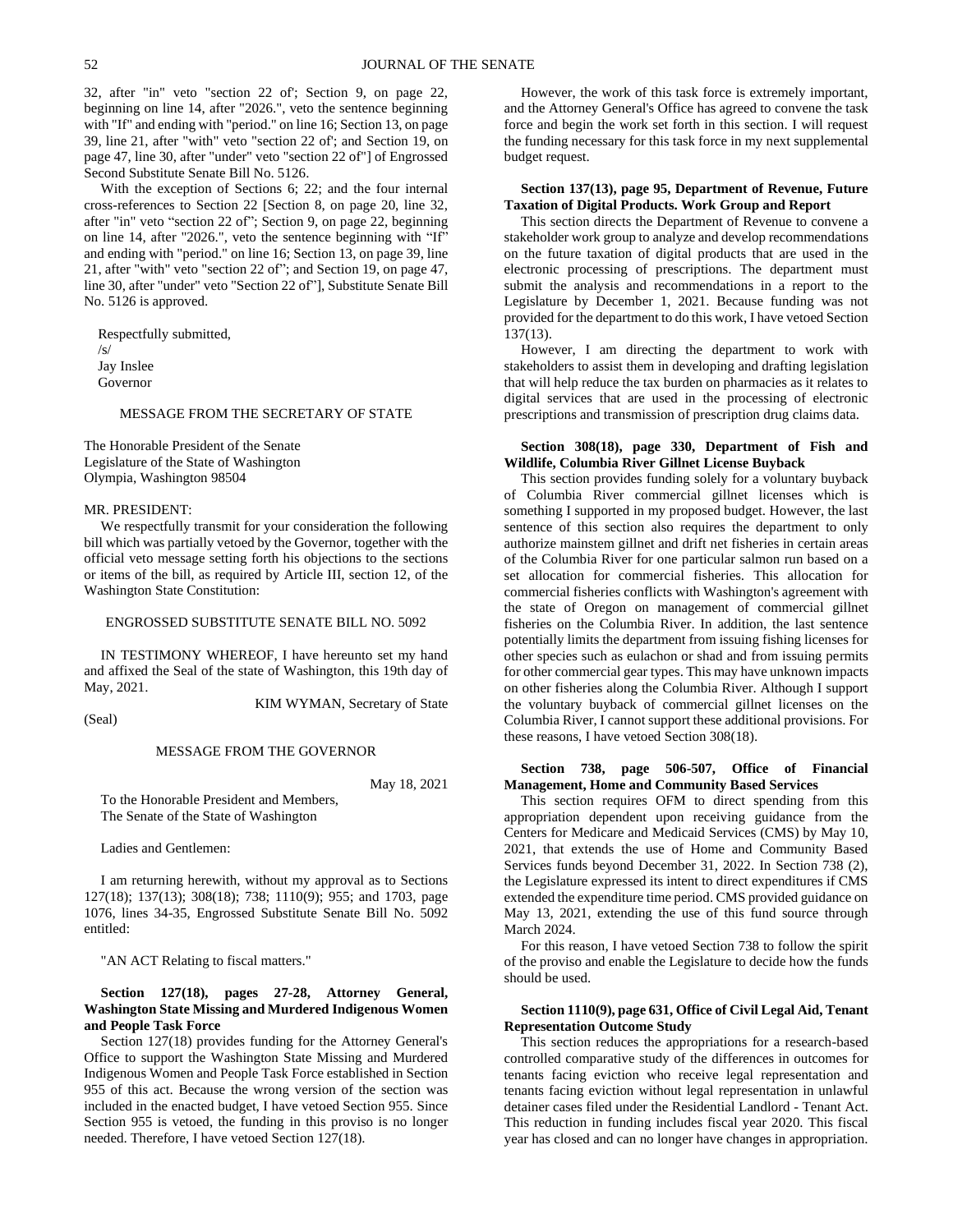For this reason, I have vetoed Section 1110(9). I will ask the Office of Civil Legal Aid to place \$317,500 in reserve status for fiscal year 2021.

### **Section 955, pages 541 through 544**

Section 955 creates the Washington State Missing and Murdered Indigenous Women and People Task Force and sets out the members of the task force, the work of the task force, and specific duties and authority for the Washington State Attorney General to support the task force. The budget did not include the correct version of this section and has some issues that cannot be overcome. Because of the problems that arise from this version, I have vetoed Section 955.

However, this work is extremely important and needs to move forward. We have coordinated with the Attorney General's Office, which will use its existing authority to convene the task force and begin the work set forth in this section. I will include the creation of the task force as intended in my next supplemental budget request.

### **Section 1703, page 1076, lines 34-35, State Treasurer, Bond Retirement and Interest**

This section intends to adjust the appropriations for Nondebtlimit General Fund bond retirement in fiscal year 2021 to necessary levels. It appears the appropriation is an error. For this reason, I have vetoed Section 1703, page 1076, lines 34-35, (Nondebt-Limit Reimbursable Bond Retirement Account-State Appropriation).

For these reasons I have vetoed Sections 127(18); 137(13); 308(18); 738; 1110(9); 955; and 1703, page 1076, lines 34-35 of Engrossed Substitute Senate Bill No. 5092.

With the exception of Sections 127(18); 137(13); 308(18); 738; 1110(9); 955; and 1703, page 1076, lines 34-35, Engrossed Substitute Senate Bill No. 5092 is approved.

Respectfully submitted,  $\sqrt{s}$ Jay Inslee Governor

### MESSAGE FROM THE SECRETARY OF STATE

The Honorable President of the Senate Legislature of the State of Washington Olympia, Washington 98504

### MR. PRESIDENT:

We respectfully transmit for your consideration the following bill which was partially vetoed by the Governor, together with the official veto message setting forth his objections to the sections or items of the bill, as required by Article III, section 12, of the Washington State Constitution:

### SUBSTITUTE SENATE BILL NO. 5165

IN TESTIMONY WHEREOF, I have hereunto set my hand and affixed the Seal of the state of Washington, this 19th day of May, 2021.

KIM WYMAN, Secretary of State

(Seal)

### MESSAGE FROM THE GOVERNOR

May 18, 2021

To the Honorable President and Members, The Senate of the State of Washington

Ladies and Gentlemen:

I am returning herewith, without my approval as to Sections 205(2); 205(4); 205(5); 220, page 48, line 15, beginning with "Fuel" through line 16 ending with "process."; page 48, line 28, beginning with "Fuel" through line 29 ending with "process."; page 48, line 32, beginning with "Fuel" through line 33 ending with "process."; page 49, line 5, beginning with "Fuel" through line 6 ending with "process."; page 49, line 37, beginning with "Fuel" through line 38 ending with "process."; and page 50, line 18, beginning with "Fuel" through line 19 ending with "process."; 309, page 70, line 35, beginning with "No" through page 71, line 2, ending with "biennium."; and 920(1), pages 175- 176; 920(2), page 176; 920(3), page 176; page 177, line 13, beginning with "Fuel" and ending with "process."; page 177, line 33, beginning with "Fuel" through line 34 ending with "process."; and 920(9), page 179, Substitute Senate Bill No. 5165 entitled:

"AN ACT Relating to transportation funding and appropriations."

### **Section 205(5), pages 18-19, Transportation Commission, Unfunded Study**

This section directs the Transportation Commission to evaluate and identify activities funded in the transpo1iation budget that might be paid for using other revenue resources. This proviso also instructs the commission to recommend potential changes to funding sources in order to maintain a state of good repair. There was no funding provided to support this work. For this reason, I have vetoed Section 205(5).

**Section 220, page 48, line 15, beginning with "Fuel" through line 16 ending with "process."; page 48, line 28, beginning with "Fuel" through line 29 ending with "process."; page 48, line 32, beginning with "Fuel" through line 33 ending with "process."; page 49, line 5, beginning with "Fuel" through line 6 ending with "process."; page 49, line 37, beginning with "Fuel" through line 38 ending with "process."; and page 50, line 18, beginning with "Fuel" through line 19 ending with "process."**

Section 220 includes the following sentence in six provisos: "Fuel type may not be a factor in the grant selection process." This sentence is a nondollar proviso that is subject to the governor's veto authority. It is also substantive legislation included in an appropriations bill that either conflicts with or amends the statutory mandates in RCW 47.66.040 and 47.66.030 that direct WSDOT to consider, among other criteria, energy efficiency issues and federal and state air quality requirements in selecting programs and projects. In addition, this requirement conflicts with, or at best substantially impairs, the statutory mandate for the state and local government subdivisions to transition to zero emission vehicles as articulated in RCW 43.19.648.

The sentence at issue is a policy change - that is, an amendment - to existing statutory requirements. As such, the sentence violates Article II, Sections 19 and 37 of the Washington State Constitution.

It is well established that the governor's veto powers in Article III, Section 12 of the Washington State Constitution extend to appropriation items and full subsections or provisos in an appropriations bill. It is also well established that our courts will intervene to prevent obvious circumvention of the veto power by the Legislature or equally obvious manipulation of that power by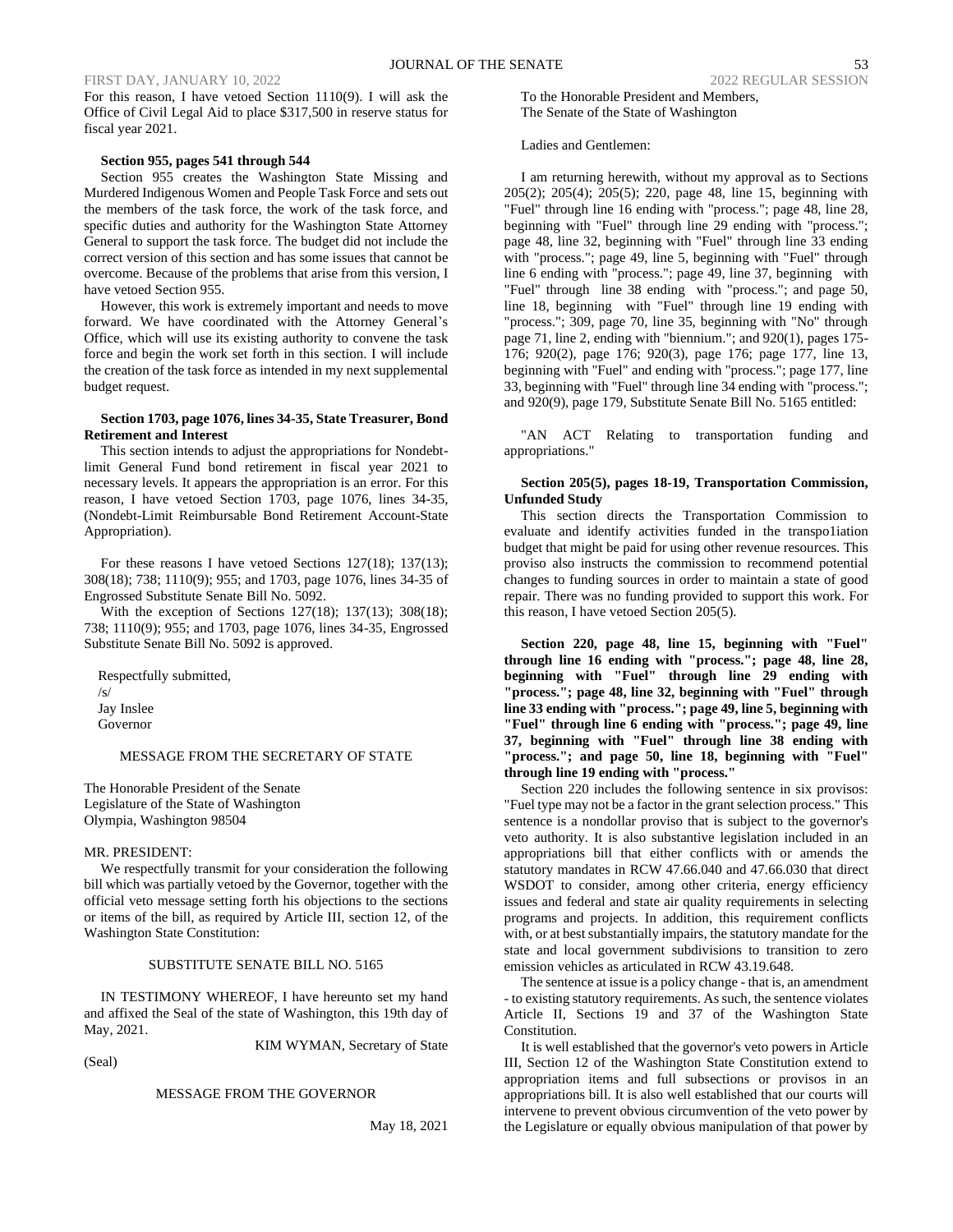the governor. The addition of this sentence within these provisos constrains my ability to exercise the constitutionally authorized veto powers.

Based on the above concerns, I previously vetoed this sentence in several subsections in the 2019-21 biennial transportation budget bill, Engrossed Substitute House Bill 1160, to prevent a constitutional violation and a forced violation of state law. Litigation regarding this matter is ongoing. Because the same sentence is included again in this biennial transportation appropriations bill and because the litigation has not been resolved yet by our state Supreme Court, I again have no choice but to veto this sentence that appears in several subsections.

For these reasons, I have vetoed Section 220, page 48, line 15, beginning with "Fuel" through line 16 ending with "process."; page 48, line 28, beginning with "Fuel" through line 29 ending with "process."; page 48, line 32, beginning with "Fuel" through line 33 ending with "process."; page 49, line 5, beginning with "Fuel" through line 6 ending with "process."; page 49, line 37, beginning with "Fuel" through line 38 ending with "process."; and page 50, line 18, beginning 'with "Fuel" through line 19 ending with "process."

### **Section 309, page 70, line 35, beginning with "No" through page 71, line 2, ending with "biennium."**

Section 309 provides the appropriation authority for the Washington State Ferries construction program. Section 309(1) includes the following sentence: "No funds appropriated in this act or additional funds received through the unanticipated receipt process may be allocated or expended for terminal electrification purposes this biennium." This sentence would prohibit any funds appropriated in the transportation budget, and not just this section, and any future funds that may be received as an unanticipated receipt, from being spent on the electrification of ferry terminals. This could result in the Department of Transportation foregoing opportunities to pursue funding for terminal electrification and charging, contrary to the needs of the ferries program. As we continue the work toward the first 144-car hybrid electric vessel and the conversion of the Jumbo Mark II vessel, we must also pursue the charging infrastructure to be able to access electricity for seamless operations.

It is well established that the governor's veto powers in Article III, Section 12 of the Washington State Constitution extend to appropriation items and full subsections or provisos in an appropriations bill. It is also well established that our courts will intervene to prevent obvious circumvention of the veto power by the Legislature or equally obvious manipulation of that power by the governor.

This sentence is a nondollar proviso that is subject to the governor's veto authority. The sentence is a condition on the entire transportation budget bill and on unanticipated receipts and thus does not naturally fit together with the other language in Section 309(1), which is a separate proviso applying to only the appropriations in Section 309.

The prohibition on terminal electrification expenditures not only stifles the ongoing work by Washington State Ferries to electrify fleets and terminals, but also eliminates pathways to attain federal funds or other grants. While my veto authority is generally limited to sections, subsections or appropriation items in an appropriations bill, this sentence embedded in a subsection is a separate, nondollar appropriation item that is subject to my veto. The deleterious effects of this prohibition leave me no choice but to veto this sentence.

For these reasons, I have vetoed Section 309, page 70, line 35, beginning with "No" through page 71, line 2, ending with "biennium.".

### **Section 920(1), pages 175-176; Section 920(2), page 176; Section 920(3), page 176; page 177, line 13, beginning "Fuel" and ending with "process."; page 177, line 33, beginning with "Fuel" through line 34 ending with "process."; and Section 920(9), page 179**

Section 920 includes the following sentence in seven provisos: "Fuel type may not be a factor in the grant selection process." I previously vetoed this sentence in six provisos in the 2019-21 biennial transportation budget bill, Engrossed Substitute House Bill 1160, for the reasons set forth in my veto message for Section 220 of this bill. Because Section 920 amends current law to reinstate the sentence that I had previously vetoed, I again have no choice but to veto the provisos that contain this sentence and have vetoed the sentence in two other provisos.

For these reasons, I have vetoed Section 920(1), pages 175- 176; Section 920(2), page 176; Section 920(3), page 176; page 177, line 13, beginning with "Fuel" and ending with "process."; page 177, line 33, beginning with "Fuel" through line 34 ending with "process."; and Section 920(9), page 179.

I have vetoed the following sections related to bills that did not pass the Legislature, resulting in the lapse of funding. My veto of these sections will serve to clean up these unnecessary sections of the bill.

### **Section 205(2), page 18, Transportation Commission, SSB 5444, Implementing a per mile charge on electric and hybrid vehicles**

**Section 205(4), page 18, Transportation Commission, SSB 5444, Implementing a per mile charge on electric and hybrid vehicles**

For these reasons I have vetoed Sections 205(2); 205(4); 205(5); 220, page 48, line 15, beginning with "Fuel" through line 16 ending with "process."; page 48, line 28, beginning with "Fuel" through line 29 ending with "process."; page 48, line 32, beginning with "Fuel" through line 33 ending with "process."; page 49, line 5, beginning with "Fuel" through line 6 ending with "process."; page 49, line 37, beginning with "Fuel" through line 38 ending with "process."; and page 50, line 18, beginning with "Fuel" through line 19 ending with "process."; 309, page 70, line 35, beginning with "No" through page 71, line 2, ending with "biennium."; and 920(1), pages 175-176; 920(2), page 176; 920(3), page 176; page 177, line 13, beginning with "Fuel" and ending with "process."; page 177, line 33, beginning with "Fuel" through line 34 ending with "process."; and 920(9), page 179 of Substitute Senate Rill No. 5165.

With the exception of Sections 205(2); 205(4); 205(5); 220, page 48, line 15, beginning with "Fuel" through line 16 ending with "process."; page 48, line 28, beginning with "Fuel" through line 29 ending with "process."; page 48, line 32, beginning with "Fuel" through line 33 ending with "process."; page 49, line 5, beginning with "Fuel" through line 6 ending with "process."; page 49, line 37, beginning with "Fuel" through line 38 ending with "process."; and page 50, line 18, beginning with "Fuel" through line 19 ending with "process."; 309, page 70, line 35, beginning with "No" through page 71, line 2 ending with "biennium."; and 920(1), pages 175-176; 920(2), page 176;·920(3), page 176; page 177, line 13, beginning with "Fuel" and ending with "process."; page 177 1.ine 33 beginning with "Fuel' through line 34 ending with "process."; and 920(9), page 179, Substitute Senate Bill No. 5165 is approved.

Respectfully submitted, /s/ Jay Inslee Governor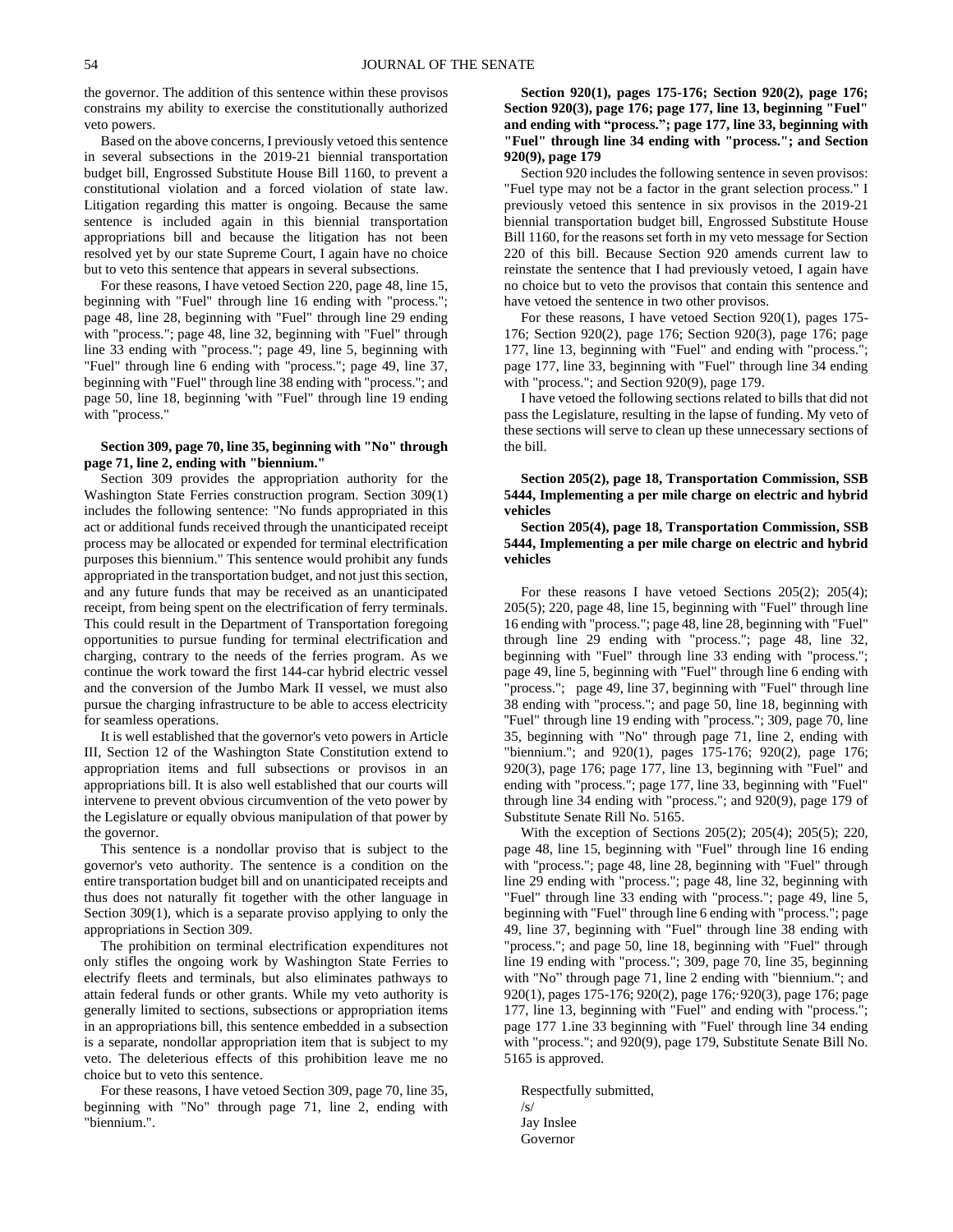### MOTION

At 12:59 p.m., on motion of Senator Pedersen, the Senate adjourned until 11:45 a.m. Tuesday, January 11, 2022.

DENNY HECK, President of the Senate

SARAH BANNISTER, Secretary of the Senate

# ${\bf JOUNNAL~OF~THE~SENATE} \qquad \qquad {\bf 55}$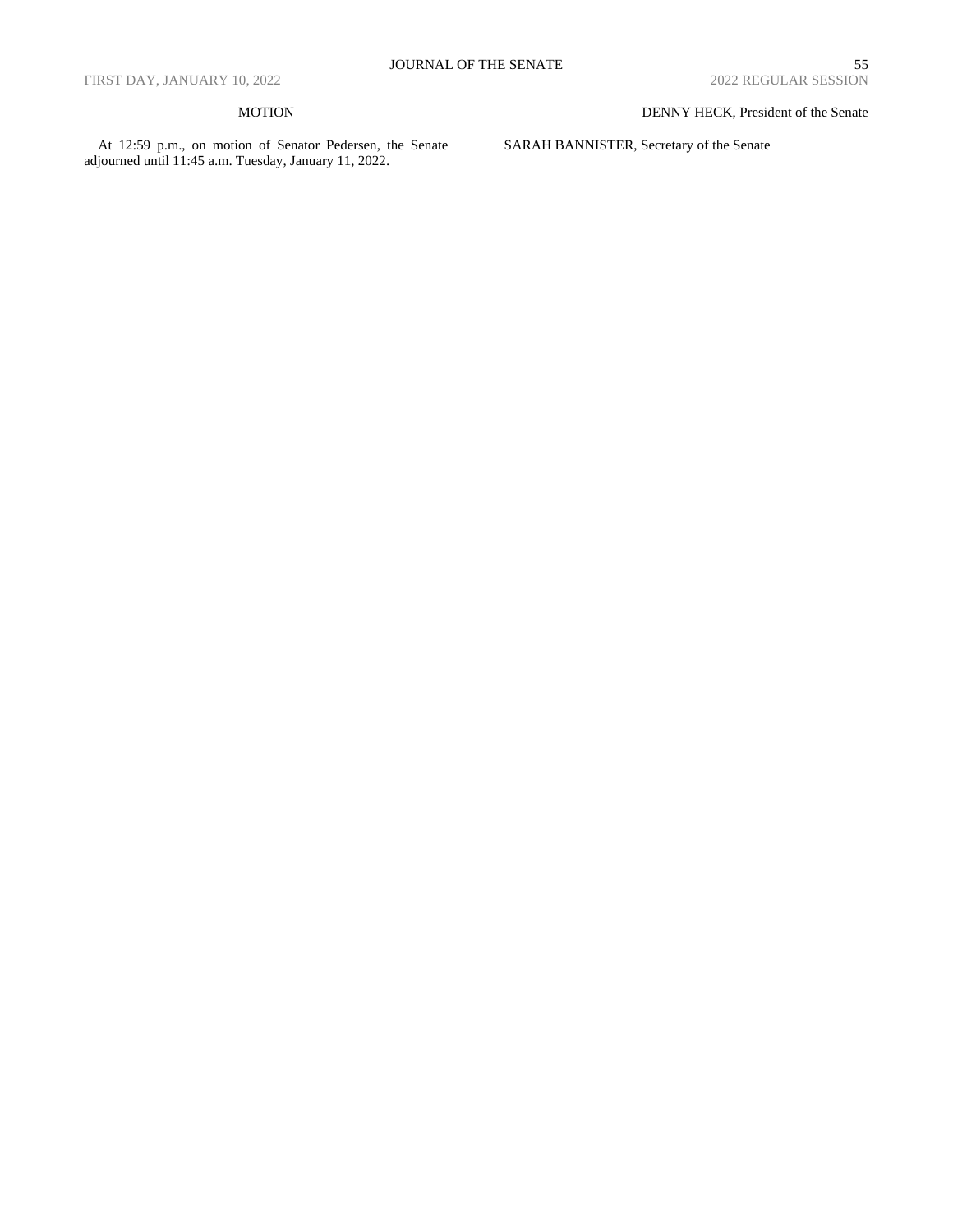| 4405    |
|---------|
| Adopted |
|         |
|         |
|         |
| 4406    |
|         |
|         |
|         |
|         |
| 5002    |
|         |
| 5004-S  |
|         |
| 5035-S  |
|         |
| 5042    |
|         |
| 5064-S  |
|         |
| 5065-SE |
|         |
| 5074-SE |
|         |
| 5078    |
|         |
| 5079    |
|         |
| 5083-SE |
|         |
| 5085-S  |
|         |
| 5089    |
|         |
| 5125-S  |
|         |
| 5129    |
|         |
| 5130    |
|         |
| 5147-S2 |
|         |
| 5155    |
|         |
| 5170    |
|         |
| 5182    |
|         |
|         |

|                     | 5187    |
|---------------------|---------|
| 1                   |         |
| 0                   | 5191-SE |
| 9                   |         |
| 1                   | 5232-E  |
|                     |         |
| $\overline{c}$<br>0 | 5242    |
| 9                   | 5265-S2 |
| 1                   |         |
|                     | 5288-S  |
| 1                   |         |
|                     | 5292-S  |
| 1                   |         |
| 1                   | 5294-S  |
|                     | 5300    |
| 1                   |         |
|                     | 5326    |
| 1                   |         |
|                     | 5327-S2 |
| $\mathbf{1}$        | 5328-E  |
| $\mathbf{1}$        |         |
|                     | 5329    |
| 1                   |         |
|                     | 5332-S  |
| 1                   |         |
|                     | 5340    |
| 1                   | 5342-S  |
| $\overline{1}$      |         |
|                     | 5352    |
| 1                   |         |
|                     | 5357-SE |
| 1                   | 5375    |
| 1                   |         |
|                     | 5406-S  |
| 1                   |         |
|                     | 5412-S  |
| 1                   |         |
|                     | 5417-S  |
| 1                   | 5428    |
| 1                   |         |
|                     | 5439-SE |
| 1                   |         |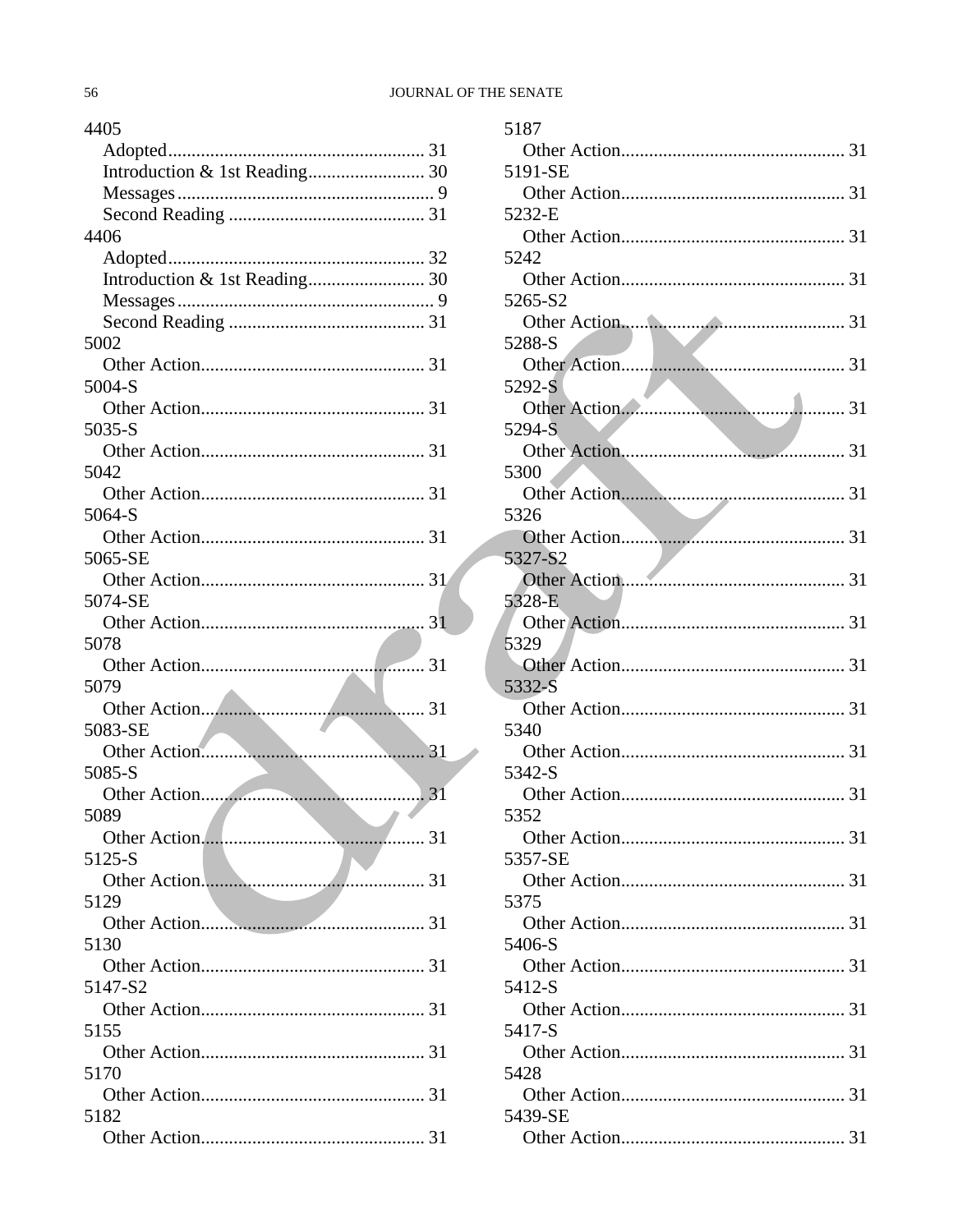|      | FIRST DAY, JANUARY 10, 2022 |  |
|------|-----------------------------|--|
| 5111 |                             |  |

| 5444-S                        |
|-------------------------------|
|                               |
| 5487                          |
|                               |
| 5488                          |
|                               |
| 5489                          |
|                               |
| 5490                          |
| 5491                          |
|                               |
| 5492                          |
|                               |
| 5493                          |
| Introduction & 1st Reading 10 |
| 5494                          |
|                               |
| 5495                          |
|                               |
| 5496                          |
| Introduction & 1st Reading 10 |
| 5497                          |
| 5498                          |
|                               |
| 5499                          |
|                               |
| 5500                          |
|                               |
| 5501                          |
| Introduction & 1st Reading 10 |
| 5502                          |
| 5503                          |
| Introduction & 1st Reading 10 |
| 5504                          |
|                               |
| 5505                          |
| Introduction & 1st Reading 11 |
| 5506                          |
| Introduction & 1st Reading 11 |
| 5507                          |
|                               |
| 5508                          |
|                               |
| 5509                          |
|                               |

| <b>SENATE</b><br>57                           |
|-----------------------------------------------|
| 2022 REGULAR SESSION                          |
| 5510                                          |
| 5511<br>5512                                  |
| 5513                                          |
| 5514                                          |
| Introduction & 1st Reading 11<br>5515         |
| 5516                                          |
| 5517                                          |
| 5518                                          |
| Introduction & 1st Reading 12<br>5519         |
| 5520                                          |
| 5521<br>Introduction & 1st Reading 12         |
| 5522                                          |
| 5523<br>Introduction & 1st Reading 12         |
| 5524<br>Introduction & 1st Reading 12         |
| 5525<br>Introduction & 1st Reading 12         |
| 5526<br>Introduction & 1st Reading 12         |
| 5527<br>Introduction & 1st Reading 12         |
| 5528<br>Introduction & 1st Reading 12<br>5529 |
| 5530                                          |
| Introduction & 1st Reading 12<br>5531         |
| Introduction & 1st Reading 12<br>5532         |
|                                               |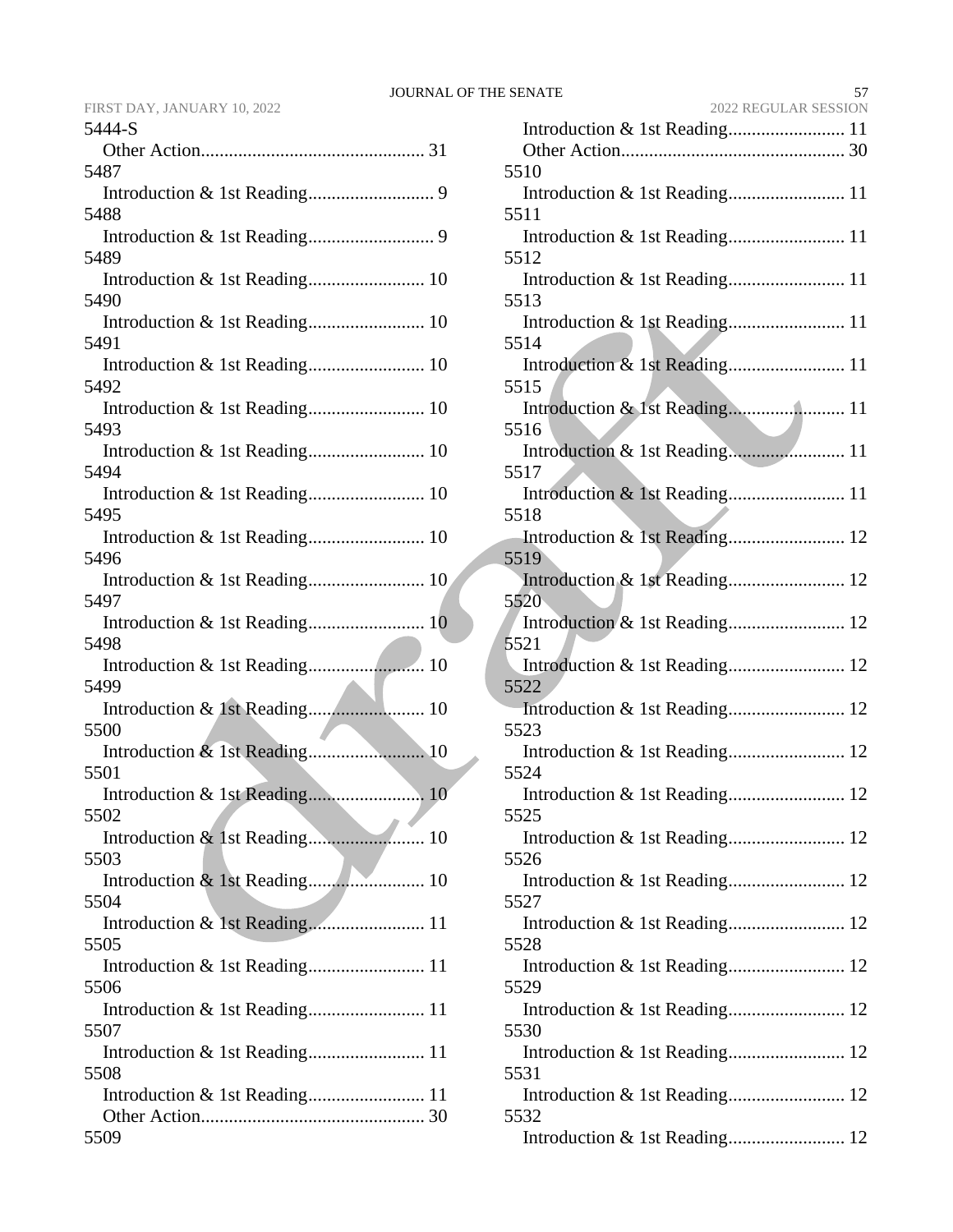| 58                                    | JOURNAL OF THE SENATE |                |
|---------------------------------------|-----------------------|----------------|
| 5533                                  |                       | Other          |
|                                       |                       | 5557           |
| 5534                                  |                       | Introd         |
| Introduction & 1st Reading 13         |                       | 5558           |
| 5535                                  |                       | Introd         |
|                                       |                       | 5559           |
| 5536                                  |                       | Introd         |
|                                       |                       | 5560           |
| 5537                                  |                       | Introd         |
|                                       |                       | 5561           |
| 5538                                  |                       | Introd         |
|                                       |                       | 5562           |
| 5539                                  |                       | Introd         |
|                                       |                       | 5563           |
| 5540                                  |                       | Introd         |
|                                       |                       | 5564           |
| 5541                                  |                       | Introd         |
|                                       |                       | 5565           |
| 5542                                  |                       | Introd         |
|                                       |                       | 5566           |
| 5543                                  |                       | Introd         |
|                                       |                       | 5567           |
| 5544<br>Introduction & 1st Reading 13 |                       | Introd<br>5568 |
| 5545                                  |                       | Introd         |
|                                       |                       | 5569           |
| 5546                                  |                       | Introd         |
| Introduction & 1st Reading            | 13                    | 5570           |
| 5547                                  |                       | Introd         |
| Introduction & 1st Reading 14         |                       | 5571           |
| 5548                                  |                       | Introd         |
| Introduction & 1st Reading            | 14                    | 5572           |
| 5549                                  |                       | Introd         |
|                                       |                       | 5573           |
| 5550                                  |                       | Introd         |
|                                       |                       | 5574           |
| 5551                                  |                       | Introd         |
| Introduction & 1st Reading 14         |                       | 5575           |
| 5552                                  |                       | Introd         |
| Introduction & 1st Reading 14         |                       | 5576           |
| 5553                                  |                       | Introd         |
|                                       |                       | 5577           |
| 5554                                  |                       | Introd         |
| Introduction & 1st Reading 14         |                       | 5578           |
| 5555                                  |                       | Introd         |
| Introduction & 1st Reading 14         |                       | 5579           |
| 5556                                  |                       | Introd         |
|                                       |                       | 5580           |

| 5557                          |  |
|-------------------------------|--|
| Introduction & 1st Reading 14 |  |
| 5558                          |  |
| Introduction & 1st Reading 14 |  |
|                               |  |
| 5559                          |  |
| Introduction & 1st Reading 14 |  |
| 5560                          |  |
| Introduction & 1st Reading 14 |  |
| 5561                          |  |
| Introduction & 1st Reading 14 |  |
| 5562                          |  |
|                               |  |
| Introduction & 1st Reading 15 |  |
| 5563                          |  |
|                               |  |
| 5564                          |  |
| Introduction & 1st Reading 15 |  |
| 5565                          |  |
|                               |  |
| Introduction & 1st Reading 15 |  |
| 5566                          |  |
|                               |  |
| 5567                          |  |
| Introduction & 1st Reading 15 |  |
| 5568                          |  |
| Introduction & 1st Reading 15 |  |
|                               |  |
| 5569                          |  |
| Introduction & 1st Reading 15 |  |
| 5570                          |  |
| Introduction & 1st Reading 15 |  |
| 5571                          |  |
| Introduction & 1st Reading 15 |  |
| 5572                          |  |
|                               |  |
|                               |  |
| 5573                          |  |
| Introduction & 1st Reading 15 |  |
| 5574                          |  |
| Introduction & 1st Reading 15 |  |
| 5575                          |  |
|                               |  |
| Introduction & 1st Reading 16 |  |
| 5576                          |  |
| Introduction & 1st Reading 16 |  |
| 5577                          |  |
| Introduction & 1st Reading 16 |  |
| 5578                          |  |
|                               |  |
| Introduction & 1st Reading 16 |  |
| 5579                          |  |
| Introduction & 1st Reading 16 |  |
| 5580                          |  |
|                               |  |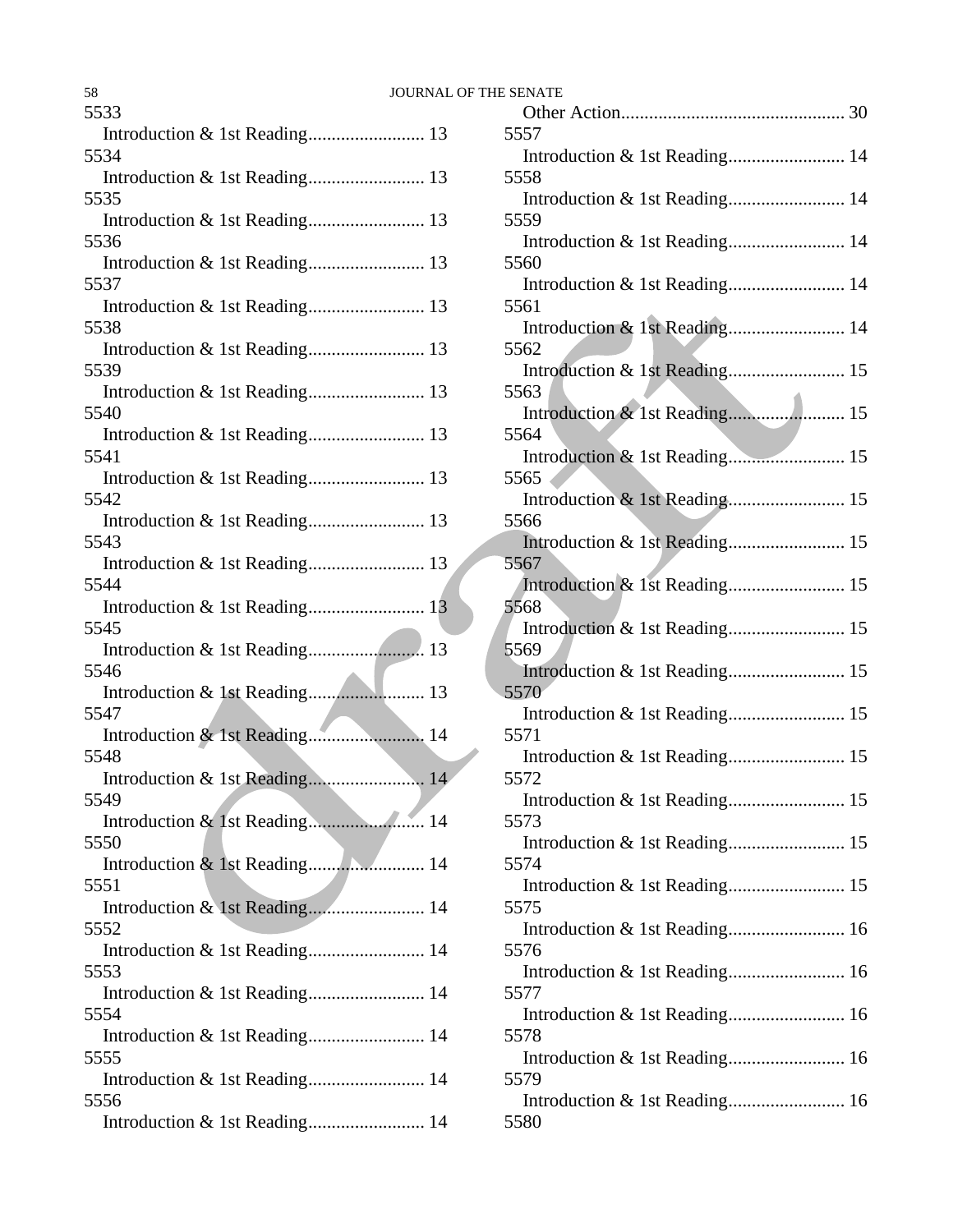| JOURNAL OF THE SENATE |                      |
|-----------------------|----------------------|
|                       | 2022 REGULAR SESSION |

| FIRST DAY, JANUARY 10, 2022              |  |
|------------------------------------------|--|
|                                          |  |
| 5581                                     |  |
| Introduction & 1st Reading 16            |  |
| 5582                                     |  |
| 5583                                     |  |
|                                          |  |
| 5584                                     |  |
| Introduction & 1st Reading 16            |  |
| 5585                                     |  |
|                                          |  |
| 5586                                     |  |
| Introduction & 1st Reading 16            |  |
| 5587                                     |  |
| Introduction & 1st Reading 16            |  |
| 5588                                     |  |
| Introduction & 1st Reading 16            |  |
| 5589                                     |  |
| Introduction & 1st Reading 17            |  |
| 5590                                     |  |
|                                          |  |
| 5591                                     |  |
| 5592                                     |  |
|                                          |  |
| 5593                                     |  |
| Introduction & 1st Reading 17            |  |
| 5594                                     |  |
|                                          |  |
| 5595                                     |  |
| Introduction & 1st Reading<br>17<br>5596 |  |
|                                          |  |
| 5597                                     |  |
|                                          |  |
| 5598                                     |  |
| Introduction & 1st Reading 17            |  |
| 5599                                     |  |
| Introduction & 1st Reading 17            |  |
| 5600                                     |  |
| 5601                                     |  |
|                                          |  |
| 5602                                     |  |
| Introduction & 1st Reading 17            |  |
| 5603                                     |  |
| Introduction & 1st Reading 18            |  |

| 5604                                  |
|---------------------------------------|
| Introduction & 1st Reading 18         |
| 5605                                  |
|                                       |
| 5606                                  |
|                                       |
| 5607                                  |
|                                       |
| 5608                                  |
| 5609                                  |
|                                       |
| 5610                                  |
|                                       |
| 5611                                  |
|                                       |
| 5612                                  |
| Introduction & 1st Reading 18         |
| 5613                                  |
|                                       |
| 5614<br>Introduction & 1st Reading 18 |
| 5615                                  |
|                                       |
| 5616                                  |
| Introduction & 1st Reading 19         |
| 5617                                  |
| Introduction & 1st Reading 19         |
| 5618                                  |
|                                       |
| 5619                                  |
| Introduction & 1st Reading 19<br>5620 |
|                                       |
| 5621                                  |
|                                       |
| 5622                                  |
| Introduction & 1st Reading 19         |
| 5623                                  |
| Introduction & 1st Reading 19         |
| 5624                                  |
|                                       |
| 5625                                  |
| 5626                                  |
| Introduction & 1st Reading 19         |
| 5627                                  |
|                                       |
|                                       |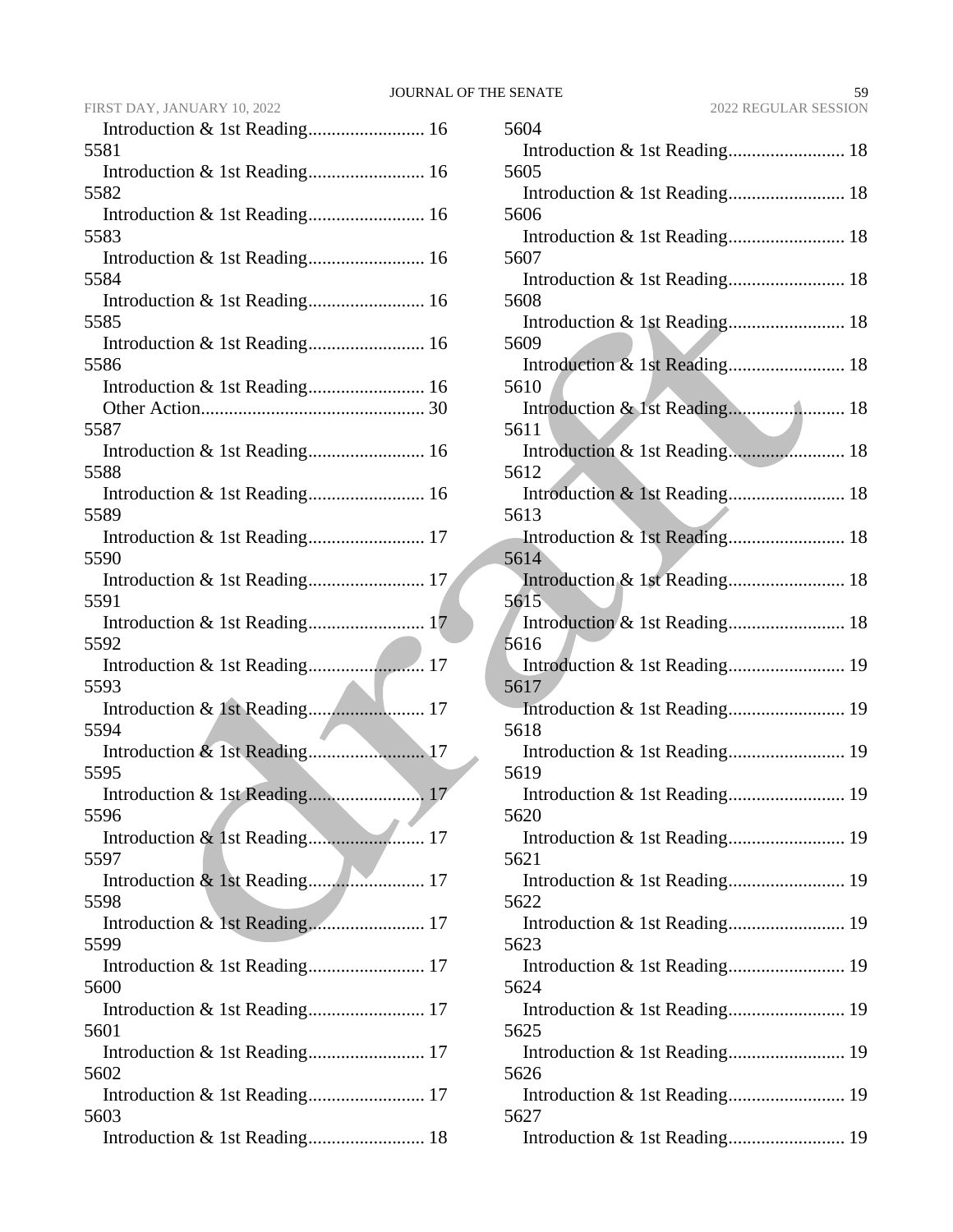| 60                                    |      | <b>JOURNAL OF THE SENATE</b> |
|---------------------------------------|------|------------------------------|
| 5628                                  |      | 5652                         |
| Introduction & 1st Reading 19<br>5629 |      | Introd<br>5653               |
|                                       |      | Introd                       |
| 5630                                  |      | 5654                         |
|                                       |      | Introd                       |
| 5631                                  |      | 5655                         |
|                                       |      | Introd                       |
| 5632                                  |      | 5656                         |
|                                       |      | Introd                       |
| 5633                                  |      | 5657                         |
|                                       |      | Introd                       |
| 5634                                  |      | 5658                         |
|                                       |      | Introd                       |
| 5635                                  |      | 5659                         |
|                                       |      | Introd                       |
| 5636                                  |      | 5660                         |
|                                       |      | Introd                       |
| 5637                                  |      | 5661                         |
|                                       |      | Introd                       |
| 5638                                  |      | 5662                         |
|                                       |      | Introd                       |
| 5639                                  |      | 5663                         |
|                                       |      | Introd                       |
| 5640                                  |      | 5664                         |
|                                       |      | Introd                       |
| 5641                                  |      | 5665                         |
| Introduction & 1st Reading            | . 20 | Introd                       |
| 5642                                  |      | 5666                         |
|                                       |      | Introd                       |
| 5643                                  |      | 5667                         |
| Introduction & 1st Reading            | . 20 | Introd                       |
| 5644                                  |      | 5668                         |
|                                       |      | Introd                       |
| 5645                                  |      | 5669                         |
|                                       |      | Introd                       |
| 5646                                  |      | 5670                         |
|                                       |      | Introd                       |
| 5647                                  |      | 5671                         |
|                                       |      | Introd                       |
| 5648                                  |      | 5672                         |
|                                       |      | Introd                       |
| 5649                                  |      | 5673                         |
|                                       |      | Introd                       |
| 5650                                  |      | 5674                         |
|                                       |      | Introd                       |
| 5651                                  |      | 5675                         |
|                                       |      | Introd                       |

| 5652                                  |  |
|---------------------------------------|--|
|                                       |  |
| 5653                                  |  |
|                                       |  |
| 5654                                  |  |
|                                       |  |
| 5655                                  |  |
|                                       |  |
| 5656                                  |  |
|                                       |  |
| 5657                                  |  |
|                                       |  |
| 5658                                  |  |
|                                       |  |
| 5659                                  |  |
|                                       |  |
| 5660                                  |  |
| Introduction & 1st Reading 22<br>5661 |  |
|                                       |  |
| 5662                                  |  |
|                                       |  |
| 5663                                  |  |
|                                       |  |
| 5664                                  |  |
|                                       |  |
| 5665                                  |  |
|                                       |  |
| 5666                                  |  |
|                                       |  |
| 5667                                  |  |
|                                       |  |
| 5668                                  |  |
|                                       |  |
| 5669                                  |  |
|                                       |  |
| 5670                                  |  |
| 5671                                  |  |
|                                       |  |
| 5672                                  |  |
|                                       |  |
| 5673                                  |  |
|                                       |  |
| 5674                                  |  |
|                                       |  |
| 5675                                  |  |
|                                       |  |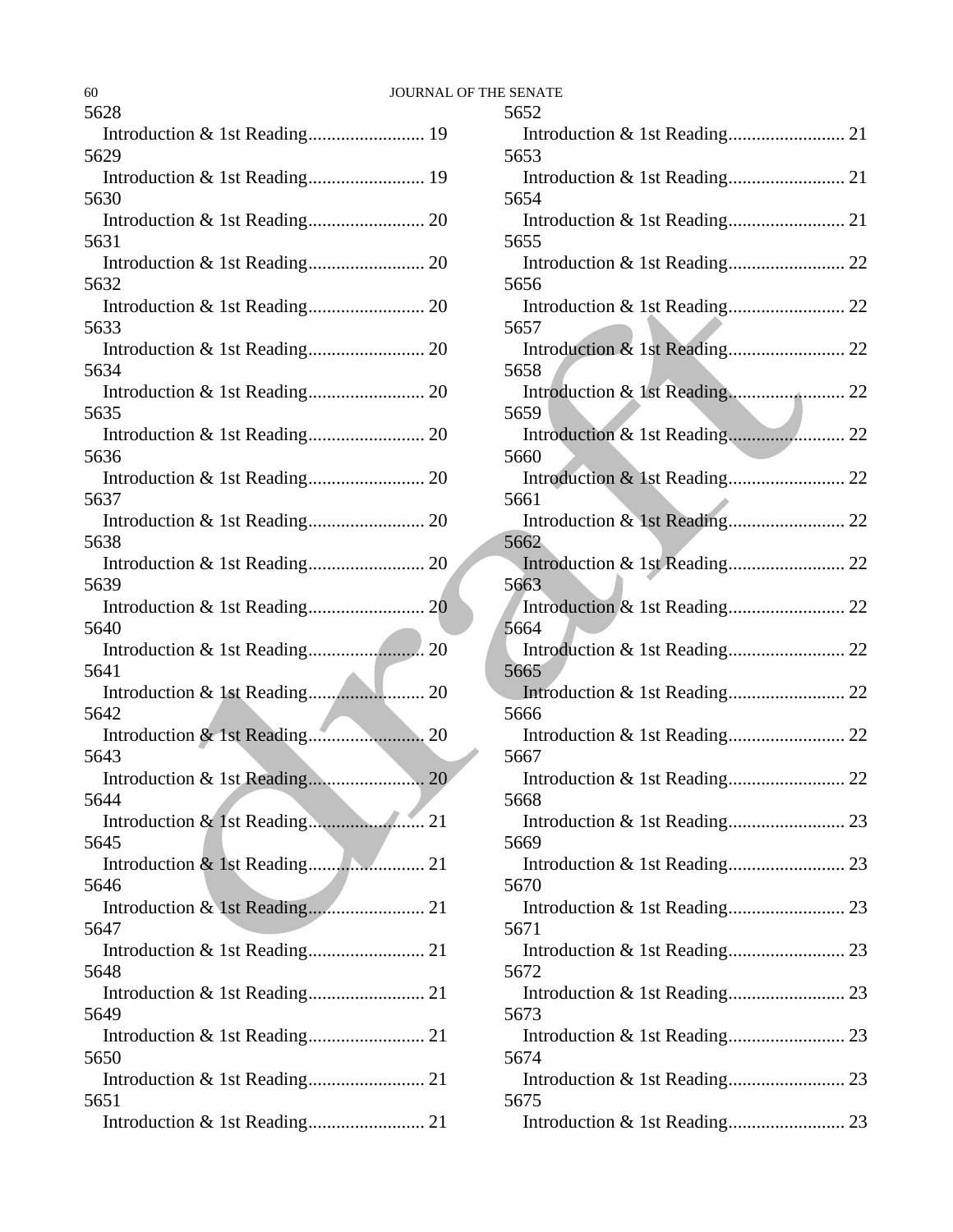| FIRST DAY. JANUARY 10. 2022 |  |  |
|-----------------------------|--|--|
|-----------------------------|--|--|

| 5676                               |  |
|------------------------------------|--|
|                                    |  |
| 5677                               |  |
|                                    |  |
| 5678                               |  |
|                                    |  |
| 5679                               |  |
|                                    |  |
| 5680                               |  |
|                                    |  |
| 5681                               |  |
| Introduction & 1st Reading 24      |  |
| 5682                               |  |
|                                    |  |
| 5683                               |  |
| Introduction & 1st Reading 24      |  |
| 5684                               |  |
| Introduction & 1st Reading 24      |  |
| 5685                               |  |
|                                    |  |
| 5686                               |  |
| Introduction & 1st Reading 24      |  |
| 5687                               |  |
| Introduction & 1st Reading 24      |  |
| 5688                               |  |
|                                    |  |
|                                    |  |
| 5689                               |  |
|                                    |  |
| 5690                               |  |
|                                    |  |
| 5691                               |  |
| Introduction & 1st Reading<br>. 24 |  |
| 5692                               |  |
|                                    |  |
| 5693                               |  |
|                                    |  |
| 5694                               |  |
|                                    |  |
| 5695                               |  |
|                                    |  |
| 5696                               |  |
|                                    |  |
| 5697                               |  |
|                                    |  |
| 5698                               |  |
|                                    |  |
| 5699                               |  |
|                                    |  |

| FIRST DAY, JANUARY 10, 2022 | 2022 REGULAR SESSION |
|-----------------------------|----------------------|
| 5676                        |                      |
|                             | 5700                 |
| 5677                        |                      |
|                             | 5701                 |
| 5678                        |                      |
|                             | 5702                 |
| 5679                        |                      |
|                             | 5703                 |
| 5680                        |                      |
|                             | 5704                 |
| 5681                        |                      |
|                             | 5705                 |
| 5682                        |                      |
|                             | 5706                 |
| 5683                        |                      |
|                             | 5707                 |
| 5684                        |                      |
|                             | 5708                 |
| 5685                        |                      |
|                             | 5709                 |
| 5686                        |                      |
|                             | 5710                 |
| 5687                        |                      |
|                             | 5711                 |
| 5688                        |                      |
|                             | 5712                 |
|                             |                      |
| 5689                        | 5713                 |
|                             |                      |
| 5690                        | 5714                 |
|                             |                      |
| 5691                        | 5715                 |
|                             |                      |
| 5692                        | 5716                 |
|                             |                      |
| 5693                        | 5717                 |
|                             |                      |
| 5694                        | 5718                 |
|                             |                      |
| 5695                        | 5719                 |
|                             |                      |
| 5696                        | 5720                 |
|                             |                      |
| 5697                        | 5721                 |
|                             |                      |
| 5698                        | 5722                 |
|                             |                      |
| 5699                        | 5723                 |
|                             |                      |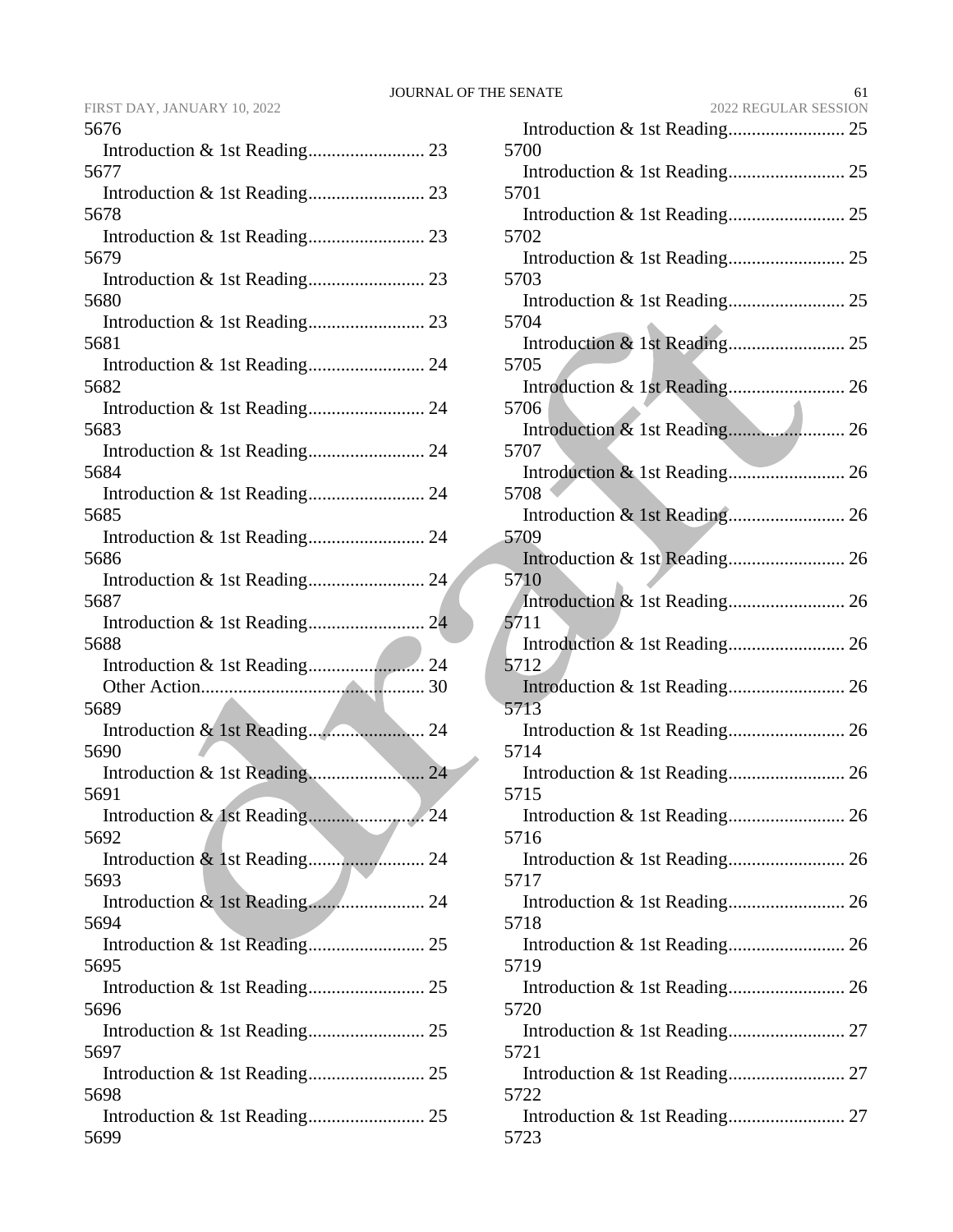| <b>JOURNAL</b><br>62 |  |
|----------------------|--|
|                      |  |
| 5724                 |  |
|                      |  |
| 5725                 |  |
| 5726                 |  |
|                      |  |
| 5727                 |  |
|                      |  |
| 5728                 |  |
|                      |  |
| 5729                 |  |
|                      |  |
| 5730                 |  |
|                      |  |
| 5731                 |  |
|                      |  |
| 5732                 |  |
| 5733                 |  |
|                      |  |
| 5734                 |  |
|                      |  |
| 5735                 |  |
|                      |  |
| 5736                 |  |
|                      |  |
| 5737                 |  |
|                      |  |
| 5738                 |  |
| 5739                 |  |
|                      |  |
| 5740                 |  |
|                      |  |
| 5741                 |  |
|                      |  |
| 5742                 |  |
|                      |  |
| 5743                 |  |
|                      |  |
| 5744                 |  |
|                      |  |
| 5745                 |  |
| 5746                 |  |
|                      |  |
| 5747                 |  |
|                      |  |

| OF THE SENATE |
|---------------|
|               |
| 5748          |
| 5749          |
|               |
| 5750          |
|               |
| 5751          |
| 5752          |
|               |
| 5753          |
|               |
| 5754          |
| 5755          |
|               |
| 5756          |
|               |
| 5757          |
| 5758          |
|               |
| 5759          |
|               |
| 5760          |
| 5761          |
|               |
| 5762          |
|               |
| 5763          |
| 5764          |
|               |
| 8006          |
|               |
| 8007          |
| 8209          |
|               |
| 8210          |
|               |
| 8211          |
|               |
| 8403          |
| 8404          |
|               |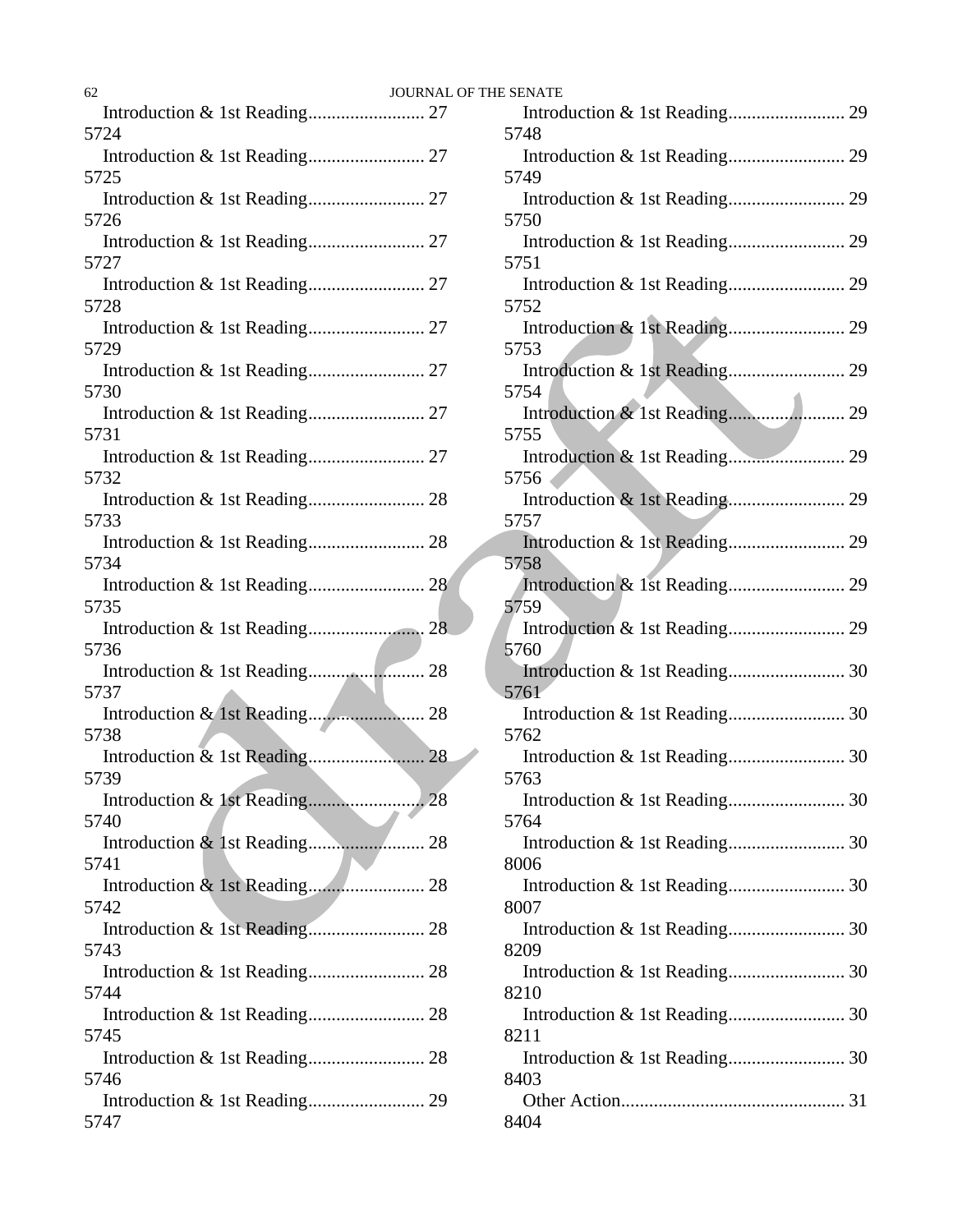### FIRST DAY, JANUARY 10, 2022

| 8630                            |
|---------------------------------|
|                                 |
|                                 |
|                                 |
| 8631                            |
|                                 |
|                                 |
| 9296 Farrell, Timothy           |
|                                 |
| 9298 Breckel, Jeffrey           |
|                                 |
| 9299 Feek, Cami                 |
|                                 |
| 9300 Mitchell, Auriana          |
|                                 |
| 9301 Berisha, Djelli            |
|                                 |
| 9302 Wells, Kim                 |
|                                 |
| 9303 Chan, Rebecca              |
|                                 |
| 9304 Surratt, Brian             |
|                                 |
| 9305 Ashby, Steven              |
|                                 |
| 9306 Mullaney, Susan            |
| Introduction<br>38              |
| 9307 Rivard, Bethany            |
|                                 |
| 9308 Jo, Nathanael              |
|                                 |
| 9309 Wright, Shain              |
|                                 |
| 9310 Ross, Michael              |
|                                 |
| 9311 Espinoza-Bravo, Pedro      |
|                                 |
| 9312 Kobdish, Christina (Chris) |
|                                 |
| 9313 Yoshiwara, Jan             |
|                                 |
| 9314 Riker, Mark                |
|                                 |
| 9316 Kehoe, William             |
|                                 |

| 1 | 9317 Lyne, William                  |
|---|-------------------------------------|
| 0 |                                     |
| 1 | 9318 Standish-Kuon, Theresa (Terri) |
|   |                                     |
| 8 | 9319 Williams, Linda                |
| 5 |                                     |
| 8 | 9320 Bascomb, Nicole                |
|   |                                     |
| 5 | 9321 Connelly, Mary Laurie          |
| 5 |                                     |
|   | 9322 Farrar, Kasi                   |
| 8 |                                     |
|   | 9323 Hall, J'vaughn                 |
| 8 |                                     |
|   | 9324 Surratt, Brian                 |
| 8 |                                     |
|   | 9325 Rains, Dawn                    |
| 8 |                                     |
|   |                                     |
| 8 |                                     |
|   | 9327 Bernstein, Lois                |
| 8 |                                     |
|   | 9328 Smith, Tara                    |
| 8 |                                     |
|   | 9329 Amamilo, Sharonda              |
| 8 |                                     |
|   | 9330 Cardenas, Gina                 |
| 8 |                                     |
|   | 9331 Link, Gregory                  |
| 8 |                                     |
|   | 9332 Davidson, Jane                 |
| 9 |                                     |
|   | 9333 Donner, Crystal                |
| 9 |                                     |
|   | 9334 Meyer, John                    |
| 9 |                                     |
|   | 9335 Nellams, Robert                |
| 9 |                                     |
|   | 9336 West, Maureen                  |
| 9 |                                     |
|   | 9337 Wildfong, Laura                |
| 9 |                                     |
|   | 9338 Bagherpour, Ben                |
| 9 |                                     |
|   | 9339 Castro-Woolery, Clemencia      |
| 9 |                                     |
|   | 9340 Serebrin, Hester               |
| 9 |                                     |
|   |                                     |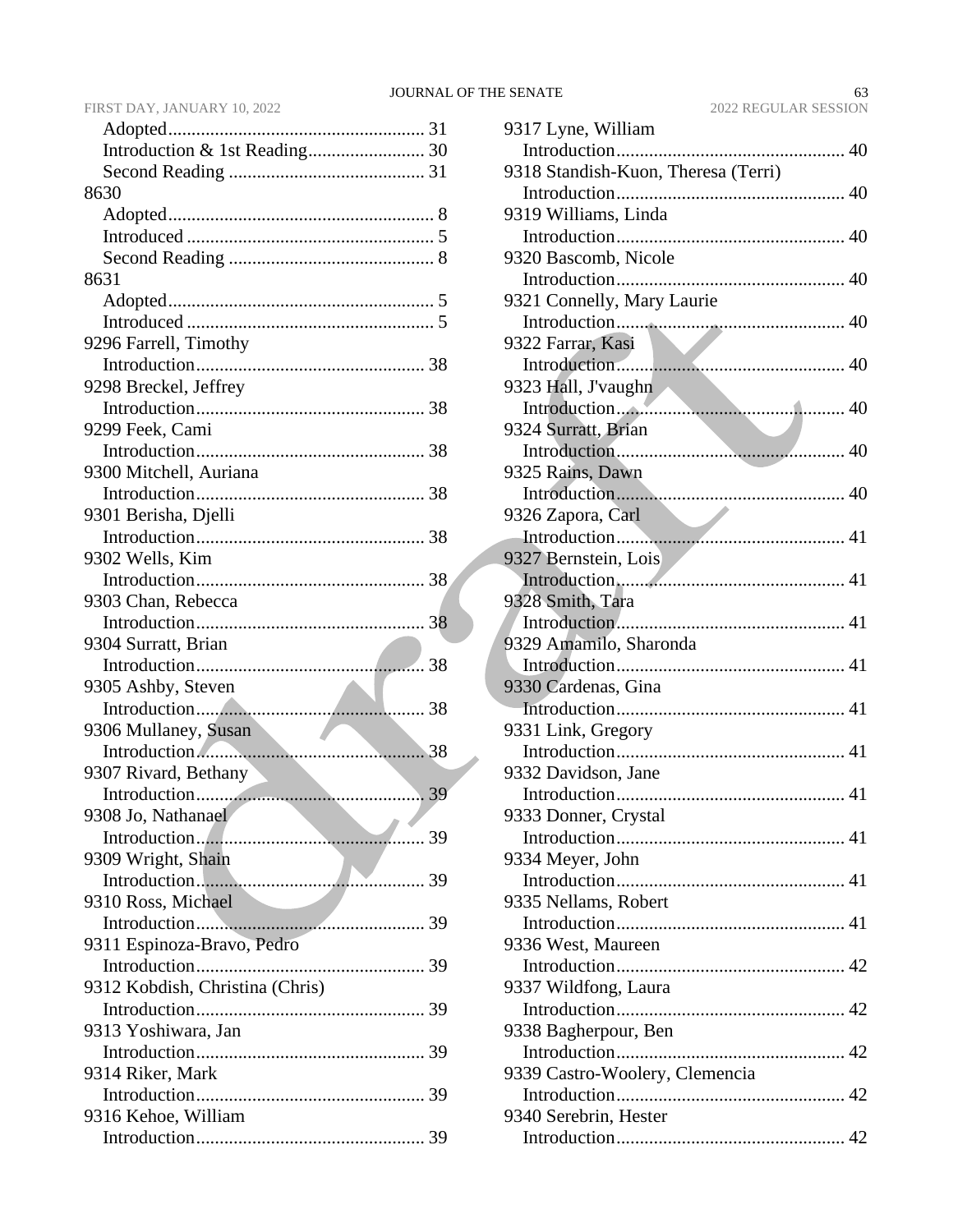### 64 JOURNAL OF THE SENATE

| 9341 Suk, John                |
|-------------------------------|
|                               |
| 9342 Alcantar, Alejandro      |
|                               |
| 9343 Bennett, Jeanne          |
|                               |
| 9344 Boschok, Jacelyn         |
|                               |
| 9345 Garman, Rozanne          |
|                               |
| 9346 Krishna, Radhika         |
|                               |
| 9347 Peralta, Rosa            |
|                               |
| 9348 Scheibmeir, Mark         |
|                               |
| 9349 Cottingham, Kaleen       |
|                               |
| 9350 Harris, Cherie           |
|                               |
| 9351 Mullins, Pretrina        |
|                               |
| 9352 Wiggs-Martin, Josephine  |
|                               |
| 9353 Shepherd, Kelly          |
|                               |
| 9354 Angeletti-Harris, Cheryl |
|                               |
| 9355 Parris, Amy              |
|                               |
| 9356 Bendixen, Sandra         |
|                               |
| 9358 Hayward, Allen           |
|                               |
| 9359 Bredt, Ofelia            |
|                               |
| 9360 Jackson III, Ozell       |
|                               |
| 9361 Weissfeld, Amy           |
|                               |
| 9362 Miller, Cheryl           |
|                               |
| 9363 Jung, Helen              |
|                               |
| 9364 Floyd, Joe               |
| 9365 Wolken, Ann              |
|                               |
|                               |

| 9366 West, Sascha             |
|-------------------------------|
|                               |
| 9368 Roney, Claire            |
|                               |
| 9369 Wettack, Timothy         |
|                               |
| 9370 Wheeler - James, Shaunie |
|                               |
| 9371 Lawson, Sarah            |
|                               |
| 9372 Peters, Kristopher       |
|                               |
| 9373 Exstrom, Travis          |
|                               |
| 9374 Yoshihara, Steven        |
|                               |
| 9375 Baldoz, Patrick          |
|                               |
| 9376 Minato, Jasmine          |
|                               |
| 9377 Meneses, Jilma           |
| 9378 Fraser, Karen            |
|                               |
| 9379 Blankenship, Brett       |
|                               |
| 9380 Blocker, Christina       |
|                               |
| 9381 Dean, Kate               |
|                               |
| 9382 Gideon, Denise           |
|                               |
| 9383 Leer, Tara               |
|                               |
| 9384 Redman, Heather          |
|                               |
| 9385 Charbonneau, Jeffrey     |
|                               |
| 9386 Forsman, Leonard         |
|                               |
| 9387 Knutson, Charles         |
|                               |
| 9388 Chandler, Gary           |
|                               |
| 9389 Belo, Ariele             |
|                               |
| 9390 Entenman, Debra          |
|                               |